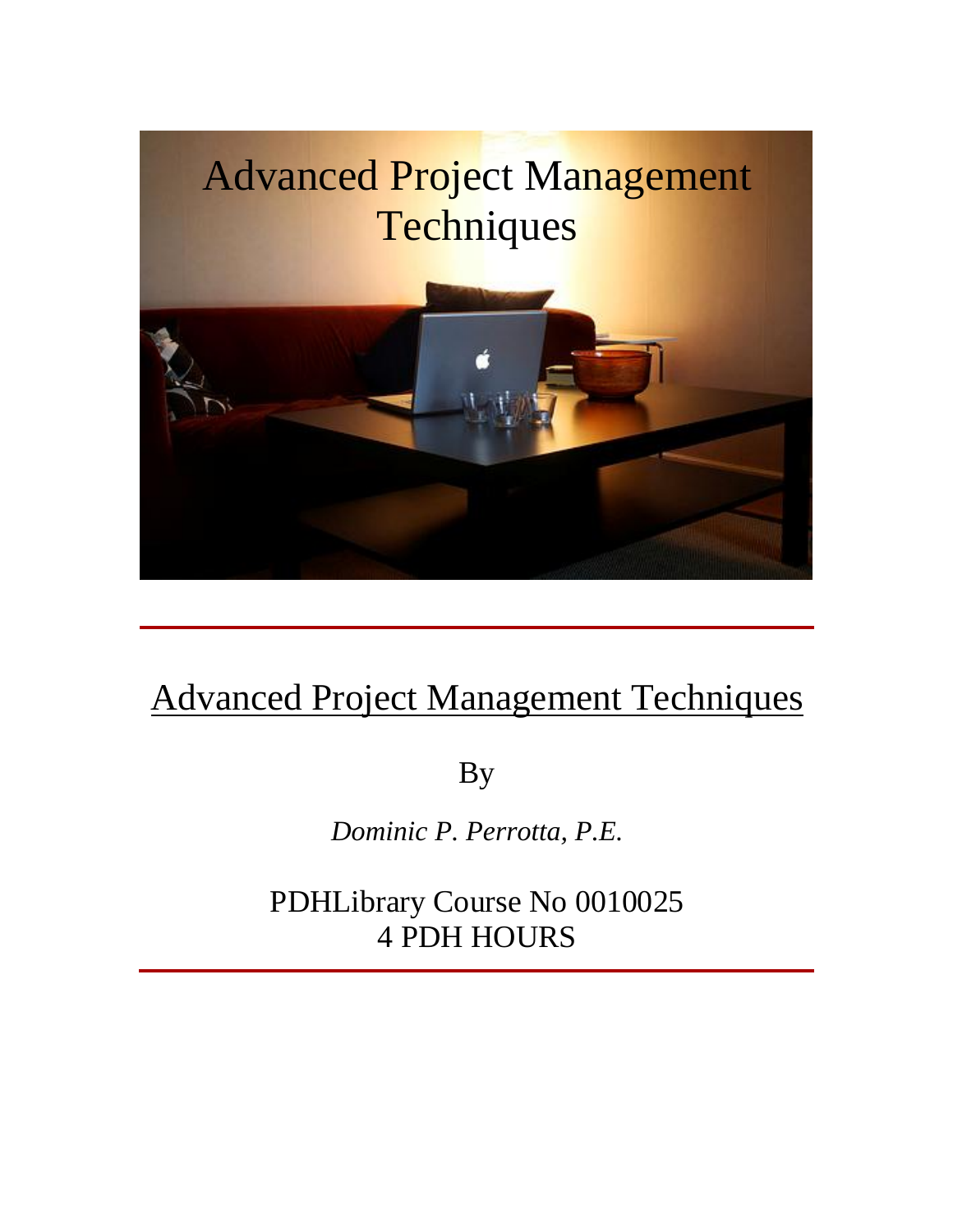**Course (4 PDH)**

**Project Management Techniques** *Dominic P. Perrotta, P.E.*

**Dominic P. Perrotta, P.E.** 

2014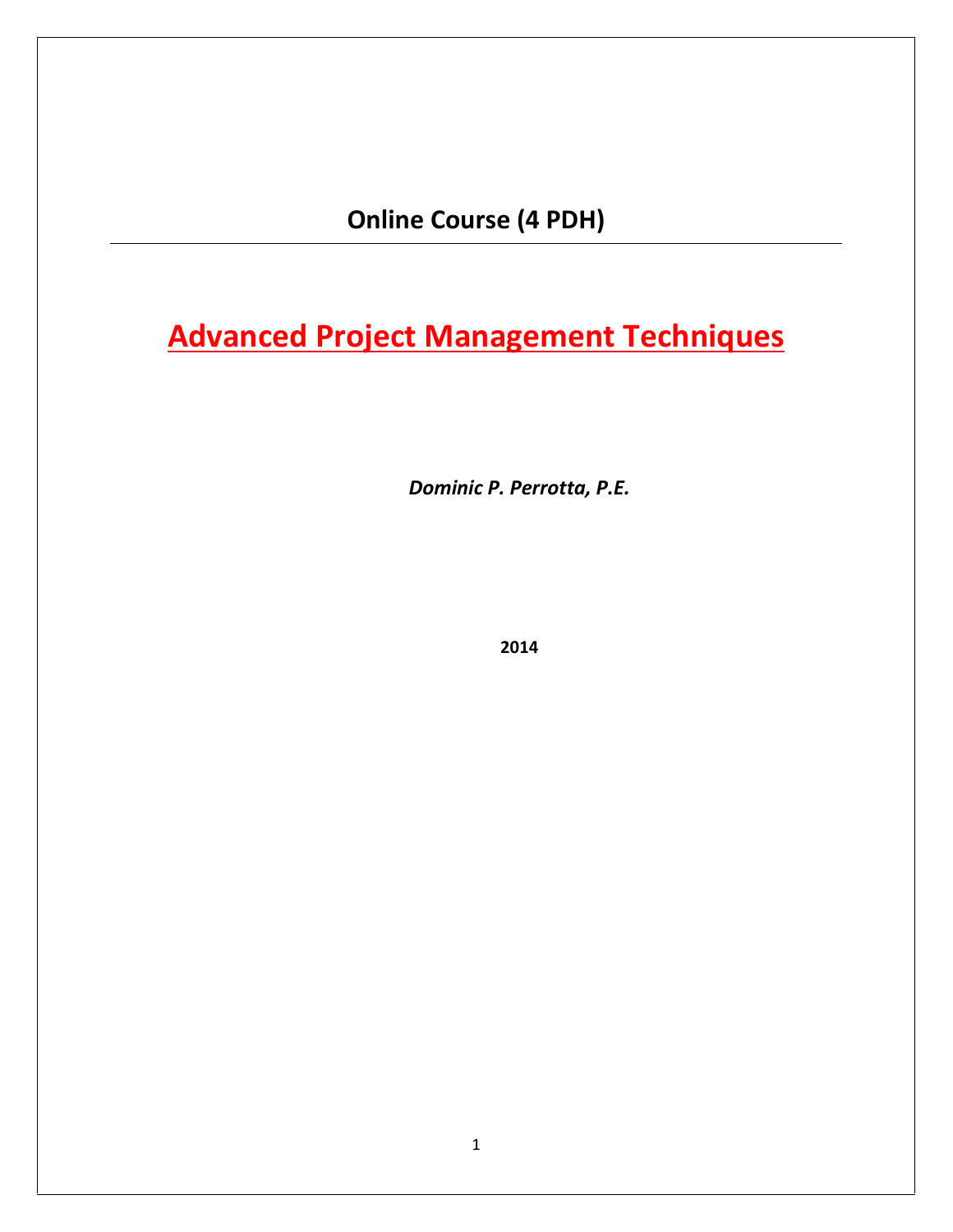# **Project Management Techniques Advanced Project Management Techniques**<br>*Dominic P. Perrotta, P.E.* **Advanced Project Management iechniques**<br>
Dominic P. Perrotta, P.E.<br> **Introduction**<br>
course in project management is intended to improve the prospects for existing project

**Dominic P. Perrotta, P.E.<br>
Introduction<br>
Litroduction**<br>
and would-be project managers to manage a successful project. The simple definition **is a course in project management is intended to improve the prospects for existing project**<br> **is rarely been defined in specific terms of a given project. Dut a general**<br> **is a given project** what a general manager is a **Introduction**<br>
in project management is intended to improve the prospects for existing project<br>
and would-be project managers to manage a successful project. The simple definition<br>
sful" has rarely been defined in specifi This course in project management is intended to improve the prospects for existing project<br>managers and would-be project managers to manage a successful project. The simple definition<br>of "successful" has rarely been defin n project management is intended to improve the prospects for existing project<br>d would-be project managers to manage a successful project. The simple definition<br>ul" has rarely been defined in specific terms of a given proj This course in project management is intended to improve the prospects for existing project managers and would-be project managers to manage a successful project. The simple definition of "succes:<br>definition เ<br>this definit<br>"successful<br>result. iuccessful" has rarely been defined in specific terms of a given project, but a general<br>ition usually encompasses "being on time and being under budget". Nevertheless, while<br>definition may be too narrow to satisfy many PM' definition <mark>u</mark> sually encompasses "being on time and being under budget". Nevertheless, while<br>on may be too narrow to satisfy many PM's and executives, the project is not<br>unless you combine these two finite factors with a more than satis this definition may be too narrow to satisfy many PM's and executives, the project is not efinition may be too narrow to satisfy many PM's and executives, the project is not<br>essful" unless you combine these two finite factors with a more than satisfactory end<br>ourse is divided into two separate parts, each of wh "successful" unless you combine these two finite factors with a more than satisfactory end result.

In the combine these two finite factors with a more than satisfactory end<br>
2 is divided into two separate parts, each of which is intended to improve the<br>
16 is divided into two separate parts, each of which is intended to is divided into two separate parts, each of which is intended to improve the<br>of a Project Manager or a potential Project Manager. The first part describes the<br>sary to become a top quality PM, and focuses on the background experience and the control of the control of the control of the control of the control of the control of the control of the control of the control of the control of the control of the control of the control of the control is divided into two separate parts, each of which is intended to improve the<br>of a Project Manager or a potential Project Manager. The first part describes the<br>sary to become a top quality PM, and focuses on the background  $\frac{1}{100}$   $\frac{1}{100}$ se is alwace like two separate parts, each of which is interface to improve the<br>essary to become a top quality PM, and focuses on the background and education<br>y to be considered for a project management role. Once an indiv capaomico of of the determining as the perturbation of the motion of the background and education<br>of considered for a project management role. Once an individual has been<br>this very important position, a PM should take advantage of trai steps : the steeps necessary to secome a top quality i.m, and recesses on the steets considered that second<br>necessary to be considered for a project management role. Once an individual has been<br>considered for this very important p idered for this very important position, a PM should take advantage of training and<br>erience opportunities that become available and should also maintain a conscientious effort<br>ard self-improvement. Other items in this firs experience opportunities that become available and should also maintain a conscientious effort perience opportunities that become available and should also maintain a conscientious effort<br>ward self-improvement. Other items in this first part concentrate on developing<br>naracteristics of leadership as well as motivatio tow ard self-improvement. Other items in this first part concentrate on developing<br>acteristics of leadership as well as motivational skills that will improve the PM's efforts to<br>ire that your project team will work closely wit characteristics of leadership as well as motivational skills that will improve the PM's efforts to

characteristics of leadership as well as motivational skills that will improve the PM's efforts to<br>ensure that your project team will work closely with you so that the project's goals will be met.<br>The second part of this c e that your project team will work closely with you so that the project's goals will be met.<br>econd part of this course deals with the actual fundamentals of managing a project so that<br>ject Manager and every team member are The second part of this course deals with the actual fundamentals of managing a project so that<br>a Project Manager and every team member are performing at an optimum level. This section of<br>the course covers the multiple fun Intersection part of this course deals what the detail randamentums of managing a project so that<br>a Project Manager and every team member are performing at an optimum level. This section of<br>the course covers the multiple f the course covers the multiple functions of the project, including the<br>assure that engineering, equipment and construction meet the quality of<br>This portion of the course describes techniques to obtain optimu<br>parameters as assure that engineering, equipment and construction meet the quality objectives of the project. sure that engineering, equipment and construction meet the quality objectives of the project.<br>
is portion of the course describes techniques to obtain optimum scope and design<br>
rameters as well as how to maintain schedule This portion of the course describes techniques to obtain optimum scope and design oortion of the course describes techniques to obtain optimum scope and design<br>eters as well as how to maintain schedule and cost controls. Examples are given of<br>ons to problems that are encountered as the project unfolds. parameters as well as how to maintain schedule and cost controls. Examples are given of ters as well as how to maintain schedule and cost controls. Examples are given of<br>s to problems that are encountered as the project unfolds. The PM is made aware of<br>leties that are available to resolve seemingly difficult solutions to problems that are encountered as the project unfolds. The PM is made aware of the subtleties that are available to resolve seemingly difficult issues.

Manager not only needs to know what to do, but also "how to do it" and what to do when a to problems that are encountered as the project unfolds. The PM is made aware of<br>ties that are available to resolve seemingly difficult issues.<br>all projects the Project Manager and project team members will develop and uti leties that are available to resolve seemingly difficult issues.<br>
It all projects the Project Manager and project team members will develop and utilize<br>
Irre principles. One of those core principles is that the burden of a In almost all projects the Project Manager and project team members will develop and utilize st all projects the Project Manager and project team members will develop and utilize<br>pre principles. One of those core principles is that the burden of assuring the finite<br>in addition to the end result is primarily the re and experience, each of which is an equally valuable commodity. As you will discover by reading<br>and experience, each of which is primarily the responsibility of the PM. The Project<br>Manager not only needs to know what to do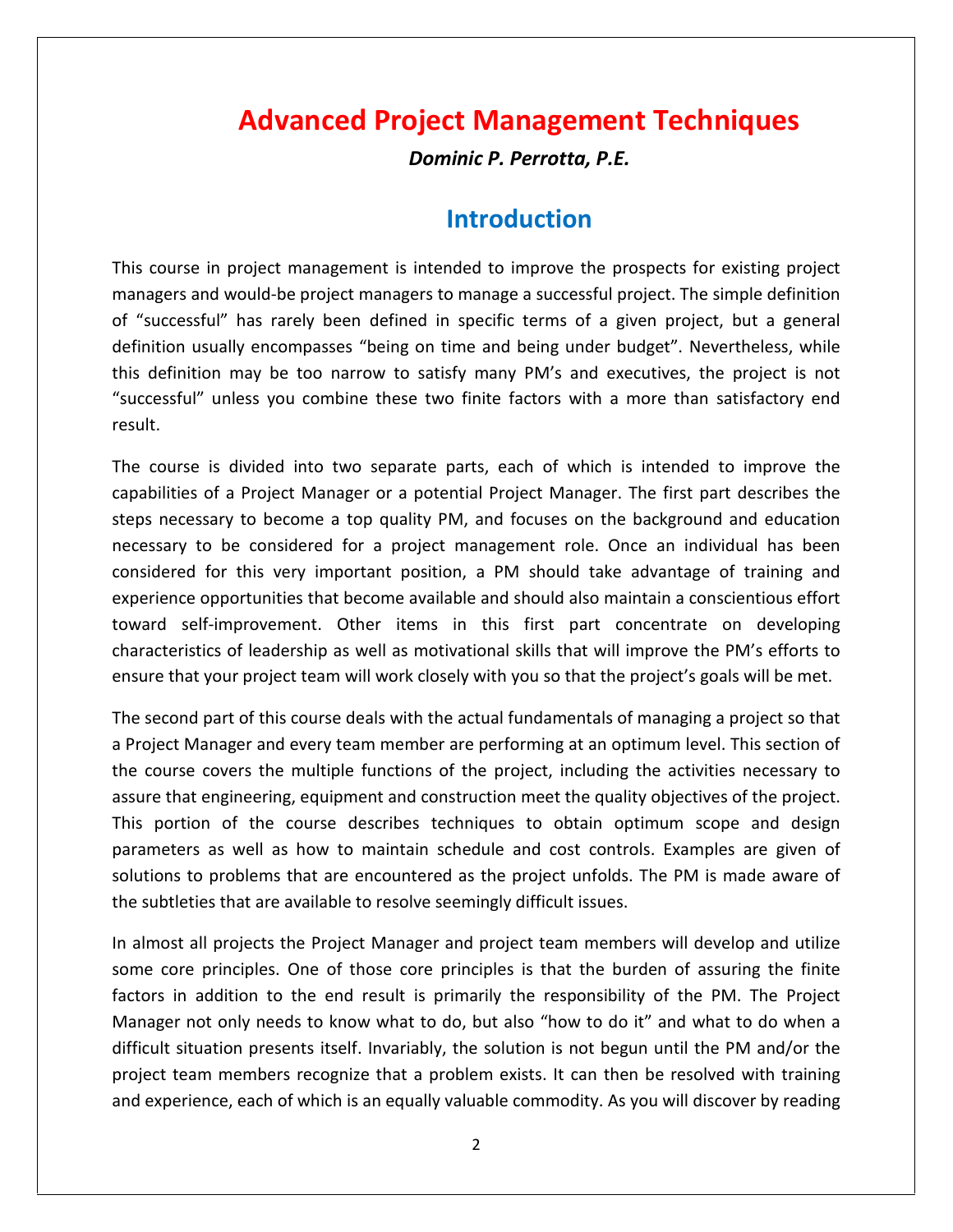and studving this course, having personal discipline is very important to a Project Manager. sometimes difficult lesson for most PM's to learn is that you can't possibly be<br>interestimes difficult lesson for most PM's to learn is that you can't possibly be and this course, having personal discipline is very important to a Project Manager.<br>The difficult lesson for most PM's to learn is that you can't possibly be<br>and do everything yourself, so learn to delegate authority by in and studying this course, having personal discipline is very important to a Project Manager.<br>Another sometimes difficult lesson for most PM's to learn is that you can't possibly be<br>everywhere and do everything yourself, so **Outline** Another sometimes difficult lesson for most PM's to learn is that you can't possibly be etimes difficult lesson for most PM's to learn is that<br>and do everything yourself, so learn to delegate authority k<br>cover in this course what you need to know to have a suce<br>**Course Outline**<br>**Course Outline** others and discover in this course what you need to know to have a successful project.

# over in this course what you need to ki<br>**Course<br>Rualifications for a Project M**<br>Background/Education **<u>Cour</u><br>
Unalifications for a Projection<br>
Experience/Training<br>
Experience/Training <u>Cou</u><br>
Qualifications for a Proje<br>
Background/Education<br>
Experience/Training<br>
Leadership Oualities Companying Companying Continues in the set of the companying company representative Direct Company representative Alifications for a Project Manag<br>
ckground/Education<br>
berience/Training<br>
dership Qualities<br>
a. Direct Company representative<br>
b. Indirect representative**

- **4. Analy Controller Controller Controller Scheiner Scheduler Scheduler Scheduler Scheduler Scheduler Scheduler Scheduler Scheduler Scheduler Scheduler Scheduler Scheduler Scheduler Scheduler Scheduler Scheduler Schedule**
- **a.**

others

- 2. Experience/Training<br>3. Leadership Qualities
- **Example 18 Analytical County Calcation**<br> **Maintiproper Company represe**<br> **Unity**<br> **Maintain Unity**<br> **Maintain Unity Ence, Frammg<br>
rship Qualities<br>
Direct Company represent:<br>
Indirect representative<br>
ational skills<br>
Maintain Unity<br>
Maintain Integrity a. Direct Company representational skills<br><b>c. Indirect representative**<br>**c.** Maintain Unity<br>**b.** Maintain Integrity<br>**c.** Strive for Excellence
	-
- -
	- **b.** Maintain Integrity
	- **c.** Strive for Excellence

# **b.** Indirect representative<br>
Motivational skills<br> **a.** Maintain Unity<br> **b.** Maintain Integrity<br> **c.** Strive for Excellence<br>
Direct Project Responsibilities and Functions **a.** Maintain Unity<br>**b.** Maintain Integrit<br>**c.** Strive for Excelle<br>**Direct Project Respor**<br>Scope of Work **Maintain Integrity<br>Strive for Excellence<br>Project Responsibilities and Functions<br>of Work<br>Understanding Client Requirements and Goals Strive for Excellence<br>
<b>Project Responsibilities and Function**<br> **Of Work**<br> **Communications**<br> **Assignments and Communications Example 25 Project Responsibilities and Funct<br>pe of Work<br>a. Understanding Client Requirements an<br>b. Assignments and Communications<br>c. Communicating with Executive Manag<br>d. Preparing Executive Summaries**

- **2.3.**
- **Project Responsibilities and Functions<br>of Work<br>Understanding Client Requirements and Goals<br>Assignments and Communications<br>Communicating with Executive Management** 
	-
	- a. Understanding Client Requirements and Go<br>b. Assignments and Communications<br>c. Communicating with Executive Managemer<br>d. Preparing Executive Summaries<br>Developing a Budget<br>Scheduling Understanding Time vs. Costs
- **Scope of Work<br>
a. Understanding Client<br>
b. Assignments and Cor<br>
c. Communicating with<br>
d. Preparing Executive !<br>
Developing a Budget**
- **E. Prosignments**<br> **C. Communication**<br> **Procurement**<br> **Procurement**<br> **Procurement 7.8.**
- **Engineeries and Communneeries and Communneeries and Communneeries and Communneeries are designed Scheduling Understanding Time<br>Engineering a Budget<br>Engineering and Design** d. Preparing Execu<br>Developing a Budget<br>Scheduling – Understa<br>Engineering and Design<br>Procurement<br>Construction **Controllerging and Scheduling - Understanding Time vs. Costs<br>
<b>Controllerging and Design<br>
Procurement<br>
Construction<br>
Cost Control and Cost Correction** Scheduling – Und<br>Engineering and<br>Procurement<br>Construction<br>Cost Control and<br>Startup **9.**
- 
- 
- 
- 7. Cost Control and Cost Correction
- 
- **Constructing Chatabolic Similary Change Engineering and Design<br>
<b>Procurement**<br> **Construction**<br>
Cost Control and Cost Correction<br>
Startup<br>
Closing Achieving Success and Avoiding Failure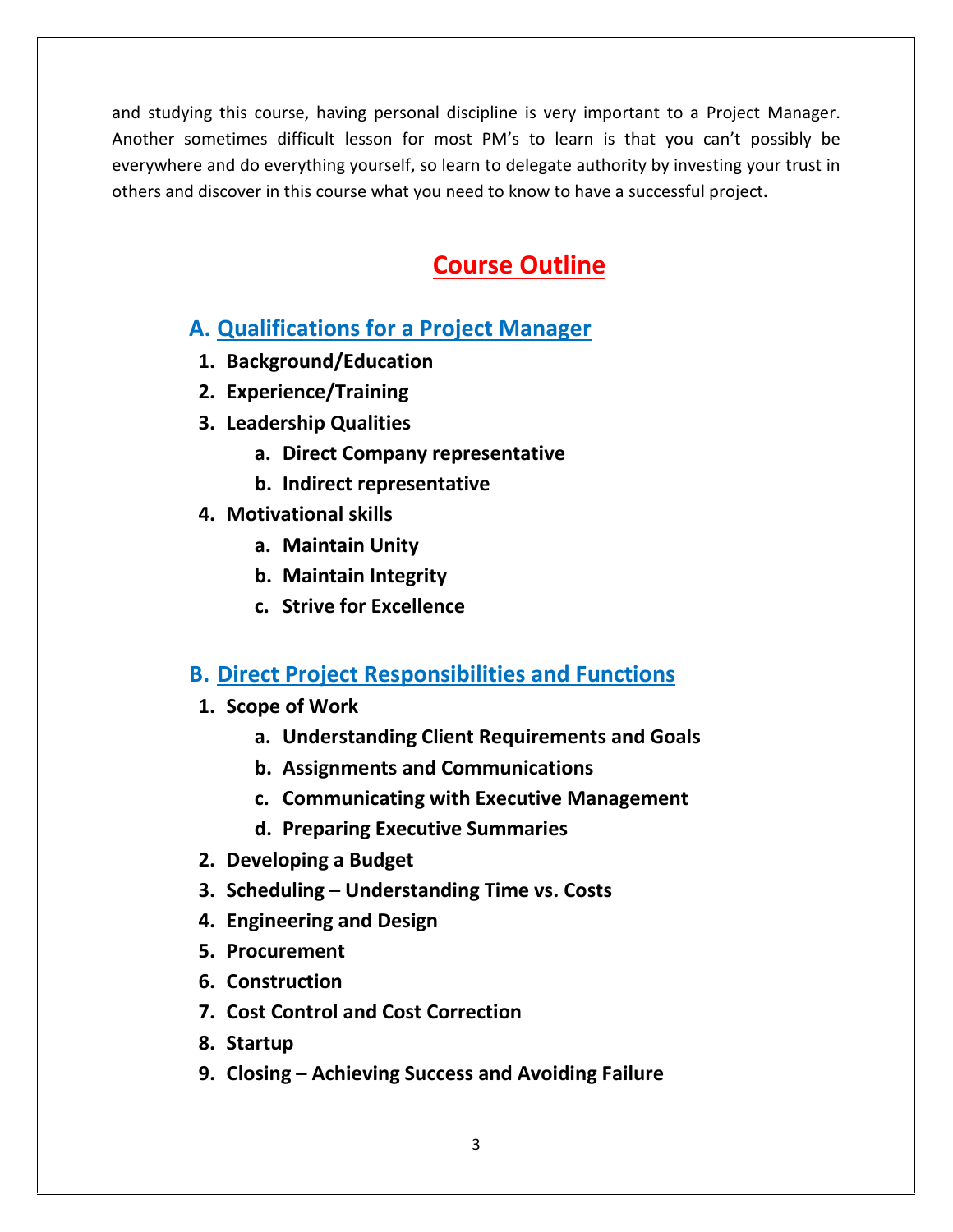# **Qualifications for <sup>a</sup> Project Manager Background/Education**<br>Background/Education<br>Background/Education  $\bigcap_{i=1}^n$ Fications for a Project Manager<br>ckground/Education<br>a college degree is certainly beneficial, but by no means mandatory, to your success

**1.**

**kground/Education**<br>
college degree is certainly beneficial, but by no means mandatory, to your<br>
as a Proiect Manager. Depending on the type of proiect in which you **kground/Education**<br>college degree is certainly beneficial, but by no means mandatory, to your<br>as a Project Manager. Depending on the type of project in which you<br>involved and the overall responsibility that you are given, **1. Background/Education**<br>Having a college degree is certainly beneficial, but by no means mandatory, to your<br>success as a Project Manager. Depending on the type of project in which you<br>become involved and the overall resp **ackground/Education**<br>g a college degree is certainly beneficial, but by no means mandatory, to your<br>ss as a Project Manager. Depending on the type of project in which you<br>me involved and the overall responsibility that yo Having a college degree is certainly beneficial, but by no means mandatory, to your ege degree is certainly beneficial, but by no means mandatory, to your<br>Project Manager. Depending on the type of project in which you<br>Ived and the overall responsibility that you are given, a specific college<br>pr may not be success as a Project Manager. Depending on the type of project in which you This is particularly reflected, but by no means manuately, to your same standard and the overall responsibility that you are given, a specific college ay or may not be a requirement. Not having a degree in this era, howeve become involved and the overall responsibility that you are given, a specific college a stepped and the overall responsibility that you are given, a specific college<br>gree may or may not be a requirement. Not having a degree in this era, however,<br>y hinder your prospects for future advancement, whether the de degree may or many hinder your<br>engineering, enginesis.<br>business. This is p<br>as a stepping sto<br>vour resume. may hinder your prospects for future advancement, whether the degree is in ay hinder your prospects for future advancement, whether the degree is in<br>igineering, engineering technology, science, or even a non-science degree such as<br>isiness. This is particularly true if you are considering the role engineering, engineering technology, science, or even a non-science degree such as engineering, engineering technology, science, or even a non-science degree such as<br>business. This is particularly true if you are considering the role of project manager<br>as a stepping stone within your company or primarily is is particularly true if you are considering the role of project manager<br>g stone within your company or primarily as a potential highlight on<br>.<br>tended an engineering school, for instance, you may have been led to<br>.<br>there as a stepping stone within your company or primarily as a potential highlight on vour resume.

bing stone within your company or primarily as a potential highlight on<br>me.<br>I attended an engineering school, for instance, you may have been led to<br>hat there are four major engineering curriculums: Civil, Chemical,<br>al, an e.<br>
Intended an engineering school, for instance, you may have been led to<br>
int there are four major engineering curriculums: Civil, Chemical,<br>
in and Electrical. Possibly you have come to the conclusion that a Project<br>
us If you had attended an engineering school, for instance, you may have been led to I had attended an engineering school, for instance, you may have been led to<br>ve that there are four major engineering curriculums: Civil, Chemical,<br>anical, and Electrical. Possibly you have come to the conclusion that a Pr realize that there are four major engineering curriculums: Civil, Chemical,<br>Mechanical, and Electrical. Possibly you have come to the conclusion that a Project<br>Manager must have one of those major educational backgrounds i Seneve that there are real major engineering carricalms: erm, enemies,<br>Mechanical, and Electrical. Possibly you have come to the conclusion that a Project<br>Manager must have one of those major educational backgrounds in ord Manager must have one of those major educational backgrounds in order to be in this very important area of formal study are pointed at the contrast of the distributed in the distributed of the distributed for a project management position and to function successfully. As you is<br>dom and maturity an manager mast nate one of diose major educational backgrounds in order to be<br>considered for a project management position and to function successfully. As you<br>gain in wisdom and maturity and your experience broadens, you ma drives a project management position and to ranction saccessiany. The you<br>sdom and maturity and your experience broadens, you may come to<br>t there are many subordinate academic studies within the primary areas<br>Piping has be gain in wisdom and maturity and your experience broadens, you may come to realize that there are many subordinate academic studies within the primary areas means and matality and year experience siboadens, yearing tends one and the primary areas<br>ing has become a very specialized and distinctive academic entity.<br>his very important area of formal study are pneumatics (compresse France that there are many sussidentie academic state<br>of study: Piping has become a very specialized and<br>Included in this very important area of formal study a<br>air, instrument air, etc.), hydraulics (lubricants an<br>cylinder this very important area of formal study are pneumatics (compressed<br>ment air, etc.), hydraulics (lubricants and synthetic fluids, pumps,<br>drives and the like), and many variations of these two categories. Civil<br>g can run th air, instrument air, etc.), hydraulics (lubricants and synthetic fluids, pumps, instrument air, etc.), hydraulics (lubricants and synthetic fluids, pumps,<br>ders, drives and the like), and many variations of these two categories. Civil<br>neering can run the whole gamut from ground water intervention to<br>te cylinders, drives and the like), and many variations of these two categories. Civil rives and the like), and many variations of these two categories. Civil<br>can run the whole gamut from ground water intervention to<br>l support for 100-story office buildings.<br>mgineering and chemical engineering are cousins. C engineering can run the whole gamut from ground water intervention to architectural support for 100-story office buildings.

categories, including power generation, visible and solid-state motor controls, run the whole gamut from ground water intervention to<br>port for 100-story office buildings.<br>ering and chemical engineering are cousins. Chemical engineering<br>gineering technology have now been sub-divided into numerous<br>of wh support for 100-story office buildings.<br>gineering and chemical engineering are cousins. Chemical engineering<br>engineering technology have now been sub-divided into numerous<br>hany of which now fit into such social engineering Petroleum engineering and chemical engineering are cousins. Chemical engineering Petroleum engineering and chemical engineering are cousins. Chemical engineering<br>and chemical engineering technology have now been sub-divided into numerous<br>categories, many of which now fit into such social engineering pa ring technology have now been sub-divided into numerous<br>which now fit into such social engineering parameters as<br>maceuticals, and even cosmetics. Consider an electrical<br>celectrical engineering can be sub-divided into sever and chemical engineering technology have now been sub-divided into numerous categories, many of which now fit into such social engineering parameters as and shemilest engineering technology have now seen sus annual line nameters as<br>categories, many of which now fit into such social engineering parameters as<br>petrochemicals, pharmaceuticals, and even cosmetics. Consider an e petrochemicals, pharmaceuticals, and even cosmetics. Consider an electrical engineering graduate; electrical engineering can be sub-divided into several categories, including power generation, visible and solid-state motor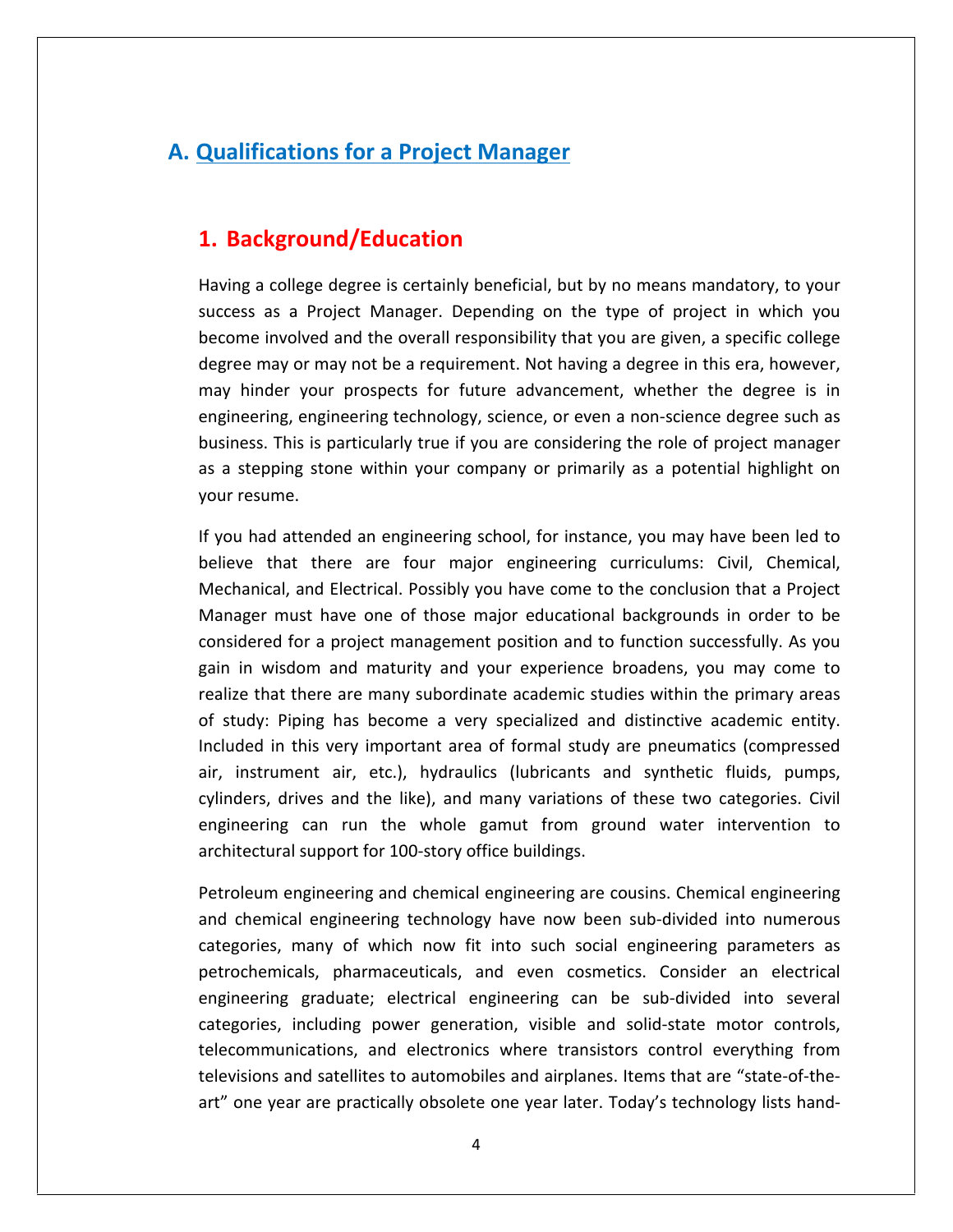of every variety, automobiles that potentially drive themselves, and <sup>a</sup> of automatic devices that devices that potentially drive themselves, and a<br>interview automatic devices that weren't even on the radar thirty years ago. Particulary of every variety, automobiles that potentially drive themselves, and a<br>A pasure-trove of automatic devices that weren't even on the radar thirty years ago.<br>A particulary of age, you are probably not aware of su Forther and the variety, automobiles that potentially drive themselves, and<br>interpretentially drive themselves, and<br>the rathirty years of age, you are probably not aware of such names and<br>for instance, as PC Junior, Commod Ids of every variety, automobiles that potentially drive themselves, and a<br>asure-trove of automatic devices that weren't even on the radar thirty years ago.<br>you are under thirty years of age, you are probably not aware of helds of every variety, automobiles that potentially drive themselves, and a<br>ure-trove of automatic devices that weren't even on the radar thirty years ago.<br>are under thirty years of age, you are probably not aware of such names treasure-trove of automatic devices that weren't even on the radar thirty years ago. e-trove of automatic devices that weren't even on the radar thirty years ago.<br>The under thirty years of age, you are probably not aware of such names and<br>logy, for instance, as PC Junior, Commodore, and keypunch operators. If you are under thirty years of age, you are probably not aware of such names and terminology, for instance, as PC Junior, Commodore, and keypunch operators.

ler thirty years of age, you are probably not aware of such names and<br>or instance, as PC Junior, Commodore, and keypunch operators.<br>a background in engineering or computers or some other technical<br>A's today acknowledge tha by, for instance, as PC Junior, Commodore, and keypunch operators.<br>
Son to a background in engineering or computers or some other technical<br>
hy PM's today acknowledge that a background in business and/or finance is<br>
simpor In addition to a background in engineering or computers or some other technical ddition to a background in engineering or computers or some other technical<br>, many PM's today acknowledge that a background in business and/or finance is<br>ally as important as engineering and technology in becoming a valuab field, many PM's today acknowledge that a background in business and/or finance is The costs and expenses and technology in becoming a valuable project as important as engineering and technology in becoming a valuable project ement tool. Whether or not you have a degree in industrial management or ss adm equally as important as engineering and technology in becoming a valuable project is a simportant as engineering and technology in becoming a valuable project<br>innent tool. Whether or not you have a degree in industrial management or<br>s administration, your value to the project will become abundantly clea management tool. Whether or not you have a degree in industrial management or may as important as engineering and technology in seconding a validable project agement tool. Whether or not you have a degree in industrial management or ness administration, your value to the project will become abundant business administration, your value to the project will become abundantly clear as dministration, your value to the project will become abundantly clear as<br>ss the many cost factors involved throughout the project. Your ability to<br>costs and expenses versus the timelines and calendar challenges of the<br>a si publications In a timely manner. In addition, financial knowledge will also give you an a timely manner. In addition, financial knowledge will also give you an a timely manner. In addition, financial knowledge will also give you an  $\sum_{i=1}^{n}$ The costs and expenses versus the timelines and calendar challenges of the<br>tive is a significant aspect of nearly all projects throughout their duration. While<br>hay have to rely on so-called financial experts to provide you weight the costs and expenses versus to<br>project is a significant aspect of nearly a<br>you may have to rely on so-called financ<br>necessary details, this financial understa<br>decisions in a timely manner. In additio<br>edge in negot you may have to rely on so-called financial experts to provide you with many of the necessary details, this financial understanding will give you the wherewithal to make may nave to rely on so-called financia<br>essary details, this financial understanc<br>isions in a timely manner. In addition,<br>e in negotiations with team members<br>o may be involved in the project.<br>**Experience/Training** who may be involved in the project.

#### $\overline{z}$ Z, C

terminology,

my be involved in the project.<br> **Experience/Training**<br>
my case, for example, I was transferred from the steelmaking plant where I had begun Experience/Training<br>inthing the steelmaking plant where I had begun<br>career into the large corporate engineering group, and was placed in the Project **Since/Training**<br>The straining around that steelmaking plant where I had begun<br>to the large corporate engineering group, and was placed in the Project<br>section, Looking around that first morning at the others in that sectio **perience/Training**<br>case, for example, I was transferred from the steelmaking plant where I had begun<br>reer into the large corporate engineering group, and was placed in the Project<br>ement section. Looking around that first **xperience/indums**<br>case, for example, I was transferred from the steelmaking plant where I had begun<br>areer into the large corporate engineering group, and was placed in the Project<br>gement section. Looking around that firs In my case, for example, I was transferred from the steelmaking plant where I had begun y case, for example, I was transferred from the steelmaking plant where I had begun<br>career into the large corporate engineering group, and was placed in the Project<br>agement section. Looking around that first morning at the my career into the large corporate engineering group, and was placed in the Project even been Plant Managers. I learned over the next few months that, not only had they<br>exerce that section. Looking around that first morning at the others in that section, I was<br>ck by their ages and seeming experience. Of Management section. Looking around that first morning at the others in that section, I was In the structure when the transferred when that first morning at the others in that section, I was struck by their ages and seeming experience. Of the fifty or so men – no females among them – spread out over parts of two also most of them were lacking in the fundamental skills and techniques of Project Managers,<br>also most of them were lacking in the fundamental were under the age of fifty-<br>Most had been at least division managers - I had b Strack by their five. Most had been at least division managers – I had been an Area Manager – and several<br>had even been Plant Managers. I learned over the next few months that, not only had they<br>been inexperienced when they had been trans had even been Plant Managers. I learned over the next few months that, not only had they even been Plant Managers. I learned over the next few months that, not only had they<br>i inexperienced when they had been transferred into this division as Project Managers,<br>also most of them were lacking in the fundamental been inexperienced when they had been transferred into this division as Project Managers, been inexperienced when they had been transferred into this division as Project Managers,<br>but also most of them were lacking in the fundamental skills and techniques of Project<br>Management.<br>However, on the first day of my n Management.

ment.<br>
i, on the first day of my new career as a PM, at about 10:00 a.m., I was assigned to<br>
ects that management believed would fit my background and qualifications. One<br>
company plant in Salt Lake City, Utah, and the oth I immediately learned three valuable lessons that all PM<sup>'</sup>s should prove to find<br>It immediately learned three valuable line of the original company plant in Salt Lake City, Utah, and the other was at a plant in Houston,<br>I However, on the first day of my new career as a PM, at about 10:00 a.m., I was assigned to two projects that management believed would fit my background and qualifications. One was at a company plant in Salt Lake City, Utah, and the other was at a plant in Houston, re beneficial: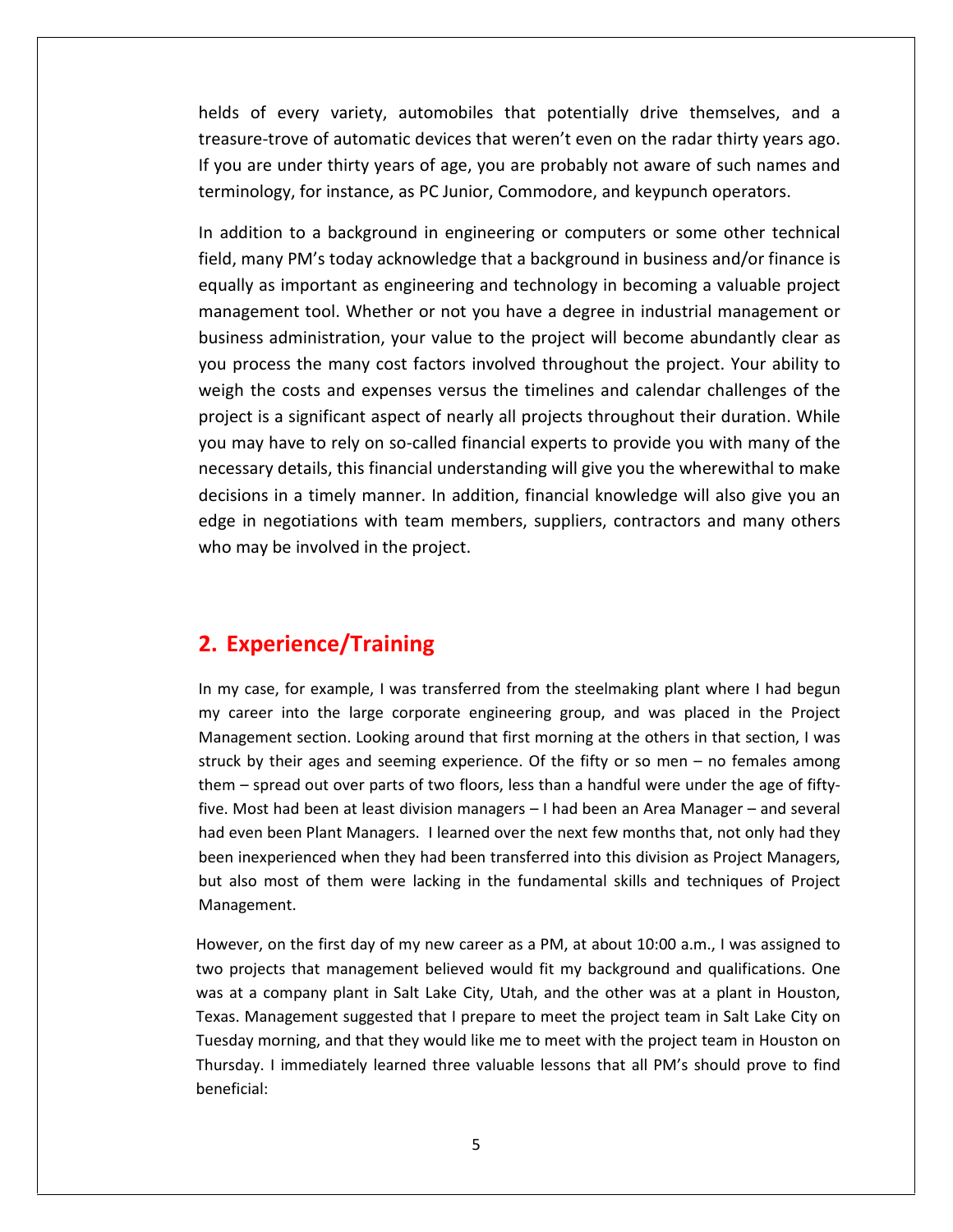a.<br>Always have a suitcase ready.

administrative

- Always have a suitcase ready.<br>Always have a suitcase ready.<br>Have the ability to make your own travel accommodations, even if you have your own asset a suitcase ready.<br>as a Always have a suitcase ready.<br>as a travel accommodations, even if y<br>administrative assistant or the company has a travel department. Always have a suitcase ready.<br>Have the ability to make your own travel accommodations, even if you have your own<br>administrative assistant or the company has a travel department.<br>Get a passport and always keep it in your po Fall Always have a suitcase reposed.<br>
Solve the ability to make<br>
administrative assistant<br>
C. Get a passport and alw<br>
requires a passport. Have the ability to make your own travel accommodations, even if you have your own<br>administrative assistant or the company has a travel department.<br>Get a passport and always keep it in your possession. Even travel to Canad administrative assistant or the company has a travel department.
- istrative assistant or the company has a travel department.<br>
passport and always keep it in your possession. Even travel to Canada usually<br>
es a passport.<br>
show gave me the opportunity in the second month at my new positio c. Get a passport and always keep it in your possession. Even travel to Canada usually

a passport and always keep it in your possession. Even travel to Canada usually<br>uires a passport.<br>npany gave me the opportunity in the second month at my new position to attend a<br>ek project management training program at a ssport and always keep it in your possession. Even travel to Canada usually<br>a passport.<br>gave me the opportunity in the second month at my new position to attend a<br>bject management training program at a nearby university. T requires a passport.<br>
company gave me the opportunity in the second month at my new position to attend a<br>
week project management training program at a nearby university. The diversity of the<br>
ple attending this program as My company gave me the opportunity in the second month at my new position to attend a pany gave me the opportunity in the second month at my new position to attend a<br>k project management training program at a nearby university. The diversity of the<br>ttending this program as well as the many types of company, two-week project management training program at a nearby university. The diversity of the Educion of the end opportunity in the second month at my hew position to attend a<br>week project management training program at a nearby university. The diversity of the<br>ple attending this program as well as the many types o effort to explain how we should manage a project, there was a concerted effort to prepare<br>effort to explain how we should manage a project management concepts were presenting was a true revelation. There were men<br>and women organization projects that they were representing was a true revelation. There were men<br>and women representing many different industries and organizations. Furthermore, some<br>valuable project management concepts were presen organizant<br>. In projects that they were representing was a trac reverant<br>in representing many different industries and organizations.<br>roject management concepts were presented and developed,<br>to participate in the program discussions. W valuable project management concepts were presented and developed, and every attendee roject management concepts were p<br>to participate in the program discus<br>xplain how we should manage a pro<br>age ourselves as Project Managers.<br>and that stayed with me throughout<br>Keep accurate daily records effort to explain how we should manage a project, there was a concerted effort to prepare wheter how we should manage a project, there was a concerted effort to prepage ourselves as Project Managers. Two of the most valuable concepts that we and that stayed with me throughout my PM career were:<br>Keep accurate da us w of the exercises that comes to mind involved being in a plane crash that occurred in a<br>of the exercises that comes to mind involved being in a plane crash that occurred in a presented and that stayed with me throughout my PM career were:

- a.
- $b<sub>r</sub>$

Equation that stayed with the chroughout hily TW career were.<br>
Keep accurate daily records<br>
Maximize use of your time by establishing your daily project priorities<br>
the exercises that comes to mind involved being in a plan Keep accurate daily records<br>
Maximize use of your time by establishing your daily project priorities<br>
the exercises that comes to mind involved being in a plane crash that occurred in a<br>
rea. All of the passengers were sur maximize use of your time by establishing your daily project priorities<br>
ercises that comes to mind involved being in a plane crash that occurred in a<br>
All of the passengers were survivors, and we knew that there would be Maximize use of your time by establishing your daily project priorities<br>
f the exercises that comes to mind involved being in a plane crash that occurred in a<br>
area. All of the passengers were survivors, and we knew that t One of the exercises that comes to mind involved being in a plane crash that occurred in a e of the exercises that comes to mind involved being in a plane crash that occurred in a<br>sert area. All of the passengers were survivors, and we knew that there would be an<br>empt to rescue us, despite the fact that we would  $\sum_{i=1}^{n}$ one of the exercises that comes to mind involved seing in a plane crash that occarried in a<br>desert area. All of the passengers were survivors, and we knew that there would be an<br>attempt to rescue us, despite the fact that second most important item on the list was a basic wrist water increases the poerature might exceed 100 degrees F. Each of us was given a list of twelve items from h we could make up a survival kit, and we had to rate each attempt to rescue us, despite the fact that we would be in a large desolate area where the temperature might exceed 100 degrees F. Each of us was given a list of twelve items from berature might exceed 100 degrees F. Each of us was given a list of twelve items from<br>th we could make up a survival kit, and we had to rate each item on the list from highest<br>west in importance and priority. Not one perso extract might exceed 100 degrees it. Each of ds was given a list of twere frems from<br>which we could make up a survival kit, and we had to rate each item on the list from highest<br>to lowest in importance and priority. Not on In the program moved in different directions, while others stayed at the crash site.<br>
In the program selected the most<br>
important item on the list as Number 1, which turned out to be a small magnifying glass.<br>
The second m was the important tem on the list as Number 2<br>The second most important item on thone either. There were no cell phones<br>also had to plan our daily activities in o<br>Many in the program moved in differe<br>which was the correct nt item on the list as Num<br>
ond most important item<br>
ner. There were no cell phe<br>
d to plan our daily activitie<br>
i the program moved in di<br>
vas the correct thing to do.<br> **Daily Records** also had to plan our daily activities in order to be found and rescued as soon as possible. had to plan our daily activities in order to be found and rescued as soon as possible.<br>
in the program moved in different directions, while others stayed at the crash site,<br>
th was the correct thing to do.<br> **Example 10:**<br> Many in the program moved in different directions, while others stayed at the crash site, any in the program moved in different directions, while others stayed at the crash site,<br>hich was the correct thing to do.<br>**Pep Daily Records**<br>e function of keeping accurate daily records is basic to any PM. There are nume which was the correct thing to do.

#### **Keep Daily Records**

Franklin-Covey Daytimer to record meetings and attendees, phone numbers and Paradon Character thing to do.<br> **Ecords**<br>
Ecords<br>
accomplish this. For the more detailed PM, you might consider the use of a<br>
Daytimer to record meetings and attendees, phone numbers and Records<br>
is keeping accurate daily records is basic to any PM. There are numerous ways<br>
in accomplish this. For the more detailed PM, you might consider the use of a<br>
Daytimer to record meetings and attendees, phone number the properties are the more detailed PM, you might consider the use of a which you can accomplish this. For the more detailed PM, you might consider the use of a nklin-Covey Daytimer to record meetings and attendees, phone  $r = r \cdot \frac{1}{2}$ In of keeping accurate daily records is basic to any PM. There are numerous ways<br>a can accomplish this. For the more detailed PM, you might consider the use of a<br>vey Daytimer to record meetings and attendees, phone numbers  $\sum_{i=1}^{n}$ notes are valid in a Court of Law, should the need ever arise. With modern technology basis is but the wave of a<br>in-Covey Daytimer to record meetings and attendees, phone numbers and<br>rsations, and other items of particular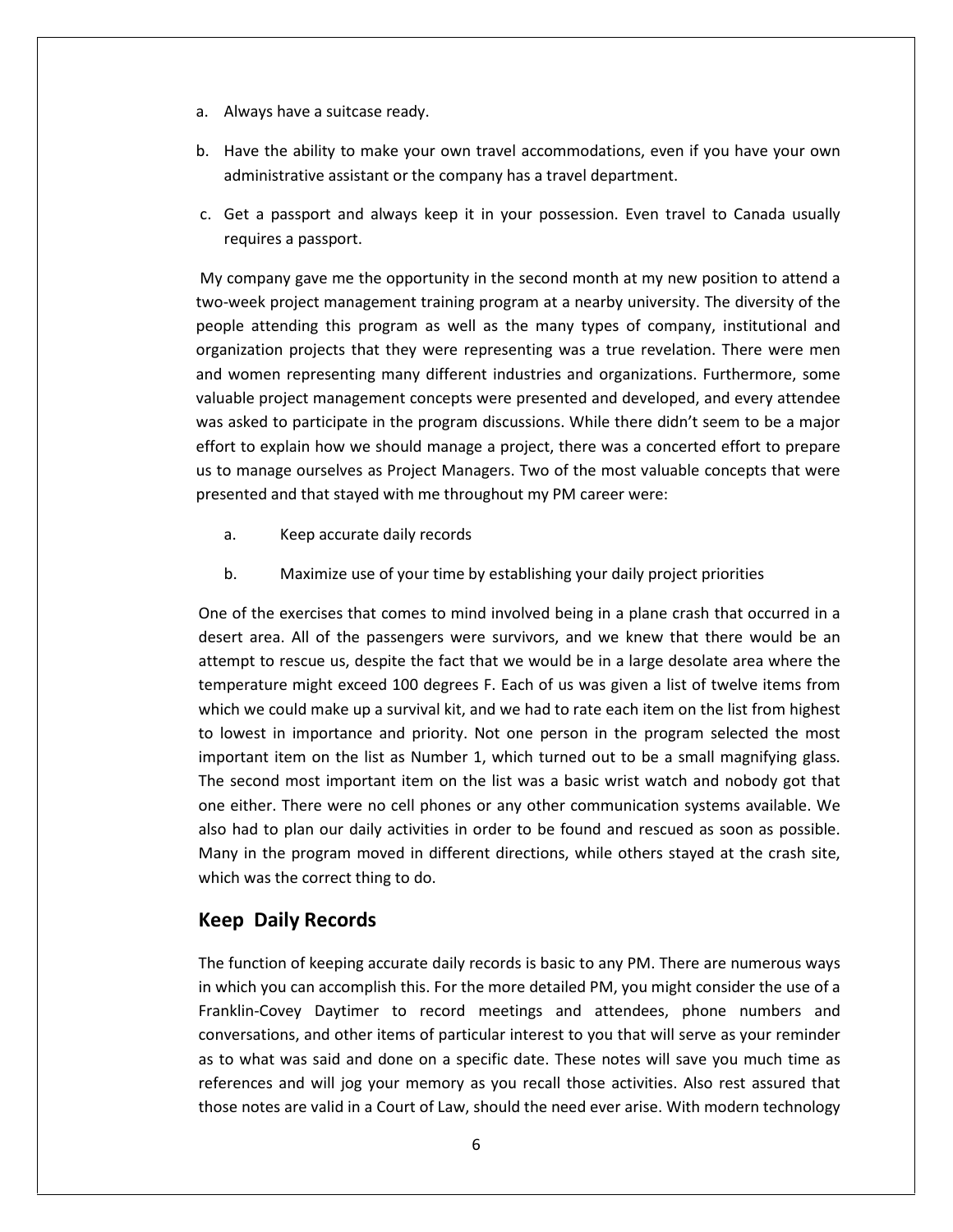the advent of tablets, smart phones, and software for every occasion, such things as your divent of tablets, smart phones, and software for every occasion, such things as<br>wour notes and making an album of progress photos is easier than ever. Many advent of tablets, smart phones, and software for every occasion, such things as<br>the your notes and making an album of progress photos is easier than ever. Many<br>teams today utilize software programs such as Asana and Track the advent of tablets, smart phones, and software for every occasion, such things as<br>aking your notes and making an album of progress photos is easier than ever. Many<br>ect teams today utilize software programs such as Asana the advent of tablets, smart phones, and software for every occasion, such things as<br>ing your notes and making an album of progress photos is easier than ever. Many<br>ct teams today utilize software programs such as Asana an and the advent of tablets, smart phones, and software for every occasion, such things as<br>speaking your notes and making an album of progress photos is easier than ever. Many<br>project teams today utilize software programs su  $\frac{1}{10}$ From the state of transless, smart phones, and software for every occasion, sach timigs as<br>your notes and making an album of progress photos is easier than ever. Many<br>ams today utilize software programs such as Asana and T م<br>ب piect teams today utilize software programs such as Asana and Tracker that rote). Many<br>piect teams today utilize software programs such as Asana and Tracker that not only list<br>tasks for each project group, but also recogni pio<br>.. project teams today danke sortware programs sach<br>the tasks for each project group, but also recogniz<br>have greater priorities. Incidentally, utilizing a tape<br>a listening device in project meetings is not usua<br>including the r each project group,<br>
r priorities. Incidenta<br>
device in project me<br>
e obvious fact that re<br>
problem solving. Nev<br>
project team associat<br> **Priorities** including the obvious fact that recording devices may inhibit conversations and limit ideas ng the obvious fact that recording devices may inhibit conversations and limit ideas<br>ential problem solving. Nevertheless, keeping concise notes of meetings, whether by<br>1 or a project team associate is essential.<br>**Is reall** to potential problem solving. Nevertheless, keeping concise notes of meetings, whether by tential problem solving. Nevertheless, keeping concise notes of meetings, whether by<br>
M or a project team associate is essential.<br> **blish Priorities**<br>
a is really an art to establishing project priorities in order to maxim the PM or a project team associate is essential.

#### **Establish Priorities**

1 or a project team associate is essential.<br> **Solish Priorities**<br>
is really an art to establishing project priorities in order to maximize use of your time<br>
our daily activities. Let's suppose that hypothetically your proj **h Priorities**<br>eally an art to establishing project priorities in order to maximize use of your time<br>daily activities. Let's suppose that hypothetically your project involves a backup<br>nerator, and that you have five phone **IOTITIES**<br>an art to establishing project priorities in order to maximize use of your time<br>activities. Let's suppose that hypothetically your project involves a backup<br>pr, and that you have five phone calls to make after y There is really an art to establishing project priorities in order to maximize use of your time ere is really an art to establishing project priorities in order to maximize use of your time<br>th your daily activities. Let's suppose that hypothetically your project involves a backup<br>sel generator, and that you have five with your daily activities. Let's suppose that hypothetically your project involves a backup the streamy and atte establishing project phondes in order to maximize ase of your time<br>th your daily activities. Let's suppose that hypothetically your project involves a backup<br>seel generator, and that you have five phon diesel generator, and that you have five phone calls to make after your morning progress ator, and that you have five phone calls to make after your morning progress<br>th your project team or project group. One of these calls is to the State<br>tal Organization that is concerned about some of your design calculatio descripture of the phone calls to the phone calls to these calls is to the State<br>Environmental Organization that is concerned about some of your design calculations, one<br>of these calls is to an equipment supplier, one is t  $\frac{1}{2}$ et all of project equilibrary of project group. Since of these calls is to the state<br>ironmental Organization that is concerned about some of your design calculations, one<br>hese calls is to an equipment supplier, one is to y mayo<br>Lista become fairly obvious, things don't always go as planned. Some of the responses may<br>be calls is to an equipment supplier, one is to your Lead Mechanical Engineer, another<br>one of your construction contractors who is looking of these calls is to an equipment supplier, one is to your Lead Mechanical Engineer, another<br>is to one of your construction contractors who is looking for a delivery date for the be immediate, while others may have a negative connotation that will require follow up<br>the immediate, while others may have a local utility. Logic and experience will tell you that the<br>er of the phone calls has to be: (1) equipment, and a fifth call is to a local utility. Logic and experience will tell you that the The calls and a fifth call is to a local utility. Logic and experience will tell you that the of the phone calls has to be: (1) Lead Mechanical Engineer (2) Environmental agency igment supplier (4) contractor, and (5) the equipment, and a men can is to a local dumey.<br>
order of the phone calls has to be: (1) Lead Me<br>
(3) equipment supplier (4) contractor, and (5) t<br>
may become fairly obvious, things don't always<br>
not be immediate, while othe (3) equipment supplier (4) contractor, and (5) the local utility. While this sequence of calls equipment supplier (4) contractor, and (5) the local utility. While this sequence of calls<br>iy become fairly obvious, things don't always go as planned. Some of the responses may<br>t be immediate, while others may have a nega may become fairly obvious, things don't always go as planned. Some of the responses may come fairly obvious, things don't always go as planned. Some of the responses may<br>mmediate, while others may have a negative connotation that will require follow up<br>calls, or even visitations or meetings. Nevertheless, pla not be immediate, while others may have a negative connotation that will require follow up ediate, while others may have a negative connotation that will require follow up<br>, or even visitations or meetings. Nevertheless, planning your daily activities is<br>pportant as planning the project.<br>othetical case the Envir phone calls, or even visitations or meetings. Nevertheless, planning your daily activities is nearly as important as planning the project.

Finally, the local utility can be notified that the diesel generator will become part of the or even visitations or meetings. Nevertheless, planning your daily activities is<br>portant as planning the project.<br>thetical case the Environmental Department is concerned with the amount of<br>sions that are escaping from the important as planning the project.<br>pothetical case the Environmental Department is concerned with the amount of<br>missions that are escaping from the diesel generator that is being specified and<br>d for the project. Your first In this hypothetical case the Environmental Department is concerned with the amount of his hypothetical case the Environmental Department is concerned with the amount of<br>oon emissions that are escaping from the diesel generator that is being specified and<br>chased for the project. Your first call will be to th carbon emissions that are escaping from the diesel generator that is being specified and Supponied the third call is to the diesel generator that is being specified and<br>ased for the project. Your first call will be to the Mechanical Engineer who was<br>msible for the generator specification, and the engineer assu purchased for the project. Your first call will be to the Mechanical Engineer who was entified and the project. Your first call will be to the Mechanical Engineer who was<br>ible for the generator specification, and the engineer assures you that the proper<br>i system has been specified to meet environmental stan perchased for the project. Tout first can will be to the internalmed Engineer, who was<br>responsible for the generator specification, and the engineer assures you that the proper<br>filtration system has been specified to meet filtration system has been specified to meet environmental standards. Your next call is to<br>the Environmental Agency with your assurance that the emissions control system will meet<br>their standards. The third call is to the ther<br>... the Environmental Agency with your assurance that the emissions control system will meet<br>their standards. The third call is to the generator manufacturer to ensure that the emissions<br>system is an integral part of their ge Indards. The third call is to the generator manufacturer to ensure that the emissions<br>is an integral part of their generator equipment, and that all equipment will be<br>d as per the schedule and purchase order. You can then their standards. The third call is to the generator manufacturer to ensure that the emissions system is an integral part of their generator equipment, and that all equipment will be and that is the threaded by the generator mandated red chasted that a<br>system is an integral part of their generator equipment, and that all equipn<br>delivered as per the schedule and purchase order. You can then call the con **Formal Part**<br>**Formal Allen Sched**<br>**Formal Formal Training**<br>**Formal Training**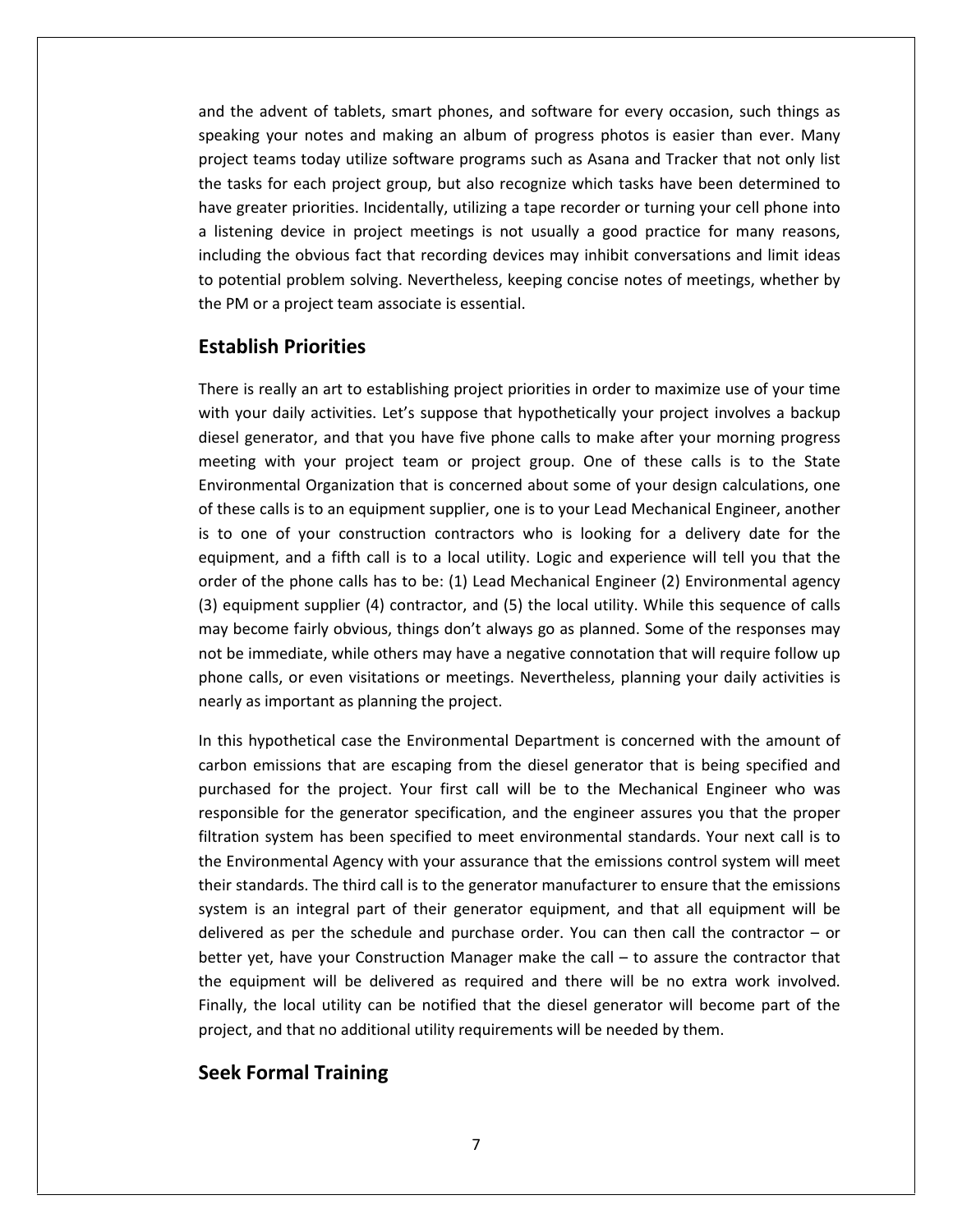part of your early training would have been participating in Project Management and conferences, or even being sent to a college or university with a summer<br>and conferences, or even being sent to a college or university with a summer For Aristan of your early training would have been participating in Project Management<br>The conferences, or even being sent to a college or university with a summer<br>for Project Management training. The school may have a two Hopefully, part of your early training would have been participating in Project Management<br>seminars and conferences, or even being sent to a college or university with a summer<br>curriculum for Project Management training. T pefully, part of your early training would have been participating in Project Management<br>ninars and conferences, or even being sent to a college or university with a summer<br>riculum for Project Management training. The scho Hopefully, part of your early training would have been participating in Project Management<br>seminars and conferences, or even being sent to a college or university with a summer<br>curriculum for Project Management training. T  $\mathbb{R}^n$ France of your early daming would have seen participating in Froject Management<br>nars and conferences, or even being sent to a college or university with a summer<br>culum for Project Management training. The school may have a www. basic tools can be utilized by you as a practitioner rather than you as an individual<br>basic tools can be utilized by you as a practitioner rather than you will quickly learn how much you have to learn about Project Managem curricu<br>. Manager. They are varied because. The school may have a two week program, bat<br>is commitments in your company might limit you to be there for only the first week,<br>i as much as you can into that first week. Whether you are a pressing commitments in your company might limit you to be there for only the first week, so cram as much as you can into that first week. Whether you are attending a school or a business are your company might annume you to be there for only the first week,<br>and as much as you can into that first week. Whether you are attending a school or a<br>ar, you will quickly learn how much you have to learn abo seminar, you will<br>well as how muc<br>what basic tools<br>Project Manager.<br>every business of<br>horse racing. as how much effort is required to become a top PM. These courses usually focus on<br>t basic tools can be utilized by you as a practitioner rather than you as an individual<br>ect Manager. They are varied because, as you will qu what basic tools can be utilized by you as a practitioner rather than you as an individual ic tools can be utilized by you as a practitioner rather than you as an individual<br>lanager. They are varied because, as you will quickly learn, there are PM's in nearly<br>siness or industry – manufacturing, road building, ba Project Manager. They are varied because, as you will quickly learn, there are PM's in nearly iger. They are varied because, as you will quickly learn, there are PM's in nearly<br>ss or industry – manufacturing, road building, banking, healthcare, and even<br>?'s no substitute for hands-n experience. Some of the best exp every business or industry – manufacturing, road building, banking, healthcare, and even horse racing.

uusiness or industry – manufacturing, road building, banking, healthcare, and even<br>acing.<br>there's no substitute for hands-n experience. Some of the best experience a Project<br>er can receive will be the ability to visit a fa g.<br>
re's no substitute for hands-n experience. Some of the best experience a Project<br>
in receive will be the ability to visit a facility similar to the one for which you are<br>
, either in your own company or in that of a co ofd yet there's no substitute for hands-n experience. Some of the best experience a Project<br>inager can receive will be the ability to visit a facility similar to the one for which you are<br>ponsible, either in your own company  $\frac{1}{2}$ Let there ship substitute for hands if experience. Some of the best experience a rroject<br>er can receive will be the ability to visit a facility similar to the one for which you are<br>sible, either in your own company or in t Manager can receive will be the ability to visit a facility similar to the one for which you are responsible, either in your own company or in that of a competitor's company. While In addition you may be a little more intricate and involve a certain amount of the rewards can be great in the long run. You will see firsthand the arrangement all facility, the interaction of the adjoining facilities that visiting that of a competitor may be a little more intricate and involve a certain amount of diplomacy, the rewards can be great in the long run. You will see firsthand the arrangement of the overall facility, the interact diplomacy, the rewards can be great in the long run. You will see firsthand the arrangement<br>of the overall facility, the interaction of the adjoining facilities that are required, potential<br>space limitations, and other fea gappointing, the rewards can be great in the long ran. Fou will see institution the analygement<br>of the overall facility, the interaction of the adjoining facilities that are required, potential<br>space limitations, and other or the limitations, and other features that possibly neither you nor your Client(s) had<br>ered. In addition you may be able to discuss with those personnel that are in charge<br>operation some of the problems and other subtleties asso considered. In addition you may be able to discuss with those personnel that are in charge In addition you may be able to discuss with those personnel that are in charge<br>ation some of the problems and other subtleties associated with their facility.<br>ing to have others on your project team accompany you on this v of the operation some of the problems and other subtleties associated with their facility. for the operation some of the problems and<br>Also be willing to have others on your proje<br>gain their perspective. Sometimes you ma<br>facility is necessary to gather sufficient info<br>equipment similar to that which you plan<br>arra b be willing to have others on your project team accompany you on this visit so that you<br>
in their perspective. Sometimes you may determine that visiting more than one similar<br>
lity is necessary to gather sufficient inform gain their perspective. Sometimes you may determine that visiting more than one similar heir perspective. Sometimes you may determine that visiting more than one similar<br>y is necessary to gather sufficient information and understanding. Often the supplier of<br>ment similar to that which you plan to purchase wil facility is necessary to gather sufficient information and understanding. Often the supplier of ecessary to gather sufficient information and understanding. Often the supplier of<br>
I similar to that which you plan to purchase will make the necessary contacts to<br>
r a visit of this type to occur.<br>
perience level increas equipment similar to that which you plan to purchase will make the necessary contacts to arrange for a visit of this type to occur.

ent similar to that which you plan to purchase will make the necessary contacts to<br>for a visit of this type to occur.<br>experience level increases, your ability to prioritize the various project functions as<br>your own daily o Experience level increases, your ability to prioritize the various project functions as<br>s your own daily objectives will improve. In order to fully understand project<br>es, you will have to know the ultimate financial goal o As your experience level increases, your ability to prioritize the various project functions as As your experience level increases, your ability to prioritize the various project functions as<br>well as your own daily objectives will improve. In order to fully understand project<br>priorities, you will have to know the ult France is the merecases, your dampt to prioritize the tanteds project ranctions as<br>our own daily objectives will improve. In order to fully understand project<br>you will have to know the ultimate financial goal of your proje well as your own daily objectives will improve. In order to fully understand project priorities, you will have to know the ultimate financial goal of your project, especially as it if the need arises, to either tap into the contingency fund, or even go beyond that<br>if the need arises, to either tap into the continuous of the project will allow you to determine the effects of slight, or even major,<br>le applies to a late finish. You should be in a position to evaluate how a one month, or a one priorities, year win have to know the altimate imantial geal or year project, esper-<br>applies to a late finish. You should be in a position to evaluate how a one month<br>week, or even a one day delay will affect your company' late finish. You should be in a position to<br>en a one day delay will affect your comple<br>project will allow you to determine<br>anges in design, procurement, or constr<br>ender arises, to either tap into the conti<br>request to execu schedule changes in design, procurement, or construction. In addition you will have the thanges in design, procurement, or construction. In addition you will have the<br>he need arises, to either tap into the contingency fund, or even go beyond that<br>a request to executive management for additional project fundin ability, if the need arises, to either tap into the contingency fund, or even go beyond that the need arises, to either tap into the contingency fund, or even go beyond that<br>
in a Professional Attitude<br>
in a Professional Attitude<br>
the life of a Project Manager can become very strenuous at times, you are<br>
by those and justify a request to executive management for additional project funding.

Although the life of a Project Manager can become very strenuous at times, you are ify a request to executive management for additional project funding.<br> **ain a Professional Attitude**<br>
In the life of a Project Manager can become very strenuous at times, you are<br>
d by those around you – peers, supervisors **Maintain a Professional Attitude**<br>Although the life of a Project Manager can become very strenuous at times, you are<br>expected by those around you – peers, supervisors, contractors, etc. – to maintain a certain<br>mental pos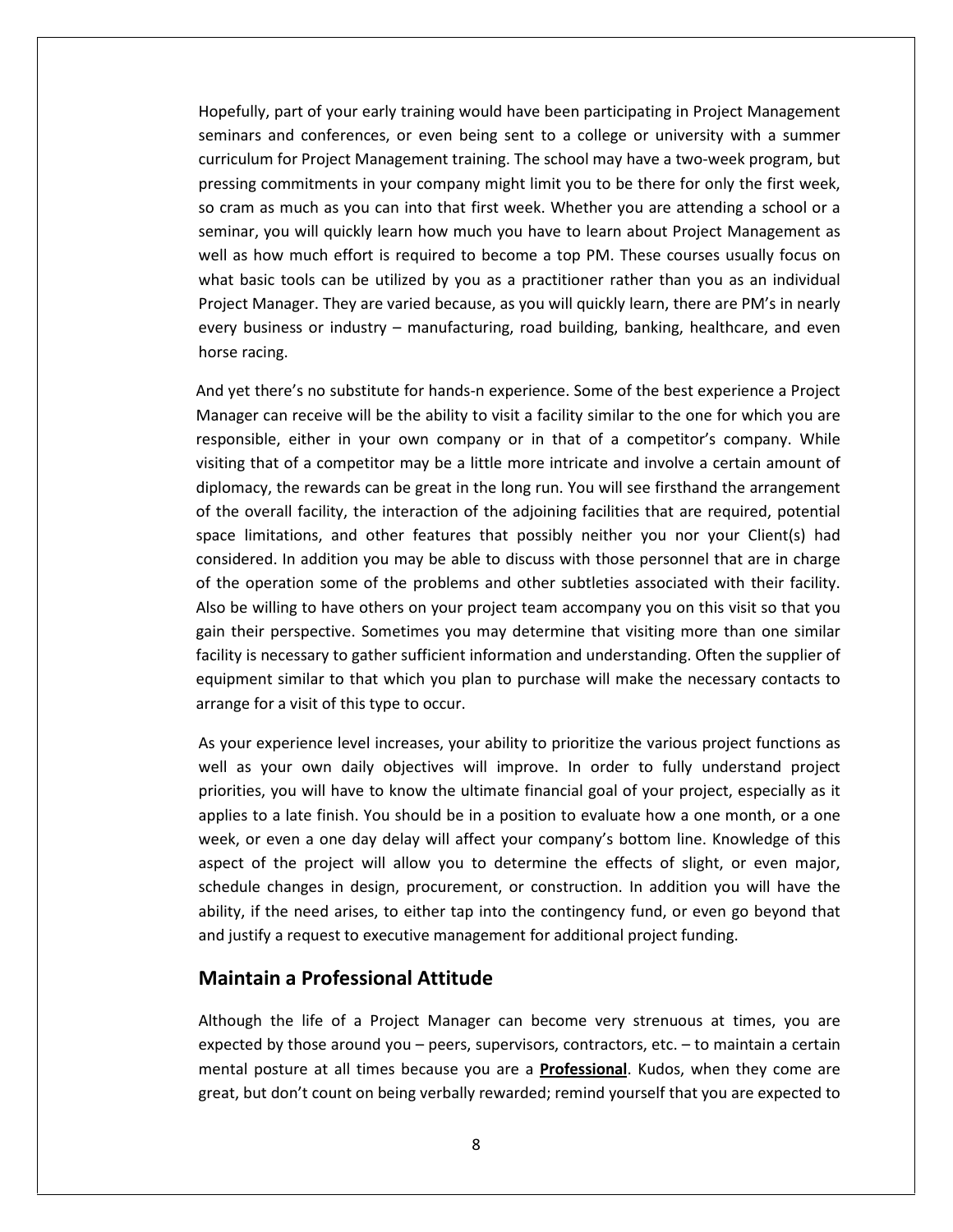at a high level and to produce results. After all, you may have been selected for this<br>at a high level and to produce results. After all, you may have been selected for this at a high level and to produce results. After all, you may have been selected for this<br>as a promotion, since your reputation was that you are a quick thinker and a strong at a high level and to produce results. After all, you may have been selected for this<br>as a promotion, since your reputation was that you are a quick thinker and a strong<br>maker who was probably one of the better engineers at a high level and to produce results. After all, you may have been selected for this<br>as a promotion, since your reputation was that you are a quick thinker and a strong<br>maker who was probably one of the better engineers perform at a high level and to produce results. After all, you may have been selected for this<br>position as a promotion, since your reputation was that you are a quick thinker and a strong<br>decision maker who was probably on rm at a high level and to produce results. After all, you may have been selected for this<br>on as a promotion, since your reputation was that you are a quick thinker and a strong<br>ion maker who was probably one of the better  $P^{\text{c}}$ In at a mighterer and to produce results. There any you may have been selected for this<br>on as a promotion, since your reputation was that you are a quick thinker and a strong<br>on maker who was probably one of the better eng position as a promotion, since your reputation was that you are a quick thinker and a strong<br>decision maker who was probably one of the better engineers or financial personnel in your current field. In most cases the first two characteristics were probably true, although your<br>credentials in your specific field may have been only slightly above average. Nevertheless,<br>your background and education have en credentials in your specific field may have been only slightly above average. Nevertheless, ntials in your specific field may have been only slightly above average. Nevertheless,<br>background and education have enabled you to comprehend complex situations and<br>determinations that allowed projects to move forward wit your backgro and and education have enabled you to comprehend complex situations and<br>inations that allowed projects to move forward with a minimum of schedule<br>d everyone around you will consider you a consummate professional, you<br>draw make dete interruptions.

rminations that allowed projects to move forward with a minimum of schedule<br>ns.<br>and everyone around you will consider you a consummate professional, you<br>ys draw the line between your own self-confidence and your unwillingn ions.<br>u and everyone around you will consider you a consummate professional, you<br>vays draw the line between your own self-confidence and your unwillingness to<br>nise. Often you and your Client or Boss, or even one of your pe While you and everyone around you will consider you a consummate professional, you and everyone around you will consider you a consummate professional, you<br>ys draw the line between your own self-confidence and your unwillingness to<br>e. Often you and your Client or Boss, or even one of your peers, will hav must always draw the line between your own self-confidence and your unwillingness to If you are everyone around you will estimate processionally you are developing and veryone around your own self-confidence and your unwillingness to nise. Often you and your Client or Boss, or even one of your peers, will rand and back off. Remember that no one is born with humility and that it<br>difference of opinion. Keep in mind that you are usually dealing with a matrix organization<br>wherein nobody is under your direct authority. You must  $\frac{1}{2}$ be developed. Even though you may not be lacking in self confidence, there is almost ence of opinion. Keep in mind that you are usually dealing with a matrix organization ein nobody is under your direct authority. You must difference of opinion. Keep in mind that you are usually dealing with a matrix organization<br>wherein nobody is under your direct authority. You must be willing to listen to any team at least one occasion during each project when you will be required to any team of sopinion or argument and be prepared to give them your point of view on the If your viewpoint is convincing, it will be accepted. If not, k member's opinion or argument and be prepared to give them your point of view on the merem hossay is ander your ance<br>member's opinion or argument and<br>subject. If your viewpoint is convinc<br>what has transpired and back off. Re<br>must be developed. Even though you<br>always at least one occasion during<br>vourself. E ect. If your viewpoint is convincing, it will be accepted. If not, keep discreet notes of<br>t has transpired and back off. Remember that no one is born with humility and that it<br>t be developed. Even though you may not be lac  $w$ h It has transpired and back off. Remember that no one is born with humility and that it<br>it be developed. Even though you may not be lacking in self confidence, there is almost<br>ays at least one occasion during each project w must b e developed. Even though you may not be lacking in self confidence, the least one occasion during each project when you will be required. The following:<br>The following: Embrace the challenge.<br>It is willingness to give conce yourself. Embrace the challenge.

Embrace the challenge.<br>
is willingness to give concessions or to compromise a good character trait, but you<br>
preparing for future situations that might occur. Just as life is temporal, so is your<br>
project. Suppose you enco plate products from another area of the plant by special trucks, while the second<br>products from another area of the plant by special trucks. While the second<br>plate products from another area of the plant by special trucks, only is willingness to give concessions or to compromise a good character trait, but you<br>eparing for future situations that might occur. Just as life is temporal, so is your<br>ject. Suppose you encounter a situation such as the foll are also preparing for future situations that might occur. Just as life is temporal, so is your current project. Suppose you encounter a situation such as the following:

eparing for future situations that might occur. Just as life is temporal, so is your<br>ject. Suppose you encounter a situation such as the following:<br>jacent transfer systems were side-by-side. One system would be receiving v Suppose you encounter a situation such as the following:<br>
the transfer systems were side-by-side. One system would be receiving very<br>
products from another area of the plant by special trucks, while the second<br>
transferrin Two adjacent transfer systems were side-by-side. One system would be receiving very ent transfer systems were side-by-side. One system would be receiving very<br>a products from another area of the plant by special trucks, while the second<br>s transferring individual plates into a mill for further production. heavy plate products from another area of the plant by special trucks, while the second for a monther area of the plant by special trucks, while the second<br>as transferring individual plates into a mill for further production. Once the<br>stem had been emptied, the process would be reversed. The functionality for the system was transferring individual plates into a mill for further production. Once the second system had been emptied, the process would be reversed. The functionality for performing this operation, while still maintai s<sub>y</sub>stem Fustion and been emptied, the process would be reversed. The functionality for<br>ng this operation, while still maintaining continuity as well as traffic flow and<br>el safety, seemed to be an enigma and had been discussed at a second system had been emptied, the process would be reversed. The functionality for performing this operation, while still maintaining continuity as well as traffic flow and Fraction, while still maintaining continuity as well as traffic flow and<br>ty, seemed to be an enigma and had been discussed at all levels of the<br>pout a month. After hours of contemplation, suddenly you had a vision as<br>blem personnel safety, seemed to be an enigma and had been discussed at all levels of the that you were left out of the equation, but you said nothing and routine interest a different rabout a month. After hours of contemplation, suddenly you had a vision as problem could be solved, and you told the Client repr company for about a month. After hours of contemplation, suddenly you had a vision as personner sarety, seemed to be an<br>company for about a month. After I<br>to how the problem could be solve<br>solution just before a very large an<br>representative explained "his" metl<br>astonished that you were left out<br>carried out w the problem could be solved, and you told the Client representative about your<br>on just before a very large and important meeting. During the meeting the Client<br>sentative explained "his" method for solving the dilemma. Yo olution just before a very large and important meeting. During the meeting the Client<br>epresentative explained "his" method for solving the dilemma. You might have seemed<br>stonished that you were left out of the equation, bu representative explained "his" method for solving the dilemma. You might have seemed entative explained "his" method for solving the dilemma. You might have seemed<br>hed that you were left out of the equation, but you said nothing and routinely<br>out your PM duties.<br>his type of situation has occurred to a PM a astonished that you were left out of the equation, but you said nothing and routinely

the project, it was a great financial success. The Client representative, basking in the ed that you were left out of the equation, but you said nothing and routinely<br>but your PM duties.<br>s type of situation has occurred to a PM at least once in his or her career. As for<br>it was a great financial success. The Cl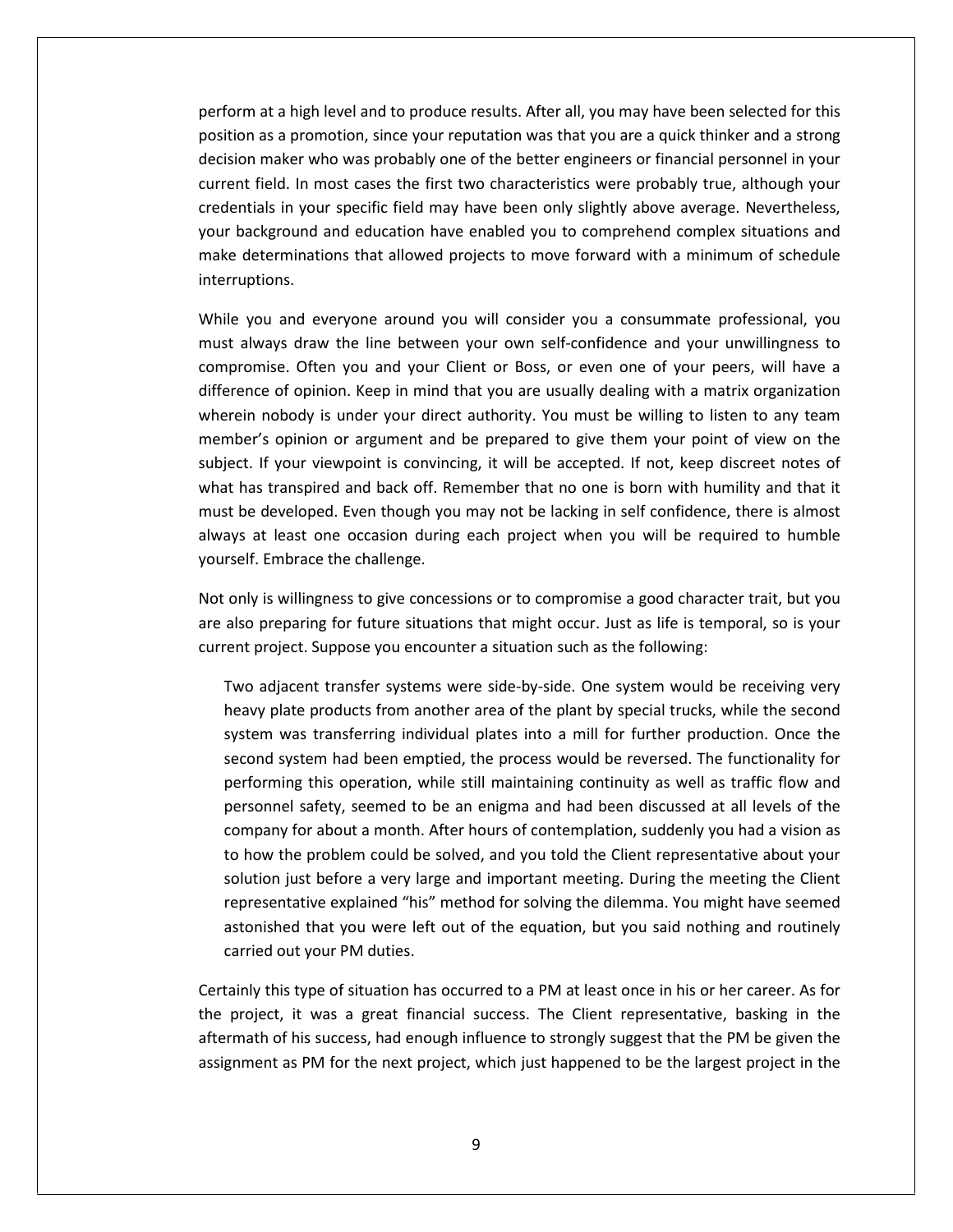even though he was an outside consultant. Knowing when to be humble and company, even though he was an outside consultant. Knowing when to be humble and **Leadership** 1993 and though the was an outside lay your loyalty often results in greater for the proof.<br> **Leadership Qualities** display your loyalty often results in greater future opportunities. **does** being a Project Manager mean? Very simply, being a Project Manager<br> **does being a Project Manager mean?** Very simply, being a Project Manager

# **3. Leadership Qualities**

**3.**

**3. Leadership Qualities<br>What does being a Project Manager mean?** Very simply, being a Project Manager,<br>means being a project LEADER. You have earned the position of Project Manager, **Eadership Qualities**<br> **Eadership Qualities**<br> **Exercy Set and Annager mean?** Very simply, being a Project Manager<br>
In a project Leader And a assignment Now you must take that assignment and<br> **Solution Annager, wou have bee adership Qualities**<br>**does being a Project Manager mean?** Very simply, being a Project Manager<br>being a project **LEADER**. You have earned the position of Project Manager,<br>u have been given an assignment Now you must take th **DETSTIP QUATTIES**<br>
Des being a Project Manager mean? Very simply, being a Project Manager<br>
eing a project LEADER. You have earned the position of Project Manager,<br>
have been given an assignment Now you must take that assi What does being a Project Manager mean? Very simply, being a Project Manager **being a Project Manager mean?** Very simply, being a Project Manager and a project LEADER. You have earned the position of Project Manager, ave been given an assignment Now you must take that assignment and pur mission. A means being a project LEADER. You have earned the position of Project Manager, The being a project **LEADER**. You have earned the position of Project Manager, you have been given an assignment Now you must take that assignment and is it your mission. A Project Manager who operates with a clearly defin and you have been given an assignment Now you must take that assignment and circumstances, that the Master of the project is the Client (Owner/Vice<br>circumstances, that the Master of the project Manager who operates with a clearly defined<br>ion will have an obvious advantage over another PM who canno make it your mission. A Project Manager who operates with a clearly defined on. A Project Manager who operates with a clearly defined<br>a obvious advantage over another PM who cannot embrace a<br>doesn't envision a clearly defined mission. This in no way implies<br>me a project dictator. Remember, as ofte mission will have an obvious advantage. When operates with a steamly defined mission will have an obvious advantage over another PM who cannot embrace a leadership role and doesn't envision a clearly defined mission. This leadership role and doesn't envision a clearly defined mission. This in no way implies mission will have an essued<br>leadership role and doesn't a<br>that you are to become a pro<br>the circumstances, that the<br>President/Technical Director<br>still answer to him/her, and<br>which you can function. re to become a project dictator. Remember, as often as is necessary under<br>nstances, that the Master of the project is the Client (Owner/Vice<br>Technical Director/etc). In spite of your near autonomy in most cases, you<br>r to h the cir $\epsilon$ President/Technical Director/etc). In spite of your near autonomy in most cases, you still answer to him/her, and must understand the boundaries and limitations under him/her, and must under<br>function.<br>he Leader of the project,<br>Some leadership qualities. which you can function.

function.<br>he Leader of the<br>Sincerity.<br>Sincerity. he Leader of the<br>Initiative leadership<br>Inthusiasm<br>Sincerity<br>Initiative as he Leader of the<br>. Some leadership<br>Enthusiasm<br>Sincerity<br>Initiative<br>Flexibilitv specific duties. Some leadership qualities which you are expected to exhibit include: . Some leadership qualities which you are exper<br>Enthusiasm<br>Sincerity<br>Initiative<br>Flexibility<br>Empathy by showing concern for others

- a. Enthusiasm
- b. Sincerity
- c. Initiative
- 
- Enthusiasm<br>Sincerity<br>Initiative<br>Flexibility<br>Empathy by showing concern for c<br>Interest in other's opinions Sincerity<br>Sincerity<br>Initiative<br>Flexibility<br>Empathy by showing co<br>Interest in other's opini<br>A teachable spirit Shicerry<br>Flexibility<br>Flexibility<br>Empathy by showing concern for others<br>Interest in other's opinions<br>A teachable spirit<br>Willingness to sacrifice your ego
- 
- 
- 

you are participating. This attitude will resonate throughout your project d. Flexibility<br>
e. Empathy by showing concern for others<br>
f. Interest in other's opinions<br>
g. A teachable spirit<br>
h. Willingness to sacrifice your ego<br>
was stated earlier one character trait that a true Leader must develop e. Empathy by showing concern for others<br>
f. Interest in other's opinions<br>
g. A teachable spirit<br>
h. Willingness to sacrifice your ego<br>
stated earlier one character trait that a true Leader must develop, because<br>
is born w f. Interest in other's opinions<br>
g. A teachable spirit<br>
h. Willingness to sacrifice your ego<br>
s stated earlier one character trait that a true Leader must develop, because<br>
ly is born with it, is humility. A second charact g. A teachable spirit<br>
h. Willingness to sacrifice your ego<br>
stated earlier one character trait that a true Leader must develop, because<br>
is born with it, is humility. A second character trait of equal importance that<br>
a d h. Willingness to sacrifice your ego<br>ted earlier one character trait that a true Leader must develop, because<br>born with it, is humility. A second character trait of equal importance that<br>leveloped by a quality Project Mana As was stated earlier one character trait that a true Leader must develop, because In a stated earlier one character trait that a true Leader must develop, because<br>dy is born with it, is humility. A second character trait of equal importance that<br>be developed by a quality Project Manager is <u>discipline</u>. nobody is born with it, is humility. A second character trait of equal importance that First with it, is humility. A second character trait of equal importance that<br>eloped by a quality Project Manager is <u>discipline</u>. In the course of a<br>ject Manager will call for many meetings and will attend most of those<br>g must be developed by a quality Project Manager is discipline. In the course of a be developed by a quality Project Manager is <u>discipline</u>. In the course of a<br>ect a Project Manager will call for many meetings and will attend most of those<br>tings. A good example of discipline is being on time for every m project a Project Manager will call for many meetings and will attend most of those meetings. A good example of discipline is being on time for every meeting in which<br>you are participating. This attitude will resonate throughout your project<br>organization and will establish a path for others on the project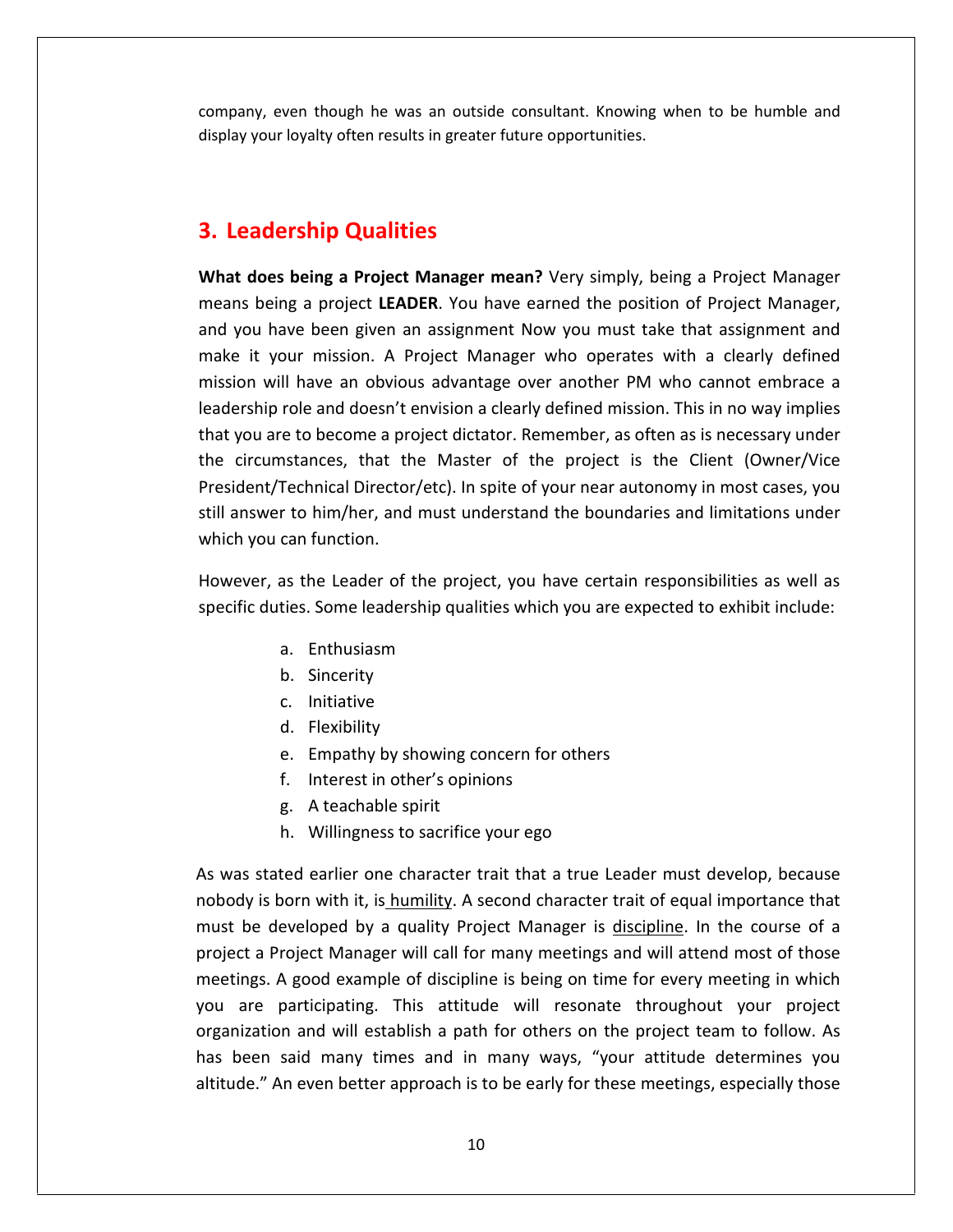you have called. Being even <sup>a</sup> little early to <sup>a</sup> meeting communicates to others ou have called. Being even a little early to a meeting communicates to others<br>their attendance at the meeting is important, that you value their time, and that you have called. Being even a little early to a meeting communic<br>that their attendance at the meeting is important, that you value the<br>that your humility does not require you to make a grand entrance. you have called. Being even a little early to a meeting communicates to others<br>their attendance at the meeting is important, that you value their time, and<br>your humility does not require you to make a grand entrance.<br>manne ou have called. Being even a little early to a meeting communicates to others<br>heir attendance at the meeting is important, that you value their time, and<br>our humility does not require you to make a grand entrance.<br>nanner i that you have called. Being even a little early to a meeting communicates to others<br>their attendance at the meeting is important, that you value their time, and<br>your humility does not require you to make a grand entrance.<br>manne that their attendance at the meeting is important, that you value their time, and that your humility does not require you to make a grand entrance.

attendance at the meeting is important, that you value their time, and<br>humility does not require you to make a grand entrance.<br>ler in which you acknowledge others' ideas, whether you always accept<br>loot, is also very import umility does not require you to make a grand entrance.<br>
r in which you acknowledge others' ideas, whether you always accept<br>
t, is also very important. The way that you interact with your peers as<br>
ur clients and superviso The manner in which you acknowledge others' ideas, whether you always accept er in which you acknowledge others' ideas, whether you always accept<br>ot, is also very important. The way that you interact with your peers as<br>our clients and supervisors goes a long way toward determining your<br>You may be l them or not, is also very important. The way that you interact with your peers as the project as it is to them. As far as your project team is concerned, there is no<br>the project as it is to them. As far as your project as it is to them. As far as your team is concerned, their<br>them. Thus, paying attentio well as your clients and supervisors goes a long way toward determining your the state of the project and supervisors are also along way toward determining your<br>a may be looking at the "big picture", but your teammates will<br>the success or failure of the project by how well they perform their<br>sks. T  $\frac{1}{1}$ determine<br>individual t<br>and the pro<br>insignifican<br>adopt. ne the success or failure of the project by how well they perform their<br>al tasks. Thus, paying attention to the smallest detail is as important to you<br>project as it is to them. As far as your project team is concerned, the individ al tasks. Thus, paying attention to the smallest detail is as important to you<br>
i project as it is to them. As far as your project team is concerned, there is no<br>
icant task, and this is both a concept and a general philos and the project as it is to them. As far as your project team is concerned, there is no nd the project as it is to them. As far as your project team is concerned, there is no<br>significant task, and this is both a concept and a general philosophy that you must<br>dopt.<br>nyone who is in your position as the leader o insignificant task, and this is both a concept and a general philosophy that you must adopt.

Int task, and this is both a concept and a general philosophy that you must<br>who is in your position as the leader of the team must remain strong and<br>air of confidence at all times. A negative, or defeatist, attitude is not who is in your position as the leader of the team must remain strong and<br>an air of confidence at all times. A negative, or defeatist, attitude is not only<br>r to your position as a Project Manager, but also becomes a burden Anyone who is in your position as the leader of the team must remain strong and hengaging in self rejection. Remember that you are the igo to your position as a Project Manager, but also becomes a burden to your day well being. Those defeatist attitudes that you must try to avoid as a Leader is harbor exhibit an air of confidence at all times. A negative, or defeatist, attitude is not only people on your position as the leader of the team mast remain strong and<br>t an air of confidence at all times. A negative, or defeatist, attitude is not only<br>ger to your position as a Project Manager, but also becomes a bur  $\frac{1}{1}$ of the project Manager, but also becomes a burden to your<br>y well being. Those defeatist attitudes that you must try to avoid as a Leader<br>harboring resentment, giving in to discouragement, engaging in self pity, or<br>gaging i a aange but y well being. Those defeatist attitudes that you must try to avoid as a Leader<br>harboring resentment, giving in to discouragement, engaging in self pity, or<br>gaging in self rejection. Remember that you are the "go to" gu  $\ddot{\phantom{0}}$  . premiseing. Those detection dititivates that you must try to droid as a bedde.<br>
ude harboring resentment, giving in to discouragement, engaging in self pity, or<br>
n engaging in self rejection. Remember that you are the "go even engaging in self rejection. Remember that you are the "go to" guy or girl for many peopl<br>success of t<br>project, but<br>be prepared<br>course. people on your team, and your attitude will reflect their feelings toward the<br>s of the project. This by no means implies that you are to micro-manage your<br>t, but you as the Project Manager must keep a steady hand on the wh success o the project. This by no means implies that you are to micro-manage your<br>it you as the Project Manager must keep a steady hand on the wheel, and<br>ed to take action should the project lose its steam or begin to change<br>wo diff project, but you as the Project Manager must keep a steady hand on the wheel, and iect, but you as the Project Manager must keep a<br>prepared to take action should the project lose<br>rse.<br>re are two different categories under which a Pro<br>pany for whom the project is being perfor<br>resentative or as an Indirec

be the same of the project lose it<br>
re two different categories under which a Projec<br>
re two different categories under which a Projec<br>
py for whom the project is being performe<br>
entative or as an Indirect Representative.<br> There are two different categories under which a Project Manager can represent the the arc two unterent categories under which a Froject Manager can represent the<br>mpany for whom the project is being performed: as a Direct Companu<br>presentative or as an Indirect Representative<br>a. Direct Company Representat  $\overline{\phantom{a}}$ Representative or as an Indirect Representative.

## a. Direct Company Representative

under your direct authority, including Engineering and Design, Cost Control, pany for whom the project is being performed. as a biffeed compand<br>resentative or as an Indirect Representative<br>is category you are an actual employee of the company that is implementing<br>project. There are several ways tha **Direct Company Representative**<br>is category you are an actual employee of the company that is implementing<br>roject. There are several ways that you can benefit from this arrangement. One<br>is that you might be blessed with a **ct Company Representative**<br>gory you are an actual employee of the company that is implementing<br>There are several ways that you can benefit from this arrangement. One<br>i you might be blessed with a Project Team over which y In this category you are an actual employee of the company that is implementing<br>the project. There are several ways that you can benefit from this arrangement. One<br>way is that you might be blessed with a Project Team over y you are an actual employee of the company that is implementing<br>ere are several ways that you can benefit from this arrangement. One<br>ou might be blessed with a Project Team over which you have<br>atrol. In this case you woul In this category you are an actual employee of the company that is implementing<br>the project. There are several ways that you can benefit from this arrangement. One is and the project of the company that is implementing<br>that you might be blessed with a Project Team over which you have<br>al control. In this case you would have all the necessary project groups<br>bur direct authority, includ way is that you might be blessed with a Project Team over which you have substantial control. In this case you would have all the necessary project groups<br>under your direct authority, including Engineering and Design, Cost Control,<br>Procurement and Construction Management answering directly to y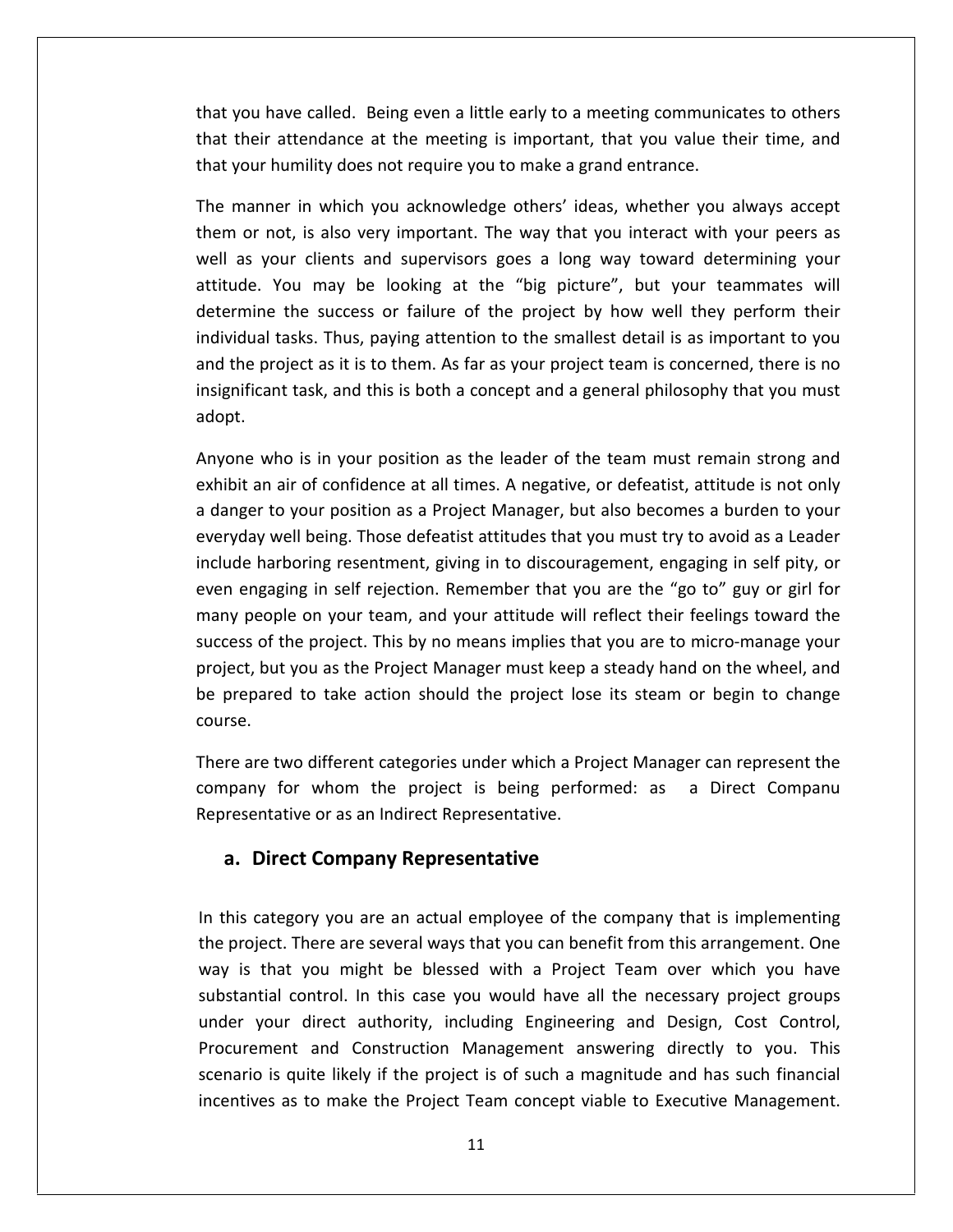real dilemma with this concept is twofold: most companies have streamlined workforce and rarely employ a staff of this nature because of the standby costs<br>workforce and rarely employ a staff of this nature because of the standby costs dilemma with this concept is twofold: most companies have streamlined<br>and, secondly, this caliber of personnel is more commonly found in the<br>the secondly, this caliber of personnel is more commonly found in the mma with this concept is twofold: most companies have streamlined<br>rce and rarely employ a staff of this nature because of the standby costs<br>d, secondly, this caliber of personnel is more commonly found in the<br>companies and Il dilemma with this concept is twofold: most companies have streamlined<br>orkforce and rarely employ a staff of this nature because of the standby costs<br>d; and, secondly, this caliber of personnel is more commonly found in The real dilemma with this concept is twofold: most companies have streat<br>their workforce and rarely employ a staff of this nature because of the standl<br>involved; and, secondly, this caliber of personnel is more commonly f involved; and, secondly, this caliber of personnel is more commonly found in the engineering companies and consulting firms that typically perform this work for a variety of companies. Nevertheless, should the financial be these guidelines, certain individuals in each necessary project group who are<br>these guidelines. Characterines, should the financial benefits to the company for<br>you are working be warranted, this concept is a strong possibi engineering companies and consulting firms that typically perform this work for a variety of companies. Nevertheless, should the financial benefits to the company for vancey or e whom

by companies and consumity may that typically perform this work for a<br>companies. Nevertheless, should the financial benefits to the company for<br>are working be warranted, this concept is a strong possibility.<br>Lely scenario mpames. Nevertheress, should the minimidal sentents to the compant, i.e.<br>The working be warranted, this concept is a strong possibility.<br>Iy scenario in this category is what is termed a *Matrix arrangement*.<br>guidelines, ce than you are working se warranted, this concept is a strong possibility.<br>
In a Matrix arrangement.<br>
In assigned to your project, although their direct<br>
In a Wourdan yourself. In addition those assigned to work with you to A more likely scenario in this category is what is termed a Matrix arrangement. likely scenario in this category is what is termed a *Matrix arrangement*.<br>hese guidelines, certain individuals in each necessary project group who are<br>ed by your company may be assigned to your project, although their dir s more<br>.. . . .. the company may be assigned to your project group who are<br>the by your company may be assigned to your project, although their direct<br>on would come from an Area Manager of that particular company group<br>an yourself. In addit youas the PM will be faced with the situation whereby you will need most of the situation would come from an Area Manager of that particular company group er than yourself. In addition those assigned to work with you to imple employed by your company may be assigned to your project, although their direct<br>supervision would come from an Area Manager of that particular company group That you dempthate that particular company group<br>vision would come from an Area Manager of that particular company group<br>r than yourself. In addition those assigned to work with you to implement your<br>ct might well be worki rather than yourself. In addit<br>project might well be working<br>scenario the company will n<br>you as the PM will be faced<br>skills that you have develope<br>project will be a success. Scenario the company will not feel the need to employ additional personnel, and<br>you as the PM will be faced with the situation whereby you will need most of the<br>skills that you have developed as a Project Manager in order  $\frac{1}{2}$ For the face of the mead to employ dualities. Personnel, and<br>PM will be faced with the situation whereby you will need most of the<br>ou have developed as a Project Manager in order to ensure that your<br>be a success.<br>these two you as the PM will be faced with the situation whereby you will need most of the skills that you have developed as a Project Manager in order to ensure that your project will be a success.

that you have developed as a Project Manager in order to ensure that your<br>will be a success.<br>The very profit manager in order to ensure that your<br>will be a success.<br>The profit may be very profit and will complement an alre project will be a success.<br>
In either of these two scenarios, they are more common whenever a company is<br>
attempting to bring a new facility on line that will complement an already existing<br>
facility that has proven to be Examples are set two scenarios, they are more common whenever a company is<br>pring a new facility on line that will complement an already existing<br>proven to be very profitable. In this situation the entire project may<br>i due In either of these two scenarios, they<br>attempting to bring a new facility on li<br>facility that has proven to be very profit<br>be profit driven due to a strong domesti<br>Consequently, the schedule is of great<br>project assumes les Importing to bring a new facility on line that<br> **Indirect** into the very profitable.<br>
Indirect be schedule is of greater im<br> **Indirect Representative** Consequently, the schedule is of greater importance, and the overall cost of the ently, the schedule is of greater importance, and the overall cost of the<br>ssumes lesser importance.<br>**Indirect Representative**<br>vou are a Proiect Manager from an outside engineering firm or an outside project assumes lesser importance.

#### b. Indirect Representative project.

engineering

greater. However, the risks can also be greater. Your deliverables are expected to be irect Representative<br>irect Representative<br>u are a Project Manager from an outside engineering firm or an outside<br>firm with a strong track record for managing successful projects of the **Indirect Representative**<br>aps you are a Project Manager from an outside engineering firm or an outside<br>ulting firm with a strong track record for managing successful projects of the<br>for which you are being hired. In this i **ndirect Representative**<br>you are a Project Manager from an outside engineering firm or an outside<br>ng firm with a strong track record for managing successful projects of the<br>which you are being hired. In this instance your In this situation and outside engineering firm or an outside<br>
In this situation you are being hired. In this instance your firm may be supplying the<br>
University of the various engineering and design groups as well as other you are a Project Manager from an outside engineering firm or an outside<br>ig firm with a strong track record for managing successful projects of the<br>which you are being hired. In this instance your firm may be supplying the  $\frac{1}{2}$ comunication with a strong track record for managing successful projects of the<br>bou are being hired. In this instance your firm may be supplying the<br>ring and design groups as well as other support groups for the<br>iituation you will be i type for which you are being hired. In this instance your firm may be supplying the Which you are being hired. In this instance your firm may be supplying the engineering and design groups as well as other support groups for the In this situation you will be in a good position to "make things happen" your various engineering and design groups as well as other support groups for the the tot when you are being mreat in this instance your firm may be supprying the<br>ject. In this situation you will be in a good position to "make things happen"<br>ause your firm's reputation as well as its bottom line are at project. In this situation you will be in a good position to "make things happen" you will be in a good position to "make things happen"<br>se your firm's reputation as well as its bottom line are at stake. In this case the<br>unication barriers are not as cumbersome and the potential rewards are<br>r. However, because your firm's reputation as well as its bottom line are at stake. In this case the personal to become a part of your project team may not necessarily be the munication barriers are not as cumbersome and the potential rewards are ter. However, the risks can also be greater. Your deliverables are expected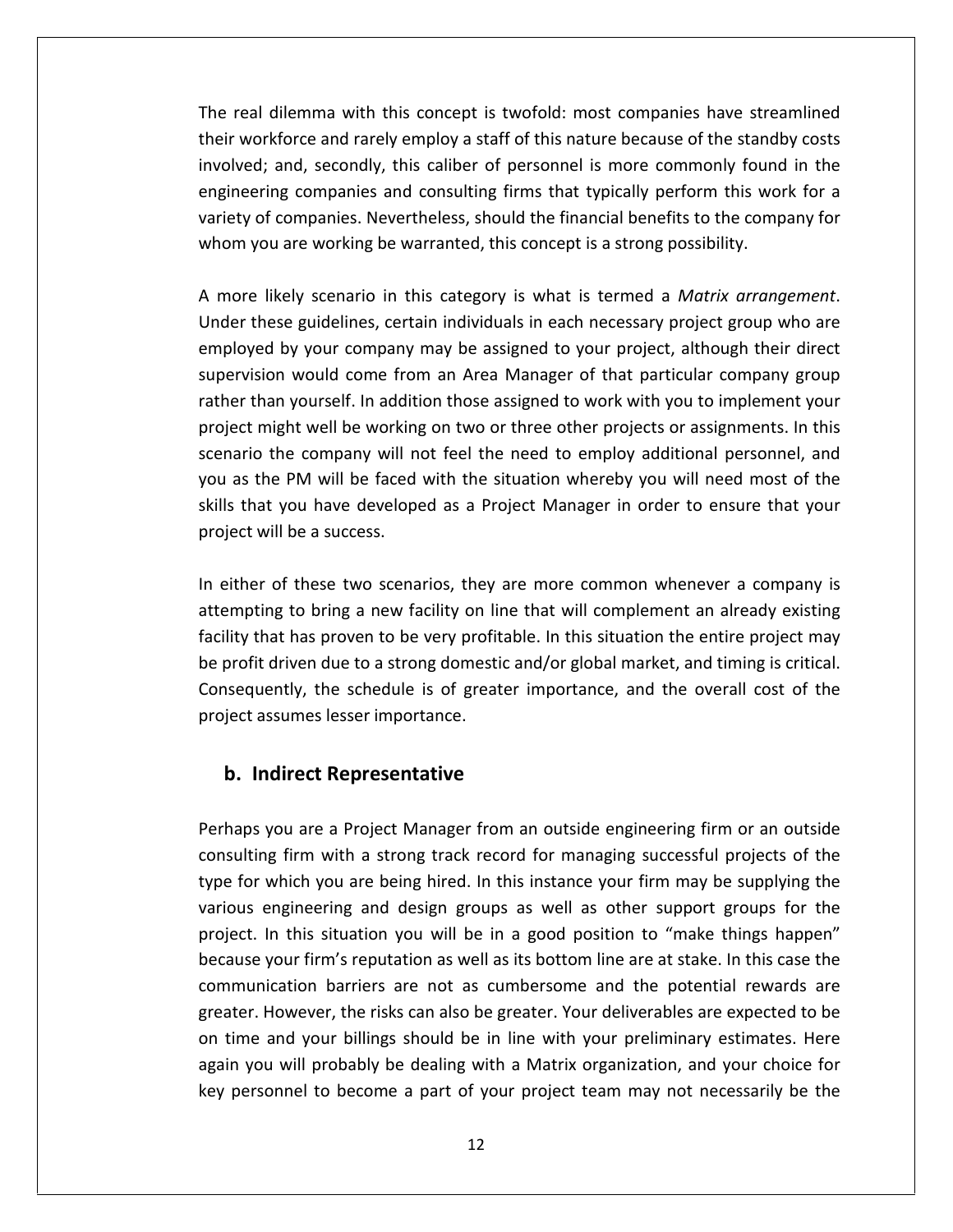of your supervision. In this scenario the pressure by your Client to perform be of your supervision. In this scenario the pressure by your Client to perform<br>be greater, although your lines of communication may be easier and more choice of y<br>may be gree<br>direct. of your supervision. In this scenario the pressure by your Client to perform<br>e greater, although your lines of communication may be easier and more<br>may be occasions, as an alternative to the above scenario, where you may b **a** private of your supervision. In this scenario the pressure by your Client to perform<br>ay be greater, although your lines of communication may be easier and more<br>rect.<br>nere may be occasions, as an alternative to the above sc may be greater, although your lines of communication may be easier and more direct. un code

gives or your supervision. In this section the pressure by your ellent to perform<br>y be greater, although your lines of communication may be easier and more<br>ect.<br>ree may be occasions, as an alternative to the above scenario supply the git attempt of the above scenario, where you may be<br>ect.<br>There may be occasions, as an alternative to the above scenario, where you may be<br>private consultant who is being hired as a Project Manager. In this case y be occasions, as an alternative to the above scenario, where you may be consultant who is being hired as a Project Manager. In this case you have or indirect affiliation to either the Client or the firm or firms being re There may be occasions, as an alternative to the above scenario, where you may be may be occasions, as an alternative to the above scenario, where you may be<br>te consultant who is being hired as a Project Manager. In this case you have<br>ct or indirect affiliation to either the Client or the firm or firms a private consultant who is being hired as a Project Manager. In this case you have be may be beeasions, as an ancennative to the above securities, where you may be<br>vate consultant who is being hired as a Project Manager. In this case you have<br>irect or indirect affiliation to either the Client or the firm no direct or indirect affiliation to either the Client or the firm or firms being retained the engineering firm and its lead managers to keep their engineering and<br>the engineering firm and the burden will fall entirely on you to<br>tain closer communications with all pertinent groups, to quickly ascertain and<br>t any to supply necessary personnel. In this scenario the burden will fall entirely on you to groups or manced annuation to ether the enemetred the mini-or minis-seing retained<br>ily necessary personnel. In this scenario the burden will fall entirely on you to<br>in closer communications with all pertinent groups, to qu is sup<br>.. that don't bring positive results. There are two ways to quickly ascertain and<br>any variations from the norm, and to assure your Client that the project will<br>on time and within budget. You will necessarily have to spend mor the<br>T from the stages of engineering and design: (1) schedule weekly meetings with the the protocol of the engineering firm and its lead managers to keep their engineering and gn groups on track and to avoid their wasting time a report any variations from the norm, and to assure your Client that the project will<br>still be on time and within budget. You will necessarily have to spend more time Lead, the managers and within budget. You will necessarily have to spend more time<br>the engineering firm and its lead managers to keep their engineering and<br>gn groups on track and to avoid their wasting time and money on qu with the engineering firm and its lead managers to keep their engineering and For the engineering firm and its lead managers to keep their engineering and<br>a groups on track and to avoid their wasting time and money on questionable<br>that don't bring positive results. There are two ways to do this, par design groups on track and to avoid their wasting time and money on questionable atter engineering thin and its tead managers to keep their engineering and<br>at the mergeric meeting in a process of the state do this and money on questionable<br>be that don't bring positive results. There are two ways to do issues that don't bring positive results. There are two ways to do this, particularly in est that don't bring positive results. There are two ways to do this, particularly in<br>formative stages of engineering and design: (1) schedule weekly meetings with<br>lead managers and group leaders, again at a set time for n the formative stages of engineering and design: (1) schedule weekly meetings with Example and antive stages of engineering and design: (1) schedule weekly meetings with<br>lead managers and group leaders, again at a set time for no more than one<br>r, and utilize a printed agenda as often as possible. If circ the lead managers and group leaders, again at a set time for no more than one managers and group leaders, again at a set time for no more than one<br>d utilize a printed agenda as often as possible. If circumstances prevent you<br>ending the meeting, notify the firm immediately and offer an alternate tim moving in the read managers and group responsioner.<br>
from attending the meeting, notif<br>
and date for another meeting. (2)<br>
you can receive and answer quest<br>
regular basis. This simple but k<br>
moving in the right direction. and date for another meeting. (2) maintain a small office at the firm or firms where date for another meeting. (2)<br>can receive and answer quest<br>ular basis. This simple but h<br>ving in the right direction.<br>**Motivational Skills** moving in the right direction. you are an in-house or outside (contracted) Project Manager, and

#### 4. Motivational Skills positive

out in front of peers and/or supervisors. **Example 18 Solury Science Sectional Skills**<br>Final Skills<br>The various project project and personnel who<br>of your affiliation with the various project groups and personnel who **Motivational Skills**<br>ather you are an in-house or outside (contracted) Project Manager, and<br>spective of your affiliation with the various project groups and personnel who<br>assisting with your project, you must be able to m **Motivational Skills**<br>ether you are an in-house or outside (contracted) Project Manager, and<br>spective of your affiliation with the various project groups and personnel who<br>assisting with your project, you must be able to m you are an in-house or outside (contracted) Project Manager, and<br>ive of your affiliation with the various project groups and personnel who<br>ing with your project, you must be able to motivate the individuals and/or<br>visors i Whether you are an in-house or outside (contracted) Project Manager, and you are an in-house or outside (contracted) Project Manager, and<br>ve of your affiliation with the various project groups and personnel who<br>ng with your project, you must be able to motivate the individuals and/or<br>visors inv irrespective of your affiliation with the various project groups and personnel who mighter is the contracted of the variancy include the individuals and/or<br>irrespective of your affiliation with the various project groups and personnel who<br>are assisting with your project, you must be able to motivate the arguments, or mode in the same that the project groups and personner who are or your annuation with the values project groups and personner must stay involved. In general, this means that the Project Manager must stay invo one dissisting with your project, you mast be<br>the supervisors involved. In general, this me<br>positive throughout the project, maintain<br>avoiding any negativity. A negative attitu<br>discipline might include such incidents a<br>tem positive throughout the project, manitalising a strong personal discipline, and<br>avoiding any negativity. A negative attitude which would illustrate a lack of<br>discipline might include such incidents as browbeating, entering y ingurity. The ligarity and interest when would interest a factor of<br>might include such incidents as browbeating, entering into short-<br>reguments, or – worst case – telling on someone or calling that person<br>of peers and/or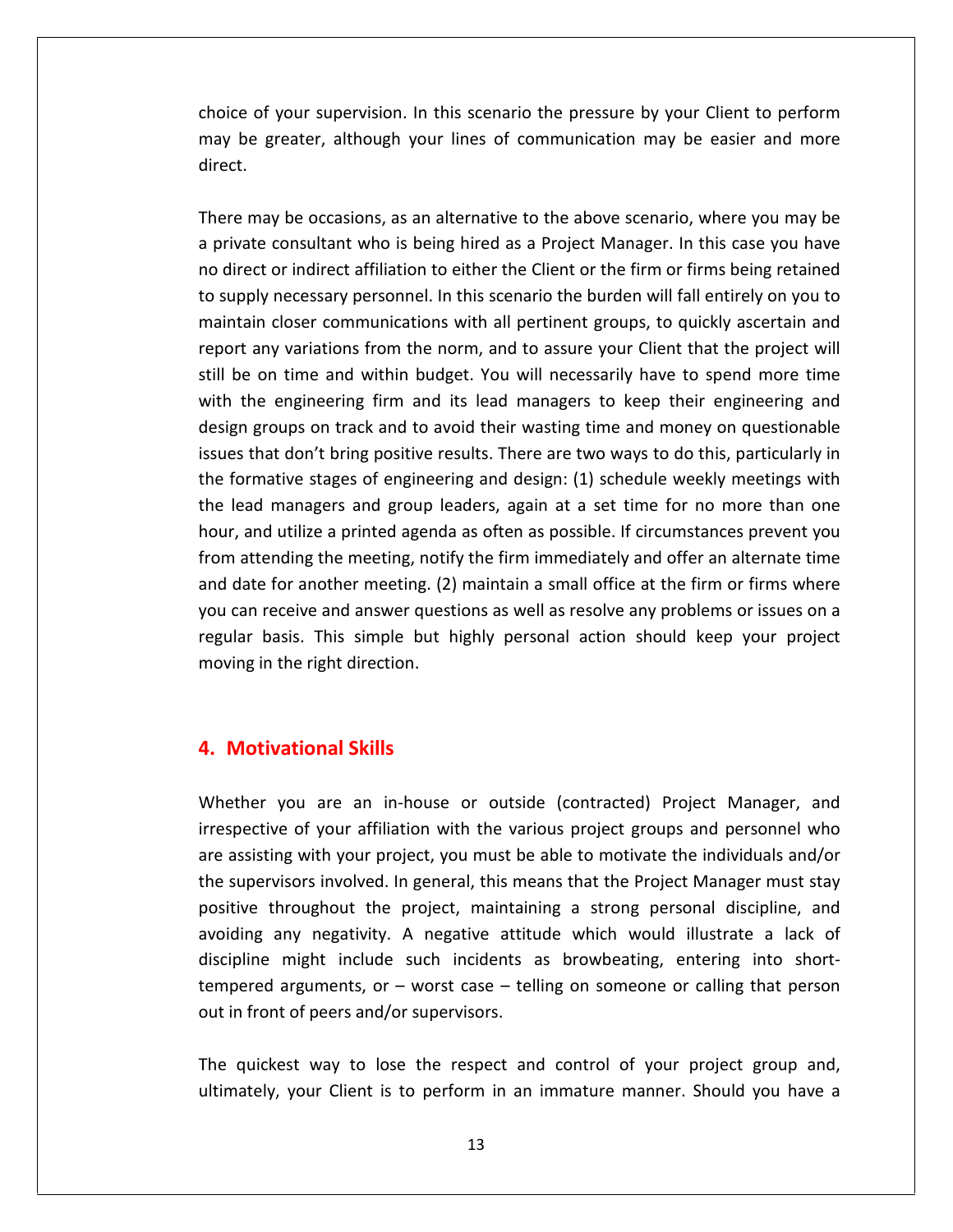with an individual over <sup>a</sup> performance failure that is egregious enough agreement with an individual over a performance failure that is egregious enough<br>get vour attention, plan to meet with that individual and his/her supervisor, keep reement with an individual over a performance failure that is egregious enough<br>it your attention, plan to meet with that individual and his/her supervisor, keep<br>meeting confidential but cordial, and maintain an open mind. Int with an individual over a performance failure that is egregious enough<br>attention, plan to meet with that individual and his/her supervisor, keep<br>g confidential but cordial, and maintain an open mind. You may<br>that your ment with an individual over a performance failure that is egregious enough<br>in attention, plan to meet with that individual and his/her supervisor, keep<br>ing confidential but cordial, and maintain an open mind. You may<br>that disagreement with an individual over a performance failure that is egregious enough greement with an individual over a performance failure that is egregious enough<br>et your attention, plan to meet with that individual and his/her supervisor, keep<br>meeting confidential but cordial, and maintain an open mind. to get your attention, plan to meet with that individual and his/her supervisor, keep inent when an individual over a performance randre that is egregious enought<br>our attention, plan to meet with that individual and his/her supervisor, keep<br>eting confidential but cordial, and maintain an open mind. You may<br> the meeting confidential but cordial, and maintain an open mind. You may discussed but cordial, and maintain an open mind. You may<br>that your concern was misplaced or, conversely, that there was a<br>isunderstanding by the individual of your intentions. Resolve the issue at<br>g without creating any i determine that your concern<br>complete misunderstanding by<br>the meeting without creating a<br>enough in your opinion to jeo<br>personnel, discuss that issue in<br>your Client representative. Ite misunderstanding by the<br>
Leting without creating any<br>
in your opinion to jeopar<br>
nel, discuss that issue in a<br>
lent representative.<br> **Maintain Unity** enough in your opinion to jeopardize the project and to warrant replacement of personnel, discuss that issue in a separate meeting with the group leader and/or your Client representative. The representative.<br> **Example 19 Sentandinal Sential Sentia**<br>
Sentandial basis<br>
Semmunicate on an individual basis

#### a. Maintain Unity

determine

**intain Unity<br>Intrain Unity Andia**<br>Superty and this regard include the form<br>Answer their questions as concisely as possible **intain Unity**<br>Is that will aide your situation in this regard include the following:<br>Communicate on an individual basis<br>Answer their questions as concisely as possible<br>Promise to get the answer if you don't have it readib In this regard include<br>
Subsemination in this regard include<br>
Communicate on an individual basis<br>
Answer their questions as concisely as possible<br>
Promise to get the answer if you don't have it readi<br>
Be willing to look at hi

- a. Communicate on an individual basis
- b. Answer their questions as concisely as possible
- Is that will aide your situation in this regard include the fo<br>Communicate on an individual basis<br>Answer their questions as concisely as possible<br>Promise to get the answer if you don't have it readibly av<br>Be willing to loo Communicate on an individual basis<br>Answer their questions as concisely as possible<br>Promise to get the answer if you don't have it readibly a<br>Be willing to look at options and alternatives<br>Be prepared to give a project upda Sommaneate on an inaly data basis<br>Answer their questions as concisely as possible<br>Promise to get the answer if you don't have it readibly available<br>Be willing to look at options and alternatives<br>Be prepared to give a proje h.Promise to get the answer if you don't have it readibly available<br>Be willing to look at options and alternatives<br>Be prepared to give a project update to any and all<br>Hold short meetings as frequently as necessary<br>Show an in
- d. Be willing to look at options and alternatives
- 
- f. Hold short meetings as frequently as necessary
- Be willing to look at options and alternatives<br>Be prepared to give a project update to any and all<br>Hold short meetings as frequently as necessary<br>Show an interest, no matter how large or how trivial the topic<br>Avoid minor c
- h. Avoid minor controversies and be prepared to make decisions
- Example: Be prepared to give a project update to any and all<br>
Allof short meetings as frequently as necessary<br>
Allof show an interest, no matter how large or how trivial the topic<br>
Avoid minor controversies and be prepared i.

f. Hold short meetings as frequently as necessary<br>g. Show an interest, no matter how large or how trivial the topic<br>h. Avoid minor controversies and be prepared to make decisions<br>i. Be positive and upbeat and never be crit **a**. Show an interest, no matter how large or how trivial the topic<br> **h.** Avoid minor controversies and be prepared to make decisions<br> **i.** Be positive and upbeat and never be critical of the company<br> **all** of these fall i Avoid minor controversies and be prepared to make decisions<br>Be positive and upbeat and never be critical of the company<br>Il of these fall into the category of maintaining a good line of<br>cations with all involved parties, fr Be positive and upbeat and never be critical of the company<br>of these fall into the category of maintaining a good line of<br>itions with all involved parties, from the Client to the last draftsman.<br>**ume understanding that has** Nearly all of these fall into the category of maintaining a good line of all of these fall into the category of maintaining a good line of nications with all involved parties, from the Client to the last draftsman.<br> **assume understanding that has not been explicitly verified; never take g** fo communications with all involved parties, from the Client to the last draftsman. assist them in bringing that has not been explicitly verified; never take ing for granted! There is the story of the national furniture company that had oped a revolutionary design for an ergonomic stackable chair. They re Never assume understanding that has not been explicitly verified; never take In the minimizary partics, non- the cheme to the rase dialesmining<br> **understanding that has not been explicitly verified; never take**<br> **anted!** There is the story of the national furniture company that had<br>
rin Alabama to anything for granted! There is the story of the national furniture company that had anything for granted! There is the story of the nadeveloped a revolutionary design for an ergonom<br>project manager in Alabama to oversee the manu-<br>then assist them in bringing the chair to market<br>manufacturing facility in T veloped a revolutionary design for an ergonomic stackable chair. They retained a<br>pject manager in Alabama to oversee the manufacture of a prototype chair, and to<br>en assist them in bringing the chair to market. The prototyp project manager in Alabama to oversee the manufacture of a prototype chair, and to theresults of the manufacture of a prototype chair, and to<br>assist them in bringing the chair to market. The prototype was shipped to a<br>facturing facility in Taiwan, where about 200 of the chairs were to be<br>factured as mark then a ssist them in bringing the chair to market. The prototype was shipped to a<br>acturing facility in Taiwan, where about 200 of the chairs were to be<br>actured as marketing and sales demos.<br>weeks later the Project Manager and the manufacturing facility in Taiwan, where about 200 of the chairs were to be manufactured as marketing and sales demos.

chairs looked great, the chrome-plated chair frames were perfectly formed, and the acturing facility in Taiwan, where about 200 of the chairs were to be<br>actured as marketing and sales demos.<br>weeks later the Project Manager and the Client's VP traveled to Taiwan to<br>ne results of the two hundred chairs tha ufactured as marketing and sales demos.<br>
w weeks later the Project Manager and the Client's VP traveled to Taiwan to<br>
the results of the two hundred chairs that had been quickly manufactured. The<br>
rs looked great, the chro A few weeks later the Project Manager and the Client's VP traveled to Taiwan to view the results of the two hundred chairs that had been quickly manufactured. The chairs looked great, the chrome-plated chair frames were perfectly formed, and the chairs stacked very neatly and compactly. They were even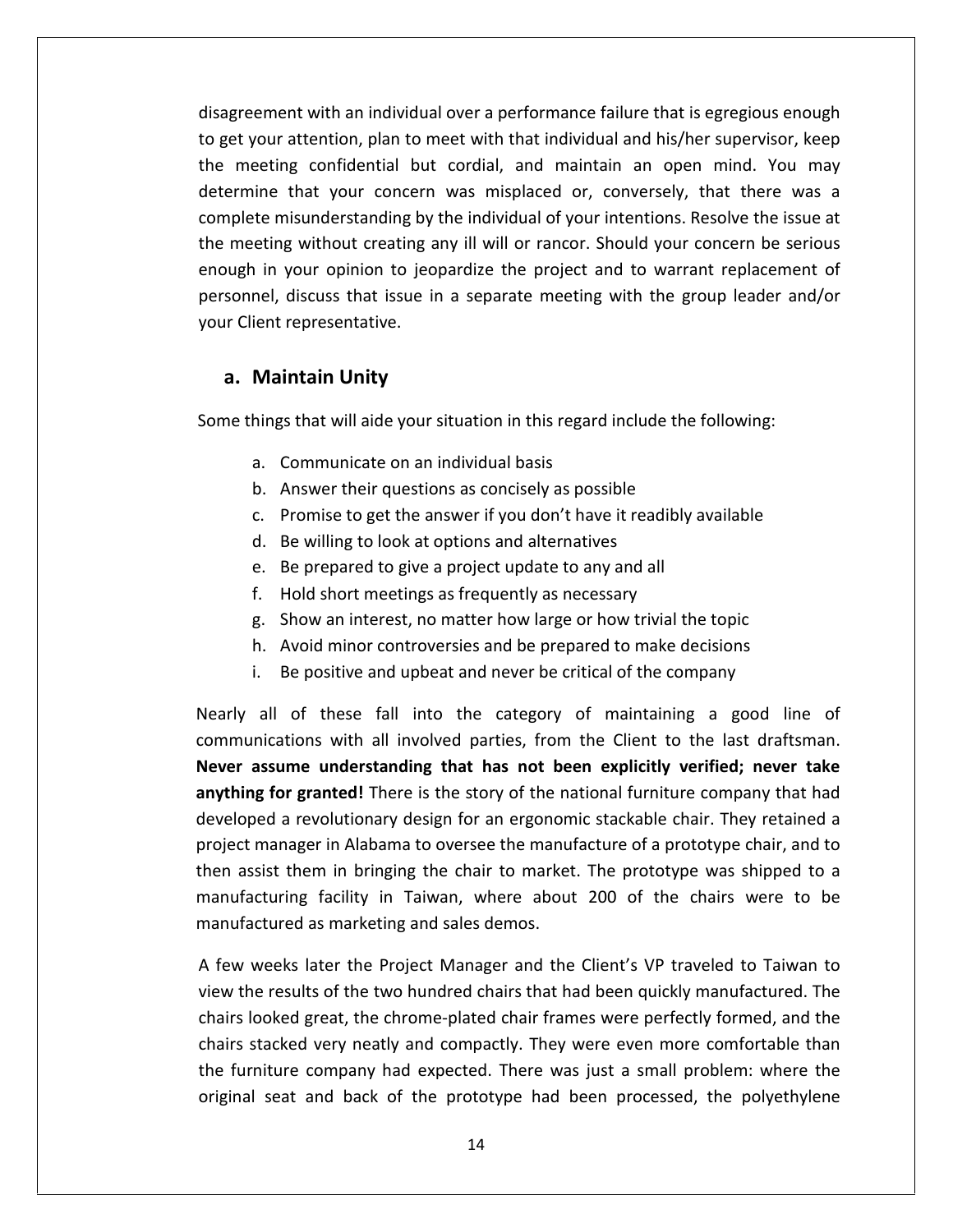port had left <sup>a</sup> hole in each part about the size of <sup>a</sup> quarter. The Taiwan and left a hole in each part about the size of a quarter. The Taiwan<br>being an expert in copying American products, had copied each piece m port had left a hole in each part about the size of a quarter. The Taiwan<br>cturer, being an expert in copying American products, had copied each piece<br>as it had been received. which naturally included the holes. The PM le iection port had left a hole in each part about the size of a quarter. The Taiwan<br>anufacturer, being an expert in copying American products, had copied each piece<br>valuable, but costly, lesson that day. As the PM, you must injection port had left a hole in each part about the size of a quarter. The Taiwan<br>manufacturer, being an expert in copying American products, had copied each piece Im port had left a hole in each<br> **Integral interpretive to the integral contract term**<br>
integrity, lesson that day.<br> **Integrity**<br> **Maintain Integrity** exactly as it had been received, which naturally included the holes. The PM learned performance as a person of character, accepting the responsibility of your<br>performance as a person of character, accepting the responsibility of your<br>performance as a person of character, accepting the responsibility of yo a valuable, but costly, lesson that day. As the PM, you must take the time to assure that all project team members are aligned with the same mission-critical details.

a

and avoiding any backstabbing will gain you respect and reward vou with a<br>and avoiding any backstabbing will gain your respect and reward you with a<br>diad avoiding any backstabbing will gain your respect and reward you with In project team inembers are angried with the same mission eritical details.<br> **Maintain Integrity**<br>
Derformance as a person of character, accepting the responsibility of your<br>
Doval proiect group. There will likely be occa **Maintain Integrity**<br>
verformance as a person of character, accepting the responsibility of your<br>
in and avoiding any backstabbing will gain your respect and reward you with a<br>
oyal project group. There will likely be occa **b. Maintain Integrity**<br>ur performance as a person of character, accepting the responsibility of your<br>sition and avoiding any backstabbing will gain your respect and reward you with a<br>pre loyal project group. There will li Your performance as a person of character, accepting the responsibility of your erformance as a person of character, accepting the responsibility of your<br>and avoiding any backstabbing will gain your respect and reward you with a<br>yal project group. There will likely be occasions when situations will oc  $\sum_{n=1}^{\infty}$ might be to voice your criticism and to blame others. While some of this be to voice your project time and money. There it is all project group. There will likely be occasions when situations will occur a had not planned, posi be loyal project group. There will likely be occasions when situations will occur<br>h you had not planned, potentially costing your project time and money. There<br>en the likelihood that your client has become aware of the sit more loyar project group. The<br>which you had not planned, p<br>is even the likelihood that y<br>critical of your performance<br>manager might be to voice y<br>may be justified, you risk losir<br>is not properly managed. is even the likelihood that your client has become aware of the situation and is<br>critical of your performance. The common approach by a consternated project<br>manager might be to voice your criticism and to blame others. Whi of your performance. The common approach by a consternated project<br>
r might be to voice your criticism and to blame others. While some of this<br>
justified, you risk losing your project team's confidence in you if the situat manager might be to voice your criticism and to blame others. While some of this r might be to voice your criticism and to blame others. While some of this<br>justified, you risk losing your project team's confidence in you if the situation<br>operly managed.<br>urse of action in a situation of this type is to may be justified, you risk losing your project team's confidence in you if the situation is not properly managed.

tified, you risk losing your project team's confidence in you if the situation<br>erly managed.<br>se of action in a situation of this type is to determine what went wrong,<br>ponsibility, apologize to your client and/or respective ot properly managed.<br>
ur course of action in a situation of this type is to determine what went wrong,<br>
ept responsibility, apologize to your client and/or respective management, and<br>
ure all parties that the situation wil Your course of action in a situation of this type is to determine what went wrong, ction in a situation of this type is to determine what went wrong,<br>bility, apologize to your client and/or respective management, and<br>es that the situation will not occur again. That will be a good<br>coring the confidence th accept responsibility, apologize to your client and/or respective management, and Manager of action in a situation of this type is to actemnic what went wrong<br>ept responsibility, apologize to your client and/or respective management, and<br>ure all parties that the situation will not occur again. That will all parties that the situation will parties that the situation will parties that the situation will receive following an Manager will receive following an **Strive for Excellence** understandably require a great deal of discipline, the amount of respect that a standably require a great deal of discipline, the amount of respect that a<br>it Manager will receive following an incident of this type is immeasurable.<br>**Strive for Excellence**<br>has probably never been a perfect project, and Project Manager will receive following an incident of this type is immeasurable. project

## c. Strive for Excellence

ger will receive following an incident of this type is immeasurable.<br> **e for Excellence**<br>
bably never been a perfect project, and in spite of all your training and<br>
vour chances of becoming the first Project Manager to man Strive for Excellence<br>as probably never been a perfect project, and in spite of all your training and<br>nce, your chances of becoming the first Project Manager to manage a<br>in such a manner are remote. There was a great footb **c. Strive for Excellence**<br>There has probably never been a perfect project, and in spite of all your training and<br>experience, your chances of becoming the first Project Manager to manage a<br>project in such a manner are remo e has probably never been a perfect project, and in spite of all your training and<br>rience, your chances of becoming the first Project Manager to manage a<br>ect in such a manner are remote. There was a great football coach mo  $\mathbf{t}$  thought is probably never been a perfect project, and in spite of all your training and<br>ce, your chances of becoming the first Project Manager to manage a<br>n such a manner are remote. There was a great football coach more than<br>is a  $\frac{1}{2}$ experience, your chances of becoming the first Project Manager to manage a project in such a manner are remote. There was a great football coach more than fifty years ago who told his professional team to "...strive for pe fifty years ago who told his professional team to "...strive for perfection every day. gives in such a manner are remote. There was a great rootsain eaten more than<br>y years ago who told his professional team to "...strive for perfection every day.<br>u will never become perfect, but you will achieve excellence. You will never become perfect, but you will achieve excellence." He instilled this The was talking to were the Green Bay Packers, including Hall of Fame<br>that he was talking to were the Green Bay Packers, including Hall of Fame<br>that he was talking to were the Green Bay Packers, including Hall of Fame thought in his players so often that they came to believe his words. And they did

In case you hadn't heard this story before, the coach was Vince Lombardi and the players that he was talking to were the Green Bay Packers, including Hall of Fame Quarterback Bart Starr. The year before Mr. Lombardi arrive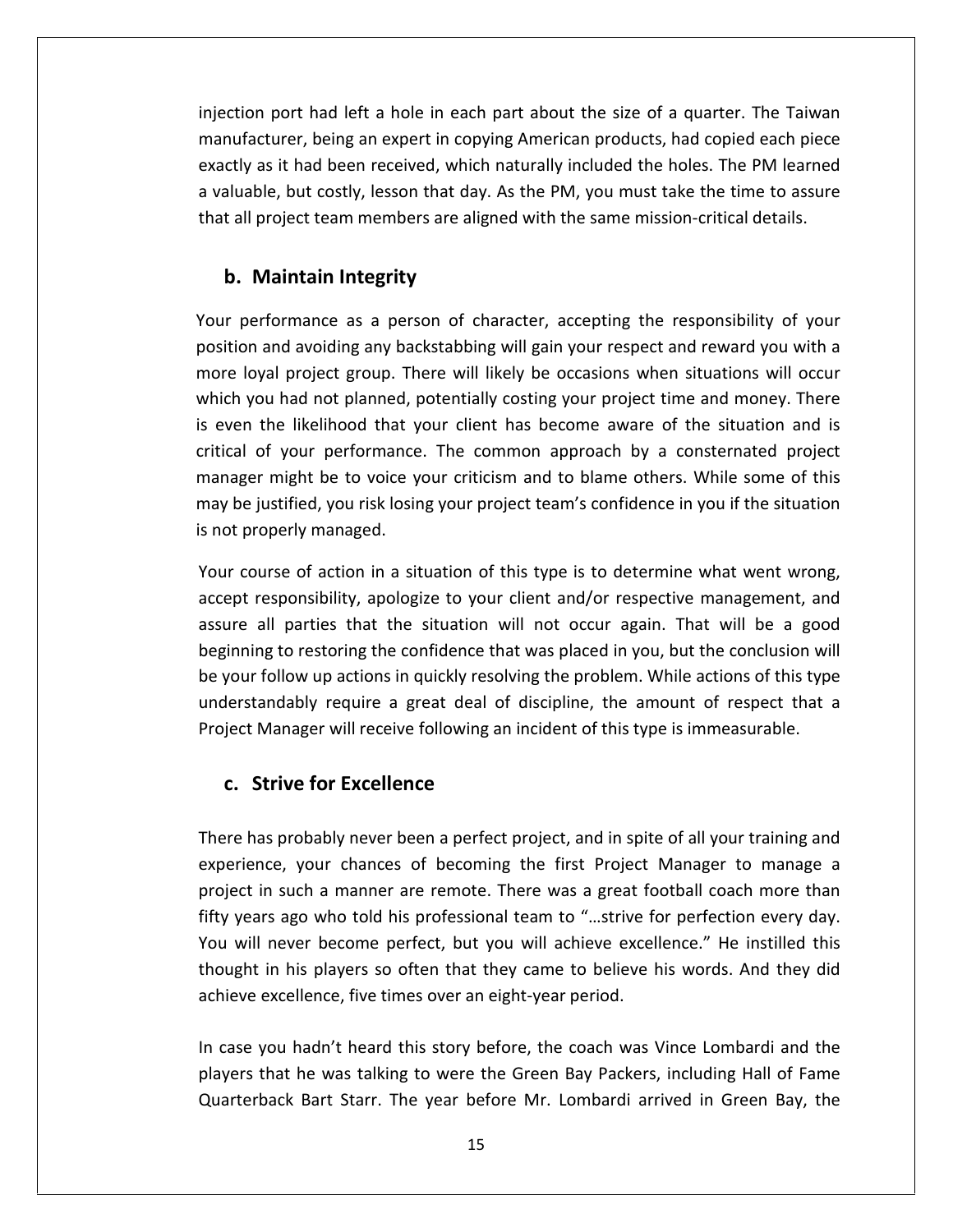won one game and were about to lose their franchise. Mr. Starr was <sup>a</sup> last of the same and were about to lose their franchise. Mr. Starr was a last draft choice (in those days the National Football League had a seventeen s won one game and were about to lose their franchise. Mr. Starr was a last<br>draft choice (in those days the National Football League had a seventeen<br>draft) and a third string quarterback on that one-win team. Three years l Fackers won one game and were about to lose their franchise. Mr. Starr was a last<br>And draft choice (in those days the National Football League had a seventeen<br>And draft) and a third string quarterback on that one-win team. ers won one game and were about to lose their franchise. Mr. Starr was a last<br>d draft choice (in those days the National Football League had a seventeen<br>d draft) and a third string quarterback on that one-win team. Three y Packers won one game and were about to lose their francound draft choice (in those days the National Football round draft) and a third string quarterback on that one-w the Packers won the National Football League champions round draft choice (in those days the National Football League had a seventeen Found draft choice (in those days the National Football League had a seventeen<br>round draft) and a third string quarterback on that one-win team. Three years later<br>the Packers won the National Football League championship. Lombardi is also in the NFL Hall of Fame, and the Super Bowls. Three years later<br>Packers won the National Football League championship. They went on to win<br>more NFL championships, including the first two Super Bowls. Mr. S round draft) and a third string quarterback on that one-win team. Three years later<br>the Packers won the National Football League championship. They went on to win four more NFL championships, including the first two Super Bowls. Mr. Starr was<br>named the Most Valuable Player in Super Bowls I and II. Mr. Starr along with ed the Most Valuable Player in Super Bowls I and II. Mr. Starr along with<br>ral of his teammates from that one-win team are now in the NFL Hall of Fame.<br>Lombardi is also in the NFL Hall of Fame, and the Super Bowl trophy is several of his teammates from that one-win team are now in the NFL Hall of Fame. respects. The Owner/General Manager/Head Coach represents the Company/<br>In of his teammates from that one-win team are now in the NFL Hall of Fame.<br>Innor.<br>Interlation between playing a football game and managing a project i Mr. Lombardi is also in the NFL Hall of Fame, and the Super Bowl trophy is named in his honor.

r franchise. Mr. Starr was a last<br>otball League had a seventeen<br>one-win team. Three years later<br>pionship. They went on to win<br>wo Super Bowls. Mr. Starr was<br>I and II. Mr. Starr along with<br>re now in the NFL Hall of Fame.<br>Sup Several of this teaminates from that one will team are now in the WE half of Fame.<br>Mr. Lombardi is also in the NFL Hall of Fame, and the Super Bowl trophy is named in<br>his honor.<br>The correlation between playing a football g parameters and helmets to protect you, the finances to see you through to correlation between playing a football game and managing a project is similar in<br>the protect of the owner/General Manager/Head Coach represents the the correlation between playing a football game and managing a project is similar in<br>iny respects. The Owner/General Manager/Head Coach represents the Company/<br>ganization/Client that provides you with the stadium and the u thThe correlation between playing a football game and managing a project is similar in<br>many respects. The Owner/General Manager/Head Coach represents the Company/<br>Organization/Client that provides you with the stadium and th many respects. The Owner/General Manager/Head Coach represents the Company/ Exactor: Setween playing a redessain gainte and managing a project is similar in<br>spects. The Owner/General Manager/Head Coach represents the Company/<br>ation/Client that provides you with the stadium and the uniforms to play Organization/Client that provides you with the stadium and the uniforms to play in, mization/Client that provides you with the stadium and the uniforms to play in,<br>pads and helmets to protect you, the finances to see you through to completion<br>e game and the season. You are the Project Manager, the quarte the pads and helmets to protect you, the finances to see you through to completion Even that provides you with the station and the annorms to play in,<br>and helmets to protect you, the finances to see you through to completion<br>ne and the season. You are the Project Manager, the quarterback, the 17<sup>th</sup><br>ft of the game and the season. You are the Project Manager, the quarterback, the  $17<sup>th</sup>$ In the season. You are the Project Manager, the quarterback, the 17<sup>th</sup> noice, who was selected by the Head Coach to lead the team, your You may have experienced some success at another level, but now asked to call the pla round draft choice, who was selected by the Head Coach to lead the team, your and draft choice, who was selected by the Head Coach to lead the team, your<br>bject Team. You may have experienced some success at another level, but now<br>a are being asked to call the plays and lead your team to victory in t Project Team. You may have experienced some success at another level, but now extram. You may have experienced some success at another level, but now<br>are being asked to call the plays and lead your team to victory in the big<br>ues. Even though you have been given a "game plan" by executive<br>agement, yo you are being asked to call the plays and lead your team to victory in the big you are being asked<br>leagues. Even thou<br>management, you w<br>to achieve victory (s<br>that you play, but evend in a victory. **leagues.** Even though you have been given a "game plan" management, you will have to overcome setbacks and use you optit to achieve victory (success). You may not win the Super Bowl, or even that you play, but everyone sh to achieve victory (success). You may not win the Super Bowl, or even every game Inchieve victory (success). You mot you play, but everyone should in a victory.<br>In a victory.<br>**Scope of Work**<br>Scope of Work

# **Understanding Construmentions Systems in Functions**<br> **Understanding Client Requirements and Goals**<br> **Conderstanding Client Requirements and Goals** Congratulations!

## your/thatocc

the

## a. Understanding Client Requirements and Goals

character, experience, training, and intangibles that seemed to make you most THETTAN STREAD THE STREAD ON THE STREAD STREAD STREAD THE STREAD STREAD THE VIDEOS THE PROTON POST ONE OF STREAD THE STREAD OF STREAD THE STREAD OF STREAD THE STREAD STREAD THE STREAD STREAD THE STREAD STREAD STREAD STREAD **of Work<br>rstanding Client Requirements and Goals**<br>ations! You have just been assigned as the Project Manager for one of<br>company's most important projects. Your Boss/Client has chosen you **a. Understanding Client Requirements and Goals<br>Congratulations! You have just been assigned as the Project Manager for one of<br>your/that company's most important projects. Your Boss/Client has chosen you<br>over other PM's du Standing Client Requirements and Goals**<br>tions! You have just been assigned as the Project Manager for one of<br>company's most important projects. Your Boss/Client has chosen you<br>PM's due to your track record, which includes Congratulations! You have just been assigned as the Project Manager for one of your/that company's most important projects. Your Boss/Client has chosen you over other PM's due to your track record, which includes past perf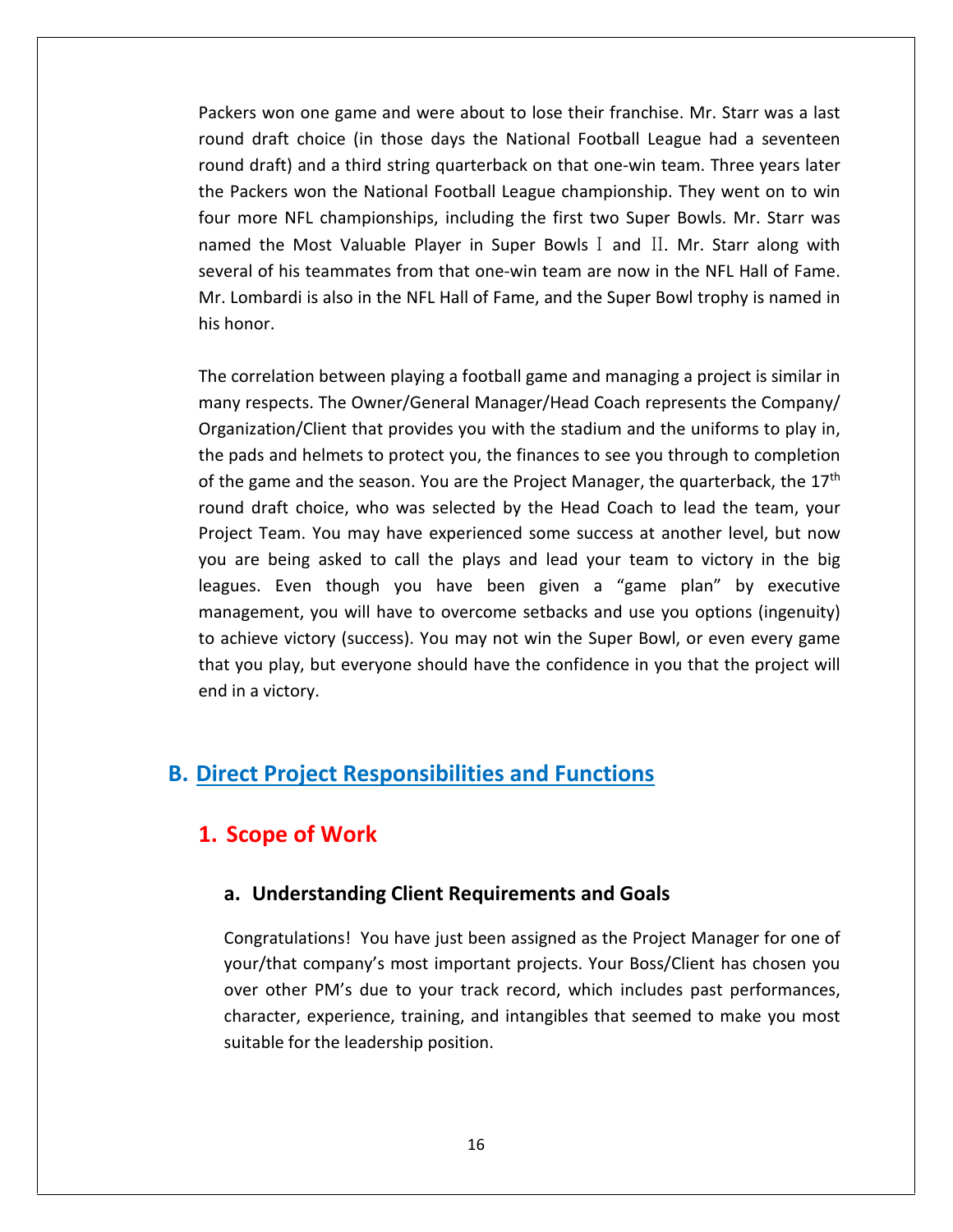however, your first personal objective is to meet with the Boss/Client and metal conservation and the Boss/Client and the wever, your first personal objective is to meet with the Boss/Client and closest aides to determine precisely what they hope to accomplish with your Wever, your first personal objective is to meet with the Boss/Client and<br>St aides to determine precisely what they hope to accomplish with your<br>Perhaps they have preliminary drawings or sketches, have chosen a location first personal objective is to meet with the Boss/Client and<br>
Laides to determine precisely what they hope to accomplish with your<br>
Let the new preliminary drawings or sketches, have chosen a<br>
location for the new Now, however, your first personal objective is to meet with the Boss/Client and<br>his closest aides to determine precisely what they hope to accomplish with your<br>project. Perhaps they have preliminary drawings or sketches, h Now, however, your first personal objective is to meet with the Boss/Client and<br>his closest aides to determine precisely what they hope to accomplish with your<br>project. Perhaps they have preliminary drawings or sketches, h mowever, your mat personal objective is to meet which the boss, onent and<br>osest aides to determine precisely what they hope to accomplish with your<br>ct. Perhaps they have preliminary drawings or sketches, have chosen a<br>tive his closest aides to determine precisely what they hope to accomplish with your<br>project. Perhaps they have preliminary drawings or sketches, have chosen a ms desest dides to determine precisely<br>project. Perhaps they have preliminar<br>tentative location for the new project, a<br>maximum funding necessary to implen<br>This early stage of the project is extren<br>term goal, and requires y tative location for the new project, and have received a commitment for the<br>ximum funding necessary to implement and complete a successful project.<br>s early stage of the project is extremely important to understand their lo maximum funding necessary to implement and complete a successful project. m funding necessary to implement and compl<br>ly stage of the project is extremely important t<br>al, and requires your experience and training in<br>ns, and precise note-taking.<br>nitial meeting you will learn several peripheral<br>con  $\frac{1}{2}$ and requires your experience and training in interrogation, discussion<br>and precise note-taking.<br>ial meeting you will learn several peripheral things that will have an<br>nsequence on the success of the project:<br>A general desc of options, and precise note-taking.

tentative

At this initial meeting you will learn several peripheral things that will have an indirect consequence on the success of the project:

- The companyion in the companyion in the companyion in the success of the project:<br>The company description of the project is completed<br>The company's expectations when the project is completed ial meeting you will learn several peripheral things that will have an<br>
is an interpretence on the success of the project:<br>
A general description of the project as seen by executive<br>
management<br>
The company's expectations equence on the success of the project:<br>general description of the project as seen by<br>anagement<br>e company's expectations when the project is completed<br>e person to whom you will report directly, and your pers<br>communication w 4.managemental mental.
- 2. The company's expectations when the project is completed
- A general description of the project as seen by executive<br>management<br>The company's expectations when the project is completed<br>The person to whom you will report directly, and your personal lines<br>of communication with other management<br>
2. The company's expectations when the project is completed<br>
3. The person to whom you will report directly, and your personal lines<br>
of communication with other management members<br>
4. The frequency and agenda 3. The person to whom you will report directly, and your personal lines The person to whom you will report directly, and your personal lines<br>of communication with other management members<br>The frequency and agenda of meetings to update executive<br>management<br>The context, frequency and mailing lis
- 
- 
- 5. The context, frequency and mailing lists of progress reports<br>6. Relationships that the company has with various sister companies,<br>suppliers, and contractors 4. The frequency and agenda of meetings to update executive<br>management<br>5. The context, frequency and mailing lists of progress reports<br>6. Relationships that the company has with various sister companies,<br>suppliers, and con management<br>The context, frequency and mailing lists of progress reports<br>Relationships that the company has with various sister companies,<br>suppliers, and contractors<br>special attention to this latter item because you, as the

5. The context, frequency and mailing lists of progress reports<br>6. Relationships that the company has with various sister companies,<br>suppliers, and contractors<br>Pay very special attention to this latter item because you, as 6. Relationships that the company has with various sister companies,<br>suppliers, and contractors<br>very special attention to this latter item because you, as the project<br>ager, are in the very unique position of either fortify suppliers, and contractors<br>ery special attention to this latter item because you, as the project<br>ger, are in the very unique position of either fortifying these relationships<br>e creating unnecessary problems for the company  $\mathbb{R}$ very special attention to this latter item because you, as the project<br>ager, are in the very unique position of either fortifying these relationships<br>se creating unnecessary problems for the company and its management.<br>onl manager, are in the very unique position of either fortifying these relationships profit the very special ditermion to this latter hem seculate you, as the project manager, are in the very unique position of either fortifying these relationships or else creating unnecessary problems for the company and manager, are in the very anglee position of entire forthlying these relationships<br>or else creating unnecessary problems for the company and its management.<br>Not only are you obligated to have a close and honest relationship or distinguing annecessary production to the company and no management only are you obligated to have a close and honest relationship with the t Representative, but you will be well served to develop similar relationships The term of the vertext will be well served to develop similar relationships<br>with any personnel who will be directly responsible for implementing the project<br>(the project team) and operating the facility once it is into th with any personnel who will be directly responsible for implementing the project between the project of the project personnel who will be directly responsible for implementing the project<br>ect team) and operating the facility once it is into the startup phase.<br>This is not to say have the critical experi They may have the critical experience, and even some key personnel correlative provide you with worthwhile guidance along the way. This is not that will provide you with worthwhile guidance along the way. This is not that Project team) and operating the facility once if y may have the critical experience, and even so twill provide you with worthwhile guidance along tyou will not have any options to perform y<br>there, but only to prepare you f that you will not have any options to perform your duties in an objective you will not have any options to perform your duties in an objective<br>ner, but only to prepare you further to justify any of the options where<br>agement and operations might have a particularly strong interest.<br>**ssignments an** manner, but only to prepare you further to justify any of the options where but only to prepare you further to justify any of the options where<br>
ent and operations might have a particularly strong interest.<br> **Inments and Communications**<br>
it have noticed that nowhere in the six items above is there

## b. Assignments and Communications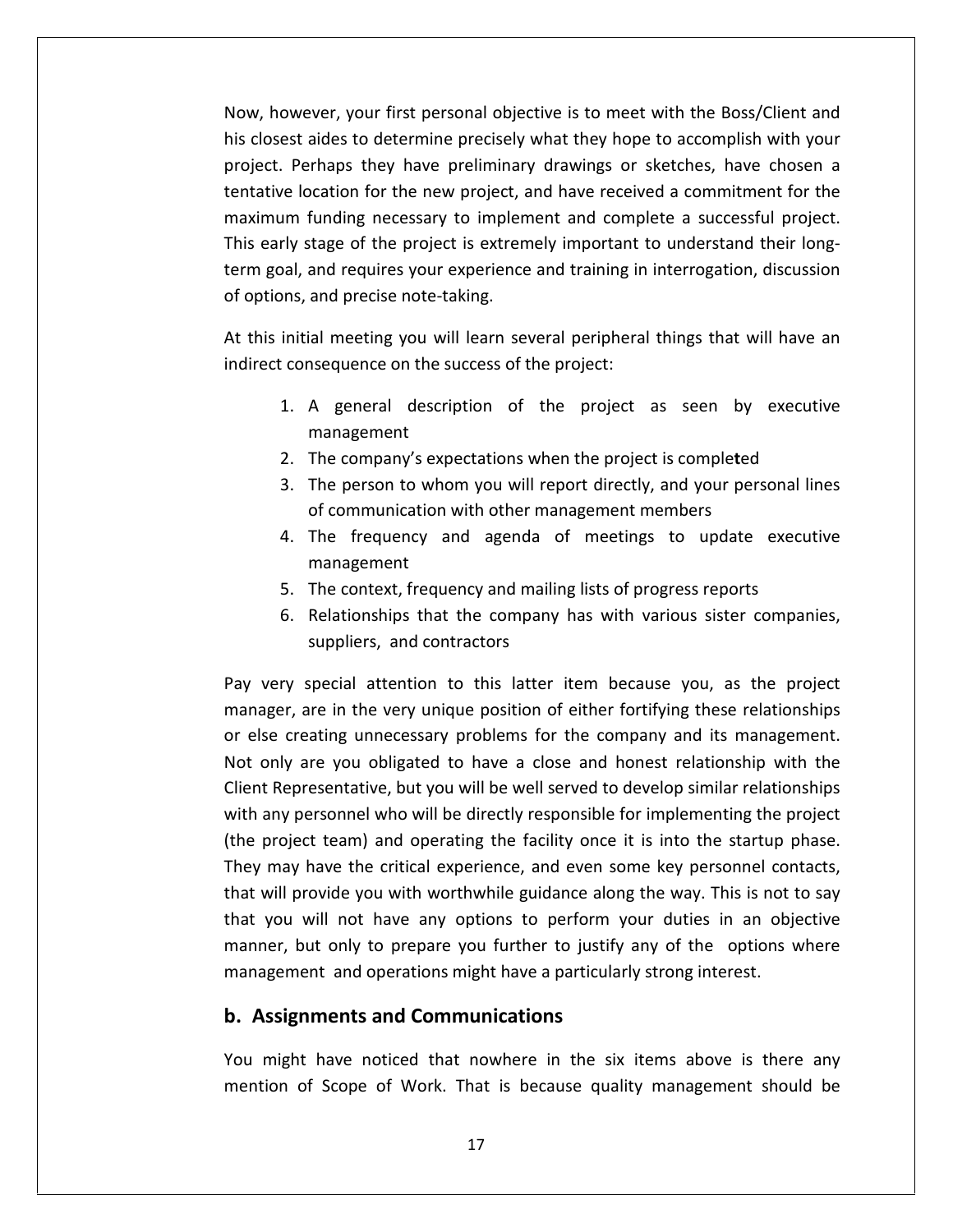to you **what** they want you to accomplish but not **how** they expect to accomplish it. The company management has given you as the Project watercomplish it. The company management has given you as the Project most of the information of the information necessary for you as the Project<br>information is the information necessary for you to develop the Scope of the<br>information necessary for you to develop the Scope of the me to you what they want you to accomplish but not how they expect<br>accomplish it. The company management has given you as the Project<br>or most of the information necessary for you to develop the Scope of the<br>and this is you laining to you **what** they want you to accomplish but not **how** they expect<br>to accomplish it. The company management has given you as the Project<br>nager most of the information necessary for you to develop the Scope of the<br> explaining to you what they want you to accomplish but not how they expect ining to you **what** they want you to accomplish but not **how** they expect<br>o accomplish it. The company management has given you as the Project<br>ger most of the information necessary for you to develop the Scope of the<br>ct an you to accomplish it. The company management has given you as the Project in a complish it. The company management has given you as the Project<br>to accomplish it. The company management has given you as the Project<br>ager most of the information necessary for you to develop the Scope of the<br>ect and Manager most of the information necessary for you to develop the Scope of the the state of the information necessary for you to develop the Scope of the<br>timest and this is your responsibility. Depending on the size and complexity of<br>bject, and even though you may have enough familiarity with the fac project and this is your responsibility. Depending on the size and complexity of project and this is your responsibility. Depending on the size and complexity of<br>the project, and even though you may have enough familiarity with the facility to<br>form an outline of the Scope, this is usually a major task project, and even though you may have enough familiarity with the facility to<br>an outline of the Scope, this is usually a major task and will require support<br>nput by others. Thus your next objective, and arguably your most the project, and even though you may have enough familiarity with the facility to<br>form an outline of the Scope, this is usually a major task and will require support registed, and even thought you may have enough rammarity whit the racinty to an outline of the Scope, this is usually a major task and will require support nput by others. Thus your next objective, and arguably your most i Form an oatline of the seepe, this is asaan, a<br>and input by others. Thus your next objective<br>other than understanding what your Clie<br>gathering of personnel that can best assist y<br>Each person, whether selected by you or off other than understanding what your Client expects to accomplish, is the ner than understanding what your Client expects to accomplish, is the<br>thering of personnel that can best assist you in achieving your ultimate goal.<br>ch person, whether selected by you or offered to you, represents a candid gathering of personnel that can best assist you in achieving your ultimate goal. ring of personnel that can best assist you in achieving your ultimate goal.<br>Derson, whether selected by you or offered to you, represents a candidate<br>an determine success or failure. While this phase of building the projec Each person, whether selected by you or offered to you, represents a candidate person, whether selected by you or offered to you, represents a candidate<br>can determine success or failure. While this phase of building the project<br>is critical, it is also quite subjective.<br>ilding your team, you should be that can determine success or failure. While this phase of building the project team is critical, it is also quite subjective.

ermine success or failure. While this phase of building the project<br>cal, it is also quite subjective.<br>our team, you should be looking for those personnel that have the<br>teristics, but not necessarily the same personality, a is critical, it is also quite subjective.<br>
Iding your team, you should be looking for those personnel that have the<br>
characteristics, but not necessarily the same personality, as you. While you<br>
ie seeking a team member th In building your team, you should be looking for those personnel that have the ig your team, you should be looking for those personnel that have the racteristics, but not necessarily the same personality, as you. While you seeking a team member that is determined and dedicated as well as nt, you real same characteristics, but not necessarily the same personality, as you. While you with sanaling year team, years is also as teaming for those personner that have the same characteristics, but not necessarily the same personality, as you. While you may be seeking a team member that is determined and dedi thandecensities, but not necessain, the same personant, as you. While you<br>e seeking a team member that is determined and dedicated as well as<br>teent, you really don't need any "Yes men or women". Conversely, your<br>members mu  $\ddot{\ }$ be seeming a team incrinser that is accommized and deducted as went as<br>petent, you really don't need any "Yes men or women". Conversely, your<br>in members must be flexible and not stiff-necked or argumentative. Team<br>nber sho team members must be flexible and not stiff-necked or argumentative. Team embers must be flexible and not stiff-necked or argumentative. Team<br>
Should be given the opportunity by a Project Manager to express their<br>
ive viewpoints, which the PM will be receptive to hearing. Nevertheless,<br>
am membe member should be given the opportunity by a Project Manager to express their The should be given the opportunity by a Project Manager to express their<br>ive viewpoints, which the PM will be receptive to hearing. Nevertheless,<br>am member must understand that you are the <u>decision maker</u> and you<br>e the f alternative viewpoints, which the PM will be receptive to hearing. Nevertheless, a be given the opportantly by a rroject manager to express then<br>wpoints, which the PM will be receptive to hearing. Nevertheless,<br>ember must understand that you are the <u>decision maker</u> and you<br>inal word regarding any cont every team member must understand that you are the decision maker and you team member must understand that you are the <u>decision maker</u> and you<br>ave the final word regarding any controversy. At a very early stage in the<br>t you will develop discernment for whose ideas and concepts you are<br>g to acce will have the final word regarding any controversy. At a very early stage in the team member mast anderstand that you are the <u>accision maker</u> and you<br>ave the final word regarding any controversy. At a very early stage in the<br>t you will develop discernment for whose ideas and concepts you are<br>is to acc with have the final word regarding any controversy. The deproject you will develop discernment for whose ideas<br>willing to accept without too much discussion. Yo<br>micromanage any aspect of the project, so you must queen memb g to accept without too much discussion. You cannot expect to<br>manage any aspect of the project, so you must quickly determine which<br>members you can implicitly trust and which of them will try to fleece you<br>they can. Always micromanage any aspect of the project, so you must quickly determine which team members you can implicitly trust and which of them will try to fleece you hey can. Always be prepared to re<br>a non-performer or a troublemak<br>his phase of the project firmly in<br>utline that should include the follo to have a non-performer or a troublemaker replaced.

on-performer or a troublemaker rep<br>
bhase of the project firmly in hand,<br>
ie that should include the following:<br>
Location of the facility<br>
Environmental requirements Thase of the project fire<br>that should include the<br>that should include the<br>Environmental requirer<br>Design criteria With this phase of the project firmly in hand, you will now begin to develop a hase of the project firmly in<br>ie that should include the foll<br>Location of the facility<br>Environmental requirements<br>Design criteria<br>Equipment purchases basic outline that should include the following: ie that should include the following:<br>Location of the facility<br>Environmental requirements<br>Design criteria<br>Equipment purchases<br>Needs of construction, including special applications

- 1. Location of the facility
- 2. Environmental requirements
- 2. Environmental<br>3. Design criteria<br>4. Equipment pui<br>5. Needs of const<br>6. Individual com<br>7. Punch lists, sta<br>8. Proiect closing

project in the second second second second second second second second second second second second second second second second second second second second second second second second second second second second second seco

- 
- 18Location of the facility<br>
Environmental requirements<br>
Design criteria<br>
Equipment purchases<br>
Needs of construction, including special applicatic<br>
Individual component and system testing Environmental requirements<br>
Design criteria<br>
Equipment purchases<br>
Needs of construction, including special application:<br>
Individual component and system testing<br>
Punch lists, startup and optimum operations
- 
- 
-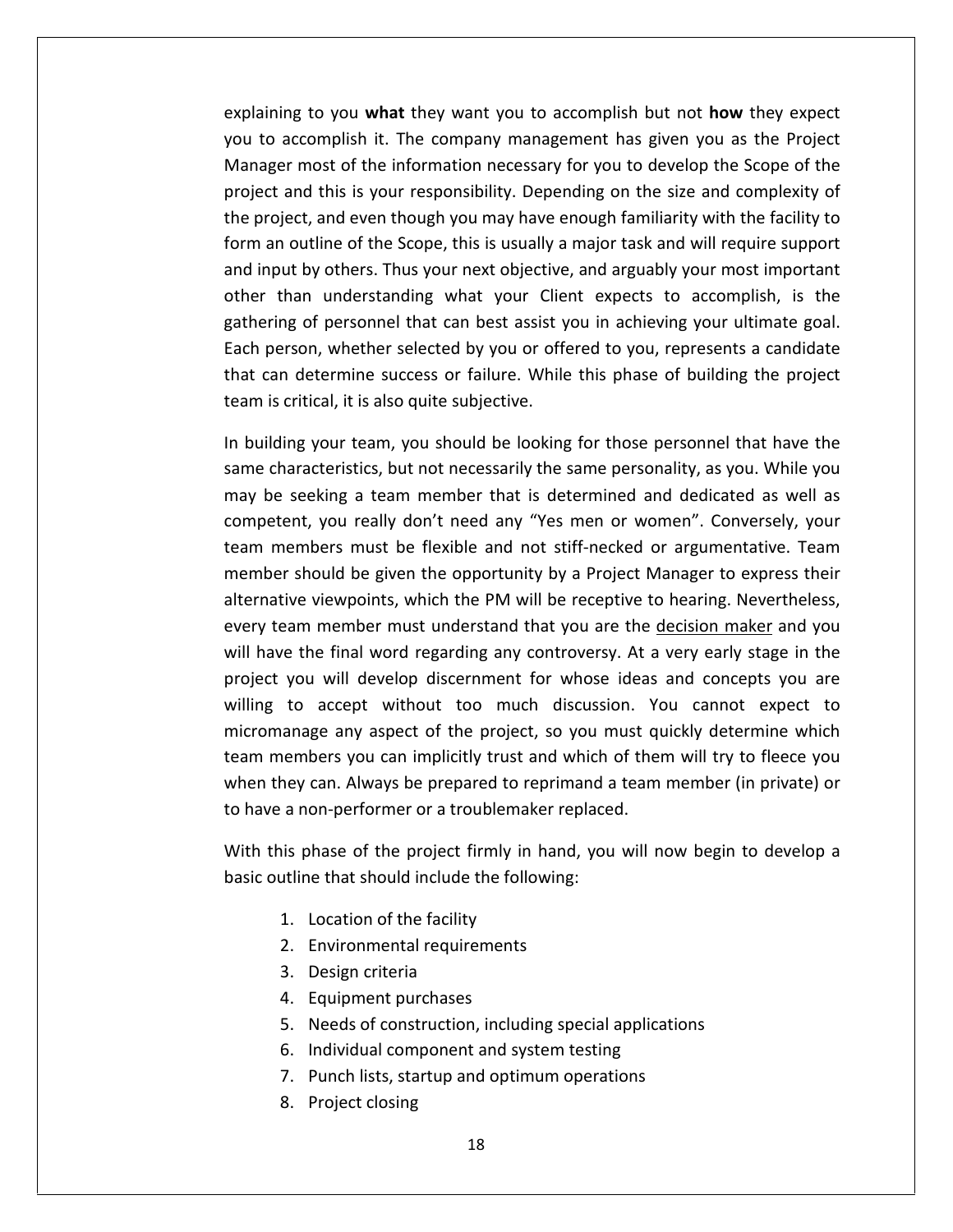or not the Project Manager has an official Project Team within his/her er or not the Project Manager has an official Project Team within his/her<br>Supervision, the PM is responsible for the assignment of project The Project Manager has an official Project Team within his/her<br>This implies that the PM will determine which groups, but not<br>This implies that the PM will determine which groups, but not Whether or not the Project Manager has an official Project Team within his/her<br>direct supervision, the PM is responsible for the assignment of project<br>responsibilities. This implies that the PM will determine which groups, ther or not the Project Manager has an official Project Team within his/her<br>t supervision, the PM is responsible for the assignment of project<br>onsibilities. This implies that the PM will determine which groups, but not<br>ssa Whether or not the Project Manager has an official Project Team within his/her or not the Project Manager has an official Project Team within his/her<br>upervision, the PM is responsible for the assignment of project<br>pilities. This implies that the PM will determine which groups, but not<br>ly which indivi direct supervision, the PM is responsible for the assignment of project In supervision, the PM is responsible for the assignment of project<br>Insibilities. This implies that the PM will determine which groups, but not<br>In sarily which individual, will be responsible for each phase of the project. responsibilities. This implies that the PM will determine which greecessarily which individual, will be responsible for each phase of the restance the PM will determine the method for designing whether to use in-house engi necessarily which individual, will be responsible for each phase of the project. cessarily which individual, will be responsible for each phase of the project.<br>
Instance the PM will determine the method for designing the project:<br>
ether to use in-house engineering services, if available, our outside so For instance the PM will determine the method for designing the project: e the PM will determine the method for designing the project:<br>use in-house engineering services, if available, our outside sources if<br>me cases, depending on the time constraints and or the budget<br>combination of the two res whether to use in-house engineering services, if available, our outside sources if ether to use in-house engineering services, if available, our outside sources if<br>
In some cases, depending on the time constraints and or the budget<br>
ilable, a combination of the two resources may be justified.<br>
another in not. In some cases, depending on the time constraints and or the budget available, a combination of the two resources may be justified.

some cases, depending on the time constraints and or the budget<br>
e, a combination of the two resources may be justified.<br>
The parameter instance selection of procurement services is equally critical. The<br>
img group must ha a combination of the two resources may be justified.<br>
er instance selection of procurement services is equally critical. The<br>
ng group must have the same sense of awareness as the PM, and must<br>
ive to the overall objective In another instance selection of procurement services is equally critical. The purchasing group must have the same sense of awareness as the PM, and must chasing group must have the same sense of awareness as the sensitive to the overall objectives of the Client. Essentially exect must be preplanned by the PM to the extent that expher of the project team has a clear underst project must be preplanned by the PM to the extent that each responsible nder of the project team has a clear understanding of the duties and timeline<br>uired.<br>**Communicating with Executive Management**<br>nearly every project with which you become involved, you will have at least member of the project team has a clear understanding of the duties and timeline required.

#### c. Communicating with Executive Management

direction of the control of the control of the control of the control of the control of the control of the control of the control of the control of the control of the control of the control of the control of the control of

per of the project team has a clear understanding of the duties and timeline<br>ired.<br>**Communicating with Executive Management**<br>early every project with which you become involved, you will have at least<br>person who will become **nunicating with Executive Management**<br>every project with which you become involved, you will have at least<br>on who will become your Project Mentor. These individuals may be in<br>of executive management, may be persons who ha **unicating with Executive Management**<br>very project with which you become involved, you will have at least<br>who will become your Project Mentor. These individuals may be in<br>executive management, may be persons who have gaine **unicating with Executive Management**<br>
every project with which you become involved, you will have at least<br>
who will become your Project Mentor. These individuals may be in<br>
f executive management, may be persons who have On nearly every project with which you become involved, you will have at least On nearly every project with which you become involved, you will have at least<br>one person who will become your Project Mentor. These individuals may be in<br>positions of executive management, may be persons who have gained v functioning as a PM is incomplete without them. Consider this to be an functioning as a PM is incomplete without them. Consider this to be an functioning as a PM is incomplete without them. Consider this to be an one persor<br>... experience wor<br>successful proj<br>communicate v<br>Your functionir<br>obligation. ence working with the company and/or clients, and may have even been<br>sful project managers. You as the project manager should regularly<br>unicate with these individuals and welcome the supervision they provide.<br>unctioning as successful project managers. You as the project manager should regularly successful project managers. You as the project manager should regularly<br>communicate with these individuals and welcome the supervision they provide.<br>Your functioning as a PM is incomplete without them. Consider this to be cate with these individuals and welcome the supervision they provide.<br>
incomplete without them. Consider this to be an<br>
1.<br>
2 many ways to accomplish this obligation in today's age of media<br>
Telephone calls are a quick and Your functioning as a PM is incomplete without them. Consider this to be an obligation.

lot easier than remembering a half-truth or an outright fabrication. Once you iunctioning as a PM is incomplete without them. Consider this to be an<br>tion.<br>are many ways to accomplish this obligation in today's age of media<br>age. Telephone calls are a quick and easy method of communicating,<br>gh your li ligation.<br>
ere are many ways to accomplish this obligation in today's age of media<br>
verage. Telephone calls are a quick and easy method of communicating,<br>
hough your list of call recipients must always be approved by your There are many ways to accomplish this obligation in today's age of media<br>coverage. Telephone calls are a quick and easy method of communicating,<br>although your list of call recipients must always be approved by your immedi Telephone calls are a quick and easy method of communicating,<br>your list of call recipients must always be approved by your immediate<br>esentative. Even if you receive a direct phone call from someone high<br>anization, take any coverage. Telephone calls are a quick and easy method of communicating, coverage in the call recipients must b<br>although your list of call recipients must always be approved by your immediate erage: Telephone cans are a quick and easy method or commanicating,<br>nough your list of call recipients must always be approved by your immediate<br>int representative. Even if you receive a direct phone call from someone high client representative. Even if you receive a direct phone call from someone high representative. Even if you receive a direct phone call from someone high<br>
e organization, take any message and clear your response with your Project<br>
or. If your Mentor is not available, return the call as soon as possibl in the organization, take any message and clear your response with your Project Mentor. If your Mentor is not available, return the call as soon as possible, preparing your response in a totally truthful manner. Remembering the truth is a lot easier than remembering a half-truth or an outright fabrica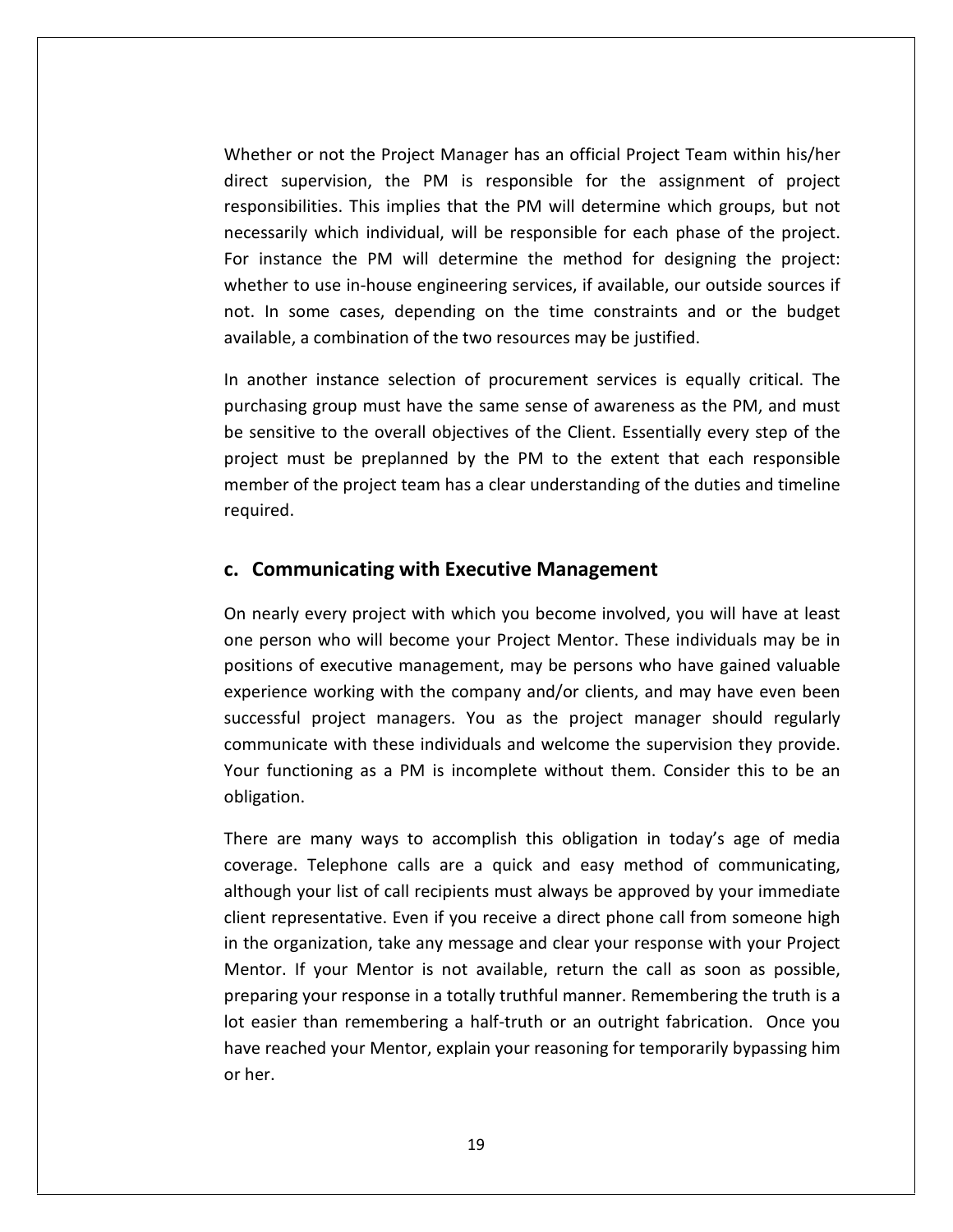use of emails is another excellent method of communicating with the of emails is another excellent method of communicating with the<br>of your project team as well as with your client and executive In this is another excellent method of communicating with the<br>
In this case the same rule applies; even if you receive a direct From some of emails is another excellent method of communicating with the<br>ers of your project team as well as with your client and executive<br>rement. In this case the same rule applies; even if you receive a direct<br>from som of emails is another excellent method of communicating with the<br>rs of your project team as well as with your client and executive<br>ment. In this case the same rule applies; even if you receive a direct<br>com someone high in t The use of emails is another excellent method of communicating with the e of emails is another excellent method of communicating with the<br>rs of your project team as well as with your client and executive<br>ement. In this case the same rule applies; even if you receive a direct<br>rom someone high i members of your project team as well as with your client and executive mentors of your project team as we<br>management. In this case the same rule<br>email from someone high in the organi:<br>Project Mentor. If your Mentor is not av<br>quickly as possible, preparing your respon<br>your Mentor on any corres mbers of your project team as well as w<br>nagement. In this case the same rule applie<br>ail from someone high in the organization,<br>ject Mentor. If your Mentor is not available,<br>ckly as possible, preparing your response in a t<br> Project Mentor. If your Mentor is not available, return your email response as ect Mentor. If your Mentor is not available, return your email response as<br>siy as possible, preparing your response in a totally truthful manner, copying<br>Mentor on any correspondence.<br>**Preparing Executive Summaries**<br>of you quickly as possible, preparing your response in a totally truthful manner, copying extranancy as possible, preparing your response in a totally truthful manner, copying<br>Mentor on any correspondence.<br>**Executive Summaries**<br>Figour primary functions as "the" Project Manager is to keep your project<br>your Clien your Mentor on any correspondence.

#### d. Preparing Executive Summaries

email

ntor on any correspondence.<br> **Chaing Executive Summaries**<br>
Your primary functions as "the" Project Manager is to keep your project<br>
Your Client and your Client's management informed of the progress of the<br>
Your responsibil **The Executive Summaries**<br>and primary functions as "the" Project Manager is to keep your project<br>of Client and your Client's management informed of the progress of the<br>pur responsibility is to perform this task as detailed Preparing Executive Summaries<br>
a of your primary functions as "the" Project Manager is to keep your project<br>
m, your Client and your Client's management informed of the progress of the<br>
ject. Your responsibility is to perf  $\overline{\phantom{a}}$ our primary functions as "the" Project Manager is to keep your project<br>bur Client and your Client's management informed of the progress of the<br>Your responsibility is to perform this task as detailed as necessary, but as<br>ly and solve of your primary ranceless as the tricycle manager is to keep your project<br>team, your Client and your Client's management informed of the progress of the<br>project. Your responsibility is to perform this task as det project. Your responsibility is to perform this task as detailed as necessary, but as whistliky is to perform this task as detailed as necessary, but as<br>ible. Keep in mind that a report of this type is not meant to be<br>, but rather a fact document. If you are asked to give your<br>ect matter, do it verbally, bu succinctly as possi<br>an opinion piece,<br>opinion on a proje<br>avoid doing so.<br>communications<br>proiect team. pinion piece, but rather a fact document. If you are asked to give your<br>on on a project matter, do it verbally, but don't put it in writing if you can<br>I doing so. There are various means to maintain a good line of<br>nunicati opinion on a project matter, do it verbally, but don't put it in writing if you can a project matter, do it verbally, but don't put it in writing if you can<br>ng so. There are various means to maintain a good line of<br>ations with your client as well as with the various leaders of your<br>m.<br>ple of this format i avoid doing so. There are various means to maintain a good line of doing so. There are various means to maintain a good line of<br>nications with your client as well as with the various leaders of your<br>team.<br>ample of this format is a weekly Project Memo update, which can be<br>ed after your pro communications with your client as well as with the various leaders of your project team.

nications with your client as well as with the various leaders of your<br>team.<br>ample of this format is a weekly Project Memo update, which can be<br>ed after your project schedule. In this type of format, the PM prepares a<br>summ is the project schedule. In this type of format, which can be the propert schedule. In this type of format, the PM prepares a<br>incounter propert schedule. In this type of format, the PM prepares a<br>is, citing such aspects as One example of this format is a weekly Project Memo update, which can be ample of this format is a weekly Project Memo update, which can be<br>ed after your project schedule. In this type of format, the PM prepares a<br>summary of activities that reflect the progression of the project as it<br>citing su patterned after your project schedule. In this type of format, the PM prepares a Manager and the Client Representative. The PM should also include<br>Manager and the profession of the project as it<br>citing such aspects as the progress being made in specific operational<br>d the problems being encountered. A m weekly summary of activities that reflect the progression of the project as it patterned arter your project schedule: in this type of format, the FIM prepares a<br>weekly summary of activities that reflect the progression of the project as it<br>occurs, citing such aspects as the progress being made in spe the progression of the project as it<br>as, citing such aspects as the progress being made in specific operational<br>s and the problems being encountered. A memo of this type will carry more<br>ht with management if it is first re occurs, citing such aspects as the progress being made in specific operational areas and the problems being encountered. A memo of this type will carry more In the problems being encountered. A memo of this type will carry more<br>with management if it is first reviewed and then signed off by both the<br>Manager and the Client Representative. The PM should also include<br>is notes that weight with management if it is first reviewe<br>Project Manager and the Client Representa<br>various notes that incorporate features such<br>This type of Memo should also include updat<br>weeks to indicate the level of progress as we Manager and the Client Representative. The PM should also include<br>otes that incorporate features such as safety and environmental issues.<br>of Memo should also include updates from the previous three or four<br>indicate the lev various notes that incorporate features such as safety and environmental issues. notes that incorporate features such as safety and environmental issues.<br>
Let of Memo should also include updates from the previous three or four<br>
Dindicate the level of progress as well as to illustrate any problem areas<br> This type of Memo should also include updates from the previous three or four f Memo should also include updates from the previous three or four<br>ndicate the level of progress as well as to illustrate any problem areas<br>r may not have been resolved.<br>ethod which has found favor in recent years is the c weeks to indicate the level of progress as well as to illustrate any problem areas that may or may not have been resolved.

relatively inexpensive. The progress of a project can be updated literally every to indicate the level of progress as well as to illustrate any problem areas<br>ay or may not have been resolved.<br>er method which has found favor in recent years is the creation of a<br>e dedicated strictly to a specific project income in eccent years is the creation of a<br>interhod which has found favor in recent years is the creation of a<br>edicated strictly to a specific project. This type of format, while being<br>t more complicated, is generally res Another method which has found favor in recent years is the creation of a ther method which has found favor in recent years is the creation of a<br>site dedicated strictly to a specific project. This type of format, while being<br>ewhat more complicated, is generally reserved for larger projects. The website dedicated strictly to a specific project. This type of format, while being In member when has local tarter in recent years is the creation of a<br>
le dedicated strictly to a specific project. This type of format, while being<br>
will be more expensive, but the actual maintenance of the site will be<br>
l somewhat more complicated, is generally reserved for larger projects. The initial have the original project. This type of format, while semigrove complicated, is generally reserved for larger projects. The initial<br>e more expensive, but the actual maintenance of the site will be<br>expensive. The progress o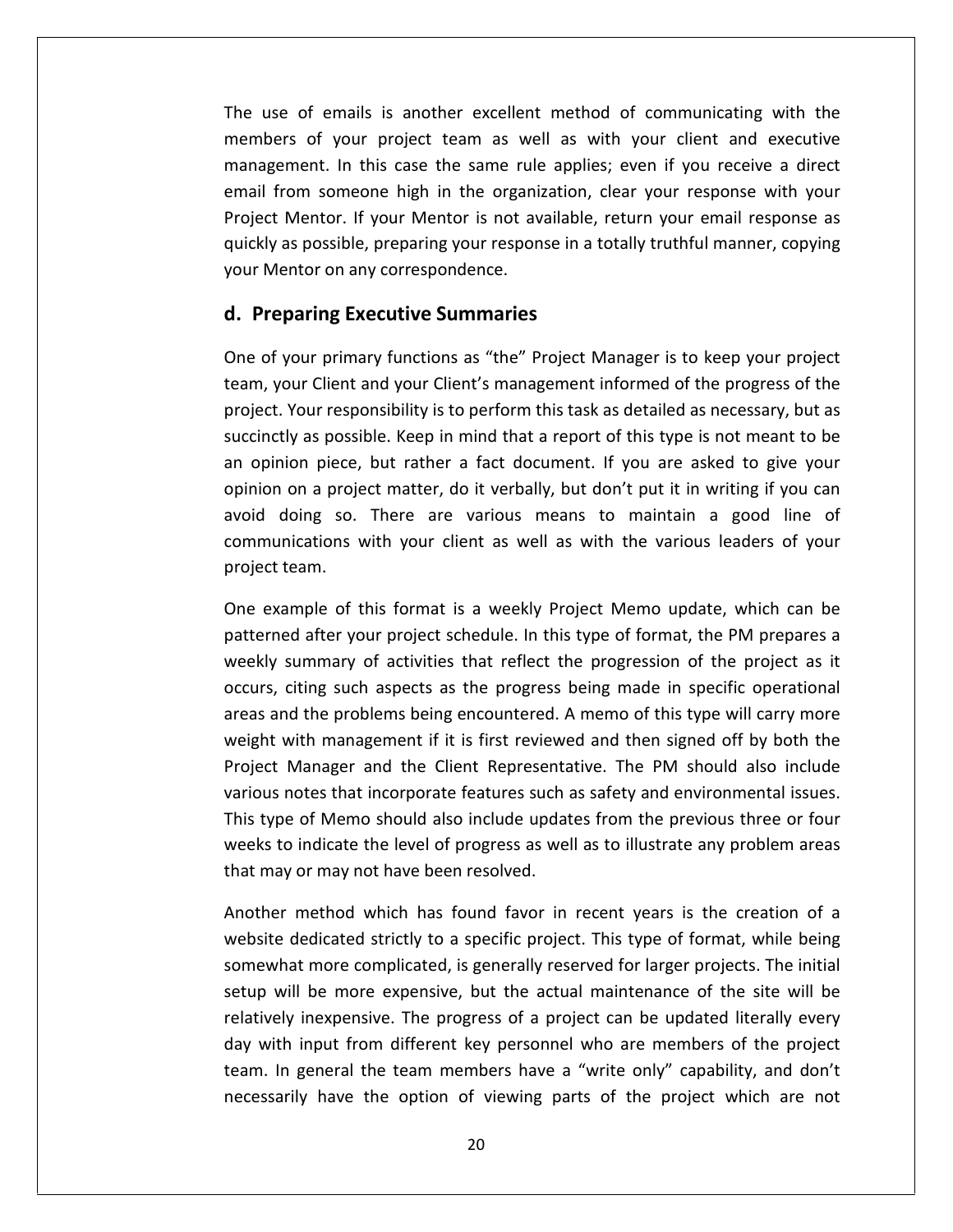their responsibility. Executive management, which is usually as any member of management management, which is usually<br>as any member of management that has a vested interest in the considered their responsibility. Executive management, which is usually<br>described as any member of management that has a vested interest in the<br>progress of the project, will be equipped with a password and "read only" their responsibility. Executive management, which is usually<br>as any member of management that has a vested interest in the<br>f the project, will be equipped with a password and "read only"<br>and will have the option of viewing ered their responsibility. Executive management, which is usually<br>bed as any member of management that has a vested interest in the<br>ss of the project, will be equipped with a password and "read only"<br>lity, and will have th considered their responsibility. Executive management, which is usually any member of management that has a vested interest in the of the project, will be equipped with a password and "read only"<br>
is usually of the project, will be equipped with a password and "read only"<br>
is and will have the described as any member of management that has a vested interest in the described as any member of management that has a vested<br>progress of the project, will be equipped with a password a<br>capability, and will have the option of viewing any or all parts of<br>which they have a concern. The Project described as any member of mand<br>progress of the project, will be ec<br>capability, and will have the option of<br>which they have a concern. The Pro<br>poverride any issue on the site which<br>some degree disruptive, to the overa<br>**Dev** override any issue on the site which might be considered inaccurate, or even to le any issue on the site which might be considered inaccurate, or even to<br>legree disruptive, to the overall benefit of the project.<br>**loping a Budget**<br>half of the time a Proiect Manager is involved in a proiect early enough some degree disruptive, to the overall benefit of the project.

## 2. Developing a Budget

degree disruptive, to the overall benefit of the project.<br> **eloping a Budget**<br> **t** half of the time a Project Manager is involved in a project early enough to<br>
some meaningful input into the overall project estimate and it **request as Audget**<br>The time a Project Manager is involved in a project early enough to<br>Aningful input into the overall project estimate and its subsequent<br>Trequest. Just as often company management (the Client) has **ng a Budget**<br>
f the time a Project Manager is involved in a project early enough to<br>
meaningful input into the overall project estimate and its subsequent<br>
in request. Just as often company management (the Client) has<br>
th **portherage in the submitted its request**<br>and the time a Project Manager is involved in a project early enough to<br>e meaningful input into the overall project estimate and its subsequent<br>tion request. Just as often company About half of the time a Project Manager is involved in a project early enough to ut half of the time a Project Manager is involved in a project early enough to<br>e some meaningful input into the overall project estimate and its subsequent<br>ropriation request. Just as often company management (the Client) have some meaningful input into the overall project estimate and its subsequent Final of the time a Freject manager is inverted in a project early enough to<br>some meaningful input into the overall project estimate and its subsequent<br>ppriation request. Just as often company management (the Client) has<br>l appropriation request. Just as often company management (the Client) has priation request. Just as often company management (the Client) has<br>lished the approximate amount of money that its Board of Directors will<br>we, and has already submitted its request for funds. In the former case the<br>ill ha established the approximate amount of money that its Board of Directors will If the approximate amount of money that its Board of I<br>and has already submitted its request for funds. In the for<br>we a Scope of Work with a Budget that can be fine tuned.<br>M will have to assemble a Budget from the very beg approve, and has already submitted its request for funds. In the former case the prove, and has already submitted its request for funds. In the former case the<br>I will have a Scope of Work with a Budget that can be fine tuned. In the latter<br>e the PM will have to assemble a Budget from the very beginning PM will h are a Scope of Work with a Budget that can be fine tuned. In the latter<br>PM will have to assemble a Budget from the very beginning, but will<br>e very careful and meticulous not to change the appropriation in any<br>imanner from case the PM will have to assemble a Budget from the very beginning, but will PM will have to assemble a Budget from the very beginning, but will<br>a to be very careful and meticulous not to change the appropriation in any<br>ificant manner from what has been presented to the Board.<br>ither situation the P have to be very careful and meticulous not to change the appropriation in any significant manner from what has been presented to the Board.

is to be very careful and meticulous not to change the appropriation in any<br>ficant manner from what has been presented to the Board.<br>ither situation the PM must develop a preliminary spreadsheet that can<br>rate, primarily to t manner from what has been presented to the Board.<br>
situation the PM must develop a preliminary spreadsheet that can<br>
primarily to the PM's Client Representative, what the estimated cost of<br>
ct will be. There are likely s In either situation the PM must develop a preliminary spreadsheet that can is ituation the PM must develop a preliminary spreadsheet that can<br>, primarily to the PM's Client Representative, what the estimated cost of<br>ect will be. There are likely several ways to provide this information, but<br>olles illustrate, primarily to the PM's Client Representative, what the estimated cost of e, primarily to the PM's Client Representative, what the estimated cost of ject will be. There are likely several ways to provide this information, but uplest and most effective means is to use an Excel format. With this i  $\frac{1}{1}$ of will be. There are likely several ways to provide this information, but<br>lest and most effective means is to use an Excel format. With this<br>you can use the vertical column to list all items and functions of the<br>normally the simplest and most effective means is to use an Excel format. With this plest and most effective means is to use an Excel format. With this<br>m you can use the vertical column to list all items and functions of the<br>, normally utilizing no more than a few pages on 11" x 17" sheets of<br>Across the h program you can use the vertical column to list all items and functions of the<br>project, normally utilizing no more than a few pages on  $11'' \times 17''$  sheets of<br>paper. Across the horizontal row of the Excel spreadsheet, you c program you can use the vertical column to list an items and ranctions of the<br>project, normally utilizing no more than a few pages on 11" x 17" sheets of<br>paper. Across the horizontal row of the Excel spreadsheet, you can l for each month can be summarized at the bottom of the summarized at the bottom of the summarized at the bottom of the summarized at the bottom of the each month can be summarized at the bottom of the paper. Across the horizontal row of the Excel spreadsheet, you can list your timeline, whether in weeks or months. A spreadsheet of this type on one or two The intertwent of the Excel spreadsheet, you can not your<br>ther in weeks or months. A spreadsheet of this type on one or two<br>iver 17" paper is usually satisfactory for no more than a twelve<br>ule, while a larger project using sheets of 11" by 17" paper is us<br>month schedule, while a larger pro<br>will usually cover twenty-four me<br>Expenditures for each month c<br>spreadsheet, and total costs for e<br>hand side of the spreadsheet. schedule, while a larger project using a similar arrangement on 11" by 17"<br>hally cover twenty-four months, but might require several more pages.<br>itures for each month can be summarized at the bottom of the<br>heet, and total will usually cover twenty-four months, but might require several more pages. I usually cover twenty-four months, but might require several more pages.<br>
Denditures for each month can be summarized at the bottom of the<br>
readsheet, and total costs for each line item can be summarized at the right<br>
and Expenditures for each month can be summarized at the bottom of the spreadsheet, and total costs for each line item can be summarized at the right

Should the budget estimate prove to be more than what management expects enditures for each month can be summarized at the bottom of the<br>eadsheet, and total costs for each line item can be summarized at the right<br>id side of the spreadsheet.<br>wuld the budget estimate prove to be more than what ma In the revised of the spreadsheet.<br>
Id the budget estimate prove to be more than what management expects<br>
Id the budget estimate prove to be more than what management expects<br>
propriates, measures will have to be taken by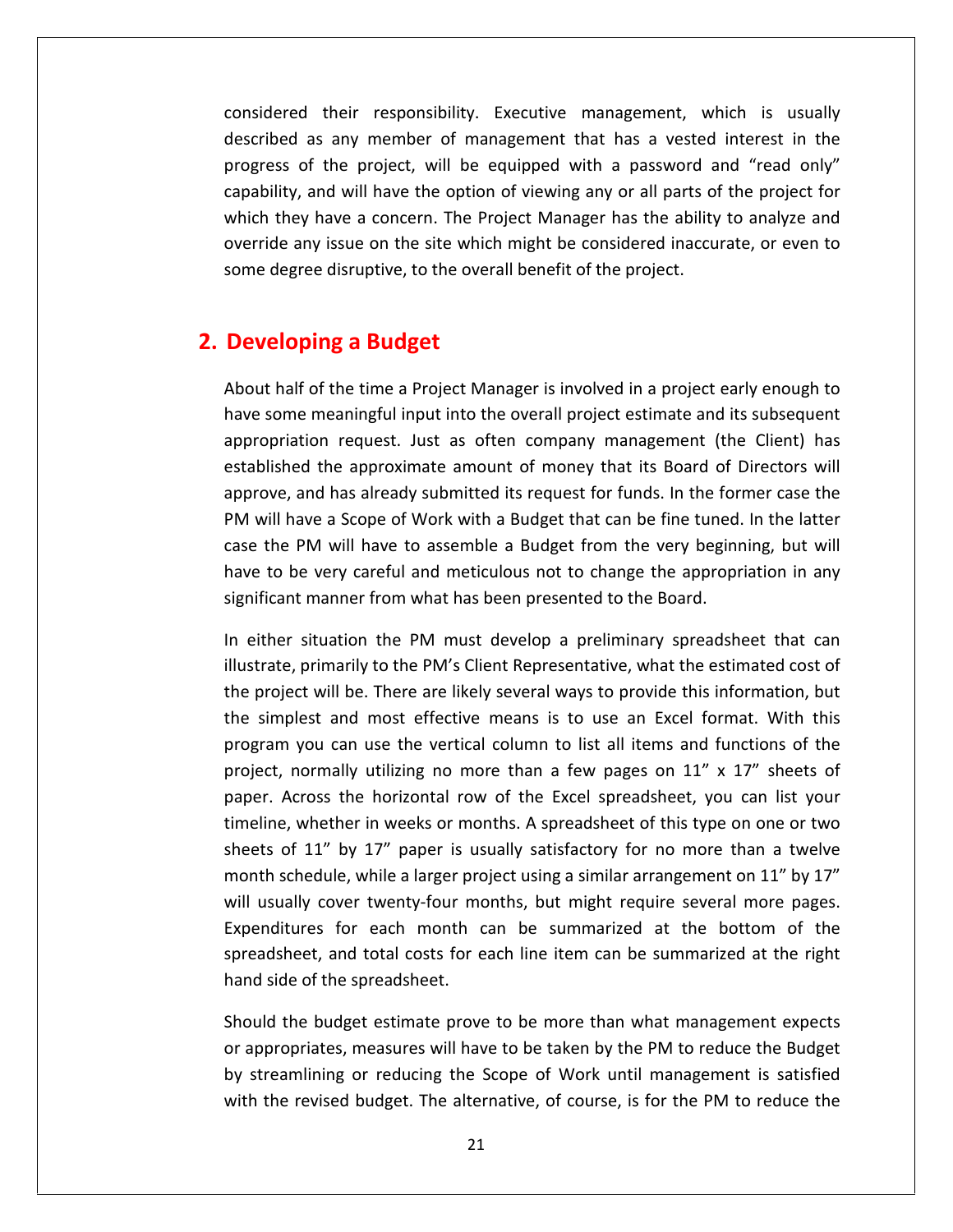and postpone unnecessary auxiliary facilities until <sup>a</sup> later date when Fund postpone unnecessary auxiliary facilities until a later date when<br>funds may be available from the company. In either situation the PM have and postpone unnecessary auxiliary facilities until a later date when<br>ent funds may be available from the company. In either situation the PM<br>have detailed knowledge of both the estimated cost and the schedule timeline and post<br>sufficient funds manust have detaile<br>requirements. ine and postpone unnecessary auxiliary facilities until a later date when<br>ient funds may be available from the company. In either situation the PM<br>have detailed knowledge of both the estimated cost and the schedule<br>rements timelii ie and postpone unnecessary auxiliary facilities until a later date when<br>ent funds may be available from the company. In either situation the PM<br>have detailed knowledge of both the estimated cost and the schedule<br>ements.<br>u sufficient funds may be available from the company. In either situation the PM It funds may be available from the company. In either situation the PM<br>ave detailed knowledge of both the estimated cost and the schedule<br>ments.<br>dget may begin with a land purchase or lease, include an environmental<br>nd pos must have detailed knowledge of both the estimated cost and the schedule

must have detailed knowledge of both the estimated cost and the schedule<br>requirements.<br>Your budget may begin with a land purchase or lease, include an environmental<br>study, and possibly a new road or a railroad track extens i.<br>
may begin with a land purchase or lease, include an environmental<br>
ssibly a new road or a railroad track extension. The estimate should<br>
eering fees, equipment costs and shipping (always attempt to keep<br>
s separate, as Your budget may begin with a land purchase or lease, include an environmental dget may begin with a land purchase or lease, include an environmental<br>nd possibly a new road or a railroad track extension. The estimate should<br>engineering fees, equipment costs and shipping (always attempt to keep<br>g cost study, and possibly a new road or a railroad track extension. The estimate should y, and possibly a new road or a railroad track extension. The estimate should<br>ide engineering fees, equipment costs and shipping (always attempt to keep<br>ping costs separate, as this is not a capital expense), utility requi include engineering fashipping costs separa<br>construction costs, su<br>project team. Include<br>and setup, utility fees<br>and access wavs. engineering tees, equipment costs and<br>g costs separate, as this is not a capertion costs, supervision of erection, a<br>team. Included in construction costs<br>up, utility fees, sanitation, field office<br>ress ways.<br>**Your Facts –** project team. Included in construction costs will be such items as trailer rentals team. Included in construction costs will be such items as trailer rentals<br>up, utility fees, sanitation, field office staffing, and possibly new roadways<br>ress ways.<br>**Your Facts – Don't Guess**<br>preparation of a budget estima and setup, utility fees, sanitation, field office staffing, and possibly new roadways utility fees, sanitation, field office staffing, and possibly new roadways<br>ways.<br>**ur Facts – Don't Guess**<br>paration of a budget estimate, the Project Manager will have to make<br>estimates rather than simply guessing. For inst and access ways.

## Know Your Facts - Don't Guess

requirements.

access ways.<br> **uv Your Facts – Don't Guess**<br>
Ing preparation of a budget estimate, the Project Manager will have to make<br>
ulated estimates rather than simply guessing. For instance engineering fees<br>
usually be determined a **The Valum Facts – Don't Guess<br>
Sum Facts – Don't Guess<br>
Sum Project Manager will have to make<br>
Sually be determined as a percentage of the total project cost. Equipment<br>
Can be determined by a review of similar projects a ur Facts – Don't Guess**<br>
eparation of a budget estimate, the Project Manager will have to make<br>
estimates rather than simply guessing. For instance engineering fees<br>
y be determined as a percentage of the total project co During preparation of a budget estimate, the Project Manager will have to make ration of a budget estimate, the Project Manager will have to make<br>imates rather than simply guessing. For instance engineering fees<br>e determined as a percentage of the total project cost. Equipment<br>determined by a review preparation of a sadget estimate, the rrighted manager will have to make<br>calculated estimates rather than simply guessing. For instance engineering fees<br>can usually be determined as a percentage of the total project cost. can usually be determined as a percentage of the total project cost. Equipment for main simply gassing. The instance engineering restably be determined as a percentage of the total project cost. Equipment in be determined by a review of similar projects and/or by the use of s research and phone calls costs can be determined by a review of similar projects and/or by the use of rection costs by a review of similar projects and/or by the use of<br>research and phone calls. The PM can estimate the majority of<br>on costs by using the same criteria that contractors develop when<br>their bids: volume of concr judicious research and phone calls. The PM can estimate the majority of e determined by a review or similar projects anayor by the date of<br>estearch and phone calls. The PM can estimate the majority of<br>n costs by using the same criteria that contractors develop when<br>heir bids: volume of concret construction costs by using the same criteria that contractors develop when cocatent and phone canst the TW can estimate the majority of<br>on costs by using the same criteria that contractors develop when<br>their bids: volume of concrete and weight of steel versus cost per<br>ot for main, auxiliary and o preparing their bids: volume of concrete and weight of steel versus cost per on costs by asing the same checha that contractors acted p when<br>their bids: volume of concrete and weight of steel versus cost per<br>ot for main, auxiliary and office buildings; weight of equipment to<br>rigging and erection co square foot for main, auxiliary and office buildings; weight of equipment to square foot for main, auxiliestablish rigging and erection<br>contractor would estimate;<br>electrical contractor would<br>estimate, the PM should con<br>high as 12 to 15 percent. sh rigging and erection costs; lengths and sizes of piping that an M&P<br>ctor would estimate; and equipment, conduit, trays and cable that an<br>cal contractor would require. Inasmuch as this would be a budget<br>te, the PM should contract contractor would estimate; and equipment, conduit, trays and cable that an<br>electrical contractor would require. Inasmuch as this would be a budget<br>estimate, the PM should consider a much higher contingency factor, possibly rical contractor would require. Inasmuch as this would be a budget<br>nate, the PM should consider a much higher contingency factor, possibly as<br>as 12 to 15 percent.<br>as 12 to 15 percent.<br>as are also several factors which most estimate, the PM should consider a much higher contingency factor, possibly as high as 12 to 15 percent.

made any significant changes or improvements, and simply had a price increase e PM should consider a much higher contingency factor, possibly as<br>
15 percent.<br>
Iso several factors which most Project Managers include in their<br>
cover variable project costs that will occur as the project proceeds.<br>
I th to 15 percent.<br>
also several factors which most Project Managers include in their<br>
to cover variable project costs that will occur as the project proceeds.<br>
of these is called "design changes", which applies to almost any<br> There are also several factors which most Project Managers include in their re are also several factors which most Project Managers include in their<br>mate to cover variable project costs that will occur as the project proceeds.<br>first of these is called "design changes", which applies to almost any<br>  $\frac{m}{n}$ are also several ractors which most rroject managers metate in them<br>te to cover variable project costs that will occur as the project proceeds.<br>rst of these is called "design changes", which applies to almost any<br>ment in y یاں<br>— The first of these is called "design changes", which applies to almost any equipment in your project. This could simply mean that the old version is obsolete, and the new version is faster, has more modern controls, and wi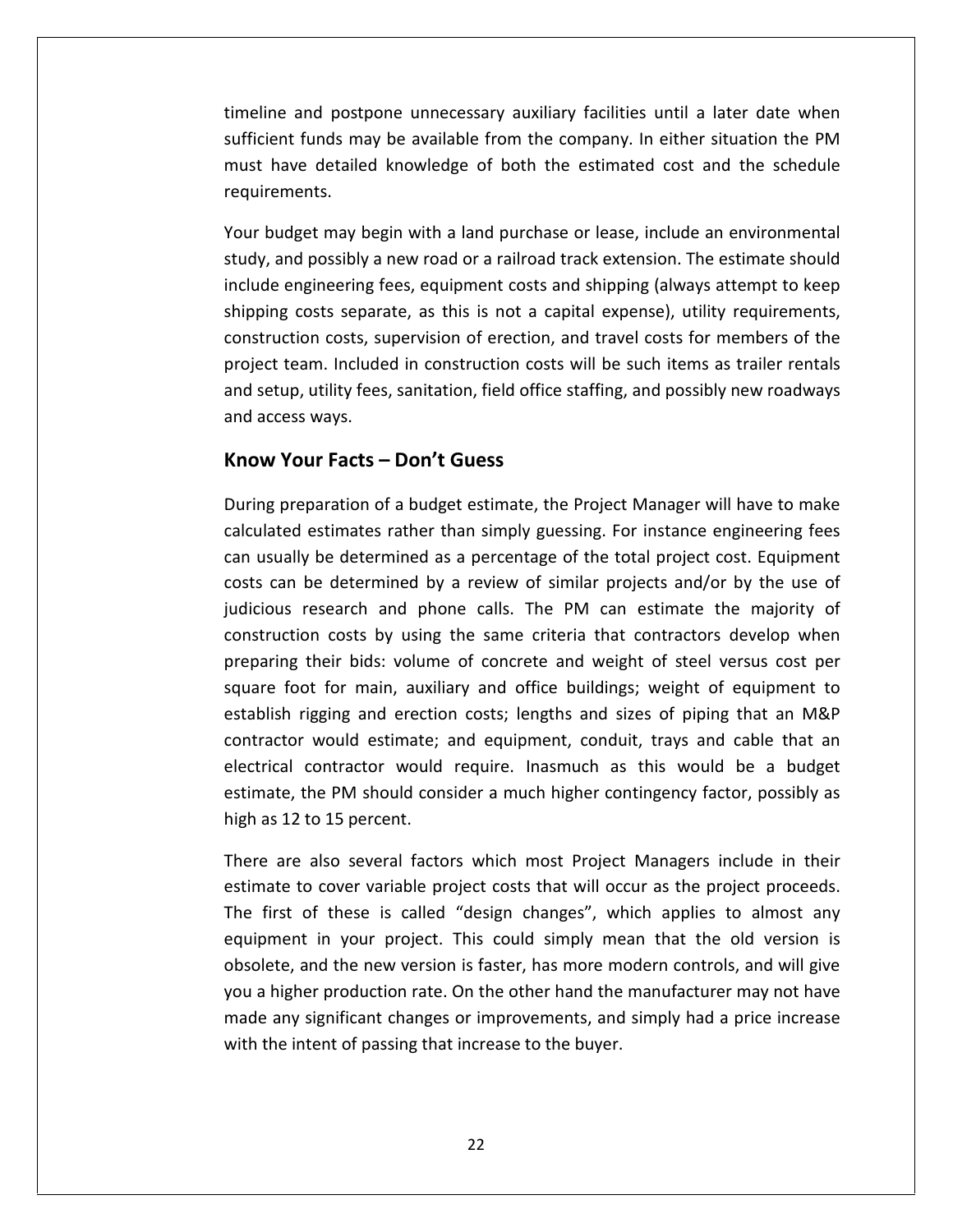obvious factor to consider is the cost of living increase, which requires PM to utilize a forward escalation feature in the project estimate. This factor<br>PM to utilize a forward escalation feature in the project estimate. This factor apply the repose of the cost of living increase, which requires<br>The political factor to consider is the cost of living increase, which requires<br>This factor apply to virtually every item in the budget estimate, and which wi Another obvious factor to consider is the cost of living increase, which requires<br>the PM to utilize a forward escalation feature in the project estimate. This factor<br>will apply to virtually every item in the budget estimat bvious factor to consider is the cost of living increase, which requires<br>utilize a forward escalation feature in the project estimate. This factor<br>to virtually every item in the budget estimate, and which will vary<br>idepend Another obvious factor to consider is the cost of living increase, which requires us factor to consider is the cost of living increase, which requires<br>ze a forward escalation feature in the project estimate. This factor<br>virtually every item in the budget estimate, and which will vary<br>pending on the over the PM to utilize a forward escalation feature in the project estimate. This factor be utilize a forward escalation feature in the project estimate. This factor<br>y to virtually every item in the budget estimate, and which will vary<br>at depending on the overall length of the project. Since this is a time-<br>fa will apply to virtually every item in the budget estimate, and wh<br>somewhat depending on the overall length of the project. Since the<br>sensitive factor, a prudent PM and the project team membe<br>commitments from as many potent mewhat depending on the overall length of the project. Since this is a time-<br>nsitive factor, a prudent PM and the project team members will seek<br>mmitments from as many potential suppliers and contractors as possible. One<br>e sensitive factor, a prudent PM and the project team members will seek factor, a prudent PM and the project team members will seek<br>nents from as many potential suppliers and contractors as possible. One<br>example of this would be to solicit firm unit prices for building<br>ons and steel supply as commitments from as many potential suppliers and contractors as possible. One mitments from as many potential suppliers and contractors as possible. One<br>fic example of this would be to solicit firm unit prices for building<br>dations and steel supply as well as placement and erection.<br>rd factor to cons specific example of this would be to solicit firm unit prices for building foundations and steel supply as well as placement and erection.

example of this would be to solicit firm unit prices for building<br>ons and steel supply as well as placement and erection.<br>actor to consider and include in your project estimate is defined by most<br>as "contingency". This num ons and steel supply as well as placement and erection.<br>
actor to consider and include in your project estimate is defined by most<br>
as "contingency". This number is usually a fixed percentage of the total<br>
Il other items i A third factor to consider and include in your project estimate is defined by most factor and include in your project estimate is defined by most<br>contingency". This number is usually a fixed percentage of the total<br>her items in the estimate, and depending on the complexity of the<br>vary from as low as 2.5 projects as "contingency". This number is usually a fixed percentage of the total<br>cost of all other items in the estimate, and depending on the complexity of the<br>project, can vary from as low as 2.5 to 3.0 percent all the becost of all other items in the estimate, and depending on the complexity of the project, can vary from as low as 2.5 to 3.0 percent all the way up to 7.0 or 8.0 percent. However, a well defined and well planned project sho project, can vary from as low as 2.5 to 3.0 pe<br>percent. However, a well defined and well pla<br>contingency factor greater than 4.0 percent.<br>often more difficult to estimate and project, th<br>be included as you develop your for be included as you develop your forward escalation and contingency costs. Included as you develop your forward escalation and contingency costs.<br> **Solution Trantide Setter Setter in the Owner Contingent as project** other than to assure the Owner

# 3. Scheduling - Time vs. Costs

somewhat

the prospects of any project, other than to assure the Owner<br>the prospects for getting it right, are schedule and budget. A competent **Iuling – Time vs. Costs**<br>Manager will always weight these two variables assure the Owner of the Sumer prospects for getting it right, are schedule and budget. A competent Manager will always weigh these two variables on a **heduling – Time vs. Costs**<br>and the two most important aspects of any project, other than to assure the Owner<br>the prospects for getting it right, are schedule and budget. A competent<br>ject Manager will always weigh these tw IINE – IIME VS. **COSTS**<br>nost important aspects of any project, other than to assure the Owner<br>ospects for getting it right, are schedule and budget. A competent<br>anager will always weigh these two variables on a daily basis The two most important aspects of any project, other than to assure the Owner st important aspects of any project, other than to assure the Owner<br>pects for getting it right, are schedule and budget. A competent<br>ager will always weigh these two variables on a daily basis in order<br>whether or not he/sh of the prospects for getting it right, are schedule and budget. A competent The the most important aspects of any project, other than to assare the origin of the prospects for getting it right, are schedule and budget. A comp<br>Project Manager will always weigh these two variables on a daily basis i mager will always weigh these two variables on a daily basis in order<br>n whether or not he/she is providing a truly valuable service to the<br>This is never an easy task for anyone, and often creates much<br>y within the project to ascertain whether or not he/she is providing a truly valuable service to the exertain whether or not he/she is providing a truly valuable service to the<br>s). This is never an easy task for anyone, and often creates much<br>versy within the project ranks. However, you are hopefully being paid well<br>ir se <u>Cli</u> ent(s). This is never an easy task for anyone, and often creates much<br>troversy within the project ranks. However, you are hopefully being paid well<br>your services and should never be in doubt as to your ultimate goal.<br>gardi controversy within the project ranks. However, you are hopefully being paid well

If you can quickly master the fundamentals of Microsoft Project, you will be able controversy within the project ranks. However, you are hopefully being paid well<br>for your services and should never be in doubt as to your ultimate goal.<br>Regarding your responsibility to meet your Client's schedule, the ob your services and should never be in doubt as to your ultimate goal.<br>garding your responsibility to meet your Client's schedule, the objectives of<br>arly every project are to complete the project within a certain time frame Regarding your responsibility to meet your Client's schedule, the objectives of In your responsibility to meet your Client's schedule, the objectives of<br>very project are to complete the project within a certain time frame and<br>a financial reserve available for startup and any emergencies. On the<br>this m  $\ddot{\phantom{0}}$ garang your responsionly to meet your enterts sentedate, the objectives of<br>larify every project are to complete the project within a certain time frame and<br>have a financial reserve available for startup and any emergencies to have a financial reserve available for startup and any emergencies. On the provide a schedule that utilizes a Gantt Chart, and can keep you and the Client<br>provide a financial reserve available for startup and any emergencies. On the<br>face this may appear to be a routine matter, but often becomes d co have a miancial reserve aranassie for startap and any emergencies. On the surface this may appear to be a routine matter, but often becomes difficult and, at times, nearly impossible. However, a competent Project Manage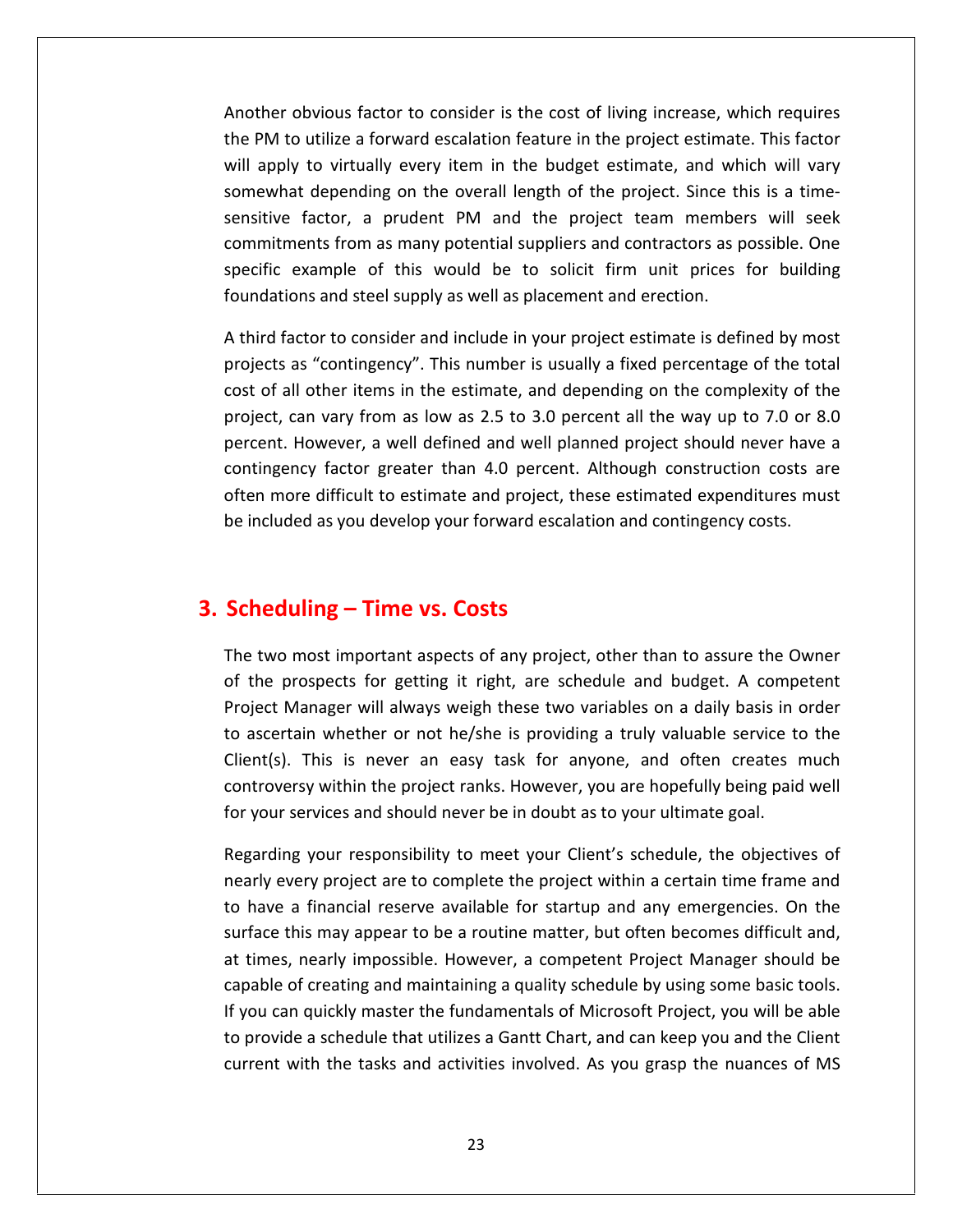your ability to furnish additional details, and to even prepare <sup>a</sup> critical For the same consequence of the set of the set of the set of the set of the set of the set of the set of the set of the set of the set of the set of the set of the set of the set of the set of the set of the set of the set oject, your ability to furnish additional details, and to even prepare a critical<br>th for your project, will greatly improve.<br>the event of larger projects, such as those that might easily exceed \$50 million by interpolant of the same operators and the event of larger project, will greatly improve.<br>The event of larger projects, such as those that might easily exceed \$50 million.<br>\$75 million, there will likely be a need for the Project, your ability to furnish additional details, and to even prepare a critical path for your project, will greatly improve.

In a bility to furnish additional details, and to even prepare a critical<br>In project, will greatly improve.<br>In the farger projects, such as those that might easily exceed \$50 million<br>Ion, there will likely be a need for th In ability to furnish additional details, and to even prepare a critical<br>In project, will greatly improve.<br>The provide more to provide such schedules as Primavera or<br>In order to provide more specific details. Always keep i I for your project, will greatly improve.<br>
The event of larger projects, such as those that might easily exceed \$50 million<br>
175 million, there will likely be a need for the you and the Client to hire<br>
175 million, there w In the event of larger projects, such as those that might easily exceed \$50 million rent of larger projects, such as those that might easily exceed \$50 million<br>million, there will likely be a need for the you and the Client to hire<br>el from outside firms to provide such schedules as Primavera or<br>ne in orde to \$75 million, there will likely be a need for the you and the Client to hire The branger projects, such as those that might easily exceed 556 minion<br>million, there will likely be a need for the you and the Client to hire<br>nel from outside firms to provide such schedules as Primavera or<br>ine in order personnel from outside firms to provide such schedules as Primavera or of your same that when y see a necession and the state of the your schedules and the state of the personnel from outside firms to provide such schedules as Primavera or Timberline in order to provide more specific details. **the start of the started started in order to ponnel doing those**<br>**the start of the start of the start of provide<br><b>to** understand the start<br>**to Start** project team to provide them with the necessary general details. Thus your t team to provide them with the necessary general details. Thus your<br>to understand the basics of scheduling and to quickly grasp the<br>mentals of your scheduling team, if required, is exceedingly important.<br>**e to Start**<br>are ability to understand the basics of scheduling and to quickly grasp the fundamentals of your scheduling team, if required, is exceedingly important.

#### time**vvii**

In

to understand the basics of scheduling and to quickly grasp the<br>mentals of your scheduling team, if required, is exceedingly important.<br>**re to Start**<br>are several important factors to consider when preparing a schedule. One damentals of your scheduling team, if required, is exceedingly important.<br> **lere to Start**<br>
re are several important factors to consider when preparing a schedule. One<br>
or that is not always obvious is to start with the en e **to Start**<br>
For are several important factors to consider when preparing a schedule. One<br>
For that is not always obvious is to start with the end date. If your Client or Customer<br>
completion date as the target, use that Para Ferry Consider when preparing a schedule. One<br>
that is not always obvious is to start with the end date. If your Client or Customer<br>
completion date as the target, use that as your end date, allowing the necessary<br>
or There are several important factors to consider when preparing a schedule. One<br>factor that is not always obvious is to start with the end date. If your Client or Customer<br>has a completion date as the target, use that as yo  $\ddot{\phantom{a}}$ cre are several important ractions to consider when preparing a schedule: one<br>tor that is not always obvious is to start with the end date. If your Client or Customer<br>s a completion date as the target, use that as your end iuc<br>' a completion date as the target, use that as your end date. If you client of easterner<br>a completion date as the target, use that as your end date, allowing the necessary<br>properties it items, equipment startup and system st has a completion date as the target, use that as your end date, allowing the necessary<br>time for punch list items, equipment startup and system startup. Unless you are dealing completion date as the target, ase that as your end date, allowing the hecessary<br>for punch list items, equipment startup and system startup. Unless you are dealing<br>a Federal government project, you are almost always under with a Federal government project, you are almost always under some schedule the panel is thems, equipment startup and system startup. Oness you are dealing<br>a Federal government project, you are almost always under some schedule<br>line. With each of these "end- of-the- project" factors, include suffi that float time can be either reduced or eliminated. Next look at items in which time<br>that float time as contingencies in the event of significant delays. As you work your way back on your<br>MS Project schedule, follow the s  $\frac{1}{2}$ by the same of these tend of the project flactors, metaac samelerit hoat time<br>ncies in the event of significant delays. As you work your way back on your<br>schedule, follow the same principle of allowing sufficient float tim the time allotted for planning and the same princent MS Project schedule, follow the same prince ach category. The chances are reasonably time throughout your schedule. In that ev that float time can be either reduced or e redule, follow the same<br>The chances are reasor<br>ut your schedule. In tha<br>can be either reduced of<br>you and your project teed for placing contracts.<br>**Is a Process** that float time can be either reduced or eliminated. Next look at items in which time is ne can be either reduced or eliminated. Next look at items in which time is<br>by you and your project team, such as the time allotted for receiving bids or<br>tted for placing contracts.<br>**g Is a Process**<br>a viable schedule is a es considered by you and your project team, such as the time allotted for receiving bids or<br>
in allotted for placing contracts.<br> **heduling Is a Process**<br>
ablishing a viable schedule is a process that will take several iterati the time allotted for placing contracts.

## **Scheduling Is a Process**

 $2r$ me allotted for placing contracts.<br> **Eduling Is a Process**<br>
lishing a viable schedule is a process that will take several iterations. The main fact<br>
stater when finalizing any initial MS Project schedule is to have most of **ing Is a Process**<br>sage a viable schedule is a process that will take several iterations. The main fact<br>or when finalizing any initial MS Project schedule is to have most of your float<br>ard the end. This is when enthusiasm **neauling is a Process**<br>ablishing a viable schedule is a process that will take several iterations. The main fact<br>consider when finalizing any initial MS Project schedule is to have most of your float<br>ne toward the end. Th Establishing a viable schedule is a process that will take several iterations. The main fact that you are interesting any initial MS Project schedule is to have most of your float<br>when finalizing any initial MS Project schedule is to have most of your float<br>d the end. This is when enthusiasm wanes and tedium sets to consider when finalizing any initial MS Project schedule is to have most of your float Institute of the metallicial any initial MS Project schedule is to have most of your float<br>toward the end. This is when enthusiasm wanes and tedium sets in, or as one<br>mous sage once commented, "...unforeseen variables occu time toward the end. This is when enthusiasm wanes and tedium sets in, or as one Figure 1 Thanking any minimities Froject schedule is to have most of your hout<br>triangle end. This is when enthusiasm wanes and tedium sets in, or as one<br>sage once commented, "...unforeseen variables occur." During the form infamous sage once commented, "...unforeseen variables occur." During the formation<br>of your MSP schedule, one of your first duties is to provide a separate list of all the<br>equipment that you and/or your team will be requir of your MSP schedule, one of your first duties is to provide a separate list of all the and, but that you and/or your first duties is to provide a separat that you and/or your team will be required to purchase for issued, you can meet with your engineering group to a specifications, requests for quotations or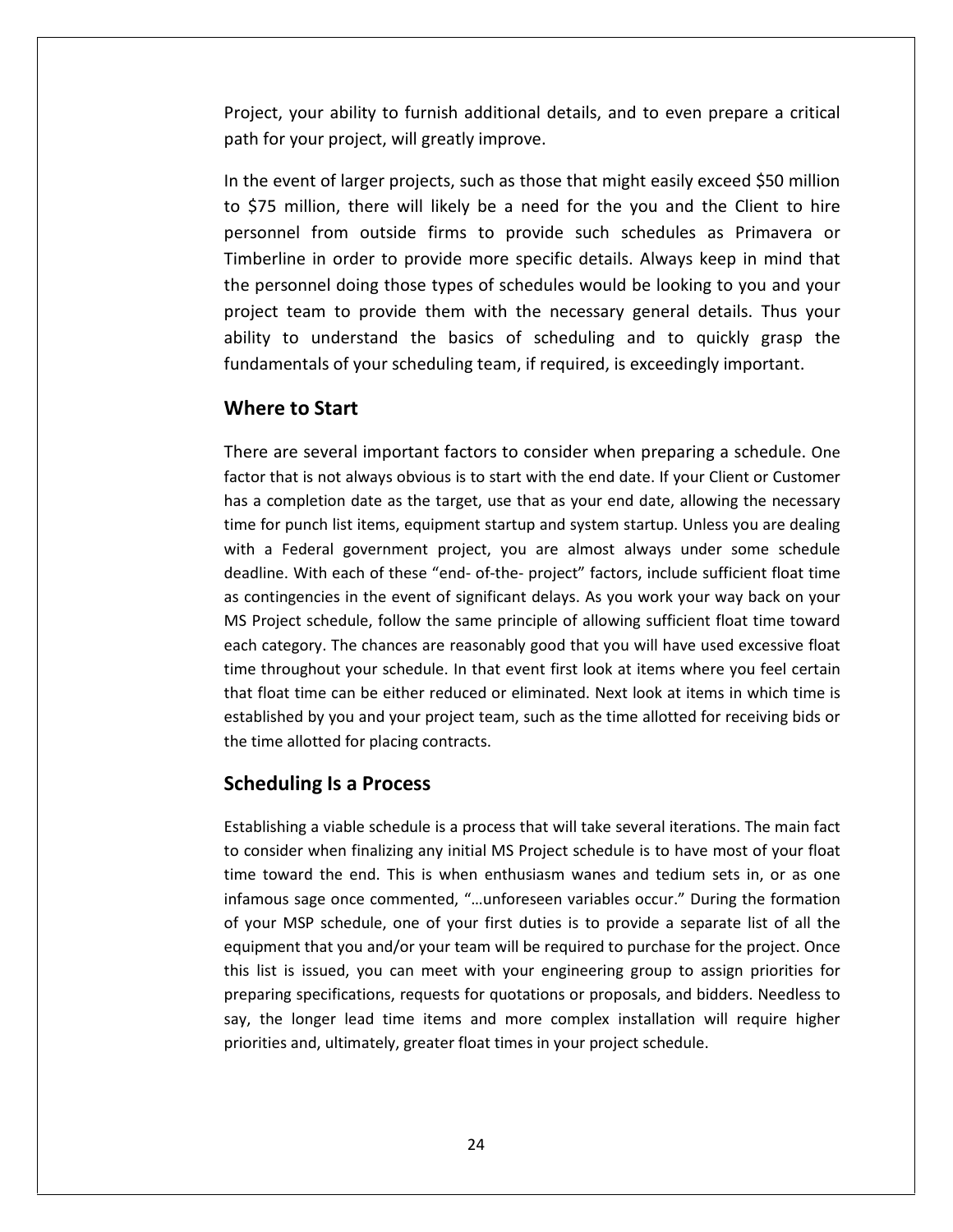in the equipment list the various vendors who will be bidding, your or budget prices, their pricing and delivery schedule, as well as your<br>in budget prices, their pricing and delivery schedule, as well as your and the equipment list the various vendors who will be bidding, your<br>and theirs of how long the installation will take. With regard to vendor in the equipment list the various vendors who will be bidding, your<br>d or budget prices, their pricing and delivery schedule, as well as your<br>and theirs of how long the installation will take. With regard to vendor<br>dates, y equipment list the various vendors who will be bidding, your<br>udget prices, their pricing and delivery schedule, as well as your<br>heirs of how long the installation will take. With regard to vendor<br>you must allow a certain a Include in the equipment list the various vendors who will be bidding, your the equipment list the various vendors who will be bidding, your<br>or budget prices, their pricing and delivery schedule, as well as your<br>d theirs of how long the installation will take. With regard to vendor<br>es, you must al estimated or budget prices, their pricing and delivery schedule, as well as your budget prices, their pricing and delivery schedule, as well as your<br>theirs of how long the installation will take. With regard to vendor<br>s, you must allow a certain amount of float time in your schedule to<br>e any variables estimate and theirs of how long the installation will take. With regard to vendor or sauget prices, then pricing and denver, sentedate, as well as you.<br>In theirs of how long the installation will take. With regard to vendor<br>tes, you must allow a certain amount of float time in your schedule to<br>ate any v delivery dates, you must allow a certain amount of float time in your schedule to accommodate any variables that might occur. The higher the complexity of the modate any variables that might occur. The higher the complexity of the<br>ment that is being purchased, the greater amount of float time should be<br>dered. Also, the same general formula applies to equipment being<br>ased oversea equipment that is being purchased, the greater amount of float time should be ent that is being purchased, the greater amount of float time should be<br>red. Also, the same general formula applies to equipment being<br>ed overseas; leave ample time for ocean freight, clearing customs and<br>of entry, and ove considered. Also, the same general formula applies to equipment being d. Also, the same general formula applies to equipment being<br>d overseas; leave ample time for ocean freight, clearing customs and<br>of entry, and overland freight to the project site.<br>have decided on your major equipment and purchased overseas; leave ample time for ocean freight, clearing customs and the port of entry, and overland freight to the project site.

delivery

ased overseas; leave ample time for ocean freight, clearing customs and<br>ort of entry, and overland freight to the project site.<br>you have decided on your major equipment and have placed your purchase<br>s, you now have the bas Int of entry, and overland freight to the project site.<br>
you have decided on your major equipment and have placed your purchase<br>
i, you now have the basis for a quality MS Project schedule. You can<br>
ite the delivery times Once you have decided on your major equipment and have placed your purchase ou have decided on your major equipment and have placed your purchase<br>you now have the basis for a quality MS Project schedule. You can<br>te the delivery times of the major items and how those dates coincide<br>pur estimates fo orders, you now have the basis for a quality MS Project schedule. You can is nave declaced on your major equipment and nave placed your parentase<br>is you now have the basis for a quality MS Project schedule. You can<br>te the delivery times of the major items and how those dates coincide<br>our estimat evaluate the delivery times of the major items and how those dates coincide the delivery times of the major items and how those dates coincide<br>your estimates for installation in order to determine which critical path<br>is will need to be expedited. You will also be able to determine other critical<br>s with your estimates for installation in order to determine which critical path In the delivery times of the major hems and now those dates contended are the case of the major hems and now those dates contended and the perment is posed in the case, then you can schedule as "early start" and the reduct items will need to be expedited. You will also be able to determine other critical float time for that item and/or the utilization of specifically targeted<br>float time for that items will have a later start date. Regarding any equipment with a long<br>d time delivery, the PM and the project team may have ant issues such as which equipment items you can schedule as "early start" and as which equipment items you c<br>will have a later start date. Rega<br>livery, the PM and the project te<br>If that were not the case, then y<br>e for that item and/or the ut<br>overtime for that equipment. which items will have a later start date. Regarding any equipment with a long ich items will have a later start date. Regarding any equipment with a long<br>d time delivery, the PM and the project team may have anticipated a later<br>ivery date. If that were not the case, then you should consider the redu lead time delivery, the PM and the project team may have anticipated a later<br>ate. If that were not the case, then you should consider the reduction<br>ime for that item and/or the utilization of specifically targeted<br>on overtime for th delivery date. If that were not the case, then you should consider the reduction ery date. If that were not the case, then you should consider the reduction<br>oat time for that item and/or the utilization of specifically targeted<br>truction overtime for that equipment.<br>uu and your engineering firm have pro in float time for that item and/or the utilization of specifically targeted construction overtime for that equipment.

time your engineering group will be preparing construction specifications and e for that item and/or the utilization of specifically targeted<br>overtime for that equipment.<br>your engineering firm have properly coordinated your project<br>engineer will be receiving vendor drawings in a timely manner so<br>str on overtime for that equipment.<br>
Ind your engineering firm have properly coordinated your project<br>
the engineer will be receiving vendor drawings in a timely manner so<br>
construction drawings can be produced as quickly as p situationrarely coordinated your project<br>the engineer will be receiving vendor drawings in a timely manner so<br>construction drawings can be produced as quickly as possible without<br>ng the engineers. In an ideal project the release of activities, the engineer will be receiving vendor drawings in a timely manner so The time property coordinated your project intities, the engineer will be receiving vendor drawings in a timely manner so<br>at the construction drawings can be produced as quickly as possible without<br>erloading the engineers. that the construction drawings can be produced as quickly as possible without including the engineer will be receiving vender drawings in a timely manner so<br>construction drawings can be produced as quickly as possible without<br>ng the engineers. In an ideal project the release of construction<br>will occ overloading the engineers. In an ideal project the release of construction erhoading the engineers. In an ideal project the release of construction<br>wings will occur in a manner consistent with product flow. However, that<br>aation rarely occurs, so that there are two main procedures to concentrate o drawings will occur in a manner consistent with product flow. However, that mgs will occur in a manner consistent with product flow. However, that<br>ion rarely occurs, so that there are two main procedures to concentrate on<br>s point. First, be certain that your engineer has enough time to produce<br>ate situation rarely occurs, so that there are two main procedures to concentrate on reasonable accuracy. After all, you as the PM are the only one responsible for reasonable accuracy. After all, you as the PM are the only one responsible for reasonable accuracy. After all, you as the PM are the only one r at this point. First, be certain that your engineer has enough time to produce s point. First, be certain that your engineer has enough time to produce<br>ate, if not total quality, construction drawings. Failure to do so will prove to<br>stly as well as time-consuming. Do not permit the constructor to beg accurate, if not total quality, construction drawings. Failure to do so will prove to making them especially aware of any unusual requirements. At the same than especially as well as time-consuming. Do not permit the constructor to begin his tilizing preliminary drawings unless you, personally, have reviewe be costly as well as time-consuming. Do not permit the constructor to begin his stly as well as time-consuming. Do not permit the constructor to begin his<br>stilizing preliminary drawings unless you, personally, have reviewed them<br>asonable accuracy. After all, you as the PM are the only one responsible  $\ddot{\ }$ Example in the furnishing of the further the constractor to segments at the intuiting preliminary drawings unless you, personally, have reviewed them easonable accuracy. After all, you as the PM are the only one responsibl solicité<br>c for reasonable accuracy. After all, you as the PM are the only one responsible for both cost and schedule. Initiate your utility specifications with your engineering group, making them especially aware of any unusual requi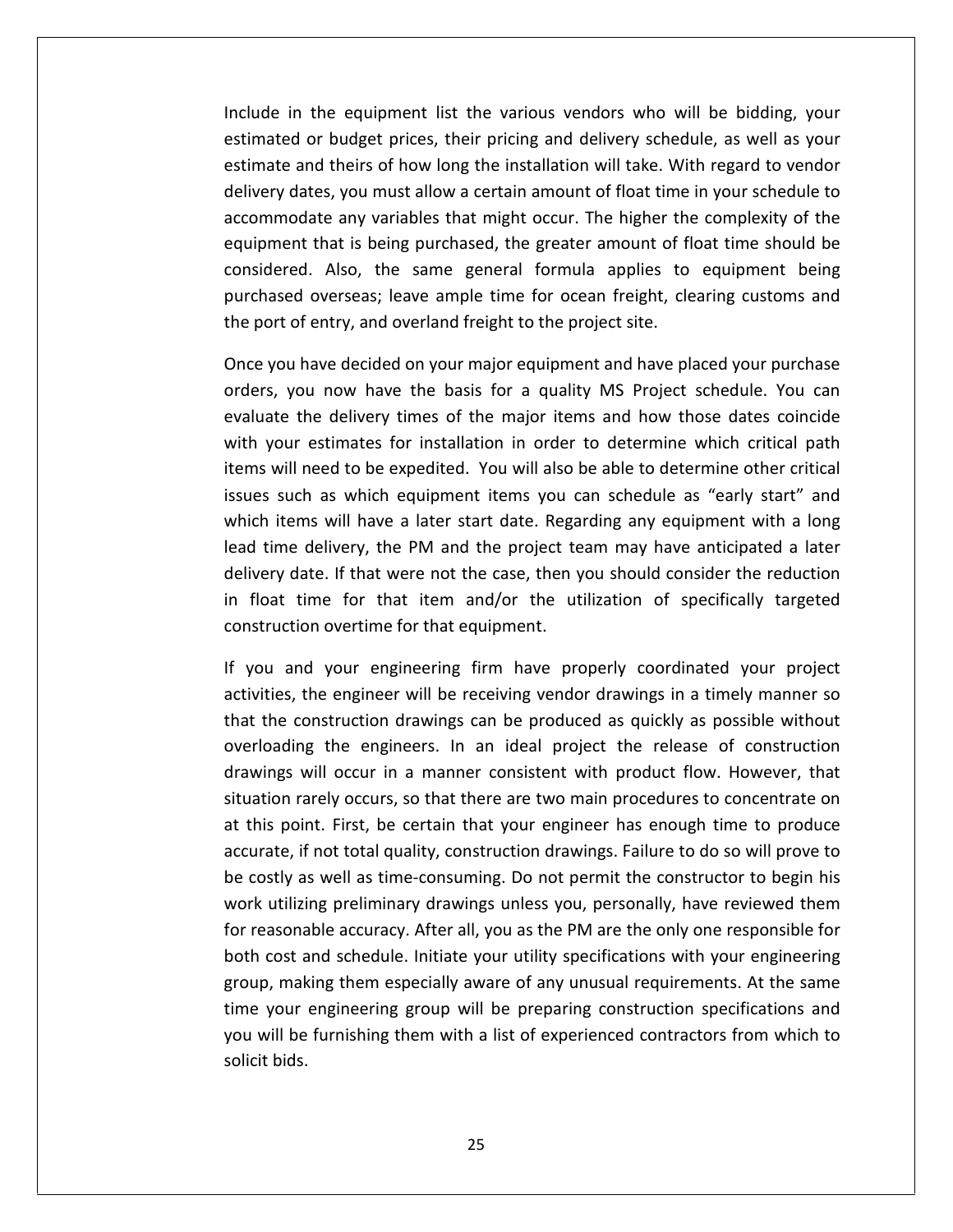and equally important, is the necessity to establish the sequence of your and equally important, is the necessity to establish the sequence of your<br>tasks. which is the next to last step before preparing your project For general publication. The necessity to establish the sequence of your saks, which is the next to last step before preparing your project for general publication. This involves a beginning point, which might and equally important, is the necessity to establish the sequence of your<br>tasks, which is the next to last step before preparing your project<br>e for general publication. This involves a beginning point, which might<br>such ite and equally important, is the necessity to establish the sequence of your asks, which is the next to last step before preparing your project for general publication. This involves a beginning point, which might uch items a Second, and equally important, is the necessity to establish the sequence of your and equally important, is the necessity to establish the sequence of your tasks, which is the next to last step before preparing your project le for general publication. This involves a beginning point, which might such it project tasks, which is the next to last step before preparing your project regually important, is the necessity to establish the sequence or your<br>is, which is the next to last step before preparing your project<br>regeneral publication. This involves a beginning point, which might<br>items as choosing schedule for general publication. This involves a beginning point, which might Solo, which is the heat to last step selone preparing your project<br>for general publication. This involves a beginning point, which might<br>uch items as choosing a site for the project, securing environmental<br>selecting an eng include such items as choosing a site for the project, securing environmental e for general pusheaden. This invoices a segmining point, which might<br>such items as choosing a site for the project, securing environmental<br>i, selecting an engineering firm, and even receiving financial approval of<br>costs a permits, selecting an engineering firm, and even receiving financial approval of ts, selecting an engineering firm, and even receiving financial approval of<br>I costs and ROI (Return on Investment) for the project. In today's world of<br>tions and regulations, your chances of successfully maintaining a proj overall costs and ROI (Return on Investment) for the project. In today's world of restrictions and regulations, your chances of successfully maintaining a project schedule will depend on the ability of the Project Manager to multi-task. This all costs and ROI (Return of<br>ictions and regulations, yo<br>dule will depend on the a<br>ly means that, once the p<br>have a mindset to move<br>ng for all documents to be<br>**a Moving Target** simply means that, once the project has been approved and funded, the PM means that, once the project has been approved and funded, the PM<br>ave a mindset to move forward in as many areas as possible without<br>for all documents to be formally signed and delivered.<br>**Moving Target**<br>as you begin to in must have a mindset to move forward in as many areas as possible without ave a mindset to move forward in as many areas as possible without<br>for all documents to be formally signed and delivered.<br>**Moving Target**<br>as you begin to incorporate each function into your project schedule, you<br>now have a waiting for all documents to be formally signed and delivered.

#### **Still a Moving Target**

include the control of the control of the control of the control of the control of the control of the control of the control of the control of the control of the control of the control of the control of the control of the

iting for all documents to be formally signed and delivered.<br> **ill a Moving Target**<br>
Ill **a Moving Target**<br>
ally, as you begin to incorporate each function into your project schedule, you<br>
build now have a fairly concise i **Moving Target**<br>as you begin to incorporate each function into your project schedule, you<br>now have a fairly concise idea regarding the duration of each task. Keep<br>d that at this point everything is still on paper, and noth **a Moving Target**<br>ly, as you begin to incorporate each function into your project schedule, you<br>ld now have a fairly concise idea regarding the duration of each task. Keep<br>ind that at this point everything is still on pape Finally, as you begin to incorporate each function into your project schedule, you is begin to incorporate each function into your project schedule, you<br>ave a fairly concise idea regarding the duration of each task. Keep<br>at this point everything is still on paper, and nothing is yet cast in<br>in still alte should now have a fairly concise idea regarding the duration of each task. Keep as you segm to mecriporate each ranction mite your project schedule, you<br>now have a fairly concise idea regarding the duration of each task. Keep<br>if that at this point everything is still on paper, and nothing is yet cast in mind that at this point everything is still on paper, and nothing is yet cast in in mind that at this point everything is still on paper, and nothing is yestone. You can still alter either the sequence or the duration of each tas suit your end result. Overlap functions where necessary, avoid unreduplic Stance Foa ean still diet entire the sequence of the darlation of edent dance sest<br>suit your end result. Overlap functions where necessary, avoid unnecessary<br>duplications, and minimize movements by all parties so that proj Figures and minimize movements by all parties so that projected costs are<br>i your limits. This MS Project schedule now also becomes a useful tool for<br>ing your project budget by assuring that all items are covered.<br>you as th duplications, and minimize movements by all parties so that projected costs are within your limits. This MS Project schedule now also becomes a useful tool for  $\frac{1}{2}$ of

I imits. This MS Project schedule now also becomes a useful tool for<br>ur project budget by assuring that all items are covered.<br>s the Project Manager have a viable schedule with which to work,<br>nd that it will probably chang rout in manner. However, there will be a few occasions of the course.<br>
you as the Project Manager have a viable schedule with which to work,<br>
in mind that it will probably change every week until the project is<br>
uded. Most the project staget by assamig that an items are societies.<br>
The project when you as the Project Manager have a viable schedule with which to work,<br>
The project is<br>
included. Most of these changes can be managed by the Proj  $\overline{a}$ the Project Manager have a viable schedule with which to work,<br>
in mind that it will probably change every week until the project is<br>
cluded. Most of these changes can be managed by the Project Manager in a<br>
y routine mann ....<br>. Provided. Most of these changes have a viasie sensuate with which to work,<br>
r in mind that it will probably change every week until the project is<br>
cluded. Most of these changes can be managed by the Project Manager in a<br> bear in mind that it will probably change every week until the project is concluded. Most of these changes can be managed by the Project Manager in a an in timula and it will prostally enting every week and the project is<br>neluded. Most of these changes can be managed by the Project Manager in a<br>rly routine manner. However, there will be a few occasions during the course fairly routine manner. However, there will be a few occasions during the course routine manner. However, there will be a few occasions during the course<br>e project when you may have to make a decision which could alter not only<br>ime frame but also the end date of the project's completion. In such cases<br> of the project when you may have to make a decision which could alter not only in the project when you may have to make a decision which could alter not only<br>ime frame but also the end date of the project's completion. In such cases<br>"M must know how each day's delay will affect the Company's future a  $\frac{1}{2}$ projections pro frame but also the end date of the project's completion. In such cases<br>lust know how each day's delay will affect the Company's future as well<br>t bottom line. For such an eventuality there is a general <u>rule of thumb</u><br>be ap the PM must know how each day's delay will affect the Company's future as well<br>as current bottom line. For such an eventuality there is a general <u>rule of thumb</u><br>that can be applied by the PM, commonly known as the **60 Per** can be applied by the PM, commonly known as the **60 Percent Rule**. This<br>implies that if the potential cost of the delay should exceed 60% of the<br>ect's loss in profits over the same time period, then the PM should seriously that can be applied by the PM, commonly known as the **60 Percent Rule**. This rule implies that if the potential cost of the delay should exceed 60% of the blies that if the potential cost of the delay should exceed 60% of the<br>s loss in profits over the same time period, then the PM should seriously<br>r making the expense necessary to correct any lost time in the schedule.<br>ance project's loss in profits over the same time period, then the PM should seriously

consider making the expense necessary to correct any lost time in the schedule.<br>For instance, you may have been made aware by the Client that each day of<br>project delay will cost the Company \$10,000 in lost revenue, or appr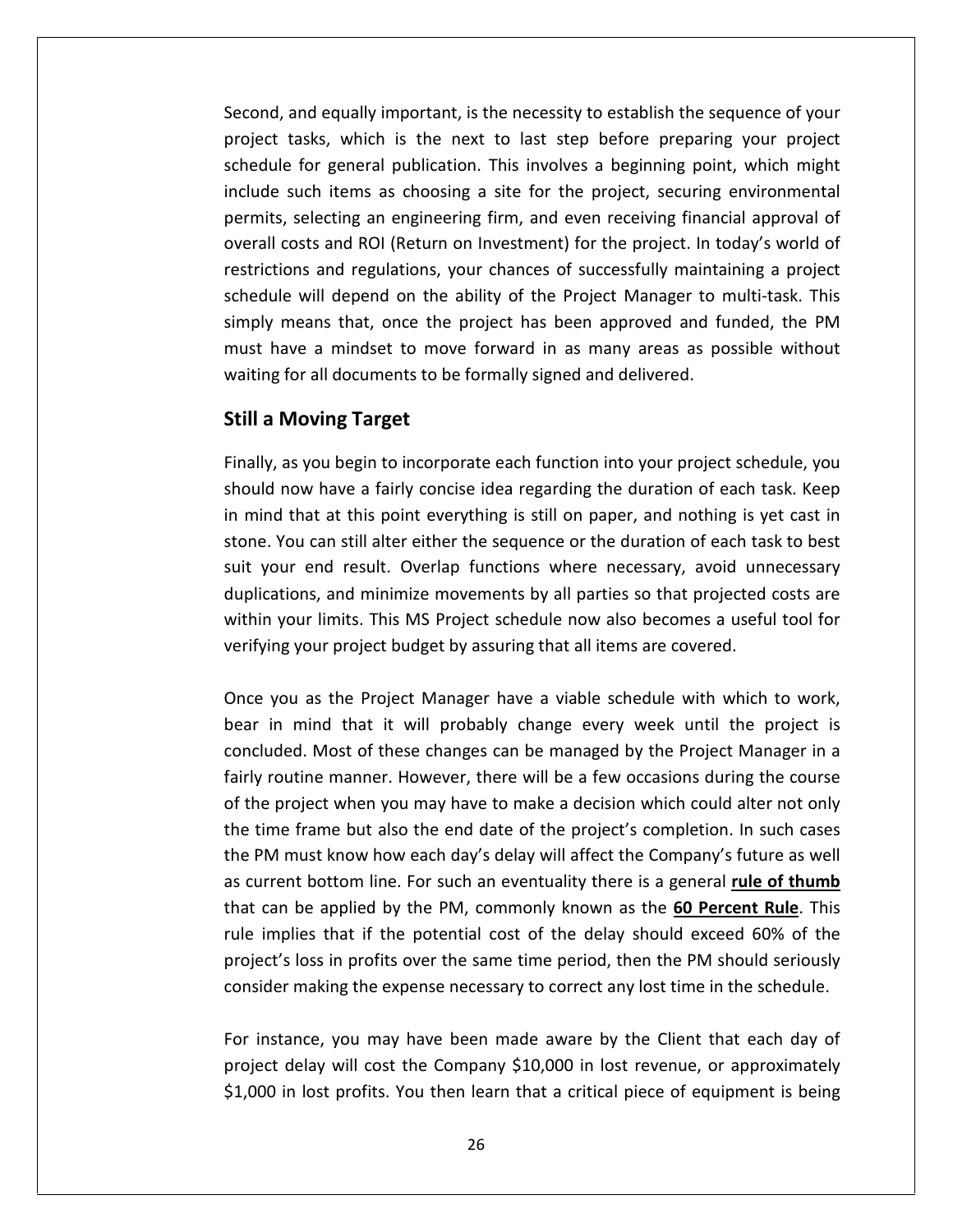by general freight, which is included in the supplier's contract and will a delivery time of one week longer than expected. However, if you ship the delivery time of one week longer than expected. However, if you ship the general freight, which is included in the supplier's contract and will<br>by time of one week longer than expected. However, if you ship the<br>by "exclusive use of truck", the equipment will arrive on site in four ed by general freight, which is included in the supplier's contract and will<br>a delivery time of one week longer than expected. However, if you ship the<br>ment by "exclusive use of truck", the equipment will arrive on site in d by general freight, which is included in the supplier's contract and will<br>delivery time of one week longer than expected. However, if you ship the<br>nent by "exclusive use of truck", the equipment will arrive on site in fo shipped by general freight, which is included in the supplier's contract and will the day general freight, which is included in the supplier's contract and will<br>idelivery time of one week longer than expected. However, if you ship the<br>ment by "exclusive use of truck", the equipment will arrive on site i take a delivery time of one week longer than expected. However, if you ship the a delivery time of one week longer than expected. However, if you ship the<br>pment by "exclusive use of truck", the equipment will arrive on site in four<br>at an added cost of \$1,500. If your analysis is that the site contrac equipment by "exclusive use of truck", the equipment will arrive on site in four thumb is being applied, because you are spending \$1,500 to save the spending is being applied.<br>
Thumb is being applied, because you are spending \$1,500. In this case the rule<br>
thumb is being applied, because you are spend days at an added cost of \$1,500. If your analysis is that the site contractor is and added cost of \$1,500. If your analysis is that the site contractor is install this critical equipment the moment that it arrives and that the e days of shipping could jeopardize the project completion date, then stifi ready to install this critical equipment the moment that it arrives and that the in this critical equipment the moment that it arrives and that the<br>ree days of shipping could jeopardize the project completion date, then<br>justified by your decision to spend the extra \$1,500. In this case the rule<br>ib is extra three days of shipping could jeopardize the project completion date, then equipment the moment that it arrives and that the<br>a three days of shipping could jeopardize the project completion date, then<br>are justified by your decision to spend the extra \$1,500. In this case the rule<br>humb is being ap you are justified by your decision to spend the extra \$1,500. In this case the rule that the installation will go smoothly. In the meanwhile you may have the stified by your decision to spend the extra \$1,500. In this case the rule<br>is being applied, because you are spending \$1,500 to save the<br>a total of \$ of thumb is being applied, because you are spending \$1,500 to save the The yastincal sy your decision to spend the extra y 1,500; in this case the rate<br>umb is being applied, because you are spending \$1,500 to save the<br>bany a total of \$3,000, or about 50%. However, you might have several<br>ms at sufficients<br>externes in the set of the set of the set of the set of the set of the set of the set of the set of the set of<br>externe in the set of the set of the set of the set of the set of the set of the set of the set of preliming the solution of sperial sperial specifies and total of \$3,000, or about 50%. However, you might have several<br>this point in the project. Quite likely the project team had inspected<br>ment at the supplier's manufact company<br>.. the this point in the project. Quite likely the project team had inspected<br>that the supplier's manufacturing facility and the PM may feel<br>that the installation will go smoothly. In the meanwhile you may have<br>electrical con options at this point in the project. Quite likely the project team had inspected<br>the equipment at the supplier's manufacturing facility and the PM may feel the shipping and the supplier's manufacturing facility and the PM may feel<br>that the installation will go smoothly. In the meanwhile you may have<br>ur electrical contractors and your process control engineers perform<br>the prel confident that the installation will go smoothly. In the meanwhile you may have that the installation will go smoothly. In the meanwhile you may have<br>electrical contractors and your process control engineers perform<br>preliminary work so that, when the equipment does arrive and is<br>the time saved in star somache that the instantator win go stand<br>had your electrical contractors and y<br>sufficient preliminary work so that, w<br>installed, the time saved in startup will<br>closely tracking the shipping routes are<br>spedite the actual d the time saved in startup will offset the late delivery time. Finally, by racking the shipping routes and transfer depots, you may be able to the actual delivery date of the equipment, thus reducing the actual time by one installed, the time saved in startup will offset the late delivery time. Finally, by closely tracking the shipping routes and transfer depots, you may be able to racking the shipping routes and transfer depots, you may be able to<br>the actual delivery date of the equipment, thus reducing the actual<br>time by one or more days.<br>that in another situation you have a site contractor that is expedite the actual delivery date of the equipment, thus reducing the actual  $\sum_{i=1}^{n}$ اس<br>ا

days

 $\overline{c}$ (figure days the supposition and dataser depots) you may be distended to the normal mag time by one or more days.<br>See that in another situation you have a site contractor that is demanding a sur-workday (ten hours has been e detaal delivery date of the equipment, thus reducing the detaal<br>the by one or more days.<br>It in another situation you have a site contractor that is demanding a<br>rkday (ten hours has been the normal work week) in order to pose that in another situation you have a site contractor that is demanding a<br>hour workday (ten hours has been the normal workday) and a 6-day work<br>k (five days has been the normal work week) in order to complete a<br>icularl Suppose that in another situation you have a site contractor that is demanding a that in another situation you have a site contractor that is demanding a<br>workday (ten hours has been the normal workday) and a 6-day work<br>ve days has been the normal work week) in order to complete a<br>rly critical phase of 12-hour workday (ten hours has been the normal workday) and a 6-day work Frour workday (ten hours has been the normal workday) and a 6-day work<br>eek (five days has been the normal work week) in order to complete a<br>rticularly critical phase of the project. If your analysis is that the overtime co week (five days has been the normal work week) in order to complete a Le hour workady (ten hours has been the hormal workady) and a b day work<br>week (five days has been the normal work week) in order to complete a<br>particularly critical phase of the project. If your analysis is that the overti active that can be schedule will benefit by five days (or different concurrently, in the evertime cost dditional \$3,900, but the project schedule will benefit by five days (or en you might want to consider this expenditure pare<br>... examity of thest phase of the project in your diffusions that the overtime cost<br>e an additional \$3,900, but the project schedule will benefit by five days (or<br>00), then you might want to consider this expenditure as unnece will be a It is the 60% rule. In a case like this expenditure as unnecessary since<br>Is the 60% rule. In a case like this, nevertheless, the Project Manager<br>ok at the impact of being possibly five days late with the project,<br>te activi \$5,000), then you might want to consider this expenditure as unnecessary since<br>it exceeds the 60% rule. In a case like this, nevertheless, the Project Manager becomes the 60% rule. In a case like this, nevertheless, the Project Manager<br>st look at the impact of being possibly five days late with the project,<br>waluate activities that can be scheduled concurrently, and look for othe  $\ddot{\ }$ You are in a situation that might delay the final completion date of the project wante activities that can be scheduled concurrently, and look for other ways an bring the project to completion on the original date. In any project is imperative; that can be scheduled concurrently, and look for other ways<br>that can bring the project to completion on the original date. In any event<br>entering into communication with your Client and Construction M that can bring the project to completion on the original date. In any event Franciace determies that can be scheduled concentently, and footen other trays<br>the can bring the project to completion on the original date. In any event<br>tering into communication with your Client and Construction Manager the can sing the project to comprehent on the original date. In any event<br>entering into communication with your Client and Construction Manager as soon<br>as you are made aware of the problem is essential. Having the Client i as you are made aware of the problem is essential. Having the Client involved the task are of the problem is essential. Having the Client involved<br>are in a situation that might delay the final completion date of the<br>perative; management might shed some light on a little known facet<br>construct that mi when you are in a situation that might delay the final completion date of the startup. Even though the final completion date of the ct is imperative; management might shed some light on a little known facet<br>Even project that might change your approach. The Construction Manager, on<br>other hand, may be project is imperative; management might shed some light on a little known facet should never be afraid to look for some guidance. In general, the project that might change your approach. The Construction Manager, on other hand, may be able to offer an alternative to overtime, such as blifying the task of the project that might change your approach. The Construction Manager, on of original the project that might change your approach. The Construction Manager, on other hand, may be able to offer an alternative to overtime, such as blifying the task, or even completing the majority of that particul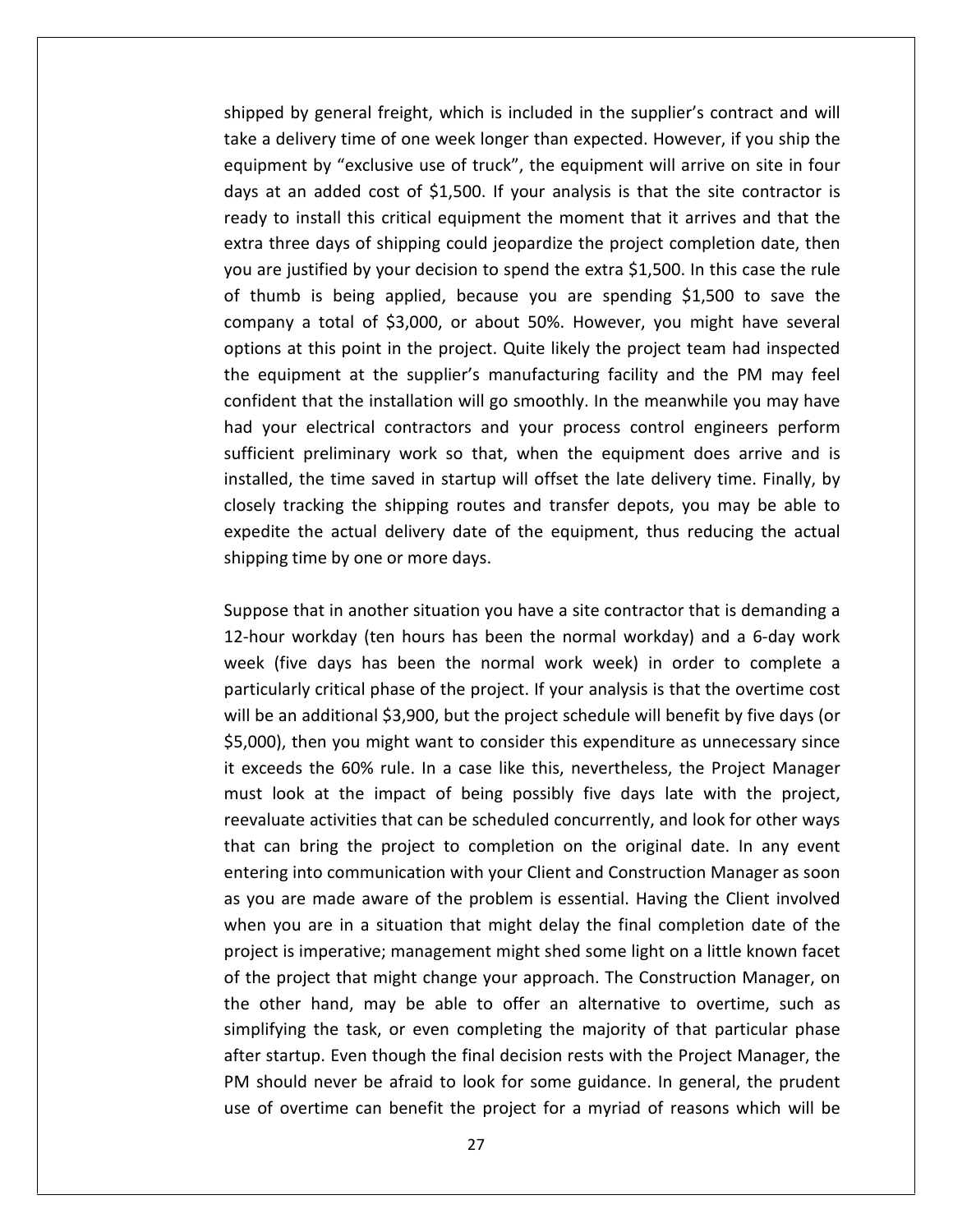later in this article. On the other hand, abusive use of overtime can be and any project.<br>
ter in this article. O<br>
to any project. **Engineerism of the State of State 1 and State in this article. On the other has<br>detrimental to any project.<br><b>Engineering and Design** discussed later in this article. On the other hand, abusive use of overtime can be the design for the project is being developed by an in-house group or<br>the design for the project is being developed by an in-house group or detrimental to any project.

# 4. Engineering and Design

**4.**

in the carry project.<br> **a contracted engineering firm**, the same "rules of engagement" apply. In the<br>
a contracted engineering firm, the same "rules of engagement" apply. In the **Example 2018 of Signah Since Time Signah Since ring and Design**<br>ther the design for the project is being developed by an in-house group or<br>contracted engineering firm, the same "rules of engagement" apply. In the<br>situatio **neering and Design**<br>er the design for the project is being developed by an in-house group or<br>pontracted engineering firm, the same "rules of engagement" apply. In the<br>tuation you are dealing with what is termed as a <u>Matr</u> **Example 2018 of the project** is being developed by an in-house group or contracted engineering firm, the same "rules of engagement" apply. In the situation you are dealing with what is termed as a <u>Matrix Organization</u>, i Whether the design for the project is being developed by an in-house group or design for the project is being developed by an in-house group or<br>ed engineering firm, the same "rules of engagement" apply. In the<br>you are dealing with what is termed as a <u>Matrix Organization</u>, in<br>we no direct authority. the individual design managers and design leaders in a forthright and truthful<br>the inst situation you are dealing with what is termed as a <u>Matrix Organization</u>, in<br>which you have no direct authority. Your main "weapons" a  $\frac{1}{2}$ menner. In the second instance, you are working with what is termed as a <u>Matrix Organization</u>, in<br>In that is termed as a <u>Matrix Organization</u>, in<br>In the second instance, you required by your position to communicate the<br>indual de first situation you are dealing with what is termed as a **Matrix Organization**, in which you have no direct authority. Your main "weapons" are communications is under the detailed to detail the term of the necessary are communications<br>tivation. Not only are you required by your position to communicate the<br>phies of executive management, but you are also obligated to deal with<br>iv and motivation. Not only are you required by your position to communicate the vation. Not only are you required by your position to communicate the<br>hies of executive management, but you are also obligated to deal with<br>idual design managers and design leaders in a forthright and truthful<br>In the secon philosophies of executive management, but you are also obligated to deal with whiles of executive management, but you are also oblig<br>ividual design managers and design leaders in a forth<br>. In the second instance, you are working with a Cap<br>is under contract to provide the necessary deliveral.<br>. Neve the individual design managers and design leaders in a forthright and truthful e individual design managers and design leaders in a forthright and truthful<br>anner. In the second instance, you are working with a <u>Captive Organization</u><br>nich is under contract to provide the necessary deliverables in a ti manner. In the second instance, you are working with a Captive Organization ner. In the second instance, you are working with a <u>Captive Organization</u><br>h is under contract to provide the necessary deliverables in a timely<br>ner. Nevertheless, your obligations and objectives remain the same, even<br>gh y which is under contract to provide the necessary deliverables in a timely under contract to provide the necessary deliverables in a timely<br>Nevertheless, your obligations and objectives remain the same, even<br>bur personal influence may be somewhat greater.<br>case the personnel that are working on yo mannei though your personal influence may be somewhat greater.

Nevertheless, your obligations and objectives remain the same, even<br>your personal influence may be somewhat greater.<br>case the personnel that are working on your project may be working on<br>more other projects, have their own i your personal influence may be somewhat greater.<br>
er case the personnel that are working on your project may be working on<br>
r more other projects, have their own priorities, and need to plan their<br>
ies and work schedules In either case the personnel that are working on your project may be working on the personnel that are working on your project may be working on<br>other projects, have their own priorities, and need to plan their<br>work schedules accordingly. You should be meeting with the design<br>are directly involved wit two or more other projects, have their own priorities, and need to plan their activities and work schedules accordingly. You should be meeting with the design and work schedules accordingly. You should be meeting with the design<br>and work schedules accordingly. You should be meeting with the design<br>summary of the MS Project Schedule for the items that are to be<br>shed by them. Thes leaders who are directly involved with your project on a weekly basis, giving precedence over construction bid packages. Although this latter item is<br>precedence over construction bid packages for equipment design, wed as closely as possible by packages for equipment design, should initially<br>preceden them a summary of the MS Project Schedule for the items that are to be o are ancely involved with your project on a weekly basis, giving<br>mmary of the MS Project Schedule for the items that are to be<br>ed by them. These meetings should be brief (less than one hour) and<br>agenda-driven. Design asso accomplished by them. These meetings should be brief (less than one hour) and should be agenda-driven. Design associated with site work and buildings, followed as closely as possible by packages for equipment design, should initially take precedence over construction bid packages. Although this latt Ild be agenda-driven. Design associated with site work and buildings,<br>wed as closely as possible by packages for equipment design, should initially<br>precedence over construction bid packages. Although this latter item is<br>na followed as closely as possible by packages for equipment design, should initially It as closely as possible by packages for equipment design, should initially<br>ecedence over construction bid packages. Although this latter item is<br>ly important, a major factor in project cost overruns occurs when a<br>ttor is take precedence over construction bid packages. Although this latter item is ecedence over<br>Iy important,<br>tor is in stand<br>gn functions<br>team are con<br>function: constructor is in standby, waiting for equipment to be delivered.

Standby, waiting for equipment to be delivered.<br>
Standby, waiting for equipment to be delivered.<br>
Standard arrangements and layouts of the facilities<br>
General arrangements and layouts of the facilities ions of the engineering group that are an integral part of<br>
interpretical packages as well as a gention<br>
deneral arrangements and layouts of the facilities<br>
Design bid packages and specifications for equipment The design functions of the engineering group that are an integral part of your ions of the engineering group that are an integral part of your<br>
E comprised of three major deliverables as well as a general<br>
:<br>
General arrangements and layouts of the facilities<br>
Design bid packages and specifications f d.support function:<br>
a. General arrangements and layouts of the facilities<br>
b. Design bid packages and specifications for equipment<br>
c. Design bid packages and specifications for construction<br>
d. Other general support functi

- 
- 
- c. Design bid packages and specifications for construction a. General arrangements and layouts of the facilities<br>b. Design bid packages and specifications for equipm<br>c. Design bid packages and specifications for constru<br>d. Other general support functions<br>functions are more specifi
	-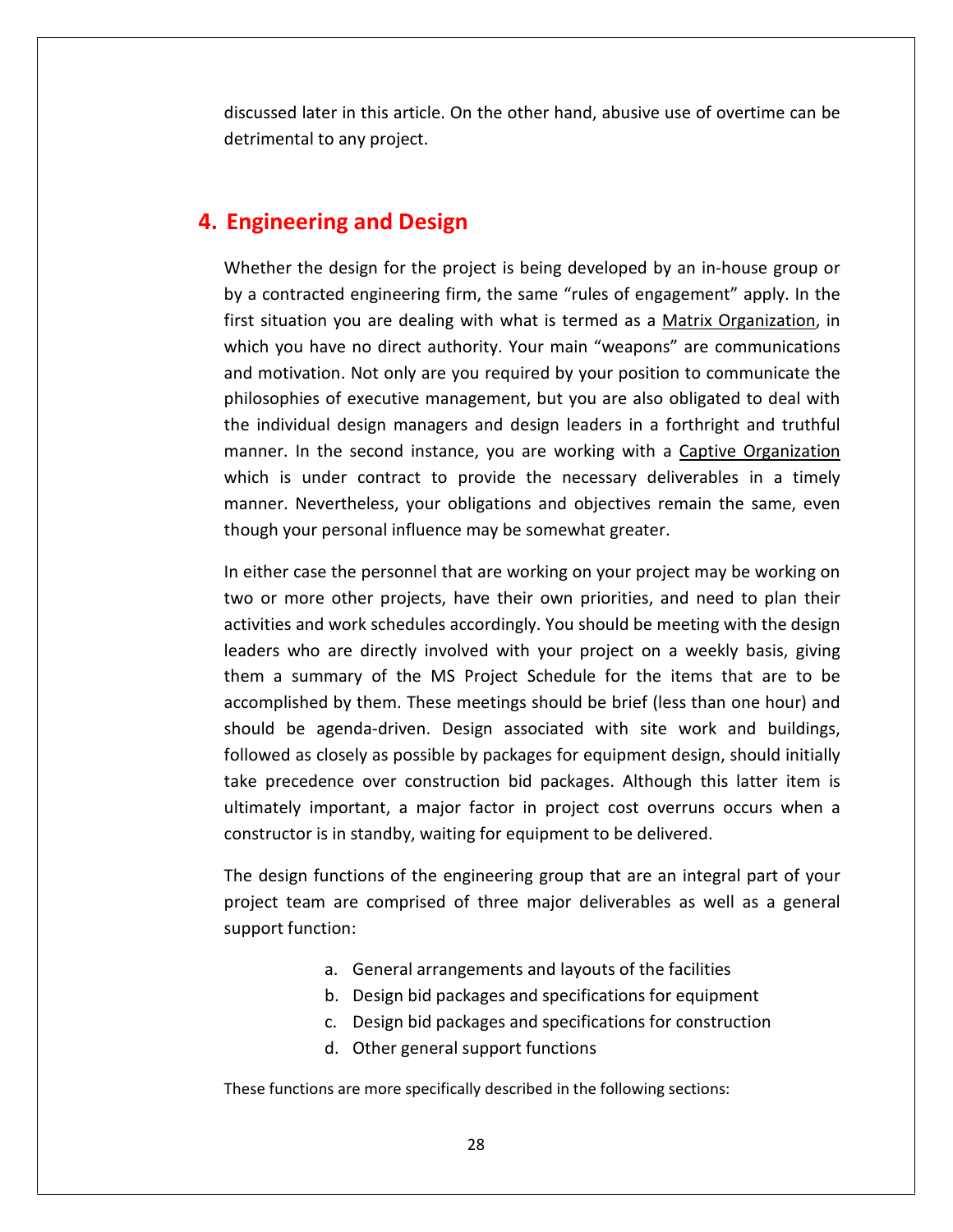# **General Arrangements and Layouts of the Facilities** the case of item a) above, the initial drawings must necessarily be preliminary,<br>in the case of item a) above, the initial drawings must necessarily be preliminary, a. General Arrangements and Layouts of the Facilities

**a. General Arrangements and Layouts of the Facilities**<br>ase of item a) above, the initial drawings must necessarily be preliminary,<br>based on the experience and knowledge of the Proiect Manager, the **a. General Arrangements and Layouts of the Facilities**<br>ase of item a) above, the initial drawings must necessarily be preliminary,<br>based on the experience and knowledge of the Project Manager, the<br>and the design team. Thi **a. General Arrangements and Layouts of the Facilities**<br>case of item a) above, the initial drawings must necessarily be preliminary,<br>based on the experience and knowledge of the Project Manager, the<br>and the design team. Th In the case of item a) above, the initial drawings must necessarily be preliminary, above, the initial drawings must necessarily be preliminary, experience and knowledge of the Project Manager, the ideam. This particular portion is actually comprised of of design, none of which are in a perfect sequence f mostly based on the experience and knowledge of the Project Manager, the e and knowledge of the Project Manager, the<br>
his particular portion is actually comprised of<br>
none of which are in a perfect sequence for<br>
construction item is usually the building or<br>
but they can't be properly sized and Client, and the design team. This particular portion is actually comprised of three separate areas of design, none of which are in a perfect sequence for construction:

- m. This particular portion is actually comprised of<br>sign, none of which are in a perfect sequence for<br>first construction item is usually the building or<br>ngs, but they can't be properly sized and designed<br>the equipment is s I, none of which are in a perfect sequence for<br>
construction item is usually the building or<br>
but they can't be properly sized and designed<br>
equipment is sized and laid out in an orderly<br>
This will include walkways, traffi The first construction item is usually the building or<br>buildings, but they can't be properly sized and designed<br>until the equipment is sized and laid out in an orderly<br>manner. This will include walkways, traffic and equipm first construction item is usually the building or<br>ings, but they can't be properly sized and designed<br>the equipment is sized and laid out in an orderly<br>ner. This will include walkways, traffic and equipment<br>sses, office s i. The first construction item is usually the building or<br>buildings, but they can't be properly sized and designed ondetable it that is dealing the saltent, or<br>at they can't be properly sized and designed<br>quipment is sized and laid out in an orderly<br>is will include walkways, traffic and equipment<br>fice space, and restrooms among other i until the equipment is sized and laid out in an orderly This will include walkways, traffic and easigned<br>the equipment is sized and laid out in an orderly<br>er. This will include walkways, traffic and equipment<br>ses, office space, and restrooms among other items.<br>isk in not having manner. This will include walkways, traffic and equipment<br>accesses, office space, and restrooms among other items.<br>The risk in not having most, if not all, of the critical<br>equipment dimensions is that the building (s) will accesses, office space, and restrooms among other items. of the space, and restrooms among other items.<br>
ot having most, if not all, of the critical<br>
mensions is that the building (s) will be too<br>
rge, both of which are costly propositions.<br>
construction item includes the utilit The risk in not having most, if not all, of the critical not having most, if not all, of the critical<br>dimensions is that the building (s) will be too<br>large, both of which are costly propositions.<br>d construction item includes the utility<br>is such as sub-stations, air compressors, equipment dimensions is that the building (s) will be too small or too large, both of which are costly propositions.
- m not having most, in not an, or the chited<br>int dimensions is that the building (s) will be too<br>too large, both of which are costly propositions.<br>cond construction item includes the utility<br>ents such as sub-stations, air c Equipment amensions is that the sanaling (5) will be toom<br>small or too large, both of which are costly propositions.<br>The second construction item includes the utility<br>requirements such as sub-stations, air compressors, HVA I construction item includes the utility<br>s such as sub-stations, air compressors, HVAC<br>and climate controlled buildings. Some of the<br>ald be underground, and some would be<br>Some, such as an electrical sub-station,<br>and/or a c requirements such as sub-stations, air compressors, H'<br>equipment, and climate controlled buildings. Some of<br>utilities would be underground, and some would<br>overhead. Some, such as an electrical sub-stat<br>switchgear, and/or a Finally, and climate controlled buildings. Some of the<br>utilities would be underground, and some would be<br>overhead. Some, such as an electrical sub-station,<br>switchgear, and/or a computer or control room would<br>require large equipment, and climate controlled buildings. Some of the utilities would be underground, and some would be and embate controlled salianings. Some of the<br>uld be underground, and some would be<br>Some, such as an electrical sub-station,<br>and/or a computer or control room would<br>e areas as well as strategic positioning.<br>nstruction draw overhead. Some, such as an electrical sub-station, Some, such as an electrical sub-station,<br>and/or a computer or control room would<br>areas as well as strategic positioning.<br>struction drawings for all the process<br>will have to be developed. At this point your<br>team has allowed switchgear, and/or a computer or control room would
- switchgear, and/or a computer or control room would<br>require large areas as well as strategic positioning.<br>iii. Finally, construction drawings for all the process<br>equipment will have to be developed. At this point your<br>engi require large areas as well as strategic positioning.<br>
iii. Finally, construction drawings for all the process<br>
equipment will have to be developed. At this point your<br>
engineering team has allowed for such mandatory desig iii. Finally, construction drawings for all the process<br>equipment will have to be developed. At this point your<br>engineering team has allowed for such mandatory design<br>features as maintenance access and overhead clearances.

equipment will have to be developed. At this point your<br>engineering team has allowed for such mandatory design<br>features as maintenance access and overhead clearances.<br>uilding design or utility design begin without some sig engineering team has allowed for such mandatory design<br>features as maintenance access and overhead clearances.<br>ding design or utility design begin without some significant<br>information, the same practice of either under des features as maintenance access and overhead clearances.<br>
uld building design or utility design begin without some significant<br>
pment information, the same practice of either under designing or over<br>
gning becomes a real th Should building design or utility design begin without some significant ould building design or utility design begin without some significant<br>uipment information, the same practice of either under designing or over<br>signing becomes a real threat to the project cost. Other than calling on the<br>pe equipment information, the same practice of either under designing or over insular sahaling acsign of animy acsign segm while some signi-<br>equipment information, the same practice of either under designing or<br>designing becomes a real threat to the project cost. Other than calling o<br>experiences and g becomes a real threat to the project cost. Other than calling on the<br>ces and knowledge of the Project Team, the first option for gathering<br>is to search within the company for similar facilities. If this new facility<br>lica experience and knowledge of the Project Team, the first option for gathering<br>to search within the company for similar facilities. If this new facility<br>te an existing one in some manner, the time the project team will<br>ing and observin is<br>T

ان<br>ا is to replicate an existing one in some manner, the time the project team will<br>take inspecting and observing those operations will be time well spent.<br>Another ethical solution to this dilemma would be to engage suppliers o E inspecting and observing those operations will be time the project team wind inspecting and observing those operations will be time well spent.<br>
Suppliers of critical solution to this dilemma would be to engage suppliers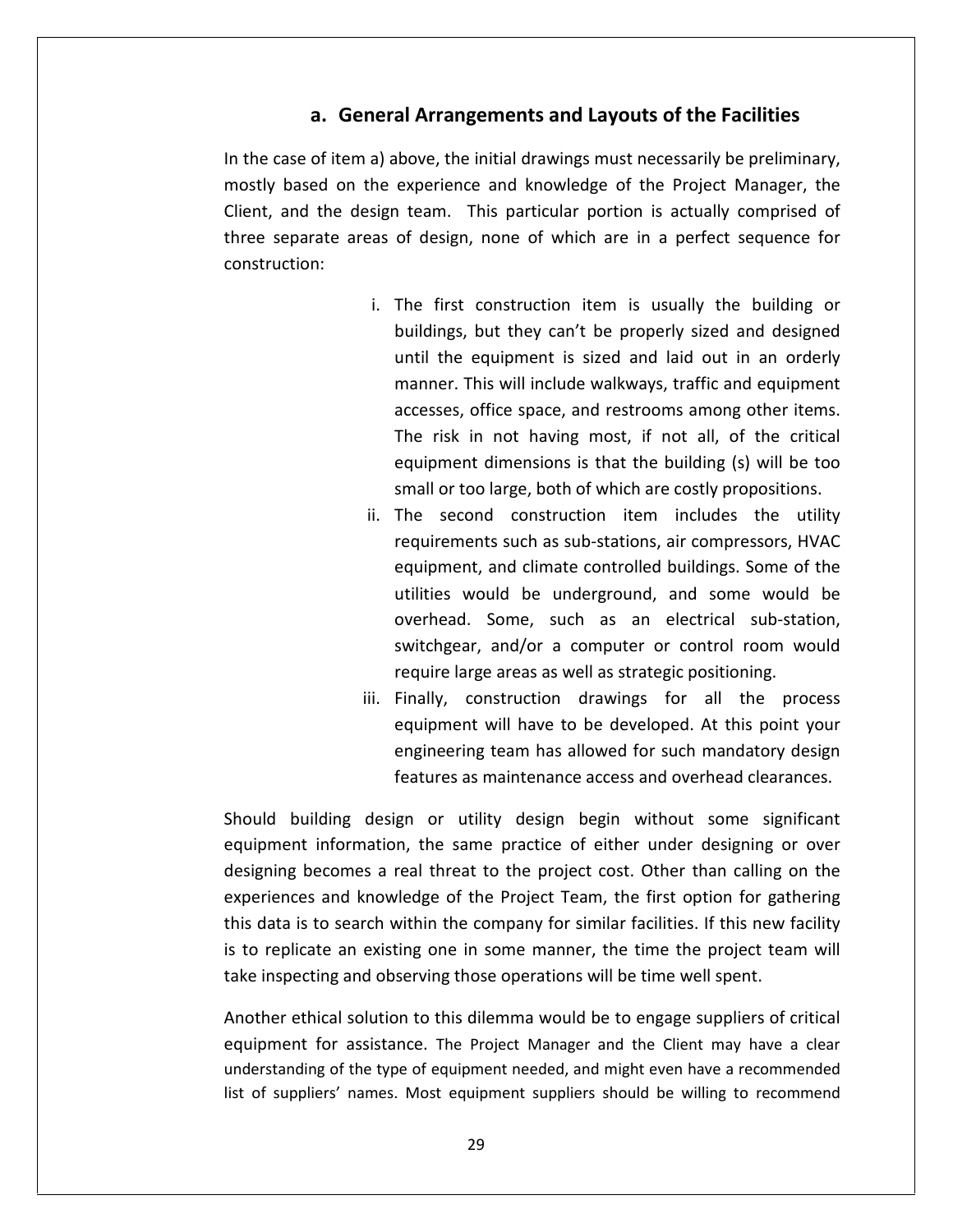to existing facilities in other companies where their equipment is being Visitations to existing facilities in other companies where their equipment is being<br>Normal circumstances those suppliers would make the necessary existing facilities in other companies where their equipment is being<br>der normal circumstances those suppliers would make the necessary<br>for those visits, and also would accompany the PM and team members on ons to existing facilities in other companies where their equipment is being<br>visits. A third option, if all else fails, is to request that any two legitimate<br>visits. A third option, if all else fails, is to request that an visitations to existing facilities in other companies where their equipment is being<br>operated. Under normal circumstances those suppliers would make the necessary<br>arrangements for those visits, and also would accompany the existing facilities in other companies where their equipment is being<br>nder normal circumstances those suppliers would make the necessary<br>s for those visits, and also would accompany the PM and team members on<br>A third optio It is to existing Tachities in other companies where their equipment is being<br>ated. Under normal circumstances those suppliers would make the necessary<br>gements for those visits, and also would accompany the PM and team mem arrangements for those visits, and also would accompany the PM and team members on related. Onder homial chedulistances those suppliers would make the hecessary<br>angements for those visits, and also would accompany the PM and team members on<br>bse visits. A third option, if all else fails, is to request tha those visits. A third option, if all else fails, is to request that any two levendors who will likely be on the bidders' list submit non-binding a proprietary proposals for their equipment that would include basic din and vendors who will likely be on the bidders' list submit non-binding and nonwho will likely be on the bidders' list submit non-binding and non-<br>ry proposals for their equipment that would include basic dimensions<br>y requirements. These solicitations would probably occur with no more than<br>or one-pag proprietary proposals for their equipment that would include basic dimensions ry proposals for their equipment that would include basic dimensions<br>
intequirements. These solicitations would probably occur with no more than<br>
or one-page specification, and should be handled by the Purchasing<br>
ent unde and utility requirements. These solicitations would probably occur with no more than quirements. These solicitations would probably occur with no more than<br>one-page specification, and should be handled by the Purchasing<br>under the authority and direction of the Project Manager<br>ingements and various layout d a verbal or one-page specification, and should be handled by the Purchasing Department under the authority and direction of the Project Manager

r one-page specification, and should be handled by the Purchasing<br>t under the authority and direction of the Project Manager<br>rangements and various layout drawings, as well as critical sections<br>nose layout drawings, are th The footprint of the facility and direction of the Project Manager<br>
I arrangements and various layout drawings, as well as critical sections<br>
those layout drawings, are the lifeblood of most industrial and<br>
cial projects. General arrangements and various layout drawings, as well as critical sections rangements and various layout drawings, as well as critical sections<br>ose layout drawings, are the lifeblood of most industrial and<br>projects. Even where architectural drawings may have a more<br>role, arrangement and layout dr develop than many Project Managers seem willing to tolerate. One method for the many projects. Even where architectural drawings may have a more significant role, arrangement and layout drawings will be used to signify the commercial projects. Even where architectural drawings may have a more projects. Even where architectural drawings may have a more<br>le, arrangement and layout drawings will be used to signify the<br>print of the facility and to provide guidelines for planning and<br>ne project. This phase of the pro besommeredar projects. Even where dremeetded drawings may have a more<br>significant role, arrangement and layout drawings will be used to signify the<br>overall footprint of the facility and to provide guidelines for planning a plant views can be facility and to provide guidelines for planning and<br>ping the project. This phase of the project is often tedious and is slower to<br>p than many Project Managers seem willing to tolerate. One method for<br>rat overall footprint of the facility and to provide guidelines for planning and<br>developing the project. This phase of the project is often tedious and is slower to the project. This phase of the project is often tedious and is slower to<br>an many Project Managers seem willing to tolerate. One method for<br>g this process, depending on the overall size and schedule of the<br>to divide the mas develop than many Project Managers seem willing to tolerate. One method for plane is the project. This phase of the project is often teateds and is stower to<br>aan many Project Managers seem willing to tolerate. One method for<br>ng this process, depending on the overall size and schedule of the<br>to div accelerating this process, depending on the overall size and schedule of the accelerating this process, depending on the overall size and schedule of the<br>project, is to divide the master general arrangement into multiple plan views.<br>These plan views can be connected by means of "match lines" and/or experience of the engineering of the evertal size and selectate of the<br>ct, is to divide the master general arrangement into multiple plan views.<br>e plan views can be connected by means of "match lines" and/or "match<br>ings" w project, is to divide the master general arrangement into multiple plan views.<br>These plan views can be connected by means of "match lines" and/or "match See, is to annote the master general arrangement into matteple plan views.<br>See plan views can be connected by means of "match lines" and/or "match<br>kings" which identify their locations on the arrangement drawing. These<br>vid markings" which identify their locations on the arrangement drawing. These kings" which identify their locations on the arrangement drawing. These<br>vidual plan views can then be developed separately. The obvious advantage<br>nat each plan view can be assigned to a different designer or design group,<br> individual plan views can then be developed separately. The obvious advantage dual plan views can then be developed separately. The obvious advantage<br>t each plan view can be assigned to a different designer or design group,<br>expediting this phase of the engineering function and effectively providing<br> ic that aach nl: **plan vi**<br>**iting this**<br>**h a** bettent and a<br>**ngineerir**<br>ted. Beta be assigned to a different designer or design group, a this phase of the engineering function and effectively providing better quality product. Although the ultimate responsibility for sizing and determining the speci the PM with a better quality product. Although the ultimate responsibility for sizing the equipment and determining the specific requirements of these arrangements lies the above information, the support of the PM in this effort cannot be<br>tends above information, the engineering group must now put forth a strong<br>the above information, the engineering group must now put forth a strong with the engineering group, the support of the PM in this effort cannot be<br>underestimated.<br> **b. Design bid packages and specifications for equipment**<br>
Given the above information, the engineering group must now put forth a underestimated.

addition the payment terms and the legal structure of the pending contract are usually a (ited).<br> **(i)**<br> **(i)**<br> **(i)** Design bid packages and specifications for equipment<br>
velop the necessary bid packages for the critical process and utility<br>
(item b above). Having already received a substantial amount of **information** information, the engineering group must now put forth a strong velop the necessary bid packages for the critical process and utility (item b above). Having already received a substantial amount of information **b. Design bid packages and specifications for equipment**<br>above information, the engineering group must now put forth a strong<br>evelop the necessary bid packages for the critical process and utility<br>(item b above). Having a Given the above information, the engineering group must now put forth a strong<br>effort to develop the necessary bid packages for the critical process and utility<br>equipment (item b above). Having already received a substanti effort to develop the necessary bid packages for the critical process and utility levelop the necessary bid packages for the critical process and utility<br>t (item b above). Having already received a substantial amount of<br>y information for this equipment, they should be able to provide the<br>bid packages, i equipment (item b above). Having already received a substantial amount of<br>preliminary information for this equipment, they should be able to provide the<br>necessary bid packages, including specifications, in an expeditious m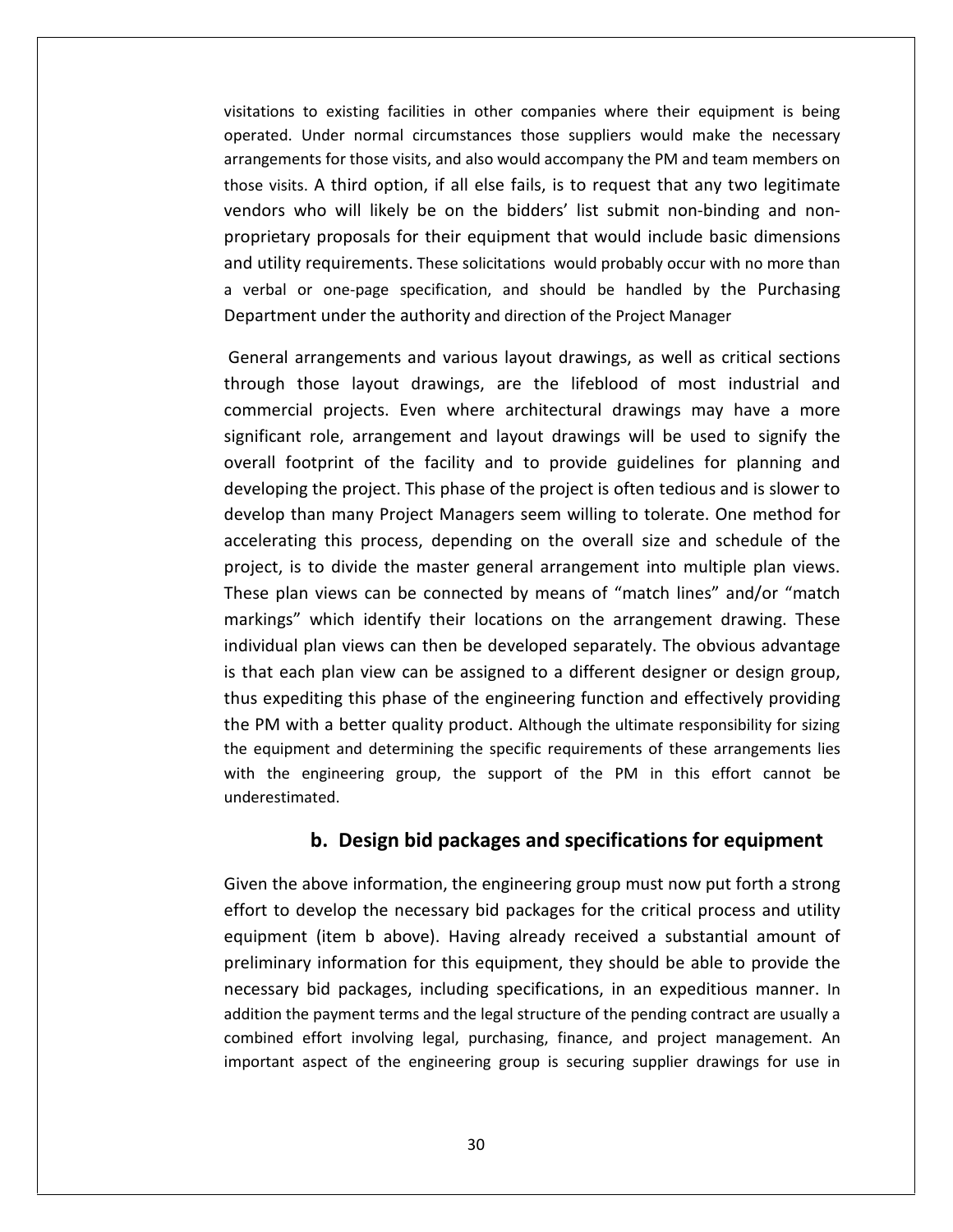facility design as well as providing those drawings as references in the **bidad controlled to the package of the packages.** As we construction bid packages. izing facility design as well as providing those drawings as references in the<br>truction bid packages.<br>previously noted, finalizing building design is a formidable task when ility design as well as providing those drawings as references in the<br>bid packages.<br>sly noted, finalizing building design is a formidable task when<br>dimensions and utility requirements are not completely known. In finalizing fac construction bid packages.

ig facility design as well as providing those drawings as references in the<br>ction bid packages.<br>eviously noted, finalizing building design is a formidable task when<br>nent dimensions and utility requirements are not complete Iity design as well as providing those drawings as references in the<br>
bid packages.<br>
Iy noted, finalizing building design is a formidable task when<br>
Iimensions and utility requirements are not completely known. In<br>
ions th on bid packages.<br>
busly noted, finalizing building design is a formidable task when<br>
it dimensions and utility requirements are not completely known. In<br>
uations the Project Manager should be more inclined to advise his<br>
i buildingously noted, finalizing building design is a formidable task when<br>nt dimensions and utility requirements are not completely known. In<br>tuations the Project Manager should be more inclined to advise his<br>ing team to go lager stages<br>. is a formalise task when<br>intent dimensions and utility requirements are not completely known. In<br>istuations the Project Manager should be more inclined to advise his<br>pring team to go lager rather than smaller. Your experie equipment dimensions and utility requirements are not completely known. In those situations the Project Manager should be more inclined to advise his has been let, and usually less than 50% of the cost for an add-on once<br>has been let, and usually less than 75% of the cost for an add-on once the building<br>has been let, and usually less than 50% of the cost for an add-on o engineering team to go lager rather than smaller. Your experience as a PM has probably illustrated to you in other projects that a project rarely has too much<br>building to spare. The cost per square foot of buildings in the primary bidding ring team to go lager rather than smaller. Your experience as a PM has<br>y illustrated to you in other projects that a project rarely has too much<br>t to spare. The cost per square foot of buildings in the primary bidding<br>is u Stages is usually less than 75% of the cost for an add-on once the building<br>
contract has been let, and usually less than 50% of the cost for an add-on once<br>
the building is erected.<br> **c. Design bid packages and specificat** contract has been let, and usually less than 50% of the cost for an add-on once<br>the building is erected.<br>**c.** Design bid packages and specifications for construction<br>Bid packages for construction (item c above) follow the the building is erected.

## c. Design bid packages and specifications for construction

ign bid packages and specifications for construction<br>Payment terms and specifications for construction<br>Payment terms and specifications are a joint effort of several groups. **esign bid packages and specifications for construction**<br>ages for construction (item c above) follow the same guidelines as<br>at bid packages, using final layout drawings and suppliers' drawings as<br>s. Payment terms and speci **esign bid packages and specifications for construction**<br>ages for construction (item c above) follow the same guidelines as<br>at bid packages, using final layout drawings and suppliers' drawings as<br>s. Payment terms and speci Bid packages for com<br>
equipment bid packa<br>
references. Payment<br>
including legal, purch<br>
activities must remai<br>
Proiect Manager. ent bid packages, using final layout drawings and suppliers' drawings as<br>tes. Payment terms and specifications are a joint effort of several groups,<br>g legal, purchasing, finance, and project management. Scheduling of field references. Payment terms and specifications are a joint effort of several groups, references. Payment terms and specifications are a joint effort of several groups,<br>including legal, purchasing, finance, and project management. Scheduling of field<br>activities must remain as a unified effort of the Constru iding legal, purchasing, finance, and project management. Scheduling of field<br>vities must remain as a unified effort of the Construction Manager and the<br>ect Manager.<br>ng the equipment suppliers submit their certified drawin activities must remain as a unified effort of the Construction Manager and the

activities must remain as a unified effort of the Construction Manager and the<br>Project Manager.<br>Having the equipment suppliers submit their certified drawings requires a<br>concerted effort of an experienced Project Manager a ct Manager.<br>
g the equipment suppliers submit their certified drawings requires a<br>
prote effort of an experienced Project Manager as well as the project team.<br>
uppliers that submit certified drawings of their equipment per contract,the equipment suppliers submit their certified drawings requires at leffort of an experienced Project Manager as well as the project team.<br>
iers that submit certified drawings of their equipment per a contractual<br>
not usua example. deligion of an expanding the equipment state stated effort of an expanding the area not usually in the k projects where the correct of the schedule for inment deliveries. ed effort of an experienced Project Manager as well as the p<br>pliers that submit certified drawings of their equipment per a<br>e not usually in the majority. On most projects, and especi<br>ojects where the construction contract track projects where the construction contractor may be on a time and material ick projects where the construction contractor may be on a time and material<br>intract, the schedule for certified drawings is just as important and unique as<br>uipment deliveries.<br>**d. Other Functions of the Engineering Group** ontract, the schedule for certified drawings is just as important and unique as<br>equipment deliveries.<br> **d. Other Functions of the Engineering Group**<br>
In addition to these major functions, an experienced engineering group w equipment deliveries.

## d. Other Functions of the Engineering Group

deliveries.<br>**The Functions of the Engineering Group**<br>to these major functions, an experienced engineering group will also<br>bediting of equipment drawings, inspection and quality control of<br>drawings that are received, and as **1. Other Functions of the Engineering Group**<br>dition to these major functions, an experienced engineering group will also<br>de expediting of equipment drawings, inspection and quality control of<br>pment drawings that are recei Other Functions of the Engineering Group<br>ion to these major functions, an experienced engineering group will also<br>expediting of equipment drawings, inspection and quality control of<br>ent drawings that are received, and assi ition to these major functions, an experienced engineering group will also<br>e expediting of equipment drawings, inspection and quality control of<br>nent drawings that are received, and assistance in resolution of problems<br>nay In addition to these major functions, an experienced engineering group will also editing of equipment drawings, inspection and quality control of<br>drawings that are received, and assistance in resolution of problems<br>ccur when a contractor discovers a discrepancy in the equipment<br>llation. These items wil provide expediting of equipment drawings, inspection and quality control of expearing of equipment drawings, inspection and quality conter of<br>hent drawings that are received, and assistance in resolution of problems<br>ay occur when a contractor discovers a discrepancy in the equipment<br>installation. equipment drawings that are received, and assistance in resolution of problems that may occur when a contractor discovers a discrepancy in the equipment three core functions listed above are described in more detail as follows. As group: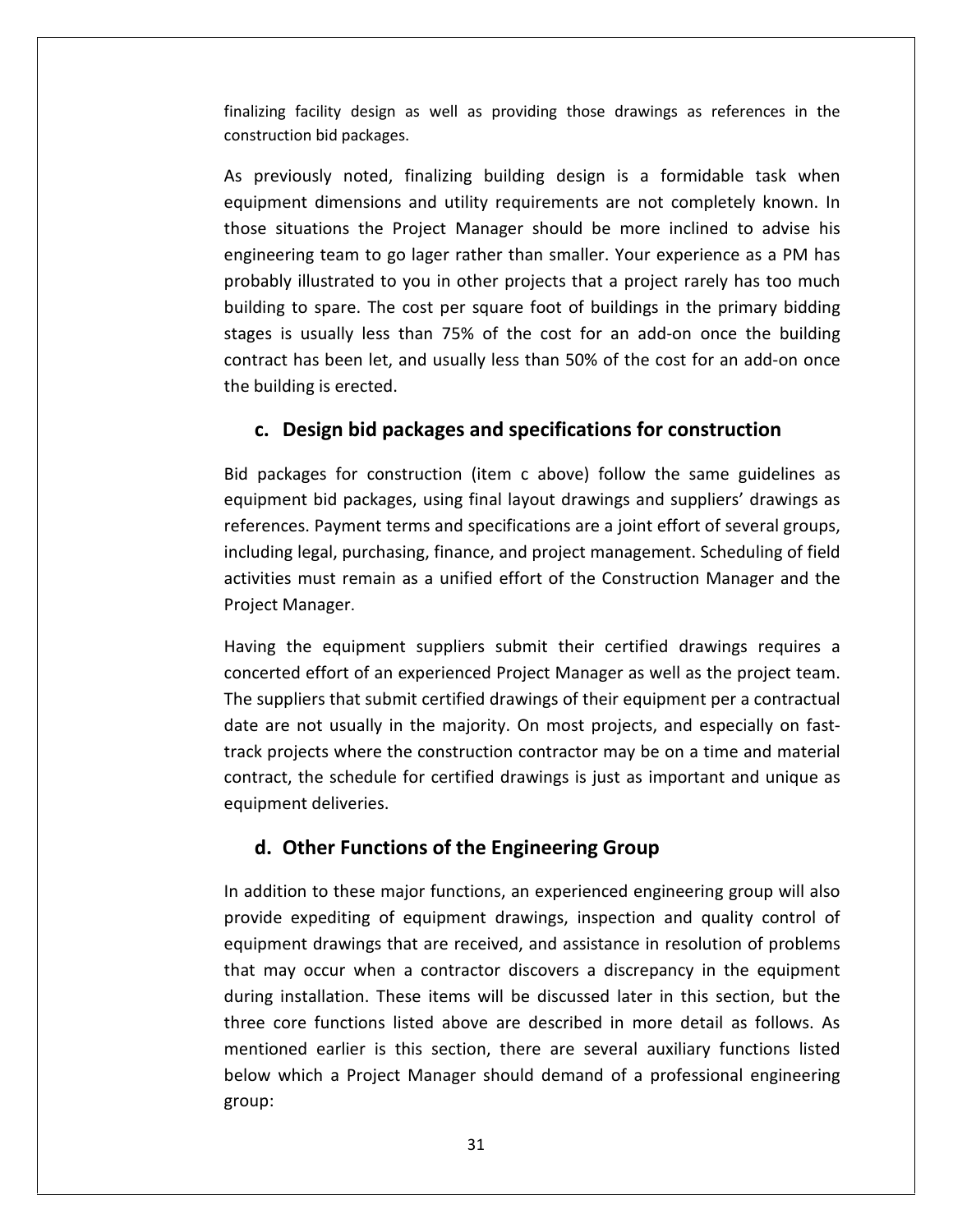Inspection and quality control of equipment drawings - once <sup>a</sup> contract has been let to a supplier, the engineering group<br>contract has been let to a supplier, the engineering group tion and quality control of equipment drawings - once a<br>contract has been let to a supplier, the engineering group<br>the responsibility to thoroughly review that supplier's and quality control of equipment drawings - once a<br>
act has been let to a supplier, the engineering group<br>
esponsibility to thoroughly review that supplier's<br>
to determine whether the equipment is being I quality control of equipment drawings - once a<br>has been let to a supplier, the engineering group<br>onsibility to thoroughly review that supplier's<br>determine whether the equipment is being<br>according to design and specificat i. Inspection and quality control of equipment drawings - once a ection and quality control of equipment drawings - once a<br>
contract has been let to a supplier, the engineering group<br>
the responsibility to thoroughly review that supplier's<br>
ings to determine whether the equipment is bei firm contract has been let to a supplier, the engineering group Also been let to a supplier, the engineering group<br>sponsibility to thoroughly review that supplier's<br>o determine whether the equipment is being<br>ed according to design and specifications. In the event<br>wings are not conclusi has the responsibility to thoroughly review that supplier's Insibility to thoroughly review that supplier's<br>determine whether the equipment is being<br>according to design and specifications. In the event<br>ngs are not conclusive, a visual inspection of the<br>uld also be warranted, and sh drawings to determine whether the equipment is being presently to enologing review that suppliers<br>determine whether the equipment is being<br>coording to design and specifications. In the event<br>gs are not conclusive, a visual inspection of the<br>uld also be warranted, and should manufactured according to design and specifications. In the event equipment would also be warranted, and should include the determination that materials such as metals and wiring, and manufacturing practices such as welding and machining meet necessary quality requirements and standards that the drawings are not conclusive, a visual inspection of the equipment would also be warranted, and should include the<br>determination that materials such as metals and wiring, and<br>manufacturing practices such as welding and machining meet<br>necessary quality requirements and standards determination that materials such as metals and wiring, and ination that materials such as metals and wiring, and<br>cturing practices such as welding and machining meet<br>iny quality requirements and standards of the project<br>ations.<br>nce in resolution of problems that may occur – during  $\frac{1}{2}$ uring practices such as welding and machining meet<br>
quality requirements and standards of the project<br>
ions.<br>
e in resolution of problems that may occur – during the<br>
regular supplier drawing reviews, specific visits to th manar specifications.

drawings

- requirements and standards of the project<br>tions.<br>ce in resolution of problems that may occur during the<br>of regular supplier drawing reviews, specific visits to the<br>s may be necessary. These are generally scheduled by the areas should be noted in writing and resolutions.<br>
in resolution of problems that may occur – during the<br>
regular supplier drawing reviews, specific visits to the<br>
may be necessary. These are generally scheduled by the<br>
an Assistance in resolution of problems that may occur – during the<br>course of regular supplier drawing reviews, specific visits to the<br>suppliers may be necessary. These are generally scheduled by the<br>Project Manager in order rosistance course of regular supplier drawing reviews, specific visits to the suppliers may be necessary. These are generally scheduled by the Project Manager in order to optimize costs and benefits. Any problem areas should be noted suppliers may be necessary. These are ge<br>Project Manager in order to optimize<br>problem areas should be noted in<br>immediately at the manufacturing site.<br>contested problem should be commu<br>Manager for analysis and resolution. Project Manager in order to optimize costs and benefits. Any Project Manager in order to optimize costs and senems. They<br>problem areas should be noted in writing and resolved<br>immediately at the manufacturing site. Otherwise an open or<br>contested problem should be communicated to the Incentively at the manufacturing site. Otherwise an open or<br>incentive communicated to the Project<br>or for analysis and resolution.<br>In got equipment drawings – unfortunately, most first-<br>incentive clause in the contract, a s contested problem should be communicated to the Project Manager for analysis and resolution.
- ested problem should be communicated to the Project<br>ager for analysis and resolution.<br>diting of equipment drawings unfortunately, most first-<br>Project Managers have learned that, unless there is a well-<br>ned incentive clau group analysis and resolution.<br>
Ensulphent drawings – unfortunately, most first-<br>
Managers have learned that, unless there is a well-<br>
tive clause in the contract, a supplier will often be<br>
cheduled delivery of equipment d iii. Expediting of equipment drawings - unfortunately, most firstequipment drawings – unfortunately, most first-<br>anagers have learned that, unless there is a well-<br>ve clause in the contract, a supplier will often be<br>eduled delivery of equipment drawings. Thus the<br>oup provides a valuable time Project Managers have learned that, unless there is a well-Project Managers have learned that, unless there is a well-<br>d incentive clause in the contract, a supplier will often be<br>vith a scheduled delivery of equipment drawings. Thus the<br>eering group provides a valuable service by defined incentive clause in the contract, a supplier will often be Although the PM may make an occasional supplier with a scheduled delivery of equipment drawings. Thus the engineering group provides a valuable service by recording manufacturing drawing status and expected delivery dates a scheduled delivery of equipment drawings. Thus the<br>ng group provides a valuable service by recording<br>uring drawing status and expected delivery dates after<br>plier phone call or email, and issuing written status<br>lthough th late with a scheduled delivery of equipment drawings. Thus the<br>engineering group provides a valuable service by recording Engineering group provides a valuable service by recording<br>manufacturing drawing status and expected delivery dates after<br>each supplier phone call or email, and issuing written status<br>reports. Although the PM may make an o manufacturing drawing status and expected delivery dates after<br>each supplier phone call or email, and issuing written status has been letto a site contractor. He engineering a site and its although the PM may make an occasional supplier visit,<br>and the engineering group for this information is<br>ve.<br>in and quality control of installation - once a f reports. Although the PM may make an occasional supplier visit, The responsibility to visit that site to determine whether the<br>traction and quality control of installation - once a firm<br>tract has been let to a site contractor, the engineering group<br>the responsibility to visit that site Indiance (1)
- determination that materials such as welding rods, fasteners, reliance on the engineering group for this information is<br>imperative.<br>Inspection and quality control of installation - once a firm<br>contract has been let to a site contractor, the engineering group<br>has the responsibility to and quality control of installation - once a firm<br>site shown is been let to a site contractor, the engineering group<br>ponsibility to visit that site to determine whether the<br>is being installed according to specifications.<br>o imperative.<br>iv. Inspection and quality control of installation - once a firm Inspection and quality control of installation - once a firm<br>contract has been let to a site contractor, the engineering group<br>has the responsibility to visit that site to determine whether the<br>equipment is being installed and spanner of instantation once a mini-<br>t has been let to a site contractor, the engineering group<br>responsibility to visit that site to determine whether the<br>ent is being installed according to specifications.<br>on of the c contract has been let to a site contractor, the engineering group<br>has the responsibility to visit that site to determine whether the sponsibility to<br>t is being i<br>of the cons<br>tion that mate<br>d wiring mee<br>of the project.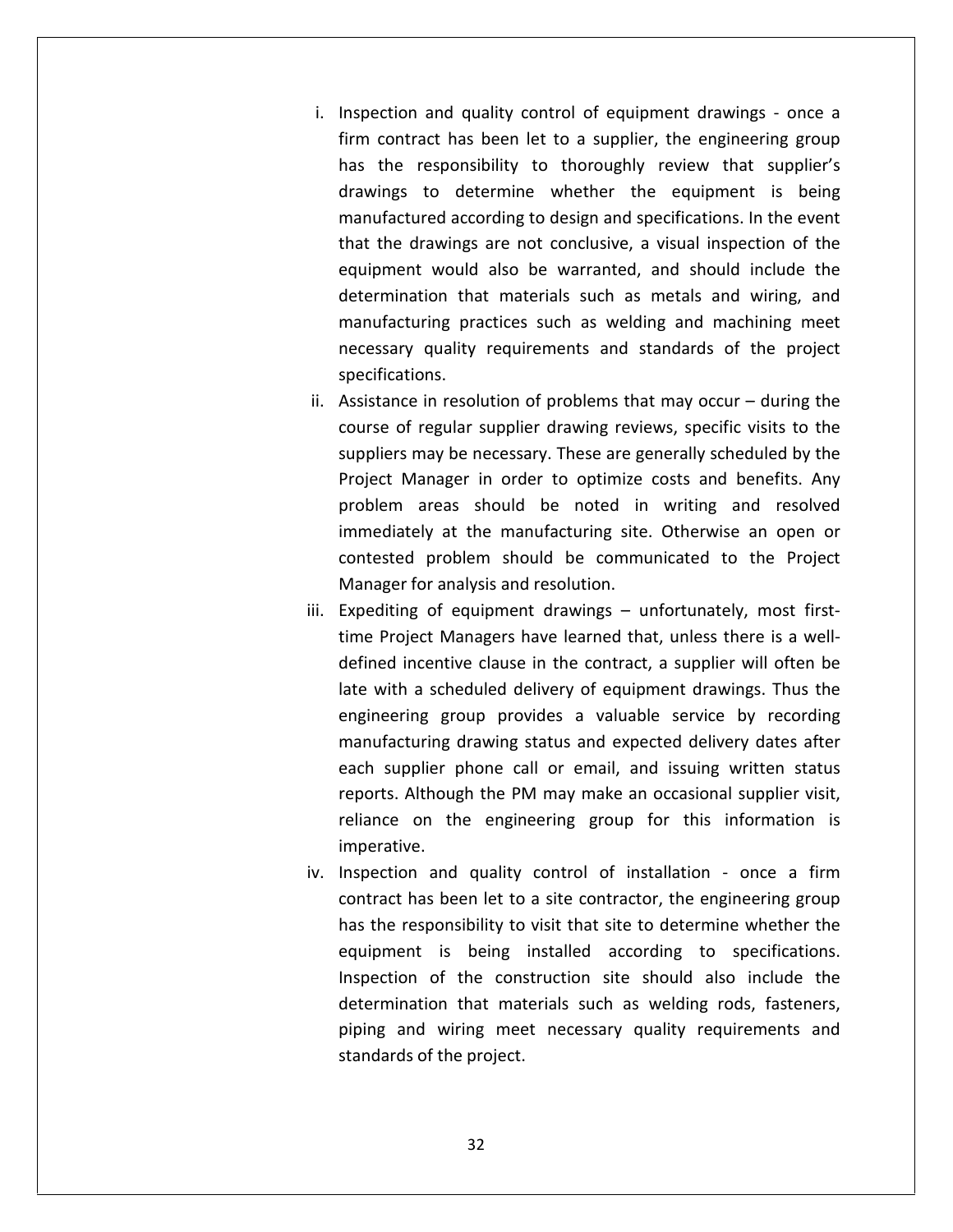of these above listed activities which are being delegated to the engineering do not abrogate them from being delegated to the engineering<br>do not abrogate them from being the ultimate responsibility of the ese above listed activities which are being delegated to the engineering<br>o not abrogate them from being the ultimate responsibility of the<br>Manager. A quality PM is expected to know and understand the bove listed activities which are being delegated to the engineering<br>it abrogate them from being the ultimate responsibility of the<br>ager. A quality PM is expected to know and understand the<br>if not the specifics, of the layo these above listed activities which are being delegated to the engineering<br>o do not abrogate them from being the ultimate responsibility of the<br>ct Manager. A quality PM is expected to know and understand the<br>alities, if n All of these above listed activities which are being delegated to the engineering above listed activities which are being delegated to the engineering<br>ot abrogate them from being the ultimate responsibility of the<br>nager. A quality PM is expected to know and understand the<br>if not the specifics, of the la group do not abrogate them from being the ultimate responsibility of the First criese above issea activities which are being detegated to the engineering<br>group do not abrogate them from being the ultimate responsibility of the<br>Project Manager. A quality PM is expected to know and understand the being the formation of the specifics, of the layout better than any designer. Most<br>meralities, if not the specifics, of the layout better than any designer. Most<br>M's will make a concerted effort to visit facilities that ar Project Manager. A quality PM is expected to know and understand the generalities, if not the specifics, of the layout better than any designer. Most ongoing manufacturing is to make the necessary decisions that and the single eralities, if not the specifics, of the layout better than any designer. Most s will make a concerted effort to visit facilities that are manufac PM's will make a concerted effort to visit facilities that are manufacturing critical Il make a concerted effort to visit facilities that are manufacturing critical<br>ent, particularly if that equipment is on the critical path schedule, and<br>opinion of the quality of manufacturing and the timeliness of deliver equipment, particularly if that equipment is on the critical path schedule, and Form make a concerted enort to visit radinates that are mantatactaring ortical<br>uipment, particularly if that equipment is on the critical path schedule, and<br>m an opinion of the quality of manufacturing and the timeliness o provided and minimize or altesthere in the entity of the timeline.<br>A PM's most important role during the formative stages of design<br>the ongoing manufacturing is to make the necessary decisions the<br>project moving without de A PM's most important rol<br>the ongoing manufacturing<br>project moving without de<br>of a project will help to rel<br>project and minimize or alt<br>**Procurement** of a project will help to relieve some of the pressure from the late stages of the your various equipment bid packages have been prepared, you are now<br>vour various equipment bid packages have been prepared, you are now project and minimize or altogether eliminate panic decisions.

## 5. Procurement

generalities,

t and minimize or anogether eliminate paint decisions.<br> **Curement**<br>
your various equipment bid packages have been prepared, you are now<br>
to work with the Procurement, or Purchasing, Group. They, along with the **Exament<br>Kark Standard Standard Standard Standard Standard Standard Standard Standard Standard Standard Standard Standar<br>Representative and your Design Leaders, shall have collaborated at your rement**<br>and various equipment bid packages have been prepared, you are now<br>work with the Procurement, or Purchasing, Group. They, along with the<br>presentative and your Design Leaders, shall have collaborated at your<br>to for ious equipment bid packages have been prepared, you are now<br>with the Procurement, or Purchasing, Group. They, along with the<br>ntative and your Design Leaders, shall have collaborated at your<br>rm a bidders' list that will mee  $\epsilon$ arious equipment bid packages have been prepared, you are now<br>k with the Procurement, or Purchasing, Group. They, along with the<br>sentative and your Design Leaders, shall have collaborated at your<br>orm a bidders' list that w ready to work with the Procurement, or Purchasing, Group. They, along with the vork with the Procurement, or Purchasing, Group. They, along with the<br>presentative and your Design Leaders, shall have collaborated at your<br>o form a bidders' list that will meet the project requirements of<br>ons, cost, and d Client Representative and your Design Leaders, shall have collaborated at your or otherwise may not be qualified in your pointing. However, when the entative and your Design Leaders, shall have collaborated at your orm a bidders' list that will meet the project requirements of , cost, and delivery. A request to form a bidders' list that will meet the project requirements of stay of the form a bidders' list that will meet the project requirements of cations, cost, and delivery. As the PM you (and your Client), based on past ences, should retain the right to recommend other bidders or override specifications, cost, and delivery. As the PM you (and your Client), based on past is pecifications, cost, and delivery. As the PM you (and your Client), based on past<br>experiences, should retain the right to recommend other bidders or override the<br>selection of any suppliers on those lists with whom you m experiences, should retain the right to recommend other bidders or override the<br>selection of any suppliers on those lists with whom you may have had bad<br>experiences, or otherwise may not be qualified in your opinion. Howev tion of any suppliers on those lists with whom you may have had bad<br>riences, or otherwise may not be qualified in your opinion. However, you<br>: stay objective in this regard, because you are working with other<br>essionals in experiences, or otherwise may not be qualified in your opinion. However, you iences, or otherwise may not be qualified in your opinion. However, you<br>stay objective in this regard, because you are working with other<br>ssionals in this area who may or may not have more experience than you.<br>eare many fa must stay objective in this regard, because you are working with other Professionals in this area who may or may not have more experience than you.

normal method of engaging suppliers, regardless of whether the item is large y objective in this regard, because you are working with other<br>hals in this area who may or may not have more experience than you.<br>many factors to be considered while working with a Purchasing Agent,<br>an entire Purchasing D In this area who may or may not have more experience than you.<br>In the selection process in the considered while working with a Purchasing Agent,<br>In tire Purchasing Department, especially when the time comes for<br>volvement. There are many factors to be considered while working with a Purchasing Agent, are many factors to be considered while working with a Purchasing Agent,<br>ven an entire Purchasing Department, especially when the time comes for<br>direct involvement. In the initial phase, which involves the preparation of<br>r and even an entire Purchasing Department, especially when the time comes for e are many raccors to be considered while working with a Farchdomg Agent,<br>even an entire Purchasing Department, especially when the time comes for<br>direct involvement. In the initial phase, which involves the preparation of standards,involvement. In the initial phase, which involves the preparation of<br>involvement. In the initial phase, which involves the preparation of<br>its, your Client, your engineers and you will have the primary<br>ty in the selection p normallists, your Client, your engineers and you will have the primary<br>ibility in the selection process. Someone in the Purchasing group may<br>oreference for including a particular supplier on the list. As long as you<br>sfied that t bidders' lists, your Client, your engineers and you will have the primary responsibility in the selection process. Someone in the Purchasing group may have a preference for including a particular supplier on the list. As long as you are satisfied that the supplier will meet your technical requirements and standards, including that supplier should not be an issue. This sh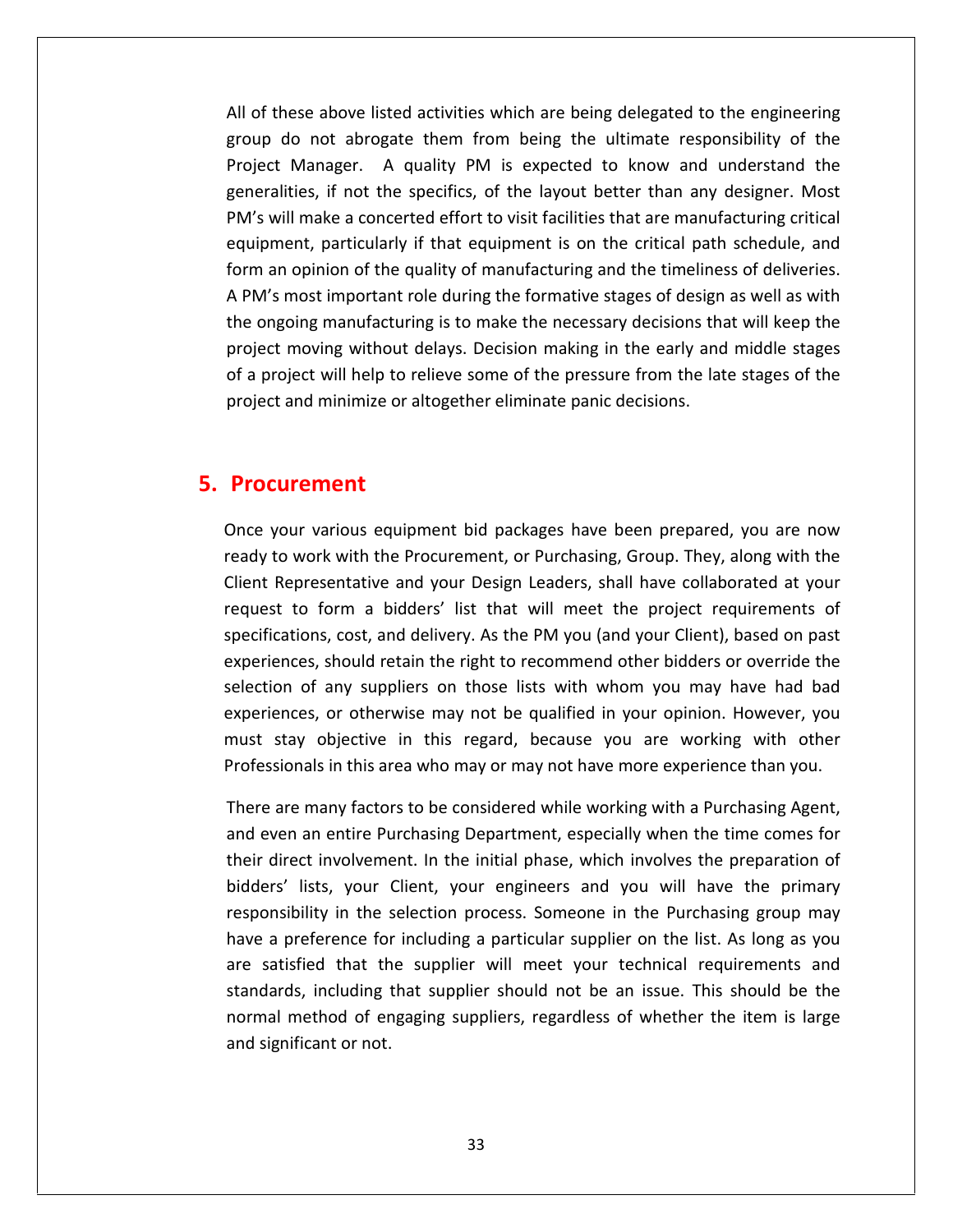the design packages have been issued to the listed suppliers, bid due dates been established according to your project schedule, and proposals have been established according to your project schedule, and proposals have received, the design packages have been issued to the listed suppliers, bid due dates<br>The design packages have been issued to the listed suppliers, bid due dates<br>The stablished according to your project schedule, and propo design packages have been issued to the listed suppliers, bid due dates<br>n established according to your project schedule, and proposals have<br>eived, there is sometimes a lack of harmony in the final supplier<br>process. The Pu the design packages have been issued to the listed suppliers, bid due dates<br>been established according to your project schedule, and proposals have<br>received, there is sometimes a lack of harmony in the final supplier<br>on pr Once the design packages have been issued to the listed suppliers, bid due dates Exign packages have been issued to the listed suppliers, bid due dates<br>established according to your project schedule, and proposals have<br>ved, there is sometimes a lack of harmony in the final supplier<br>ocess. The Purchasin have been established according to your project schedule, and proposals have The packages have seen issued to the listed suppliers, sid due dates<br>ablished according to your project schedule, and proposals have<br>there is sometimes a lack of harmony in the final supplier<br>ss. The Purchasing Group has a been received, there is sometimes a lack of harmony in the final supplier eceived, there is sometimes a lack of harmony in the final supplier<br>n process. The Purchasing Group has a set of guidelines that may require<br>o award a contract to the low bidder. You and your engineers may<br>ine that the pro selection process. The Purchasing Group has a set of guidelines that may require ection process. The Purchasing Group has a set of guidelines that may require<br>em to award a contract to the low bidder. You and your engineers may<br>termine that the product being offered by the low bidder is technically<br>acc them to award a contract to the low bidder. You and your engineers may In to award a contract to the low bidder. You and your engineers may<br>rrmine that the product being offered by the low bidder is technically<br>cceptable. Your Client may prefer one of the higher bidders. For you as the<br>ect Ma determine that the product being offered by the low bidder is technically<br>unacceptable. Your Client may prefer one of the higher bidders. For you as the<br>Project Manager, the time has come to put on display your skills and  $\sum_{i=1}^{n}$ and the product sem<sub>is</sub> onered by the fow blade. Is technomy<br>ble. Your Client may prefer one of the higher bidders. For you as the<br>nager, the time has come to put on display your skills and experience<br>your integrity, empha unacceptable. Your Client may prefer one of the higher bidders. For you as the Project Manager, the time has come to put on display your skills and experience as well as your integrity, emphasizing as objectively as possible your reasoning<br>for selecting the **low, technically acceptable bidder.** By maintaining your selecting the **low, technically acceptable bidder.** By maintaining your<br>ectivity, which might include a series of supplier meetings whereby all<br>erested and dissenting parties are invited to ask questions and to listen to t objectivity, which might include a series of supplier meetings whereby all that has never met your project is too important to accept a promise from a<br>that has never met your project is too important to accept a promise from a<br>that has never met your particular criteria. Maybe that supplier shoul interested and dissenting parties are invited to ask questions and to listen to the  $f(x)$ andweid,

have been on the bidders' list in the first place, but you and your team were<br>havens, you will minimize any discord within your project team.<br>A further note, your project is too important to accept a promise from a<br>plier t ou will minimize any discord within your project team.<br>
er note, your project is too important to accept a promise from a<br>
lat has never met your particular criteria. Maybe that supplier should<br>
deen on the bidders' list i and interactive of the successful suppliers' credentials. You will be and irrespective of the successful suppliers' credentials. You will be and irrespective of the successful suppliers' credentials. You will be As a further note, your project is too important to accept a promise from a As a further note, your project is too important to accept a promise from a<br>supplier that has never met your particular criteria. Maybe that supplier should<br>not have been on the bidders' list in the first place, but you an rattice riste, your project is too important to accept a promise from a<br>lier that has never met your particular criteria. Maybe that supplier should<br>ave been on the bidders' list in the first place, but you and your team w supplier that has never met your particular criteria. Maybe that supplier should not have been on the bidders' list in the first place, but you and your team were shows that has never thet your partituation entertationally been on the bidders' list in the first place, but you and your team were<br>to have learned of the deficiency before a contract was signed. In<br>and irrespective of th fortunate to have learned of the deficiency before a contract was signed. In and to have learned of the deficiency before a contract was signed. In<br>ion, and irrespective of the successful suppliers' credentials. You will be<br>to insert a performance-based retention clause in all significant contracts addition, and irrespective of the successful suppliers' credentials. You will be sition, and irrespective of the successful suppliers' credentials. You will be<br>to insert a performance-based retention clause in all significant contracts.<br>retention usually amounts to a 10% retention on the total contract wise to insert a performance<br>This retention usually amour<br>including shipping charges, whery important element for the<br>the supplier is paid per the tel<br>accepted the equipment. **IFFORE THE CONSTRESS SERVISON**<br> **Order Example Server State Server Server State Suppliers**<br> **Complement** for the Project M<br> **Order Follow Up** the supplier is paid per the terms of the contract as soon as the project team has pplier is paid per the terms of the contract as soon as the project team has<br>ted the equipment.<br>**hase Order Follow Up**<br>the Purchasing Group has issued a purchase order to a supplier, they are accepted the equipment.

#### **Purchase Order Follow Up**

selection

Project Manager is your Client's Legal Group, which probably assisted in ted the equipment.<br> **hase Order Follow Up**<br>
the Purchasing Group has issued a purchase order to a supplier, they are<br>
the group that assists the Project Manager by expediting the supplier and **Order Follow Up<br>
Fridaing** Group has issued a purchase order to a supplier, they are<br>
bup that assists the Project Manager by expediting the supplier and<br>
the original intent of the project schedule. An experienced PM can **se Order Follow Up**<br>e Purchasing Group has issued a purchase order to a supplier, they are<br>e group that assists the Project Manager by expediting the supplier and<br>ing the original intent of the project schedule. An experi Purchasing Group has issued a purchase order to a supplier, they are<br>group that assists the Project Manager by expediting the supplier and<br>g the original intent of the project schedule. An experienced PM can<br>knowledge that  $\mathbf{r}$ ne Purchasing Group has issued a purchase order to a supplier, they are<br>ne group that assists the Project Manager by expediting the supplier and<br>ining the original intent of the project schedule. An experienced PM can<br>ackn often the group that assists the Project Manager by expediting the supplier and e group that assists the Project Manager by expediting the supplier and<br>ing the original intent of the project schedule. An experienced PM can<br>acknowledge that Purchasing has a certain amount of "clout" with<br>is, which ofte maintaining the original intent of the project schedule. An experienced PM can the original intent of the project schedule. An experienced PM can<br>mowledge that Purchasing has a certain amount of "clout" with<br>which often means that those suppliers perform to the best of their<br>in the Purchasing Group e usually acknowledge that Purchasing has a certain amount of "clout" with the original meant of the project schedule: An experienced FM can<br>nowledge that Purchasing has a certain amount of "clout" with<br>thich often means that those suppliers perform to the best of their<br>n the Purchasing Group eng suppliers, which often means that those suppliers perform to the best of their ability when the Purchasing Group engages them. Another "friend" of the Project Manager is your Client's Legal Group, which probably assisted in developing the terms and conditions of the various suppliers' contracts. This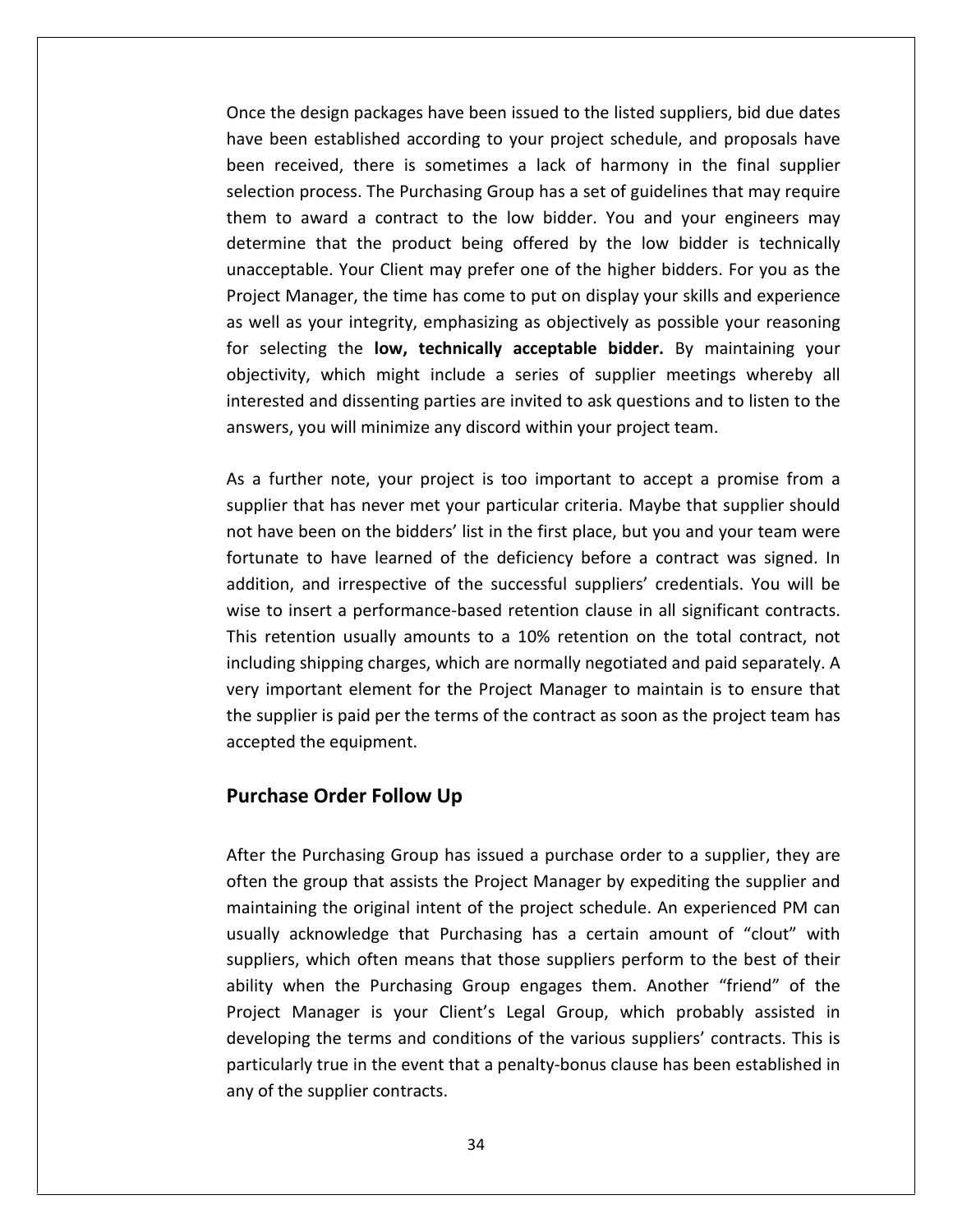<sup>a</sup> similar manner your various construction bid packages will be prepared to your manner your various construction bid packages will be prepared<br>The vour project schedule, and you are now ready to work with the In a similar manner your various construction bid packages will be prepared<br>according to your project schedule, and you are now ready to work with the<br>Purchasing Group to select contractors that will perform the field cons manner your various construction bid packages will be prepared<br>a your project schedule, and you are now ready to work with the<br>Group to select contractors that will perform the field construction.<br>along with your Design Le similar manner your various construction bid packages will be prepared<br>ding to your project schedule, and you are now ready to work with the<br>nasing Group to select contractors that will perform the field construction.<br>nasi In a similar manner your various construction bid packages will be prepared requirements of specifications, cost, and completion dates. As the PM<br>requirements of specifications, and you are now ready to work with the<br>ing Group to select contractors that will perform the field construction.<br>ing alo according to your project schedule, and you are now ready to work with the Similar manner your various construction the puertages will be prepared<br>rding to your project schedule, and you are now ready to work with the<br>nasing Group to select contractors that will perform the field construction.<br>na Purchasing Group to select contractors that will perform the field construction. From the field construction.<br>
Iong with your Design Leaders, Client, and Construction Manager<br>
Illaborated at your request to form a bidders' list that will meet the<br>
Illaborated at your request to form a bidders' list tha Purchasing along with your Design Leaders, Client, and Construction Manager However, you again must maintain your objectivity as in the case with marger<br>Have collaborated at your request to form a bidders' list that will meet the<br>ct requirements of specifications, cost, and completion dates. As th shall have collaborated at your request to form a bidders' list that will meet the suppliers, the construction manageries of specifications, cost, and completion dates. As the PM our Client), based on past experiences, again retain the right to dother bidders or override the selection of any contractors project requirements of specifications, cost, and com<br>you (and your Client), based on past experiences,<br>recommend other bidders or override the selection of<br>lists. However, you again must maintain your objec<br>equipment supp and your Client), based on past experiences, again retain the right to<br>nmend other bidders or override the selection of any contractors on those<br>However, you again must maintain your objectivity as in the case with<br>ment su recommend other bidders or override the selection of any contractors on those ommend other bidders or override the selection of any contractors on those<br>
I However, you again must maintain your objectivity as in the case with<br>
ipment suppliers, keeping in mind that other Professionals in this area m lists. However, you again must maintain your objectivity as in the case with However, you again must maintain your objectivity as in the case with<br>hent suppliers, keeping in mind that other Professionals in this area may<br>hore and/or different experiences than you.<br>ptions for this critical phase of equipment suppliers, keeping in mind that other Professionals in this area may

equipment suppliers, keeping in mind that other Professionals in this area may<br>have more and/or different experiences than you.<br>Your options for this critical phase of the project are now quite different from<br>the design an nd/or different experiences than you.<br>
In for this critical phase of the project are now quite different from<br>
Ind equipment phases of the project. If the project is large and ample<br>
been allotted, then you may be better s Your options for this critical phase of the project are now quite different from In this critical phase of the project are now quite different from<br>and equipment phases of the project. If the project is large and ample<br>been allotted, then you may be better suited to be dealing with<br>tractors who have th the design and equipment phases of the project. If the project is large and ample gn and equipment phase of the project are now quite anterent nom<br>gn and equipment phases of the project. If the project is large and ample<br>ave been allotted, then you may be better suited to be dealing with<br>contractors who funds have been allotted, then you may be better suited to be dealing with It is have been allotted, then you may be better suited to be dealing with<br>It heral contractors who have the capability to bring in a workforce and sub-<br>ractors that will meet your schedule requirements. In a situation of general contractors who have the capability to bring in a workforce and subcontractors who have the capability to bring in a workforce and sub-<br>tors that will meet your schedule requirements. In a situation of this<br>ide the Project Manager will almost certainly be assisted by one or more<br>Engineers contractors that will meet your schedule requirements. In a situation of this Fractors that will meet your schedule requirements. In a situation of this<br>nitude the Project Manager will almost certainly be assisted by one or more<br>ect Engineers who will be given the responsibility for completion of sp  $\frac{1}{100}$ For the Project Manager will almost certainly be assisted by one or more<br>gineers who will be given the responsibility for completion of specific<br>erating areas. Conversely, the PM may determine that there is a limited<br>nd wi Project Engineers who will be given the responsibility for completion of specific site or operating<br>budget and will<br>the burden on<br>working with<br>confidence. ating areas. Conversely, the PM may determine that there is a limited<br>will have to work with several specialty contractors. In either case<br>on the PM can be considerable, depending on whether you are<br>th an experienced Const budget and will have to work with several specialty contractors. In either case md will have to work with several specialty contractors. In either case<br>len on the PM can be considerable, depending on whether you are<br>with an experienced Construction Manager in whom you have<br>ce.<br>ss of your approach, you the burden on the PM can be considerable, depending on whether you are on the PM can be considerable, depending on whether you are<br>ith an experienced Construction Manager in whom you have<br>of your approach, your project efforts will become much more<br>er the proposals have been received. As with working v confidence.

at a time, and prepare a list of questions which each contractor can review th an experienced Construction Manager in whom you have<br>of your approach, your project efforts will become much more<br>er the proposals have been received. As with the equipment<br>arely will you receive a proposal that does no Nour approach, your project efforts will become much more<br>the proposals have been received. As with the equipment<br>Iy will you receive a proposal that does not elicit a series of<br>questions. The PM must have allotted time fo Regardless of your approach, your project efforts will become much more Regardless of your approach, your project efforts will become much more<br>intense after the proposals have been received. As with the equipment<br>proposals, rarely will you receive a proposal that does not elicit a series of<br>o after the proposals have been received. As with the equipment<br>i, rarely will you receive a proposal that does not elicit a series of<br>s and questions. The PM must have allotted time for issuing<br>naires and scheduling contrac intense after the proposals have been received. As with the equipment proposals, rarely will you receive a proposal that does not elicit a series of boards, rarely will you receive a proposal that does not elicit a series of<br>tions and questions. The PM must have allotted time for issuing<br>ionnaires and scheduling contractor meetings. At these meetings with all<br>nent part objections and questions. The PM must have allotted time for issuing Sala), ratery will you receive a proposar that access not ellect a series of<br>ions and questions. The PM must have allotted time for issuing<br>onnaires and scheduling contractor meetings. At these meetings with all<br>ent partie questionnaires and scheduling contractor meetings. At these meetings with all Figures and scheduling contractor meetings. At these meetings with all<br>parties present, you will likely get a consensus of which proposals,<br>pr not they are the low bids, will offer the most value to the project<br>st and sche pertinent parties present, you will likely get a consensus of which proposals, External as and scheduling contractor incetings. The these incetings whit and<br>tinent parties present, you will likely get a consensus of which proposals,<br>ether or not they are the low bids, will offer the most value to the whether or not they are<br>from a cost and schedule<br>held consecutively wh<br>available. As with the sup<br>at a time, and prepare<br>before the meeting. I cost and schedule stand-point. These contractor meetings should also be<br>consecutively whenever possible, occurring in the shortest window<br>ple. As with the supplier meetings, never schedule more than one company<br>ime, and held consecutively whenever possible, occurring in the shortest window available. As with the supplier meetings, never schedule more than one company<br>at a time, and prepare a list of questions which each contractor can review<br>before the meeting.<br>After the Purchasing Group has issued a purchas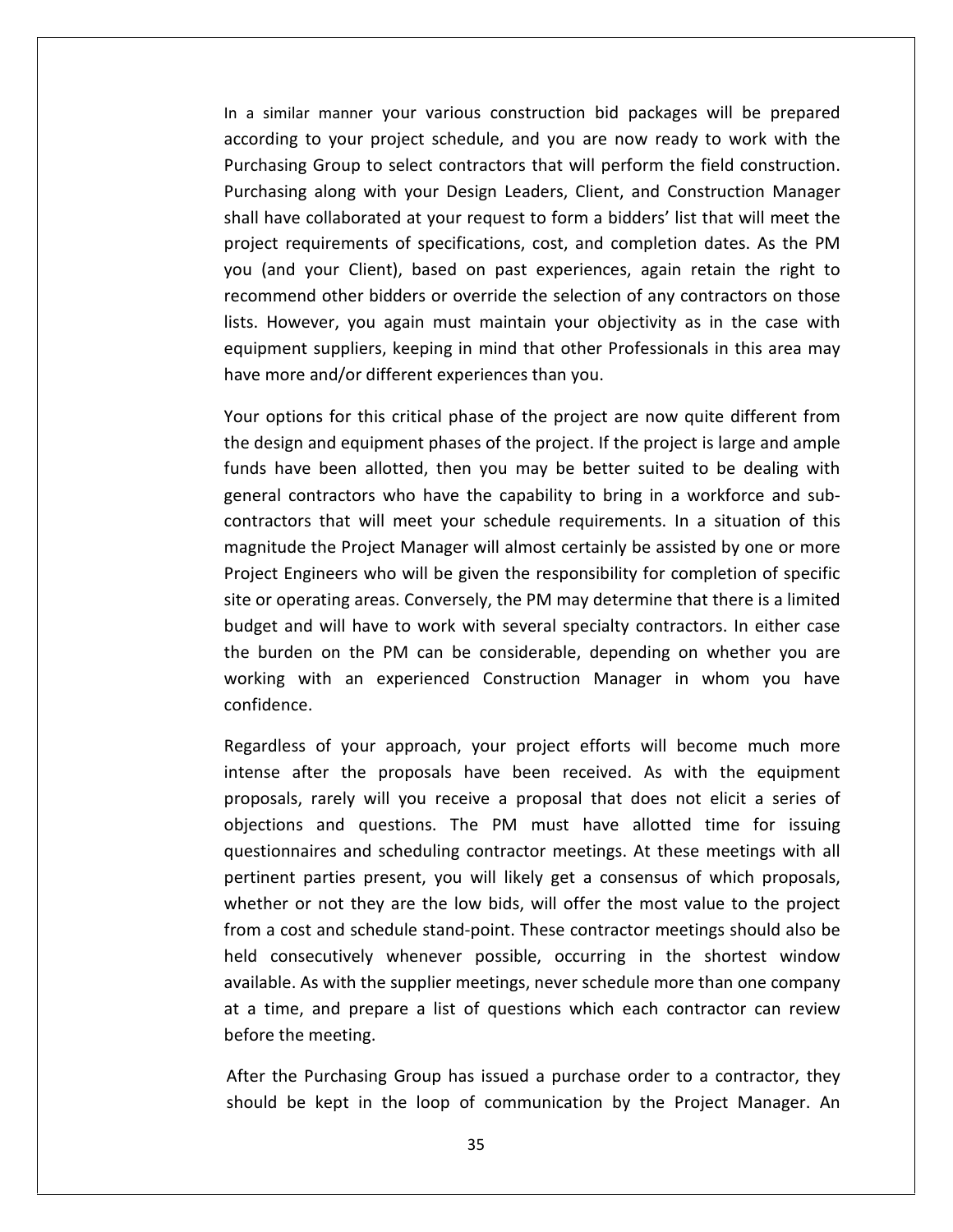PM can usually acknowledge that Purchasing has <sup>a</sup> certain amount influence details are usually acknowledge that Purchasing has a certain amount<br>influence with contractors as well as suppliers, which gives those contractors incentiantly acknowledge that Purchasing has a certain amount<br>incentive to perform to the best of their ability. The same courtesy should<br>incentive to perform to the best of their ability. The same courtesy should rienced PM can usually acknowledge that Purchasing has a certain amount<br>iluence with contractors as well as suppliers, which gives those contractors<br>neentive to perform to the best of their ability. The same courtesy shoul experienced PM can usually acknowledge that Purchasing has a certain amount<br>of influence with contractors as well as suppliers, which gives those contractors<br>the incentive to perform to the best of their ability. The same ed PM can usually acknowledge that Purchasing has a certain amount<br>is with contractors as well as suppliers, which gives those contractors<br>ive to perform to the best of their ability. The same courtesy should<br>xtended to yo experienced PM can usually acknowledge that Purchasing has a certain amount<br>of influence with contractors as well as suppliers, which gives those contractors the incentive to perform to the best of their ability. The same courtesy should<br>also be extended to your Client's Legal Group, which probably assisted in<br>developing the terms and conditions of the various construction cont also be extended to your C<br>developing the terms and construction<br>especially in the event that a<br>of the construction contracts.<br>**Construction** of the construction contracts. provide that a penalty sonds classe has seen established in any construction contracts.<br>
Struction<br>
projects of any significant size will usually have a construction manager  $\ddot{\phantom{0}}$ 

## **6. Construction**

also

**struction**<br>
Struction<br>
The projects of any significant size will usually have a construction manager.<br>
Will be assigned to the Proiect Manager. This individual may be a company **n**<br>of any significant size will usually have a construction manager<br>igned to the Project Manager. This individual may be a company<br>or may come from an engineering and/or construction firm. The **nstruction**<br>is projects of any significant size will usually have a construction manager<br>in will be assigned to the Project Manager. This individual may be a company<br>resentative or may come from an engineering and/or cons **Publiciant Soluty and Soluty Search Convertigation**<br>Frojects of any significant size will usually have a construction manager<br>Il be assigned to the Project Manager. This individual may be a company<br>Intative or may come fr Most projects of any significant size will usually have a construction manager bjects of any significant size will usually have a construction manager<br>be assigned to the Project Manager. This individual may be a company<br>tative or may come from an engineering and/or construction firm. The<br>ld be hired  $\ddot{\ }$ projects of any signmeant size will assainy have a construction manager<br>is will be assigned to the Project Manager. This individual may be a company<br>resentative or may come from an engineering and/or construction firm. The representative or may come from an engineering and/or construction firm. The CM should be hired early in the process, not only to help set up the project field I should be hired early in the process, not only to help set up the project field<br>ices but also because he or she should be a valuable resource for potential<br>ders. The CM should also be expected to develop an intimate know offices but also because he or she should be a valuable resource for potential but also because he or she should be a valuable resource for potential<br>The CM should also be expected to develop an intimate knowledge of<br>ect, especially the schedule, and will assist the PM with the site planning<br>roject.<br> bidders. The CM should also be expected to develop an intimate knowledge of s. The CM should also be expected to develop an intimate knowledge of<br>pject, especially the schedule, and will assist the PM with the site planning<br>project.<br>ed earlier, the design packages are to be prepared for release to the project, especially the schedule, and will assist the PM with the site planning of the project.

you as the Project Manager will be required to work with your design group to ect, especially the schedule, and will assist the PM with the site planning<br>roject.<br>d earlier, the design packages are to be prepared for release to the<br>construction bidders, and the PM and the procurement (purchasing)<br>nou Exproject.<br>
Sted earlier, the design packages are to be prepared for release to the<br>
us construction bidders, and the PM and the procurement (purchasing)<br>
should have collaborated with the Construction Manager in order to<br> As noted earlier, the design packages are to be prepared for release to the noted earlier, the design packages are to be prepared for release to the<br>ious construction bidders, and the PM and the procurement (purchasing)<br>oup should have collaborated with the Construction Manager in order to<br>velop a various construction bidders, and the PM and the procurement (purchasing) may construction bidders, and the PM and the procurement (purchasing)<br>o should have collaborated with the Construction Manager in order to<br>op a construction bidders' list. Let's assume that, as a Project Manager, you<br>signi group should have collaborated with the Construction Manager in order to million or more) and has a high degree of complexity, then your best million or more to p a construction bidders' list. Let's assume that, as a Project Manager, your gnificant experience in dealing with construction compan develop a construction bidders' list. Let's assume that, as a Project Manager, you construction bidders' list. Let's assume that, as a Project Manager, you<br>ficant experience in dealing with construction companies in your fields<br>se. However, each project has its own nuances, and each geographic<br>have its o have significant experience in dealing with construction companies in your fields gnificant experience in dealing with construction companies in your fields<br>ertise. However, each project has its own nuances, and each geographic<br>ay have its own set of valid constructors. If your project is quite large<br>mi of expertise. However, each project has its own nuances, and each geographic in the background during with construction companies in your netastiparties. However, each project has its own nuances, and each geographic may have its own set of valid constructors. If your project is quite large the bil area may have its own set of valid constructors. If your project is quite large France However, each project has its own haances, and each geographic<br>may have its own set of valid constructors. If your project is quite large<br>D million or more) and has a high degree of complexity, then your best<br>ests m (\$100 million or more) and has a high degree of complexity, then your best project is during the constractors. In your project is quite large<br>inillion or more) and has a high degree of complexity, then your best<br>s may be served by engaging national construction firms that have<br>you in the past. Ot interests may be served by engaging national construction firms that have may be served by engaging national construction firms that have<br>u in the past. Otherwise, your secondary objective in this situation is to<br>e background during the selection process for preparing the bidders'<br>primary object served you in the past. Otherwise, your secondary objective in this situation is to price may be served by engaging national constraction mins that have<br>in the past. Otherwise, your secondary objective in this situation is to<br>background during the selection process for preparing the bidders'<br>rimary object stay in the background during the selection process for preparing the bidders' as you in the past: Stherwise, your Secondary objective in this situation is to<br>in the background during the selection process for preparing the bidders'<br>Your primary objective is to evaluate each construction proposal in bring the background during the betechem process for preparing the biaders<br>lists. Your primary objective is to evaluate each construction proposal in terms of<br>safety programs, superintendents' experiences, manpower availab safety programs, superintendents' experiences, manpower availability and The responsive is to evaluate each constraction proposar in terms of<br>ams, superintendents' experiences, manpower availability and<br>minitments. At some point during the evaluation process, best<br>rice may become an issue. If t schedule commitments. At some point during the evaluation procacceptable price may become an issue. If that number is over your buoyou as the Project Manager will be required to work with your design bring the price in ali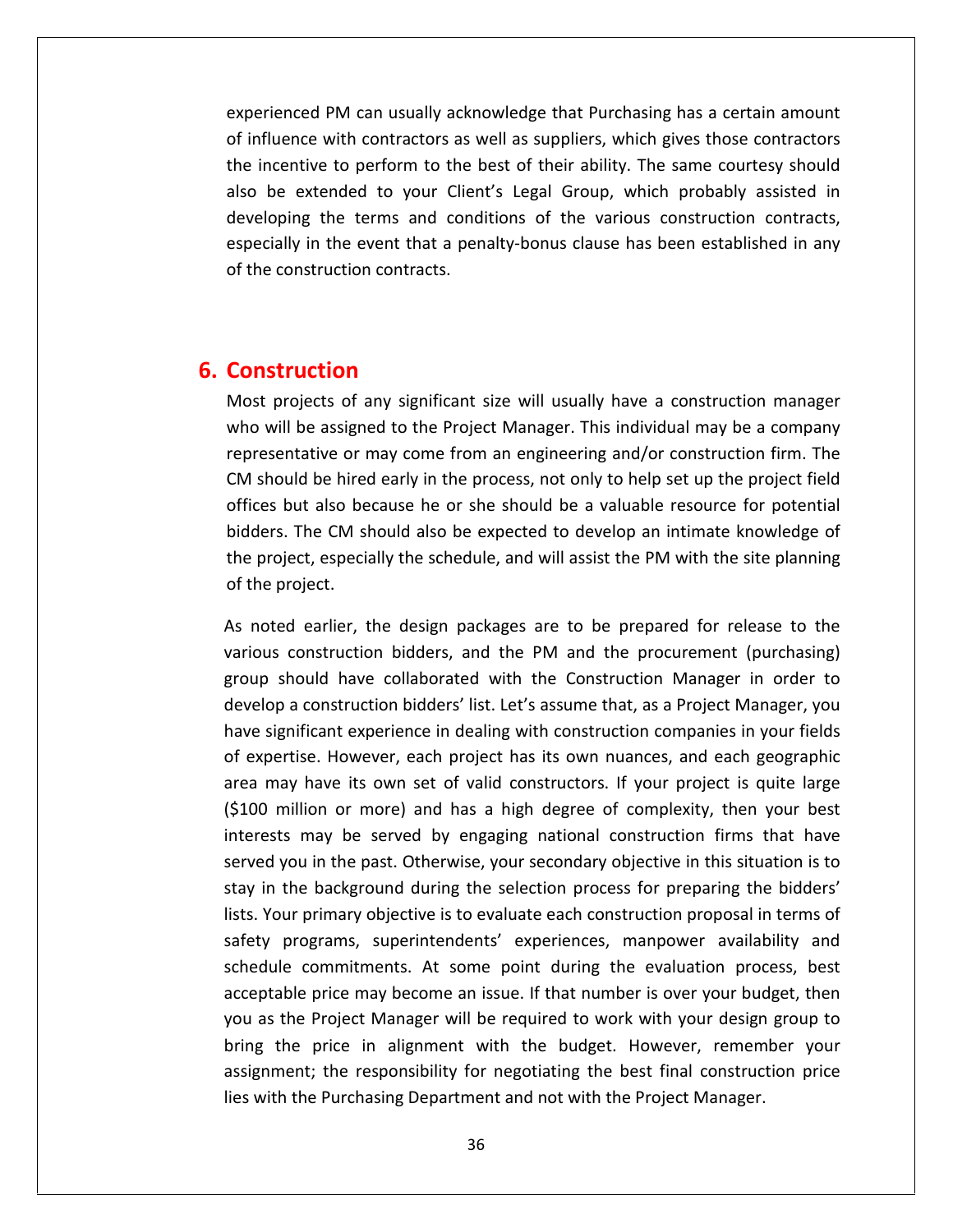# **Process Selection Process**

and

 are several criteria besides lowest cost for selecting any major contractor **Example 2018**<br>The are several criteria besides lowest cost for selecting any major<br>Find the several criteria besides lowest cost for selecting any major<br>These include: **Sincess**<br>Being aware of resource allocation. Choose construction<br>Being aware of resource allocation. Choose construction besides lowest cost for selecting any major contractor<br>for your project. Some of these include:<br>intellierand responsibility is<br>that can multi-task, but your ultimate responsibility is There are several criteria besides lowest cost for selecting any major contractor and most sub-contractors for your project. Some of these include:

- criteria besides lowest cost for selecting any major contractor<br>tractors for your project. Some of these include:<br>ng aware of resource allocation. Choose construction<br>npanies that can multi-task, but your ultimate responsi teria besides lowest cost for selecting any major contractor<br>ctors for your project. Some of these include:<br>aware of resource allocation. Choose construction<br>anies that can multi-task, but your ultimate responsibility is<br>s for your project. Some of these include:<br>are of resource allocation. Choose construction<br>that can multi-task, but your ultimate responsibility is<br>that none of the companies is over-burdened. Short<br>or less) meetings with an a. Being aware of resource allocation. Choose construction aware of resource allocation. Choose construction<br>nies that can multi-task, but your ultimate responsibility is<br>re that none of the companies is over-burdened. Short<br>bur or less) meetings with an agenda prior to contract<br>e companies that can multi-task, but your ultimate responsibility is (one hou<br>placemen<br>should su<br>area. (one hour or less) meetings with an agenda prior to contract<br>placement to get specific answers to your timetable requirements<br>should suffice to identify and address potential problems in this<br>area.<br>Determining the level of (one hour or less) meetings with an agenda prior to contract<br>placement to get specific answers to your timetable requirements the same or similar type of projections and to get specific answers to your timetable requirements<br>I suffice to identify and address potential problems in this<br>mining the level of experience that a contractor might have<br>th placement to g
- Betermining the level of experience that a contractor might have<br>with the same or similar type of project that you are<br>implementing.<br>Being certain to receive and review a resume of the contractors' wel of experience that a contractor might have<br>or similar type of project that you are<br>exponsible for the contractors'<br>who will be responsible for the onsite  $\frac{1}{2}$
- mapementals.<br>
c. Being certain to re<br>
superintendents<br>
management. Being certain to receive and review a resume of the contractors'<br>superintendents who will be responsible for the onsite<br>management.<br>Being certain that any contractor that you might select will be  $\ddot{\phantom{a}}$ ertain to receive and review a resume of the contractors'<br>tendents who will be responsible for the onsite<br>ment.<br>ertain that any contractor that you might select will be<br>to consider a penalty-Bonus clause in the terms and superintendents who will be responsible for the onsite implemented,mana<br>e
- of the final contract and text the final contracted behinds who will be responsible for the onsite<br>in that any contractor that you might select will be<br>consider a penalty-Bonus clause in the terms and<br>of the final contract the contractor that you might select will be<br>sider a penalty-Bonus clause in the terms and<br>the final contract. While the clause may not be<br>the contractors who are willing to accept this rtain that any contractor that you might select will be<br>o consider a penalty-Bonus clause in the terms and<br>ns of the final contract. While the clause may not be<br>nted, the contractors who are willing to accept this<br>are at l d. Being certain that any contractor that you might select will be d. Being certain that any contractor t<br>willing to consider a penalty-Bonu<br>conditions of the final contract. W<br>implemented, the contractors who<br>clause are at least demonstrations willing to consider a penalty-Bonus clause in the terms and<br>conditions of the final contract. While the clause may not be<br>implemented, the contractors who are willing to accept this<br>clause are at least demonstrating confid conditions of the final contract. While the clause may not be<br>implemented, the contractors who are willing to accept this<br>clause are at least demonstrating confidence in their<br>superintendents and workforce.<br>tter item may s

implemented, the contractors who are willing to accept this<br>clause are at least demonstrating confidence in their<br>superintendents and workforce.<br>le this latter item may seem to some of your project team or to some<br>agement clause are at least demonstrating confidence in their<br>superintendents and workforce.<br>latter item may seem to some of your project team or to some<br>nt members as unnecessary, a well crafted clause of this type will give<br>nce superintendents and workforce.<br>
atter item may seem to some of your project team or to some<br>
t members as unnecessary, a well crafted clause of this type will give<br>
ce that the contractors will give you their best efforts. While this latter item may seem to some of your project team or to some management m<br>you assurance<br>remember thai<br>implement a<br>stipulated. ment members as unnecessary, a well crafted clause of this type will give<br>urance that the contractors will give you their best efforts. And also<br>ber that the courts have ruled that a company or organization cannot<br>ent a pe you as: urance that the contractors will give you their best efforts. And also<br>ber that the courts have ruled that a company or organization cannot<br>ent a penalty clause unless a corresponding bonus clause is also<br>ed.<br>a Design/Buil remember that the courts have ruled that a company or organization cannot at the courts have ruled that a company or organization cannot<br>penalty clause unless a corresponding bonus clause is also<br>ign/Build contract with the same firm minimizes your ability to<br>oject. Most successful projects main im stipulated.

control the project. Most successful projects maintain engineering separate from blement a penalty clause unless a corresponding bonus clause is also<br>bulated.<br>cing a Design/Build contract with the same firm minimizes your ability to<br>trol the project. Most successful projects maintain engineering separa Placing a Design/Build contract with the same firm minimizes your ability to control the project. Most successful projects maintain engineering separate from construction. This is not to imply that the Project Manager shou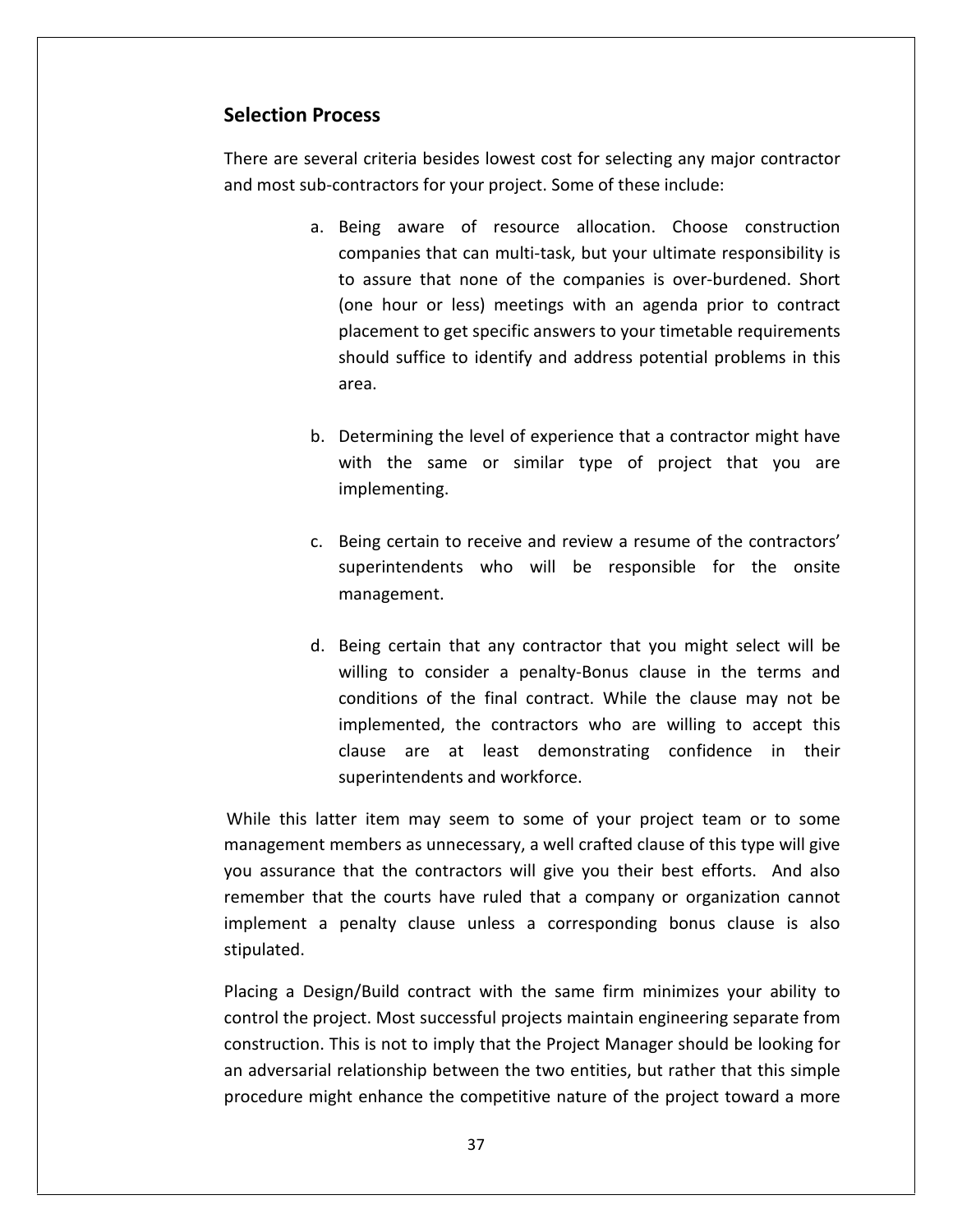completion. In addition this tactic assures the Client that the PM has a sound business decision business the Client that the PM has<br>a sound business decision by avoiding any appearance of a conflict of Furthermore, an engineering firm will completion. In addition this tactic assures the Client that the PM has<br>Furthermore, an engineering firm will take a certain amount of pride If the completion. In addition this tactic assures the Client that the PM has<br>In sound business decision by avoiding any appearance of a conflict of<br>Interaction process in knowing that its design practices and standards<br>In ressful completion. In addition this tactic assures the Client that the PM has<br>de a sound business decision by avoiding any appearance of a conflict of<br>rest. Furthermore, an engineering firm will take a certain amount of p successful completion. In addition this tactic assures the Client that the PM has ssful completion. In addition this tactic assures the Client that the PM has<br>a sound business decision by avoiding any appearance of a conflict of<br>est. Furthermore, an engineering firm will take a certain amount of pride<br>g made a sound business decision by avoiding any appearance of a conflict of business decision by avoiding any appearance of a conflict of<br>trimore, an engineering firm will take a certain amount of pride<br>tion process in knowing that its design practices and standards<br>y the construction contractor, interest. Furthermore, an engineering firm will take a certain amount of pride order to resolve minor and the necessity of the necessity of the resolution and the ring its inspection process in knowing that its design practices and standards being met by the construction contractor, and that it has p during its inspection process in knowing that its design practices and standards are being met by the construction contractor, and that it has played a prominent role in the success of the project. Conversely, there will be a line of are being met by the construction contractor, and that it has played a prominent<br>role in the success of the project. Conversely, there will be a line of<br>communication between the construction contractor and the engineering the success of the project. Conversely, there will be a line of<br>ication between the construction contractor and the engineering group<br>to resolve minor discrepancies, without the necessity for involving<br>PM or the CM.<br>ienced communication between the construction contractor and the engineering group ition between the construction contractor and the engineering group<br>o resolve minor discrepancies, without the necessity for involving<br>PM or the CM.<br>nced PM will make the rounds of the jobsite at least twice a day,<br>ith the in order to resolve minor discrepancies, without the necessity for involving either the PM or the CM.

resolve minor discrepancies, without the necessity for involving<br>
l or the CM.<br>
ed PM will make the rounds of the jobsite at least twice a day,<br>
the Construction Manager in the a.m. to verify such items as<br>
e, priorities, er the PM or the CM.<br>
Experienced PM will make the rounds of the jobsite at least twice a day,<br>
ibly with the Construction Manager in the a.m. to verify such items as<br>
sforce size, priorities, and progress. Resource leveli An experienced PM will make the rounds of the jobsite at least twice a day, nced PM will make the rounds of the jobsite at least twice a day,<br>ith the Construction Manager in the a.m. to verify such items as<br>size, priorities, and progress. Resource leveling - the ability of the<br>s) to provide a cons possibly with the Construction Manager in the a.m. to verify such items as with the Construction Manager in the a.m. to verify such items as<br>size, priorities, and progress. Resource leveling - the ability of the<br>r(s) to provide a consistent, quality workforce for each critical phase of<br>ct – may mundi<br>Dinutesia design priorities, and progress. Resource leveling - the ability of the or(s) to provide a consistent, quality workforce for each critical phase of ect – may be one of the construction issues that might need to be ed durin  $\sum_{i=1}^{n}$ the work flow, but rather denote any potential phase of  $ct -$  may be one of the construction issues that might need to be d during this inspection. A tour of the facilities in the p.m. with a lead might expose any problem contractor(s) to provide a consistent, quality workforce for each critical phase of the project  $-$  may be one of the construction issues that might need to be project – may be one of the construction issues that might need to be dressed during this inspection. A tour of the facilities in the p.m. with a lead gineer might expose any problem areas which may necessitate some last addressed during this inspection. A tour of the facilities in the p.m. with a lead engineer might expose any problem areas which may necessitate some last<br>minute design modifications. In any event the PM must be careful not to<br>interrupt the work flow, but rather denote any potential problem areas that ca engineer might expose any problem areas which may<br>minute design modifications. In any event the PM m<br>interrupt the work flow, but rather denote any potential<br>be quickly resolved as well as to be in a good position to<br>inevi inevitable punch list. provided punch list.<br> **Control and Cost Correction**<br>
projects may have a Cost Control Associate on site who is responsible to

# 7. Cost Control and Cost Correction

during

**St Control and Cost Correction<br>PM. If that is the case, then you as the PM should expect this associate to<br>PM. If that is the case, then you as the PM should expect this associate to Control and Cost Correction**<br>
rojects may have a Cost Control Associate on site who is responsible to<br>
If that is the case, then you as the PM should expect this associate to<br>
a detailed report of the costs and expenses i **Control and Cost Correction**<br>
Separe projects may have a Cost Control Associate on site who is responsible to<br>
The PM. If that is the case, then you as the PM should expect this associate to<br>
Sovide a detailed report of t **trol and Cost Correction**<br>cts may have a Cost Control Associate on site who is responsible to<br>hat is the case, then you as the PM should expect this associate to<br>tailed report of the costs and expenses incurred on the pro expectprojects may have a Cost Control Associate on site who is responsible to<br>If that is the case, then you as the PM should expect this associate to<br>a detailed report of the costs and expenses incurred on the project and<br>pare duration,Figures may have a cost contromassence on site who is responsible to<br>f that is the case, then you as the PM should expect this associate to<br>detailed report of the costs and expenses incurred on the project and<br>receive thes the PM. If that is the case, then you as the PM should expect this associate to provide a detailed report of the costs and expenses incurred on the project and last ten tends of the case, then you allow the costs approvide a detailed report of the costs as<br>to compare these costs against the orig<br>deductions that have been made. Yo<br>expect to receive these reports bi-w<br>duration, and are these costs against the original budget plus any financial additions or<br>ns that have been made. You, and undoubtedly your Client, should<br>o receive these reports bi-weekly for the first 90% of the project's<br>, and to rec dec uctions that have been made. You, and undoubtedly your Client, should<br>ect to receive these reports bi-weekly for the first 90% of the project's<br>ation, and to receive at least updated mini-versions on a weekly basis during<br> expect to receive these reports bi-weekly for the first 90% of the project's to receive these reports bi-weekly for the first 90% of the project's<br>i, and to receive at least updated mini-versions on a weekly basis during<br>ten percent of the project.<br>a critical view of the project's costs are as impo duration, and to receive at least updated mini-versions on a weekly basis during the last ten percent of the project.

۱tt id to receive at least updated mini-versions on a weekly basis during<br>percent of the project.<br>itical view of the project's costs are as important at the beginning of<br>as they are in the latter stages. As an experienced PM, percent of the project.<br>
itical view of the project's costs are as important at the beginning of<br>
as they are in the latter stages. As an experienced PM, or even as a<br>
will recognize areas and functions whereby some items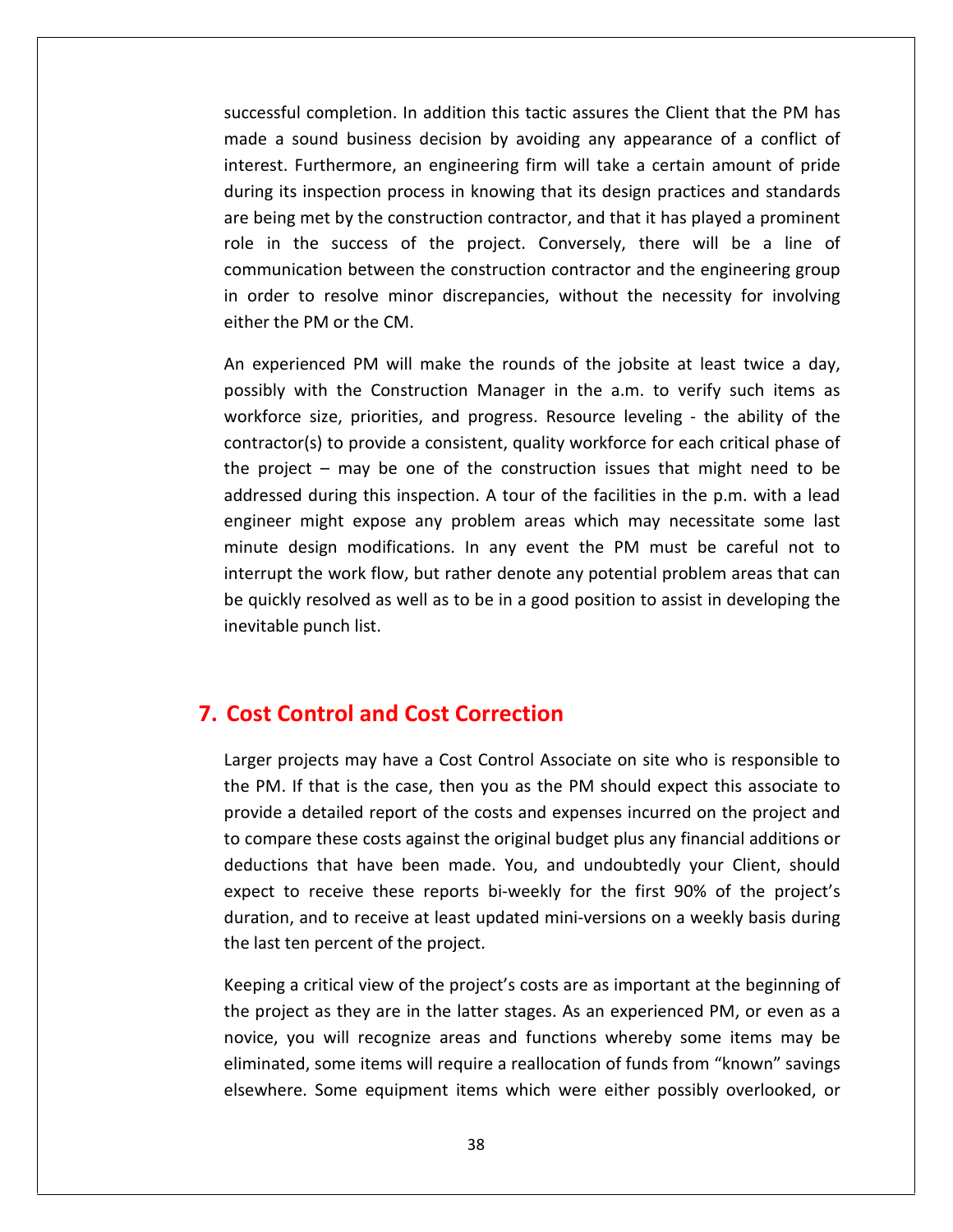had to be replaced by more expensive items in order to benefit the overall may just have to be replaced by more expensive items in order to benefit the overall<br>may just have to be funded out of contingency. While utilizing the Fund to cover a replaced by more expensive items in order to benefit the overall<br>Fund to cover project overages may be enticing, this fund should be<br>Fund to cover project overages may be enticing, this fund should be by the Project Manager only and to be replaced by more expensive items in order to benefit the overall<br>et, may just have to be funded out of contingency. While utilizing the<br>ngency Fund to cover project overages may be ent else had to be replaced by more expensive items in order to benefit t<br>project, may just have to be funded out of contingency. While uti<br>Contingency Fund to cover project overages may be enticing, this fund<br>used by the Proj I had to be replaced by more expensive items in order to benefit the overall<br>ject, may just have to be funded out of contingency. While utilizing the<br>tingency Fund to cover project overages may be enticing, this fund shoul project, may just have to be funded out of contingency. While utilizing the is just have to be funded out of contingency. While utilizing the <br>
ightary Fund to cover project overages may be enticing, this fund should be<br>
Project Manager only as a last resort. PM's need to regard this fund<br>
valve, Contingency Fund to cover project overages may be enticing, this fund should be tingency Fund to cover project overages may be enticing, this fund should be<br>I by the Project Manager only as a last resort. PM's need to regard this fund<br>safety valve, to be used only in cases of absolute emergencies.<br>vou used by the Project Manager only as a last resort. PM's need to regard this fund as a safety valve, to be used only in cases of absolute emergencies.

used and the control of the control of the control of the control of the control of the control of the control of the control of the control of the control of the control of the control of the control of the control of the

y the Project Manager only as a last resort. PM's need to regard this fund<br>fety valve, to be used only in cases of absolute emergencies.<br>Ir project becomes active and your original budget actually begins its<br>sion to collec by the company in cases of absolute emergencies.<br>
act becomes active and your original budget actually begins its<br>  $\alpha$  collect current expenditures, the PM and Cost Control Associate<br>
dd some columns to the spreadsheet. As your project becomes active and your original budget actually begins its project becomes active and your original budget actually begins its<br>on to collect current expenditures, the PM and Cost Control Associate<br>e to add some columns to the spreadsheet. The first additional column<br>e entitled "Ex conversion to collect current expenditures, the PM and Cost Control Associate on to collect current expenditures, the PM and Cost Control Associate<br>to add some columns to the spreadsheet. The first additional column<br>e entitled "Expenditures to Date", which is a summation of actual<br>ures by the compan will have to add some columns to the spreadsheet. The first additional column are to add some columns to the spreadsheet. The first additional column<br>are entitled "Expenditures to Date", which is a summation of actual<br>tures by the company. This column will take into consideration the actual<br>of funds and the entitled "Expenditures to Date", which is a summation of actual<br>expenditures by the company. This column will take into consideration the actual<br>amount of funds expended to date (actual payroll for in-house personn expenditures by the company. This column will take into consideration the actual The Project Manager and his/her Cost Control Associate to the Project Manager and his/her Cost Control associate to suppliers, utilities, contractors, etc.). The financial factors in this umn are usually occurring on a dai amount of funds expended to date (actual payroll for in-house personnel, checks Funds expended to date (actual payroll for in-house personnel, checks<br>suppliers, utilities, contractors, etc.). The financial factors in this<br>when with the contractors are in alignment with the company's<br>whether the rates  $\frac{1}{100}$ of tands expended to date (detaal payformer in instance personner, energy to suppliers, utilities, contractors, etc.). The financial factors in this are usually occurring on a daily basis and should also include all travel no.<br>. En to suppliers, admites, contractors, etc., the imministrated recens in this<br>in are usually occurring on a daily basis and should also include all travel<br>iving expenses incurred for the project. One of the more significan column are usually occurring on a daily basis and should also include all travel<br>and living expenses incurred for the project. One of the more significant features expenses incurred for the project. One of the more significant features<br>lumn is for the Project Manager and his/her Cost Control Associate to<br>experience in alignment with the company's<br>f the project. For instance, if the p of this column is for the Project Manager and his/her Cost Control Associate to from operations, then the project: one of the more significant reatarcs<br>column is for the Project Manager and his/her Cost Control Associate to<br>ine whether the rates of payments are in alignment with the company's<br>of the p determine whether the rates of payments are in alignment with the company's mine whether the rispect manager and misjiter edst control is socialized to<br>mine whether the rates of payments are in alignment with the company's<br>g of the project. For instance, if the project is completely funded, then t betaining of the project. For instance, if the project is completely funded, then the<br>Cost Control team can save money by using a discount factor (usually 2%) in its<br>payment terms. Conversely, if funding for the project is st Control team can save money by using a discount factor (usually 2%) in its<br>yment terms. Conversely, if funding for the project is coming from recurring<br>ofits from operations, then the team might want to extend contracto payment terms. Conversely, if funding for the project is coming from recurring should primarily reflect comming for the project is coming from recurring<br>trom operations, then the team might want to extend contractor and<br>yments to net thirty days, or even to net 45 days. Extending payments<br>these perio profits from operations, then the team might want to extend contractor and om operations, then the team might want to extend contractor and<br>ments to net thirty days, or even to net 45 days. Extending payments<br>ese periods is not a good business practice and is not recommended.<br>additional column wo other payments to net thirty days, or even to net 45 days. Extending payments beyond these periods is not a good business practice and is not recommended.

For payments to net thirty days, or even to net 45 days. Extending payments<br>and these periods is not a good business practice and is not recommended.<br>cond additional column would be entitled "Required to Complete". This<br>an beyond these periods is not a good business practice and is not recommended.<br>A second additional column would be entitled "Required to Complete". This<br>column should primarily reflect commitments, or promises, to fulfill ex d additional column would be entitled "Required to Complete". This<br>should primarily reflect commitments, or promises, to fulfill existing<br>is such as any retention being withheld, extra work accepted but not yet<br>, known fre wheteled we<br>column should primarily reflect commitments, or p<br>contracts such as any retention being withheld, extra<br>paid for, known freight charges not yet paid, used bu<br>like. Financial factors in this category are transfe contracts such as any retention being withheld, extra work accepted but not yet<br>paid for, known freight charges not yet paid, used but unbilled payroll, and the<br>like. Financial factors in this category are transferred into for, known freight charges not yet paid, used but unbilled payroll, and the<br>Financial factors in this category are transferred into the "expenditures"<br>nn only as soon as an invoice has been paid by the company, regardless like. Financial factors in this category are transferred into the "expenditures" I factors in this category are transferred into the "expenditures"<br>as soon as an invoice has been paid by the company, regardless of<br>project team has approved payment.<br>ional column is referenced commonly as "Estimated to C column only as soon as an invoice has been paid by the company, regardless of whether the project team has approved payment.

erstwhile communications with all involved entities. This column might include such financial factors as incomplete engineering drawings, equipment that was nly as soon as an invoice has been paid by the company, regardless of<br>he project team has approved payment.<br>ditional column is referenced commonly as "Estimated to Complete."<br>nn can sometimes become loaded with ambiguous n her the project team has approved payment.<br>The additional column is referenced commonly as "Estimated to Complete."<br>Column can sometimes become loaded with ambiguous numbers, but an<br>ienced Project Manager can keep these fi A third additional column is referenced commonly as "Estimated to Complete." ditional column is referenced commonly as "Estimated to Complete."<br>
in can sometimes become loaded with ambiguous numbers, but an<br>
ed Project Manager can keep these financial factors realistic through<br>
communications with This column can sometimes become loaded with ambiguous numbers, but an We this column can sometimes become loaded with ambiguous numbers, but an experienced Project Manager can keep these financial factors realistic through erstwhile communications with all involved entities. This column migh experienced Project Manager can keep these financial factors realistic through<br>erstwhile communications with all involved entities. This column might include<br>such financial factors as incomplete engineering drawings, equip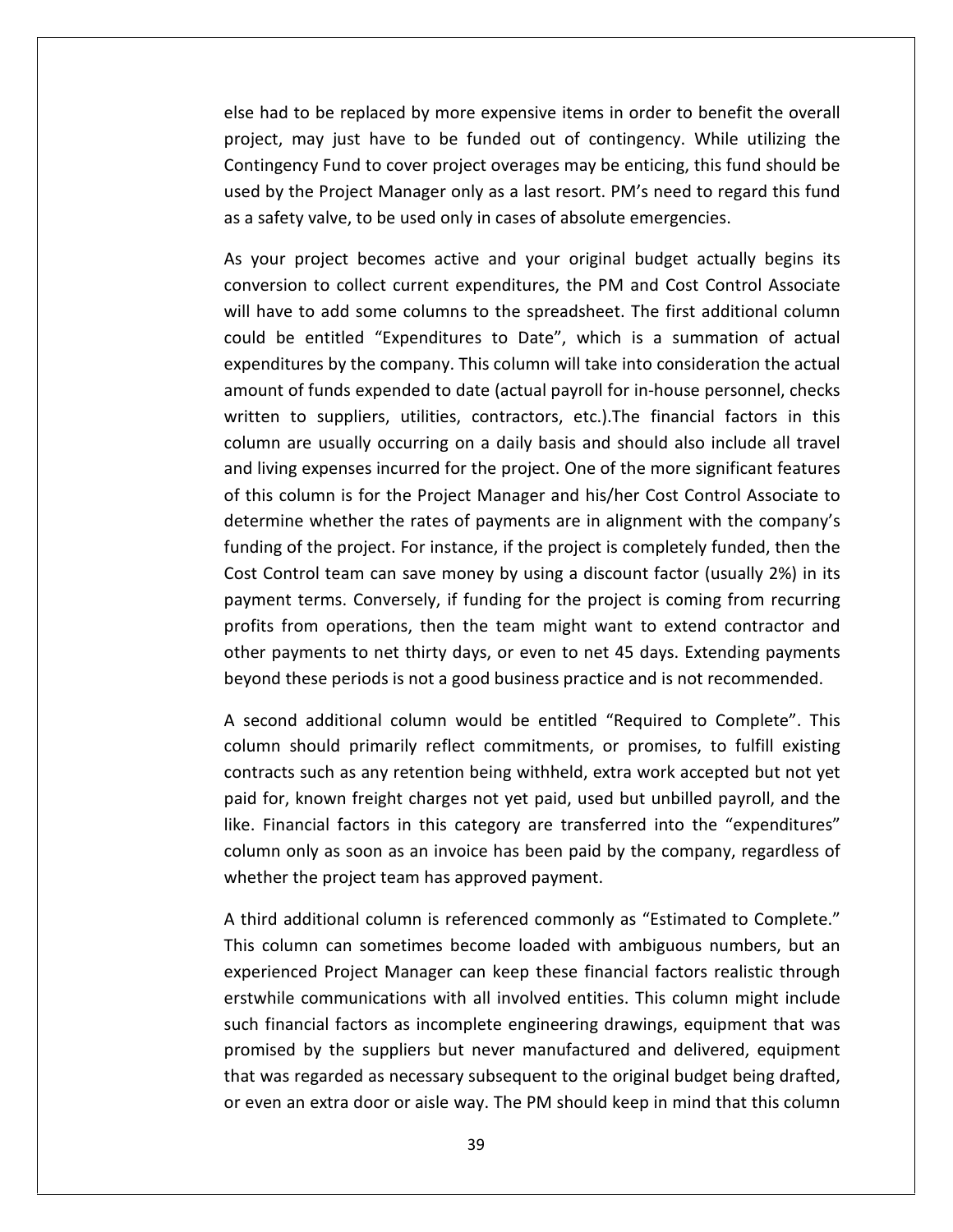is extremely important also for deletions that can be made to the project scope. is the one column that permits the Project Manager to maneuver the<br>is the one column that permits the Project Manager to maneuver the mely important also for deletions that can be made to the project scope.<br>
the one column that permits the Project Manager to maneuver the<br>
costs in order to more closely adhere to the original budget estimate. extremely important also for deletions that can be made to the project scope.<br>is is the one column that permits the Project Manager to maneuver the<br>oject costs in order to more closely adhere to the original budget estimat is extremely important also for deletions that can be made to the project scope. ely important also for deletions that can be made to the project scope.<br>
e one column that permits the Project Manager to maneuver the<br>
sts in order to more closely adhere to the original budget estimate.<br>
and final column This is the one column that permits the Project Manager to maneuver the project costs in order to more closely adhere to the original budget estimate.

the one column that permits the Project Manager to maneuver the<br>costs in order to more closely adhere to the original budget estimate.<br>1 and final column would be the summation of the second and third<br>1, and those numbers iect costs in order to more closely adhere to the original budget estimate.<br>
burth and final column would be the summation of the second and third<br>
umns, and those numbers would then be compared to the numbers in your<br>
sin I final column would be the summation of the second and third<br>I those numbers would then be compared to the numbers in your<br>et estimate. The PM and the Cost Control Associate should attempt<br>ich of these values in an effort A fourth and final column would be the summation of the second and third ind final column would be the summation of the second and third<br>and those numbers would then be compared to the numbers in your<br>dget estimate. The PM and the Cost Control Associate should attempt<br>each of these values in an columns, and those numbers would then be compared to the numbers in your necessary. Consequently, before the PM is required to the numbers in your sinal budget estimate. The PM and the Cost Control Associate should attempt adjust each of these values in an effort to have them more closely proxi original budget estimate. The PM and the Cost Control Associate should attempt is the budget estimate. The PM and the Cost Control Associate should attempt<br>st each of these values in an effort to have them more closely<br>mate the project budget. However, the PM will also have to deal with any<br>al items to adjust each of these values in an effort to have them more closely four badget estimate. The two and the eost control issociate should attempt<br>djust each of these values in an effort to have them more closely<br>pximate the project budget. However, the PM will also have to deal with any<br>iona approximate the project budget. However, the PM will also have to deal with any approximate the proventive the proventive the proventive the proventive metaster. Consequently, the metaster of the metaster of the metaster of the metaster of the metaster of the metaster of the metaster of the metaster o mate the project budget. However, the PM v<br>hal items that have been added to the initial<br>essary. Consequently, before the PM is requ<br>items in the budget, a comparison of the to<br>urth column should be made to the total p<br>bud  $\overline{\text{SD}}$ ecific items in the budget, a comparison of the total cost at the bottom of the<br>interpret with column should be made to the total projected cost of the original<br>interpret budget.<br>**OW Your Budget, Know Your Costs**<br>maintaini new fourth column should be made to the total projected cost of the original new fourth column should be made to the total projected cost of the original<br>project budget.<br>**Know Your Budget, Know Your Costs**<br>By maintaining a close relationship with your Cost Control Associate, you will be<br>in a strong

#### Know Your Budget, Know Your Costs

et.<br>**r Budget, Know Your Costs**<br>ing a close relationship with your Cost Control Associate, you will be<br>r position to move rapidly and to ward off potential financial pitfalls.<br>smaller proiects may not be able to support a **Now Your Budget, Know Your Costs**<br>maintaining a close relationship with your Cost Control Associate, you will be<br>a stronger position to move rapidly and to ward off potential financial pitfalls.<br>nversely, smaller projects **OUT Budget, Know Your Costs**<br>aining a close relationship with your Cost Control Associate, you will be<br>nger position to move rapidly and to ward off potential financial pitfalls.<br>Iy, smaller projects may not be able to su enterintaining a close relationship with your Cost Control Associate, you will be<br>ronger position to move rapidly and to ward off potential financial pitfalls.<br>rsely, smaller projects may not be able to support a Cost Control A  $\frac{1}{2}$  man<br>. the Projects may not be able to support a Cost Control Associate, the Projects may not be able to support a Cost Control Associate.<br>The Projects May not be able to support a Cost Control Associate.<br>The Province Manager are in a stronger position to move rapidly and to ward off potential financial pitfalls.<br>Conversely, smaller projects may not be able to support a Cost Control Associate. recorded, and the PM will be able to support a Cost Control Associate.<br>The you may have to wear two hats and keep your own set of financial<br>or you may have access to a lower level employee who can at least<br>information that In this case you may have to wear two hats and keep your own set of financial records, or<br>enter the in<br>benefit to t<br>regularly rem<br>reports. ords, or you may have access to a lower level employee who can at least<br>ter the information that you give that person. That would be at least some<br>nefit to the Project Manager, so that critical financial information can be enter the information that you give that person. That would be at least some ter the information that you give that person. That would be at least some<br>nefit to the Project Manager, so that critical financial information can be<br>gularly recorded, and the PM will be able to generate and issue regular benefit to tl ie Project Manager, so that critical financial information can be<br>orded, and the PM will be able to generate and issue regular<br>ext proceeds, rest assured that there may be significant differences<br>ast expenditures versus yo regularly recorded, and the PM will be able to generate and issue regular reports.

y recorded, and the PM will be able to generate and issue regular<br>project proceeds, rest assured that there may be significant differences<br>forecast expenditures versus your actual incurred costs. Equipment and<br>ction expend project proceeds, rest assured that there may be significant differences<br>forecast expenditures versus your actual incurred costs. Equipment and<br>tion expenditures are seldom exactly as you had forecast, and there are<br>severa As your project proceeds, rest assured that there may be significant differences iect proceeds, rest assured that there may be significant differences<br>cast expenditures versus your actual incurred costs. Equipment and<br>i expenditures are seldom exactly as you had forecast, and there are<br>ral reasons for your project proceeds, rest assared that there may be significant direction in your forecast expenditures versus your actual incurred costs. Equipmer construction expenditures are seldom exactly as you had forecast, and th ruction expenditures are seldom exactly as you had forecast, and there are<br>lly several reasons for those variations. That is a principal reason why the<br>ct Manager must keep up with "design changes" for engineering and<br>pmen usually several reasons for those variations. That is a principal reason why the r several reasons for those variations. That is a principal reason why the<br>
L Manager must keep up with "design changes" for engineering and<br>
nent, cost of living increases, which are dependent on the overall length of<br>
ro Project Manager must keep up with "design changes" for engineering and Manager must keep up with "design changes" for engineering and<br>nent, cost of living increases, which are dependent on the overall length of<br>oject, and the "contingency" factors that all PM's must control.<br>ill be either ple equipment, cost of living increases, which are dependent on the overall length of

rp t, cost of living increases, which are dependent on the overall length of<br>ict, and the "contingency" factors that all PM's must control.<br>we either pleasantly surprised or somewhat shocked as the actual costs<br>be recorded. F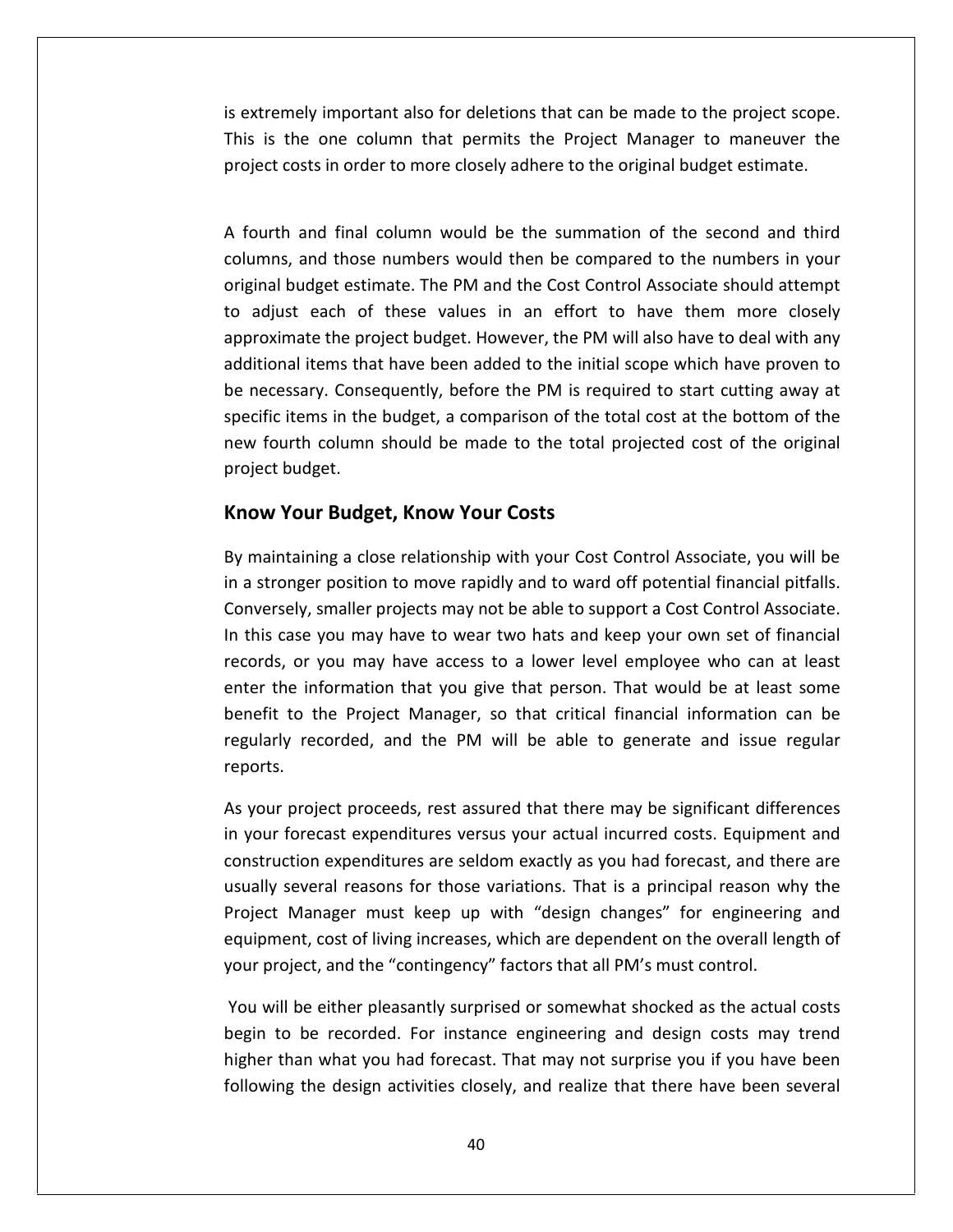changes, including an attempt on your part and theirs to reduce overall and construction costs. Remember that you are not autonomous in<br>and construction costs. Remember that you are not autonomous in venture; changes, including an attempt on your part and theirs to reduce overall<br>pment and construction costs. Remember that you are not autonomous in<br>venture: vou have been working with this team and motivating them to be pe changes, including an attempt on your part and theirs to reduce overall<br>uipment and construction costs. Remember that you are not autonomous in<br>s venture; you have been working with this team and motivating them to be<br>i come to changes, including an attempt on your part and theirs to reduce overall<br>ment and construction costs. Remember that you are not autonomous in<br>enture; you have been working with this team and motivating them to be<br>re scope changes, including an attempt on your part and theirs to reduce overall hanges, including an attempt on your part and theirs to reduce overall<br>ent and construction costs. Remember that you are not autonomous in<br>ture; you have been working with this team and motivating them to be<br>ral part of th equipment and construction costs. Remember that you are not autonomous in forecastly, meading an attempt on your part and then's to redate overant<br>ment and construction costs. Remember that you are not autonomous in<br>enture; you have been working with this team and motivating them to be<br>legral pa this venture; you have been working with this team and motivating them to be an integral part of this project, and to be participants in its ultimate success. You have come to believe, and often rightly so, that sound engineering practices will benefit the project in the final analysis. This inform an integral part of this<br>have come to believe, a<br>benefit the project in<br>your forecast budget<br>graphically (again exper<br>**Startup** graphically (again expenditures vertically and timeline horizontally). again expenditures vertically and timeline horizontally).<br>these two words, startup and closing, are used interchangeably by  $\overline{\phantom{a}}$ 

## 8. Startup

an

the Client and the management members involved with the project.<br>
Sometimes these two words, startup and closing, are used interchangeably by<br>
both the Client and the management members involved with the project. s these two words, startup and closing, are used interchangeably by<br>Client and the management members involved with the project.<br>most experienced PM's are well aware that these two words are not ese two words, startup and closing, are used interchangeably by<br>
t and the management members involved with the project.<br>
t experienced PM's are well aware that these two words are not<br>
As the PM you have allotted sufficie These two words, startup and closing, are used interchangeably by<br>Client and the management members involved with the project.<br>most experienced PM's are well aware that these two words are not<br>bus. As the PM you have allot Sometimes these two words, startup and closing, are used interchangeably by netimes these two words, startup and closing, are used interchangeably by<br>
in the Client and the management members involved with the project.<br>
vever, most experienced PM's are well aware that these two words are not<br>
phym both the Client and the management members involved with the project. shop. Now that the equipment is on site at your project.<br>
Wever, most experienced PM's are well aware that these two words are not<br>
nonymous. As the PM you have allotted sufficient time in your project<br>
redule to test the However, most experienced PM's are well aware that these two words are not experienced PM's are well aware that these two words are not<br>s the PM you have allotted sufficient time in your project<br>: the equipment on site, even though you have undoubtedly had<br>er put the equipment through its necessa synonymous. As the PM you have allotted sufficient time in your project ous. As the PM you have allotted sufficient time in your project<br>to test the equipment on site, even though you have undoubtedly had<br>ifacturer put the equipment through its necessary testing at the factory<br>Now that the equ schedule to test the equipment on site, even though you have undoubtedly had Intertional to test the equipment on site, even though you have undoubtedly had<br>a manufacturer put the equipment through its necessary testing at the factory<br>shop. Now that the equipment is on site at your project, the man the manufacturer put the equipment through its necessary testing at the factory the equipment of site, even though you have and distanced prior in the equipment through its necessary testing at the factory.<br>
Now that the equipment is on site at your project, the manufacturer's<br>
ntative as well as your or shop. Now that the equipment is on si<br>representative as well as your own on-<br>different conditions than what was availab<br>is little doubt, however, that quality plan<br>project team to prepare for onsite testing a<br>time and s ve as well as your own on-site personnel may be dealing with<br>nditions than what was available in an ideal shop environment. There<br>ot, however, that quality planning by the Project Manager and the<br>i to prepare for onsite te different conditions than what was available in an ideal shop environment. There In additions than what was available in an ideal shop environment. There<br>
in addition species that quality planning by the Project Manager and the<br>
dam to prepare for onsite testing and tryout of equipment will save both<br> is little doubt, however, that quality planning by the Project Manager and the doubt, however, that quality planning by the Project Manager and the<br>tieam to prepare for onsite testing and tryout of equipment will save both<br>nd startup costs for the project.<br>nent can be damaged in shipment, particularl project time and startup costs for the project.

eam to prepare for onsite testing and tryout of equipment will save both<br>I startup costs for the project.<br>Int can be damaged in shipment, particularly if it is coming from<br>I. In addition special care must be taken by your represent of the project.<br>
be damaged in shipment, particularly if it is coming from<br>
ition special care must be taken by your construction manager to<br>
installation is in accordance with manufacturer's guidelines, that<br>
el responsibilityIn the damaged in shipment, particularly if it is coming from<br>dition special care must be taken by your construction manager to<br>einstallation is in accordance with manufacturer's guidelines, that<br>as electrical power and in overseas. In addition special care must be taken by your construction manager to and the camaged in supplient, particularly in it is coming from<br>ddition special care must be taken by your construction manager to<br>ne installation is in accordance with manufacturer's guidelines, that<br>as electrical power a management and mathematic metalliers of the manufacturer's guidelines, that utilities such as electrical power and instrument air are clean, and that the manufacturer's representative is present for initial startup and tes utilities such as electrical power and instrument air are clean, and that the manufacturer's representative is present for initial startup and testing. Your nufacturer's representative is present for initial startup and testing. Your<br>ponsibility at this phase of the project is to acknowledge whether the<br>uipment works as intended, and to communicate with executive<br>nagement, you responsibility at this phase of the project is to acknowledge whether the at this phase of the project is to acknowledge whether the<br>works as intended, and to communicate with executive<br>, your engineers, and the manufacturer whether it does or does<br>phase of startup you and your team will be deal equipment works as intended, and to communicate with executive ment works as intended, and to communicate with executive<br>gement, your engineers, and the manufacturer whether it does or does<br>e next phase of startup you and your team will be dealing with the<br>lination of individual equip management, your engineers, and the manufacturer whether it does or does

y ment, your engineers, and the manufacturer whether it does or does<br>next phase of startup you and your team will be dealing with the<br>ation of individual equipment as it relates to other equipment on either<br>is "systems integ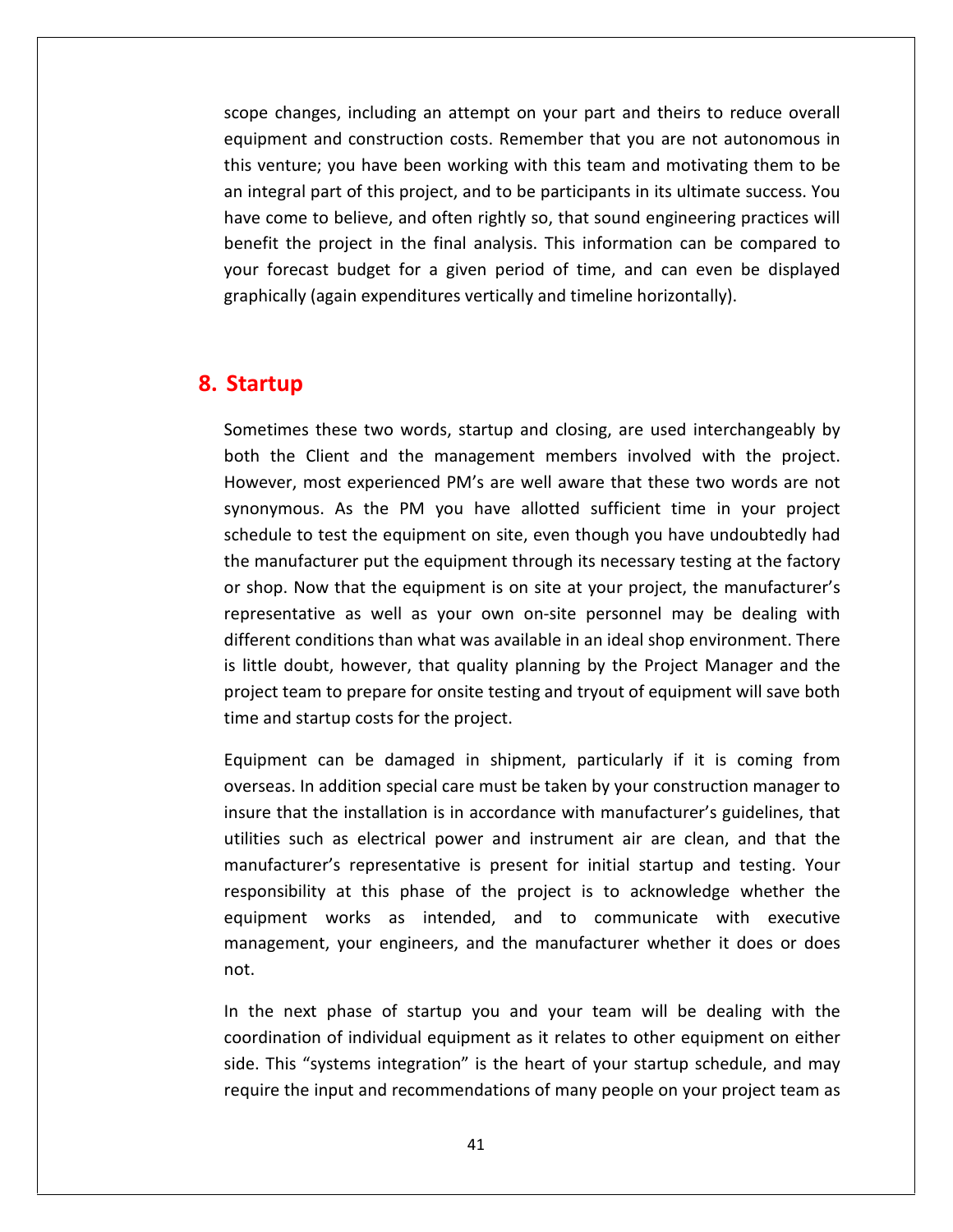as operations personnel in the event that things don't go according to plan. this event, even though you may be receiving (and recording to planting).<br>This event, even though you may be receiving (and recording) advice from all s operations personnel in the event that things don't go according to plan.<br>
event, even though you may be receiving (and recording) advice from all<br>
you are still in control of the project and must continue to be the prim well as operations p<br>In this event, even t<br>sides, you are still in<br>decision maker. as operations personnel in the event that things don't go according to plan.<br>is event, even though you may be receiving (and recording) advice from all<br>is, you are still in control of the project and must continue to be th wel as operations personnel in the event that things don't go according to plan.<br>is event, even though you may be receiving (and recording) advice from all<br>s, you are still in control of the project and must continue to be the In this event, even though you may be receiving (and recording) advice from all vent, even though you may be receiving (and recording) advice from all<br>bu are still in control of the project and must continue to be the primary<br>imaker.<br>se of the project is where the relationships that have been develope sides, you are still in control of the project and must continue to be the primary decision maker.

decision

you are still in control of the project and must continue to be the primary<br>on maker.<br>hase of the project is where the relationships that have been developed by<br>ind your team) and operations personnel are so important. As maker.<br>Se of the project is where the relationships that have been developed by<br>I your team) and operations personnel are so important. As part of the<br>sycle many of these personnel should be present during testing of each<br> This phase of the project is where the relationships that have been developed by e of the project is where the relationships that have been developed by<br>your team) and operations personnel are so important. As part of the<br>vcle many of these personnel should be present during testing of each<br>quipment, a you (and your team) and operations personnel are so important. As part of the startup cycle many of these personnel should be present during testing of each<br>piece of equipment, and the manufacturers' representatives who performed the startup cycle many of these personnel should be present during testing of each<br>piece of equipment, and the manufacturers' representatives who performed the<br>original testing must be available to answer any operations' quest e of equipment, and the manufacturers' representatives who performed the<br>nal testing must be available to answer any operations' questions. The<br>rests of the project team as well as operations are well served when this<br>iste original testing must be available to answer any operations' questions. The nal testing must be available to answer any operations' questions. The<br>rests of the project team as well as operations are well served when this<br>istence and continuity exists.<br>rever, irrespective of the efforts that the Pr interests of the project team as well as operations are well served when this coexistence and continuity exists.

rests of the project team as well as operations are well served when this<br>istence and continuity exists.<br>ever, irrespective of the efforts that the Project Manager, the project team,<br>various groups associated with the proj ence and continuity exists.<br>
Pr, irrespective of the efforts that the Project Manager, the project team,<br>
ious groups associated with the project may have made, neither the PM<br>
cutive Management should expect perfection du However, irrespective of the efforts that the Project Manager, the project team, irrespective of the efforts that the Project Manager, the project team,<br>us groups associated with the project may have made, neither the PM<br>utive Management should expect perfection during this phase. Unless<br>luplicating an and various groups associated with the project may have made, neither the PM mespective of the enotes that the Froject Manager, the project team,<br>ious groups associated with the project may have made, neither the PM<br>cutive Management should expect perfection during this phase. Unless<br>i duplicating nor Executive Management should expect perfection during this phase. Unless sus groups associated with the project may have made, netther the FM<br>tive Management should expect perfection during this phase. Unless<br>uplicating an existing facility, there is never any guarantee that a new<br>Il start up w longare duplicating an existing facility, there is never any guarantee that a new<br>ty will start up without any hitches or glitches. The great majority of new<br>ties, whether industrial or commercial, can expect to go through a "  $\frac{1}{2}$ ad the success in six months or glitches. The great majority of new<br>s, whether industrial or commercial, can expect to go through a "learning<br>which will require painstaking attention to detail in order to achieve a<br>ly succ tacilities, whether industrial or commercial, can expect to go through a "learning<br>curve" which will require painstaking attention to detail in order to achieve a<br>relatively successful operation. There is probably no hard curve" which will require painstaking attention to detail in order to achieve a have followed the principles and guidelines presented here, you are more followed the principles and guidelines presented here, you are more followed the principles and guidelines presented here, you are more followed the relatively successful operation. There is probably no hard and fast rule as to how long before your facility will achieve this success – some facilities achieve a high degree of success in six months or less, while others may be climbing the curve toward 100 percent operation for close to two years. The Composity before your facility will achieve this success – some facilities achieve a heagree of success in six months or less, while others may be climbing the cutoward 100 percent operation for close to two years. The sim likely to achieve complete success earlier rather than later. is achieve complete success earlier rather than later.<br> **is almost always some pressure on the project manager to close the** project

## 9. Closing – Achieving Success and Avoiding Failure

las in an early, in an early, in an early, if not orderly, manner. You will undoubtedly have a "punch"<br>in an early, if not orderly, manner. You will undoubtedly have a "punch" **Sing – Achieving Success and Avoiding Failure**<br>e is almost always some pressure on the project manager to close the<br>ect in an early, if not orderly, manner. You will undoubtedly have a "punch<br>of uncompleted tasks that, in **g – Achieving Success and Avoiding Failure**<br>a almost always some pressure on the project manager to close the<br>in an early, if not orderly, manner. You will undoubtedly have a "punch<br>uncompleted tasks that, in your opinion **under those circums Success and Avolumy Fallure**<br>s almost always some pressure on the project manager to close the<br>in an early, if not orderly, manner. You will undoubtedly have a "punch<br>uncompleted tasks that, in your op  $\overline{a}$ involved in the set of  $\overline{a}$ almost always some pressure on the project manager to close the<br>
i an early, if not orderly, manner. You will undoubtedly have a "punch<br>
ncompleted tasks that, in your opinion, require resolution before the<br>
an be official project in an early, if not orderly, manner. You will undoubtedly have a "punch a smaller group of persoare on the project manager to elsee the extract in an early, if not orderly, manner. You will undoubtedly have a "punch of uncompleted tasks that, in your opinion, require resolution before the ext list" of uncompleted tasks that, in your opinion, require resolution before the matter a great deal to your future assignments and/or promotions. In<br>matter those circumstances, your assignment is to communicate with all<br>parties. At this final phase of the project, and although you are dealing<br>maller g project can be officially closed. While you may not be inclined to close out the of the phrase included in the phrase included to close out the ext can be officially closed. While you may not be inclined to close out the to tunder those circumstances, your assignment is to communicate with all red part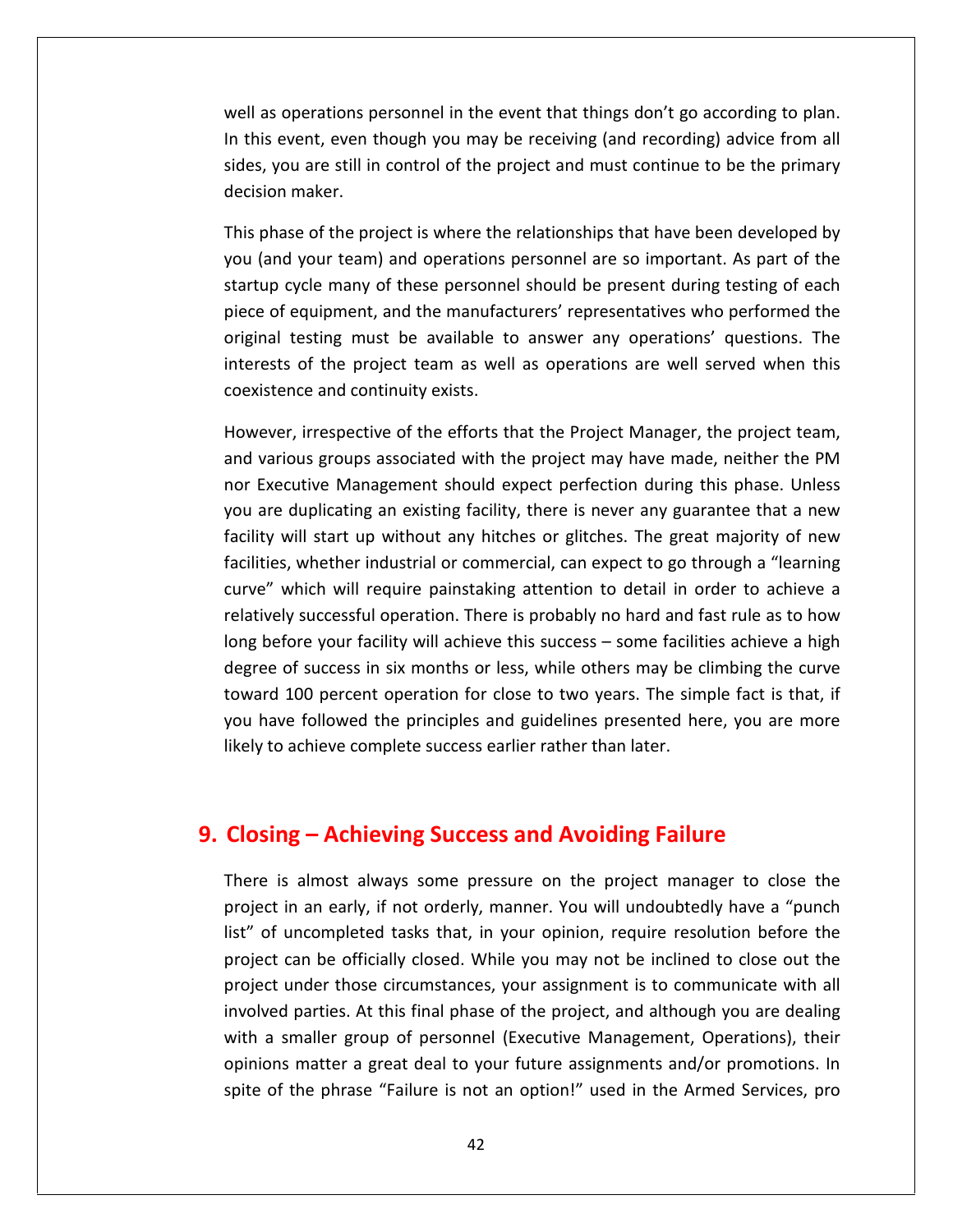and other environments, failure is still very much an option for the and other environments, failure is still very much an option for the<br>Manager. The PM must now utilize all the project management skills and that have been developed to make users that have been developed to make decisions and resolve open issues that<br>that have been developed to make decisions and resolve open issues that sports, and other environments, failure is still very much an option for the<br>Project Manager. The PM must now utilize all the project management skills and<br>tools that have been developed to make decisions and resolve open sports, and other environments, failure is still very much an option for the Project Manager. The PM must now utilize all the project management skills and **tools that have been developed to make decisions and resolve open issues that** will insure the success of the project. As you reach the final phase of the project, Il insure the success of the project. As you reach the final phase of the project,<br>
u are obligated to determine the following:<br> **e the Clients satisfied with the results of the project?**<br>
the above question is answered af you are obligated to determine the following: pressure

#### Are the Clients satisfied with the results of the project?

will

incompligated to determine the following:<br>
ients satisfied with the results of the project?<br>
is essentially completed. You have fulfilled your obligations, and the lients satisfied with the results of the project?<br>
is mitigated to the extent that you have a happy Client. You are now<br>
is mitigated to the extent that you have a happy Client. You are now The Clients satisfied with the results of the project?<br>
above question is answered affirmatively, then your function as project<br>
ger is essentially completed. You have fulfilled your obligations, and the<br>
ure is mitigated its satisfied with the results of the project?<br>
equestion is answered affirmatively, then your function as project<br>
essentially completed. You have fulfilled your obligations, and the<br>
mitigated to the extent that you have If the above question is answered affirmatively, then your function as project the question is answered affirmatively, then your function as project<br>essentially completed. You have fulfilled your obligations, and the<br>mitigated to the extent that you have a happy Client. You are now<br>prove the final de manager is essentially completed. You have fulfilled your obligations, and the essentially completed. You have fulfilled your obligations, and the mitigated to the extent that you have a happy Client. You are now rove the final details of the project rather than to significantly it, and you are in a able to improve the final details of the project rather than to significantly to improve the final details of the project rather than to significantly<br>
ucture it, and you are in a position to move forward with the closing<br>
uments that are required. There still are some final questions, albeit of les restructure it, and you are in a<br>that are required. There<br>, which need to be answ<br>**any uncompleted tasks**<br>at a later time? importance, which need to be answered prior to the conclusion of the project:

# is asking you to look into a crystal ball, but you especially as well as your into a chook into a crystal ball, but you especially as well as your indeproper and a megative impact on the to later time?<br>The later time?<br>The section manager will likely be in the best<br>team and your construction manager will likely be in the best Are there any uncompleted tasks which may have a negative impact on the operations at a later time?

in any uncompleted tasks which may have a negative impact on the<br>ns at a later time?<br>s asking you to look into a crystal ball, but you especially as well as your<br>ing team and your construction manager will likely be in the re any uncompleted tasks which may have a negative impact on the<br>
ons at a later time?<br>
is asking you to look into a crystal ball, but you especially as well as your<br>
ring team and your construction manager will likely be is at a later time?<br>
s asking you to look into a crystal ball, but you especially as well as your<br>
ng team and your construction manager will likely be in the best<br>
to make this call. They must assist you in verifying that Nobody is asking you to look into a crystal ball, but you especially as well as your asking you to look into a crystal ball, but you especially as well as your<br>ng team and your construction manager will likely be in the best<br>o make this call. They must assist you in verifying that all pertinent<br>rawings are engineering team and your construction manager will likely be in the best The last thing left for you to determine a crystal ball, but you espected and your construction manager will lift make this call. They must assist you in verifying vings are updated and certified. Now that the possibly the project drawings are updated and certified. Now that the facility is up and **provengths** are updated and certified. Now that the facility is usually and possibly there is a production schedule to be met, your bably would not be willing to forego operations in order to achieve pletion. The last thi probably would not be willing to forego operations in order to achieve total ably would not be willing to forego operations in order to achieve total<br>bletion. The last thing left for you to determine is:<br>**project funds still available to complete the remaining tasks?**<br>is an easy one: if there are s completion. The last thing left for you to determine is:

## andon

on site. This will enable your Client to capitalize the project to the fullest extent<br>without any interference to the ongoing operations. However, if the decision has on. The last thing left for you to determine is:<br>ect funds still available to complete the remaining tasks?<br>n easy one; if there are still some funds available from the original<br>which you have guarded so carefully to prote unds still available to complete the remaining tasks?<br>asy one; if there are still some funds available from the original<br>ch you have guarded so carefully to protect, then you should<br>that these tasks be completed by the out project funds still available to complete the remaining tasks?<br>is an easy one; if there are still some funds available from the original<br>get, which you have guarded so carefully to protect, then you should<br>mmend that these site. This will enable your Client to complete the remaining casts.<br>This is an easy one; if there are still some funds available from the original<br>dget, which you have guarded so carefully to protect, then you should<br>ommen This is an easy one; if there are still some funds available from the original<br>budget, which you have guarded so carefully to protect, then you should<br>recommend that these tasks be completed by the outside services organiz ......<br>. t, which you have guarded so carefully to protect, then you should<br>mend that these tasks be completed by the outside services organizations<br>intractors that were used to perform the original project and may still be<br>i. This maintenance personnel perform and remaining tasks, then you should recommend that these tasks be completed by the outside services organizations and contractors that were used to perform the original project and may still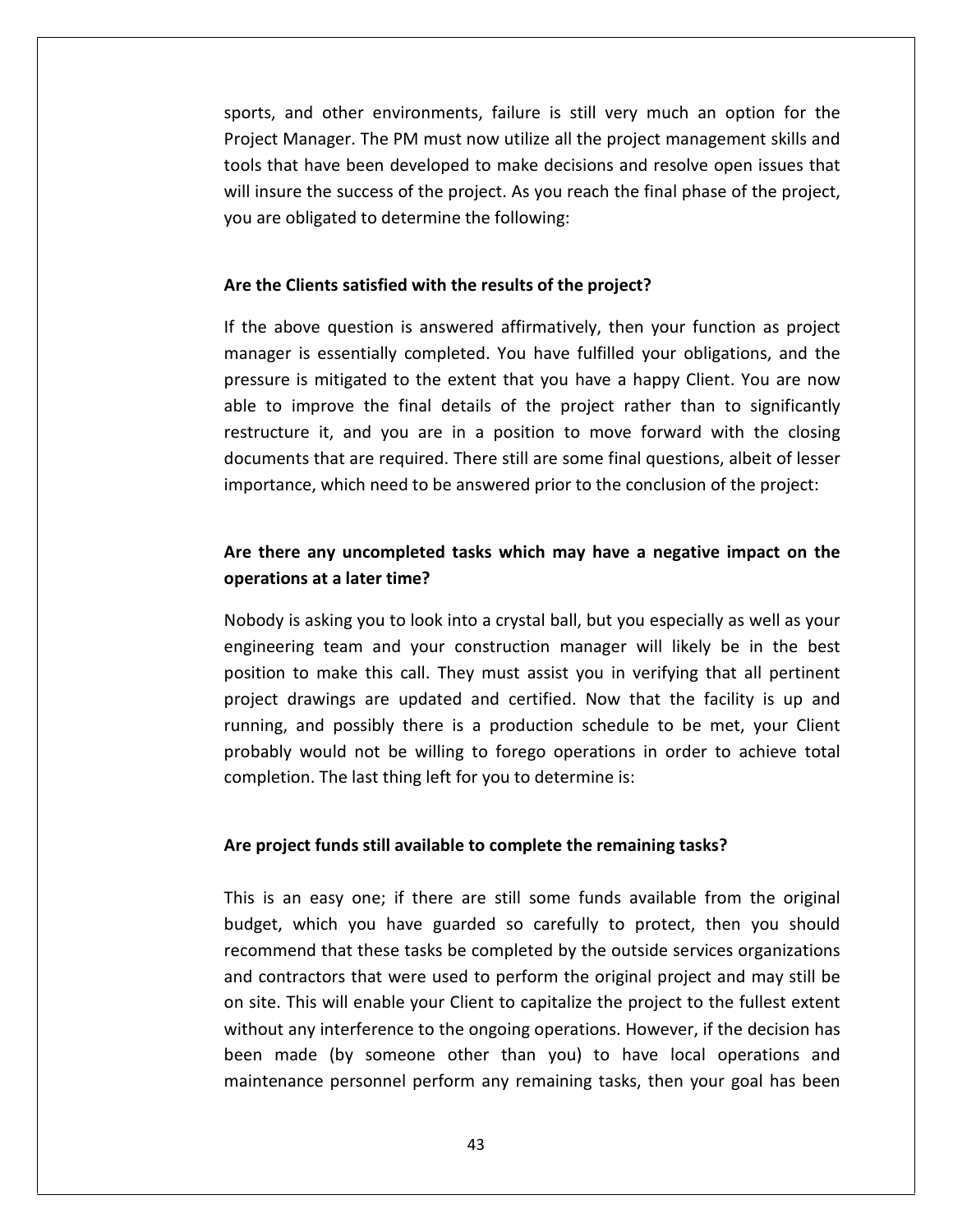and the time has come for you to sign off and move on to your next met and the time has come for you to sign off and move on to your next<br>assignment.<br>**Summary<br>Summary**<br>vou may have discovered by navigating this course, having personal discipline and learning

assignment.<br> **Summary**<br>
you may have discovered by navigating this course, having personal discipline and learning<br>
delegate authority are very important characteristics of a Project Manager The primary goal **Summary<br>Summary**<br>delegate authority are very important characteristics of a Project Manager The primary goal<br>this course in project management is to provide existing project managers and would-be **Summary<br>Summary**<br>The necessary may have discovered by navigating this course, having personal discipline and learning<br>gate authority are very important characteristics of a Project Manager The primary goal<br>course in proje **SUMMAry**<br>As you may have discovered by navigating this course, having personal discipline and learning<br>to delegate authority are very important characteristics of a Project Manager The primary goal<br>of this course in proje of those core principles is that the burden of assuring the finite factors of a profect weak lis course in project management is to provide existing project managers and would-be conserved is course in project management i As you may have discovered by navigating this course, having personal discipline and learning<br>to delegate authority are very important characteristics of a Project Manager The primary goal in a distinct the end result is primarily the responsibility of the PM. Also the Project<br>in addition to the end result is provide existing project managers and would-be<br>anagers with the necessary tools to manage a successf of this course in project management is to provide existing project managers and would-be<br>project managers with the necessary tools to manage a successful project. In almost all projects<br>the Project Manager and project tea project managers with the necessary tools to manage a successful project. In almost all projects In anagers with the necessary tools to manage a successful project. In almost all projects<br>Diect Manager and project team members will develop and utilize some core principles.<br>In those core principles is that the burden o the Project Manager and project team members will develop and utilize some core principles. t Manager and project team members will develop and utilize some core principles.<br>
ose core principles is that the burden of assuring the finite factors of cost and<br>
in addition to the end result is primarily the responsib One of those core principles is that the burden of assuring the finite factors of cost and is an equally commoding the set of those core principles is that the in addition to the end result is ger is given guidelines and exampled invariably, the solution is not be size that a problem exists. It can this an equal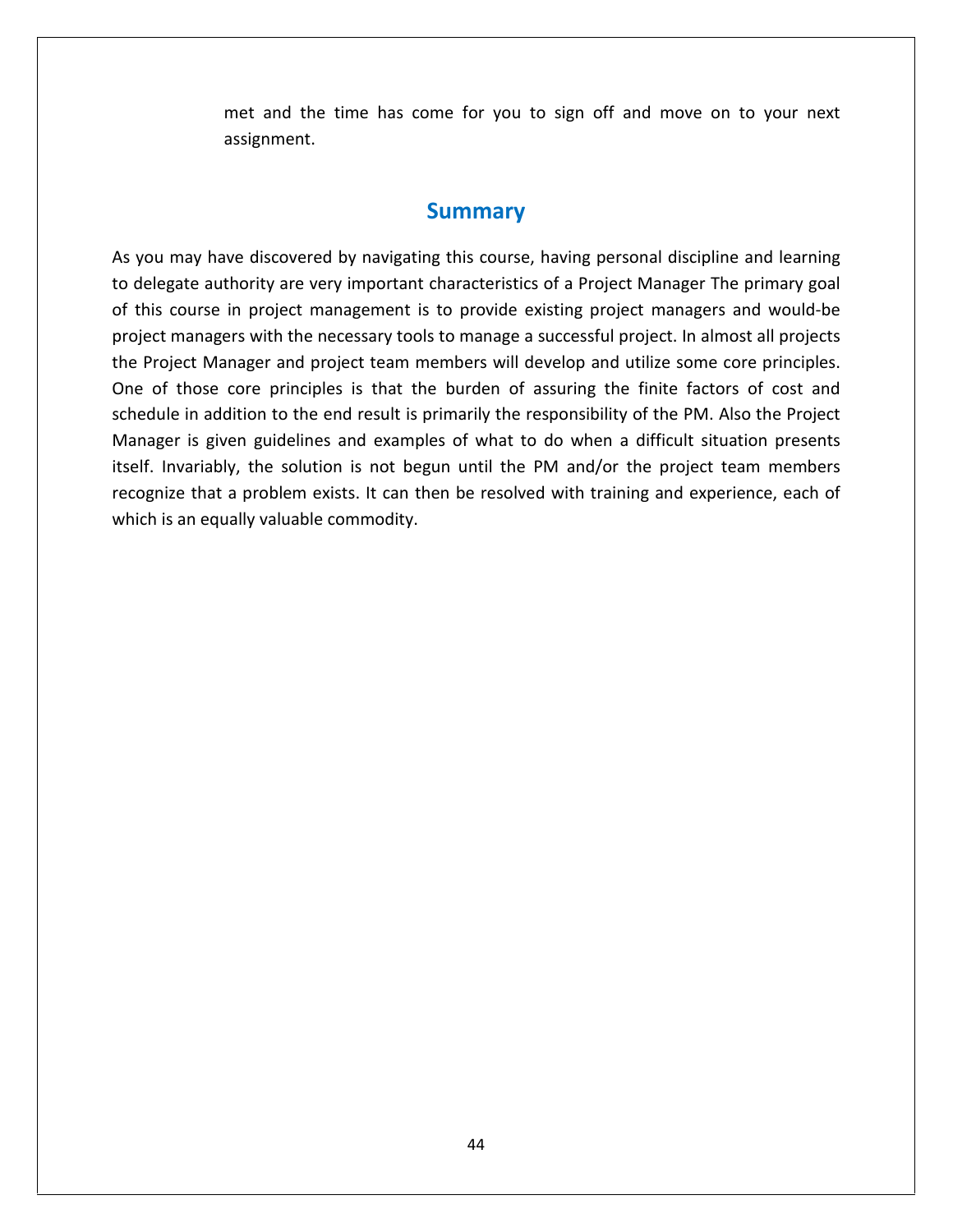# **Project Management**

# **d/Education<br>Allection**<br>Business **d/Education<br>
Allection**<br>
Business<br>Finance <u>Background/Educati</u>

- Questionnaire<br>| internation="<br>| hackground is a valuable project management tool. a./an **d/Education**<br>
<u>Lackground is a valual</u><br>
Business<br>Finance<br>Engineering technology **a/Education**<br>
<u>\_\_\_\_\_\_\_\_</u> background is a<br>Business<br>Finance<br>Engineering technology<br>All of the above
	-
	-
	- c. Engineering technology<br>d. All of the above
	-

- b. Finance<br>
c. Engineering technology<br>
d. All of the above<br> **ience/Training**<br>
Which of the following should a Project Manager know about the company? C. Lingineering definitions<br> **ICE/Training**<br>
C. The ultimate financial goal of the PM's project.<br>
The ultimate financial goal of the PM's project. **CE/Training**<br> **CE/Training**<br>
ich of the following should a Project Manager kr<br>
a. The ultimate financial goal of the PM's project.<br>
b. The ultimate financial goal of the company. **nce/Training**<br>ich of the following should a Project Manager know about<br>a. The ultimate financial goal of the PM's project.<br>b. The ultimate financial goal of the company.<br>c. The company's current list of outstanding liabil of the following should<br>The ultimate financial go<br>The ultimate financial go<br>The company's current I<br>All of the above 2. Which of the following should a Project Manager know about the comparent at The ultimate financial goal of the PM's project.<br>
b. The ultimate financial goal of the company.<br>
c. The company's current list of outstanding lia
	-
	-
	- a. The ultimate financial goal of the PM's project.<br>
	b. The ultimate financial goal of the company.<br>
	c. The company's current list of outstanding liabilities.<br>
	d. All of the above<br>
	ood character trait for a successful Proj
	-
- d. All of the above<br>3. A good character trait for a s<br>a. A reluctance to being<br>b. A willingness to critic<br>c. Preparing for future s<br>d. All of the above.
- <sup>A</sup> willingness to criticize any member of the project team. c.
- d. All of the above<br>
pood character trait for a successful Project Manager is<br>
a. A reluctance to being criticized by Executive Management.<br>
b. A willingness to criticize any member of the project team.<br>
c. Preparing for f **All of the above<br>
character trait for a succ<br>
<b>A reluctance to being cri**<br> **A willingness to criticize<br>
Preparing for future situall of the above.<br>
<b>Qualities** 
	- b. A willingness to criticize any member of the project team.<br>
	c. Preparing for future situations and opportunities that migl<br>
	d. All of the above.<br> **Prship Qualities**<br>
	You as the Project Manager are expected to
		-

- C. Preparing for future situations and or All of the above.<br> **hip Qualities**<br>
as the Project Manager are expecte<br>
a. Micro-manage your project.
	-
	- d. All of the above.<br> **hip Qualities**<br>
	as the Project Manager are expected to \_\_\_\_\_\_\_\_\_\_\_.<br>
	a. Micro-manage your project.<br>
	b. Tell vour Client how well things are going, whether or not it's the truth. Become argumentative with your project team when things arenít going well. d.
- None of the above.
	-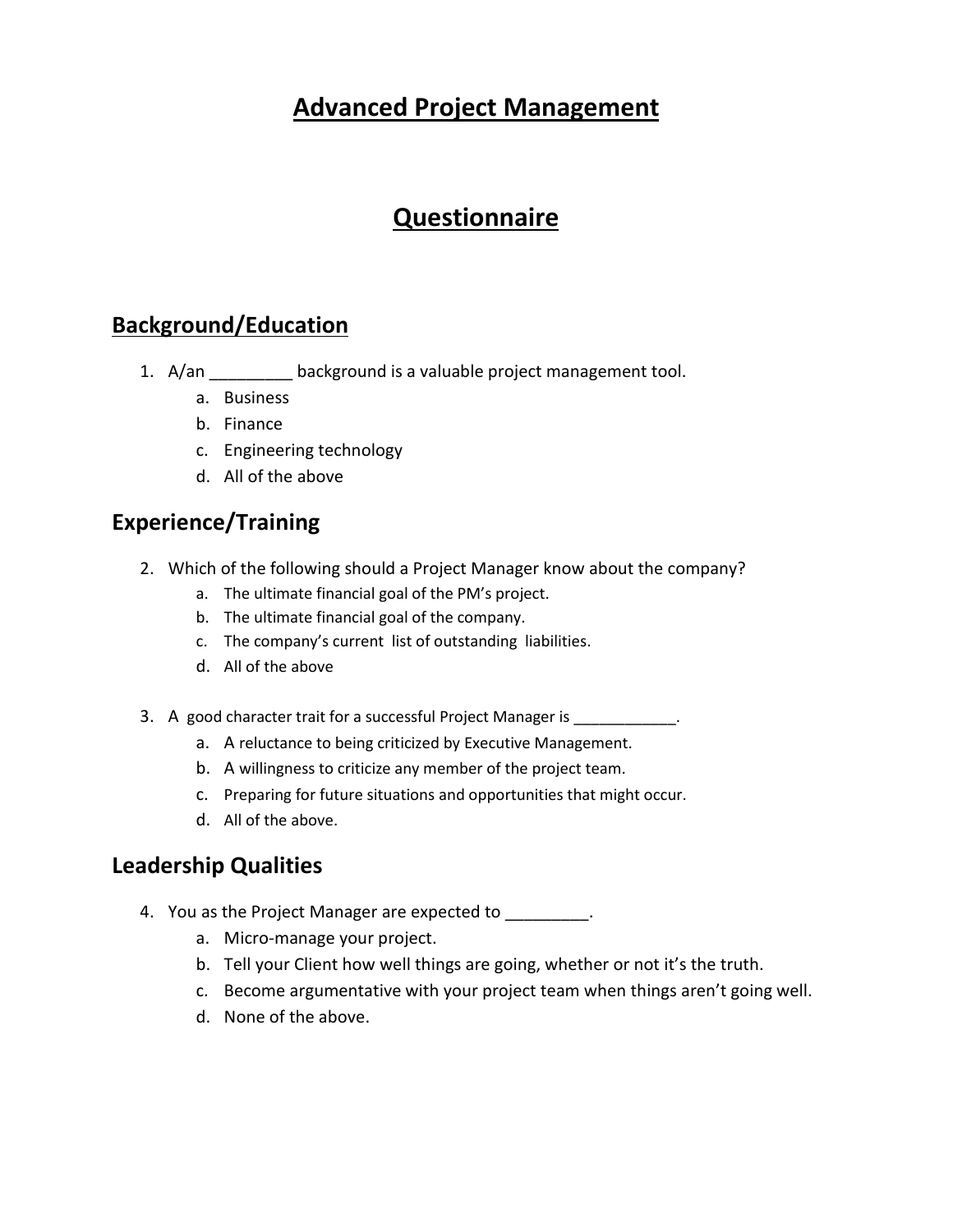# **Skills Motivational Skills**

- Ational Skills<br>When Vince Lombardi had a football player who didn't achieve perfection, he **ional Skills**<br>en Vince Lombardi had a footba<br>A. always got rid of that player. **ional Skills**<br>en Vince Lombardi had a football player<br>a. always got rid of that player.<br>b. put that player on the practice squad. **IONAI SKIIIS**<br>en Vince Lombardi had a football player<br>a. always got rid of that player.<br>b. put that player on the practice squad.<br>c. placed that player on iniured reserve.
	-
	- a. always got rid of that player.<br>b. put that player on the practice squad.<br>c. placed that player on injured reserve. a. always got rid of that player.<br>
	b. put that player on the practice squad.<br>
	c. placed that player on injured reserve.<br>
	d. none of the above<br>
	A Project Manager can be likened to
		-
		- d. none of the above
- a consider the profession of the practice squad.<br>
A placed that player on injured reserve.<br>
A mone of the above<br>
A quarterback on a professional football team. d. Hone of the above<br>Project Manager can b<br>a. A quarterback or<br><del>b.</del> A head coach on<br><del>c.</del> An offensive coor<br>d. A defensive coor<br>**of Work** 
	- b. Pat that player on the practice squad.<br>
	C. placed that player on injured reserve.<br>
	d. none of the above<br>
	roject Manager can be likened to \_\_\_\_\_\_\_\_\_\_\_\_\_.<br>
	a. A quarterback on a professional football team.<br>
	b. A head coac placed that player on myared reserve.<br>
	none of the above<br>
	ct Manager can be likened to \_\_\_\_\_\_\_\_\_\_\_\_\_\_\_\_\_.<br>
	A quarterback on a professional football team.<br>
	A head coach on a professional football team.<br>
	An offensive coordin
	-
	- <sup>A</sup> defensive coordinator on <sup>a</sup> professional football team
	-

- <del>b.</del> A head coach on a professional football team.<br> **e.** An offensive coordinator on a professional football team<br> **d.** A defensive coordinator on a professional football team<br> **9 Of Work**<br>
Your first personal objective af E. An offensive coordinand. A defensive coordinand of **Work**<br>**Summan Summan Summan Summan Summan Summan Summan Summan Summan Summan Summan Summan Summan Summan Summan Summan Summan Summan Summan Summan Summan Summan Summan** d. A defensive coordinator on a professional football team<br> **F Work**<br>
r first personal objective after you have received a project management assignme<br>
a. Meet with the project team to find out what they know about the pro F **Work**<br>
r first personal objective after you have received a pr<br>
p<br>
a. Meet with the project team to find out what they l<br>
b. Take a quick tour of the potential project site. Meet with the projective after you have received a project management assignment<br>
Meet with the project team to find out what they know about the project.<br>
Take a quick tour of the potential project site.<br>
Meet with the Cl accomplishr first personal objective after you happoonent in the project team to find<br>a. Meet with the project team to find<br>b. Take a quick tour of the potential position.<br>C. Meet with the Client and closest accomplish with your pro
	- —————<br>... . . ...
	-
- Look at the company's list of similar projects to determine how to go about<br>Look at the company's list of similar projects to determine precisely what they hope to<br>Look at the company's list of similar projects to determin a. Meet with the project team to fil<br>b. Take a quick tour of the potentia<br>c. Meet with the Client and closest<br>accomplish with your project.<br>d. Look at the company's list of s<br>managing your new project.
	- E. Take a quick team of the potential project site.<br>
	c. Meet with the Client and closest aides to determine precisely what they hope to<br>
	accomplish with your project.<br>
	d. Look at the company's list of similar projects to d Accomplish with yo<br>Look at the compa<br>managing your new<br>wuilding your project<br>Personality d. Look at the company's list of<br>the managing your new project.<br>en building your project team, your<br>a. Personality<br>b. Technical background c.Essaid and the company's list of similar<br>managing your new project.<br>Juilding your project team, you need p<br>Personality<br>Technical background<br>Characteristics and objectives
- managing your new project:<br>
8. When building your project team, you<br>
a. Personality<br>
b. Technical background<br>
c. Characteristics and objectives<br>
d. Employment experience.
	-
	-
	- b. Technical background<br>c. Characteristics and objectives<br>d. Employment experience.
	-
- Issuing a weekly project team, you need personner that have the same  $\frac{1}{2}$ <br>
a. Personality<br>
b. Technical background<br>
c. Characteristics and objectives<br>
d. Employment experience.<br>
Issuing a weekly progress report to man B. Technical background<br>
C. Characteristics and objectives<br>
d. Employment experience.<br>
ing a weekly progress report to management from the Project.<br>
a. Keeps management current with the progress of the project. Apprises management of any short or long term problems. c.Affords management experience.<br>
ing a weekly progress report to management from the Project<br>
Affords management of any short or long term problems.<br>
C. Affords management the opportunity to be involved in the project.
	-
	-
	- All of the above.
	-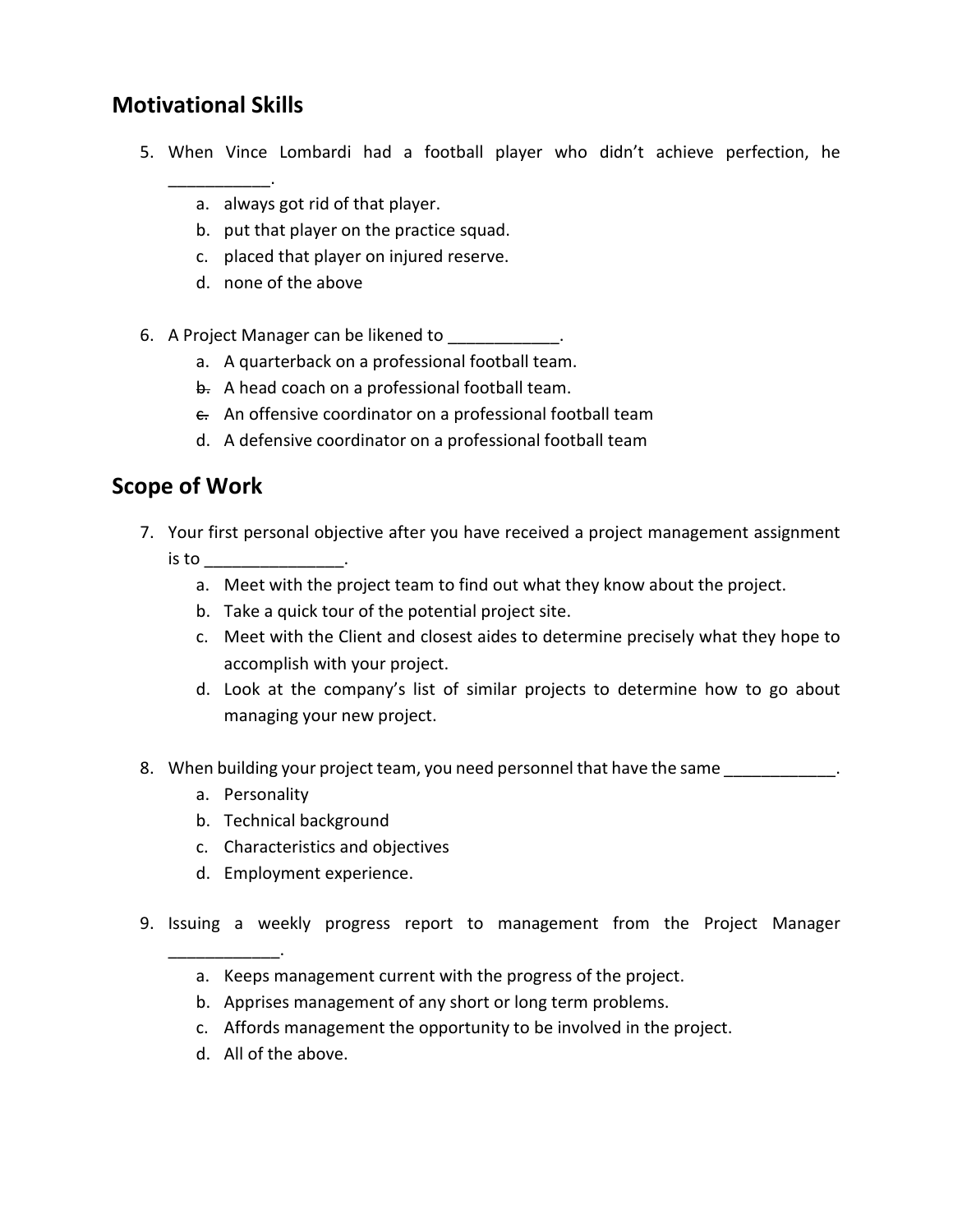# **a Budget** Developing a Budget

**Oping a Budget**<br>A measure sometimes taken by the Project Manager when the Budget is too high is to: a. **oping a Budget**<br>A measure sometimes taken by the Project Manager when the Budget is too hig<br>Proceed with the project and hope for savings to occur later in the project. **ping a Budget**<br>measure sometimes taken by the Project Manager when the Budget is too high is to: a.<br>oceed with the project and hope for savings to occur later in the project.<br>Work with the project team and the Client to r A measure sometimes taken by the Project Manager when the Budget is too high is to: a<br>Proceed with the project and hope for savings to occur later in the project.<br>b. Work with the project team and the Client to reduce the 10. A measure sometimes take<br>Proceed with the project a<br>b. Work with the project<br>manner.<br>c. Reduce the Scope of Wo<br>d. None of the above.

When preparing a preliminary budget that has many unknown cost factors, the Project CN Work with the project team and the Client to reduce the Scope of Work in a logical manner.<br>C. Reduce the Scope of Work without regard t  $\mathbf{v}$ .  $\mathbf{w}$ 

- Front with the project team and<br>nner.<br>educe the Scope of Work without<br>lone of the above.<br>en preparing a preliminary budge<br>nager should educe the Scope of Work without regard to management's ultimate obje<br>lone of the above.<br>en preparing a preliminary budget that has many unknown cost factors<br>nager should \_\_\_\_\_\_\_\_\_\_\_\_\_\_. Figure a contingency factor possibly as high as 12 to 15 percent.<br>
Sample of the above.<br>
The preparing a preliminary budget that has many unknown cost factors, the<br>
The preparing a contingency factor possibly as high as 5 Preparing a preliminary budget that has many unknown cost factors, the Project<br>
er should<br>
Consider a contingency factor possibly as high as 5 to 6 percent.<br>
Consider a contingency factor possibly as high as 12 to 15 perce consequences later when the scope is better defined Manager should state that the control of the control of the control of the control of the control of the control of the control of the control of the control of the control of the control of the control of the control of t **Schedule**<br>Adesse
	-
	-
	- Expansing a preminitity bad<br>
	er should \_\_\_\_\_\_\_\_\_\_\_\_.<br>
	Consider a contingency fact<br>
	Consider a contingency fact<br>
	Lowball the estimate to<br>
	consequences later when the<br>
	None of the above c. Lowball the estimate to get to consequences later when the scome d. None of the above<br>d. None of the above<br>duling<br>An experienced Project Manager will consequences later when the scope is better defined<br>d. None of the above<br> **ing**<br>
	experienced Project Manager will<br>
	a. Relate the project schedule closely to the project budget.
		-

- 
- **Scheduling**<br>12. An experienced Project Manager will<br>a. Relate the project schedule closely to the project budget. **12.** An experienced Project Manager will<br>
a. Relate the project schedule closely to the project bu<br>
b. Keep the project schedule completely independent for<br>
c. Show minimum concern for the project schedule.<br>
d. Show minim
- Keep the project schedule completely independent from the project budget. c.a. Relate the project schedule closely to the project budget.<br>
b. Keep the project schedule completely independent from the project budget.<br>
c. Show minimum concern for the project schedule.<br>
d. Show minimum concern for th
	- b. Keep the project schedul<br>c. Show minimum concern<br>d. Show minimum concern<br>en developing an initial MS Proje<br>a. Right at the beginning.
	- d. Show minimum concern for the project budget.
- c. Show minimum concern for the project schedule.<br>
d. Show minimum concern for the project budget.<br>
13. When developing an initial MS Project schedule, most of your float time should be<br>
a. Right at the beginning.<br>
b. In t d. Show minimum concern for the project bu-<br>13. When developing an initial MS Project schedule, most compared as a schedule of the middle.<br>2. Toward the end.<br>2. Do not use float time as a scheduling tool. **a** and **propertify**<br>**a** and **a** initial MS Project scheduary<br>ght at the beginning.<br>the middle.<br>ward the end.<br>**and Design** 
	-
	-
	- c. Toward the end.
- d. Do not use float time as a scheduling tool.<br> **Engineering and Design**

- The responsibility for sizing the equipment and determining the specific requirements of that<br>The responsibility for sizing the equipment and determining the specific requirements of that onot use hoat time as a<br> **ring and Design**<br>
responsibility for sizing the e<br>
ipment lies with<br>
a. The Project Manager. 14. The responsibility for sizing the equipment and determining the specific requirements of that equipment lies with \_\_\_\_\_\_\_\_\_\_\_.<br>a. The Project Manager.<br>b. The engineering and design team. The procurement department. d.consibility for<br>ent lies with<br>The Project M<br>The engineeri<br>The procurer<br>The Client
	-
	-
	-
	-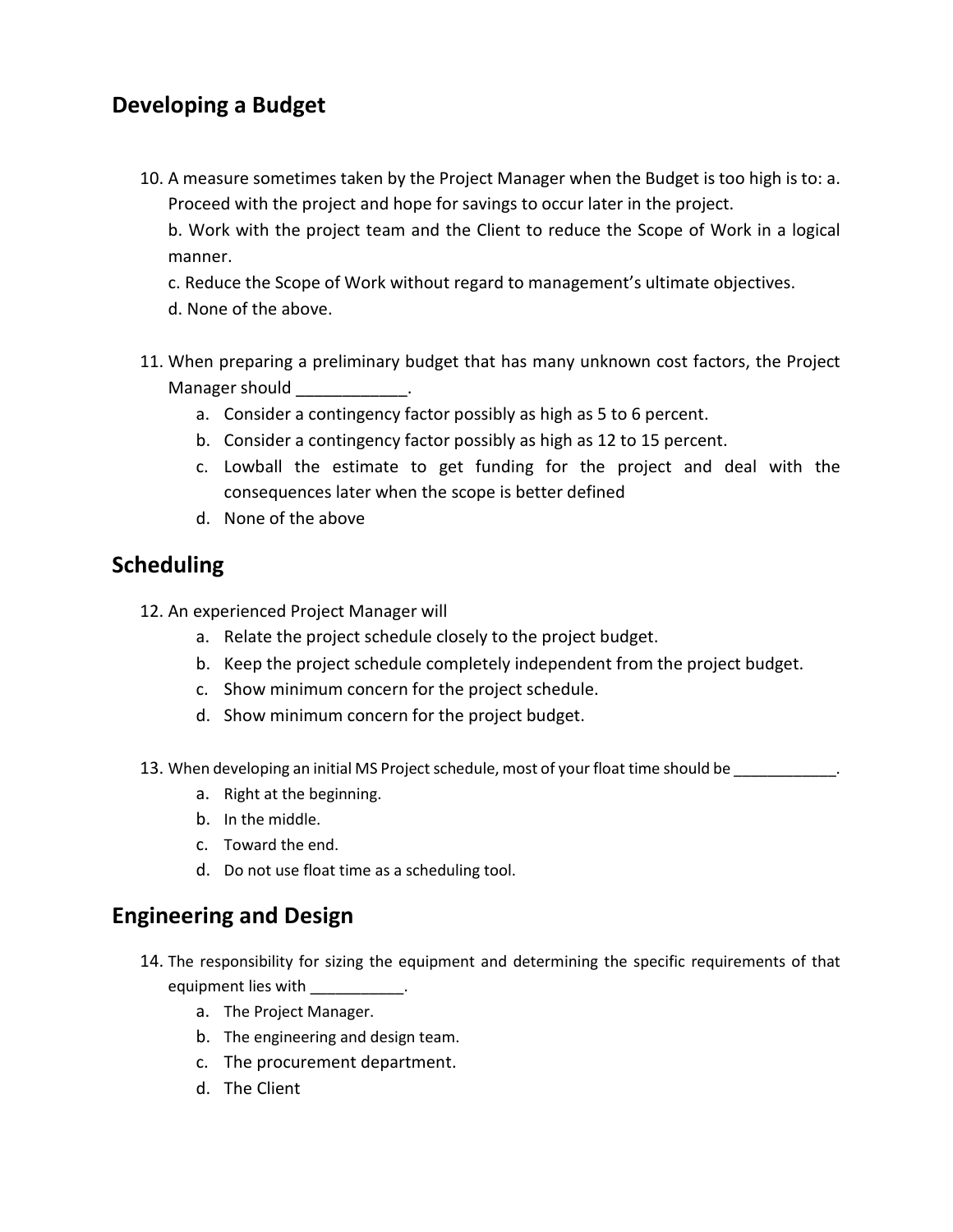- The engineering group  $\blacksquare$ 15. The engineering group<br>
a. Is directly responsible t<br>
b. Needs approval of the<br>
c. Notifies the Project N<br>
d. All of the above.
	- Is directly responsible to project management.
	- engineering group \_\_\_\_\_\_\_\_\_\_\_\_\_\_.<br>
	a. Is directly responsible to project management.<br>
	b. Needs approval of the Proiect Manager when scheduling a visit to a supplier. engineering group \_\_\_\_\_\_\_\_\_\_\_\_\_\_.<br>
	a. Is directly responsible to project management.<br>
	b. Needs approval of the Project Manager when scheduling a visit to a supplier.<br>
	c. Notifies the Project Manager if a supplier will be l
	- b. Needs approval of the Project Manager when scheduling a visit to a so<br>
	c. Notifies the Project Manager if a supplier will be late with delive<br>
	d. All of the above.<br> **IFEMENT** c. Notifies the Project Manager if a supplier will be late with deliveries.<br>
	d. All of the above.<br> **ment**<br>
	ajor factor in project cost overruns occurs when \_\_\_\_\_\_\_\_\_\_\_\_\_.<br>
	a. A constructor is in standby, waiting for equipm
		-

- d. All of the above.<br> **ment**<br>
ajor factor in project cost overruns occurs when \_\_\_\_\_\_\_\_\_\_\_\_\_.<br>
a. A constructor is in standby, waiting for equipment to be deliver<br>
b. Procurement places a contract with a sole source suppli ment<br>
ajor factor in project cost overruns occurs when<br>
a. A constructor is in standby, waiting for equipment to be delivered.<br>
b. Procurement places a contract with a sole source supplier.<br>
c. The Project Manager requires
- b. Procurement places a contract with a sole source supplier.
- **Curement**<br>
16. A major factor in project cost overruns occurs when<br>
2. A constructor is in standby, waiting for equipment to be delivered.<br>
19. Procurement places a contract with a sole source supplier.<br>
19. The Project M a. A constructor is in standby, waiting for equipment to be delivered.<br>
b. Procurement places a contract with a sole source supplier.<br>
c. The Project Manager requires a thorough review of all proposals by engineering.<br>
d.
	-
- b. Procurement places a contract with a sol<br>c. The Project Manager requires a thorought<br>d. The Client rejects one of the bidders as a<br>en selecting a supplier for any major or critica<br>curement Department should c. The Project Manager requires a thorough review c<br>d. The Client rejects one of the bidders as a supplier<br>en selecting a supplier for any major or critical equipme<br>curement Department should \_\_\_\_\_\_\_\_\_\_\_\_\_\_\_.<br>a. Evaluate t Not accept <sup>a</sup> promise from <sup>a</sup> supplier that has never met your particular criteria. c.The selecting a supplier for any major or critical equipment, the Project Manager and the<br>
interment Department should<br>
The company.<br>
A. Not accept a promise from a supplier that has never met your particular criteria.<br>
C. 17. When selecting a supplier for<br>Procurement Department shot<br>a. Evaluate that supplie<br>b. Not accept a promise<br>c. Visit that supplier's fa<br>d. All of the above.
	-
	- b. Not accept a promise from a supplier that has never met your particular criteria.
	- a. Evaluate that supplier's history with the company.<br>
	b. Not accept a promise from a supplier that has never met your particular criteria.<br>
	c. Visit that supplier's facility to determine their work load and quality contro c. Visit that supplier's facility to determine their work load and quality control program.
		- d. All of the above.
- b. Not accept a promise from a suppli<br>
c. Visit that supplier's facility to deter<br>
d. All of the above.<br>
<u>Can assist the Project Mainal intent of the project schedule</u>. Not accept a promise in<br>Visit that supplier's faci<br>All of the above.<br><u>\_\_\_\_\_\_\_\_</u>\_\_ can assist the<br>intent of the project scl<br>Legal group Procurement group All of the abd<br>
<u>Intent of the</u><br>
Legal group<br>
Procuremer<br>Client 18. The <u>cannon cannot as consist</u> the Proposition original intent of the project schedular all expansion procurement group<br>
d. Client d. All of the above
	-
	-
	-
	- d. All of the above

# Construction

- In Fredericht group<br>
In G. All of the above<br> **In general, the prudent use of overtime** All of the above<br> **Dn**<br>
al, the prudent use of overtime<br>
Can benefit the project for a myriad of reasons **SAT OF the above**<br> **SINE 1998**<br>
The prudent use of overtincan benefit the project for a<br>
Is never a good idea **Is a** benefit the project for a myriad of r<br>Is never a good idea<br>Is only a benefit to the contractor The prudent use of<br>
Can benefit the projed<br>
Is never a good idea<br>
Is only a benefit to the<br>
Both (b) and (c) 19.
	- a. Can benefit the project for a myriad of reasons
	-
	- b. Is never a good idea<br>c. Is only a benefit to the contractor
	-
- one advantage in dealing with one general contractor rather than numerous smaller<br>
One advantage in dealing with one general contractor rather than numerous smaller ver a good id<br>
y a benefit to<br>
(b) and (c)<br>
age in deal<br>
is that: B. Is never a good idea<br>
C. Is only a benefit to the contractor<br>
d. Both (b) and (c)<br>
e advantage in dealing with one general contractor<br>
tractors is that;<br>
a. There are fewer employees to have to pay. There is usually only a benefit to the contractor<br>
Both (b) and (c)<br>
vantage in dealing with one general contractor rather than numerous smaller<br>
tors is that;<br>
There are fewer employees to have to pay.<br>
There is usually o
	-
	-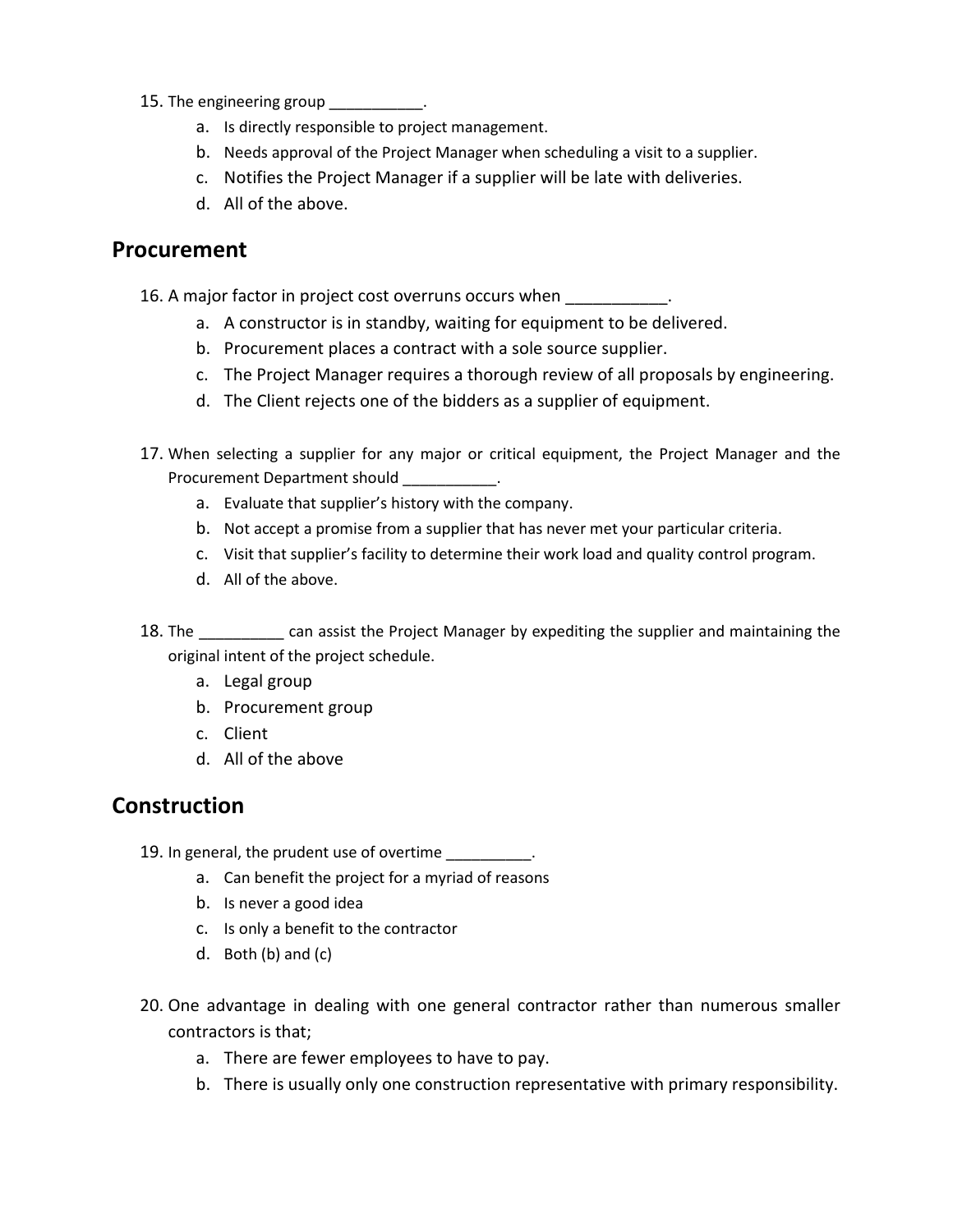- The Project Manager doesnít have to be concerned about safety rules and c. The Project Ma<br>regulations. C. The Project Manager<br>regulations.<br>d. None of the above. c. The Project Manager doesn't have to be concerned about safety rules and<br>regulations.<br>d. None of the above.<br>Courts have ruled that a company or organization cannot implement a penalty clause in c. The Project Manager doe<br>regulations.<br>d. None of the above.<br>purts have ruled that a company<br>contract
	- b.parties to
- When the transfer about that the total value of the above.<br>
None of the above.<br>
have ruled that a company or organization cannot implement a peact<br>
At the contract is under \$10 million None of the above.<br>have ruled that a company or organization cannot implement a penalty clause in<br>act \_\_\_\_\_\_\_\_\_\_\_\_\_\_\_\_\_\_\_\_.<br>When the total value of the contract is under \$10 million<br>Unless it is a design/build contract whe a contract the contract the contract of the contract of the contract of the contract of the contract of the contract of the contract of the contract of the contract of the contract of the contract of the contract of the co **Cost**courts have run<br>a contract \_\_\_\_\_\_<br>a. When the b. Unless if<br>parties<br>c. Unless a<br>d. Under a<br>**Control** 
	-
	- rts have ruled that a company or organization cannot implement a<br>
	intract<br>
	a. When the total value of the contract is under \$10 million<br>
	b. Unless it is a design/build contract where the contractor is not de<br>
	parties<br>
	c. U a. When the total value of the contract is under \$10 million<br>b. Unless it is a design/build contract where the contractor is not dependent on other<br>parties<br>c. Unless a corresponding bonus clause is also stipulated<br>d. Under parties<br>
	c. Unless a corresponding bonus clause is also stipulated<br>
	d. Under any circumstances<br> **Control**<br>
	The Project Manager must keep up with and project to control project costs.
		-
		-

- C. Unless a corresponding bonus clause is also stipulated<br>
d. Under any circumstances<br> **itrol**<br>
Project Manager must keep up with \_\_\_\_\_\_\_\_ in order to<br>
a. "Design changes" for engineering and equipment. Cost of living increases, which are dependent on the overall length of your project. c.**Cost Control**<br>
22. The Project Manager must k<br>
a. "Design changes" for<br>
b. Cost of living increase<br>
c. The "contingency" fa<br>
d. All of the above.
	-
	- **1trol**<br>
	Project Manager must keep up with \_\_\_\_\_\_\_\_\_ in order to contain "Design changes" for engineering and equipment.<br>
	S. Cost of living increases, which are dependent on the overand c. The "contingency" factors that al b. Cost of living increases, which are dependent on the overall length of y<br>
	c. The "contingency" factors that all PM's must control.<br>
	d. All of the above.<br> **AP**<br>
	There is a need to test and try out all major equipment
		-
		-

- c. The "contingency" factors that all PM's r<br>d. All of the above.<br>re is a need to test and try out all major equ<br>a. At the supplier's factory or test site. d. All of the above.<br>The is a need to test and try out all major equipment<br>a. At the supplier's factory or test site.<br>b. As soon as possible after all the major equipment has been installed. Solution and the supplier's facture<br>At the supplier's facture<br>As soon as possible a<br>All of the above. **Los 11** 
	-
	- re is a need to test and try out all major equipment \_\_\_\_\_\_\_\_\_\_\_\_\_\_\_\_\_\_\_\_\_\_\_\_\_\_\_\_<br>a. At the supplier's factory or test site.<br>b. As soon as possible after all the major equipment has been installed.<br>c. As soon as possible a
	-
	-

- or the project can be officially closed, verification must be made that all pertinent<br>Before the project can be officially closed, verification must be made that all pertinent 24. Before the project can be officially closed, verification must be made that all pertinent ore the project can be officially closed, verifiect drawings are updated and certified by  $\overline{\phantom{a}}$ <br>a. The Project Manager and the Client. The Project can be officially closed, verification must<br>
Sect drawings are updated and certified by<br>
The Project Manager and the Client.<br>
A. The Project Manager and the engineering team. The project can be officially<br>
Legal Arawings are updated and<br>
Legal Department of the Project Manager and the Droject Manager and the C.<br>
The Legal Department. the project can be officially clouse drawings are updated and cert<br>The Project Manager and the C<br>The Project Manager and the e<br>The Legal Department.<br>The Procurement Department.
	-
	-
	-
	-